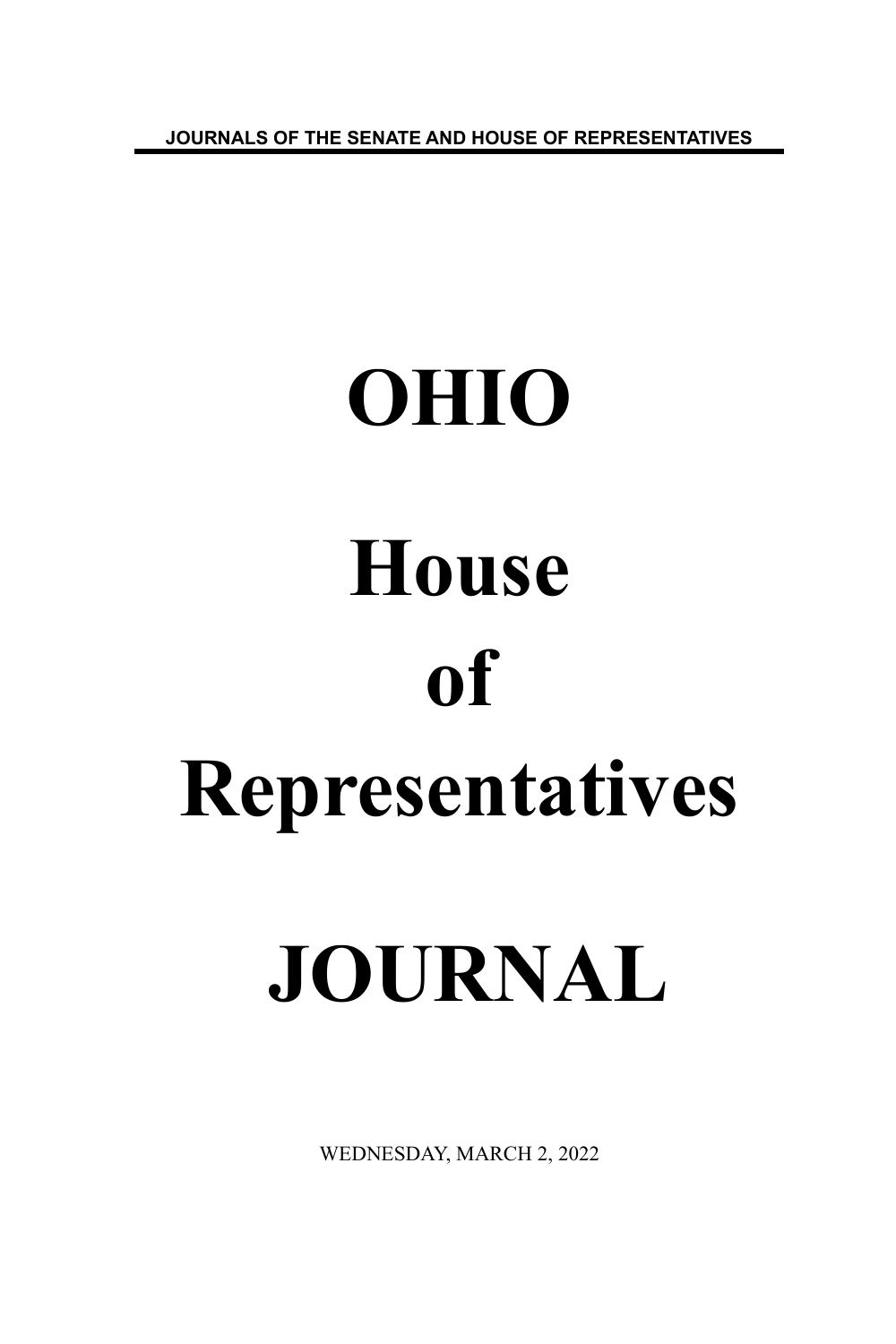# ONE HUNDRED THIRTY-SECOND DAY Hall of the House of Representatives, Columbus, Ohio **Wednesday, March 2, 2022, 9:00 o'clock a.m.**

The House met pursuant to adjournment.

Prayer was offered by Reverend Michael Hout of the St. Jacob's Lutheran Church in Miamisburg, Ohio, followed by the Pledge of Allegiance to the Flag.

The following guests of the House of Representatives were recognized prior to the commencement of business:

Rhonda Kendall, Dan Stump, Dennis Miller, Mark Foster, Jerry Robinson, Heather Jackson, Mike Stanford, Brent Baer, Amy Brinkman, Melissa Frizado, Mike Nuzum, Mike Marshall, Kim Paxton, Sam Eatan, Kristi Merrill, and Linda Cox; guests of Representative Ghanbari- 3rd district.

South Columbus Preparatory Academy, guests of Representative Lanese- 23rd district.

Mia McDougal, a guest of Representatives McClain- 87th district, and Riedel-82nd district.

Dr. Jo Alice Blondin, President of Clark State College, and the members of Clark State's Serving Our Own Through Advancement and Retention Leadership program; guests of Representative Koehler- 70th district.

Sarah and Jaxson Yoder, guests of Representative Miller, J.- 56th district.

Georgia Fried, a guest of Representative Lightbody- 19th district.

Joseph Lesser, a guest of Representative Sobecki- 45th district.

Ally Reaves, a guest of Representative Brent- 12th district.

Tim Johnson, a guest of Representative Brent- 12th district.

Madison and Greg Thompson, guests of Representative Baldridge- 90th district.

Kazuki Hatarei, Matt Burkley, Paul Atwood, Monica Oliverio, Rob Long, Esteban Valenzuela, and Jeff Reed; guests of Representative Richardson- 86th district.

Yvonne Lamb, a guest of Representative Denson- 33rd district.

David Greenspan, a guest of Representative Kick- 70th district.

The journal of yesterday was read and approved.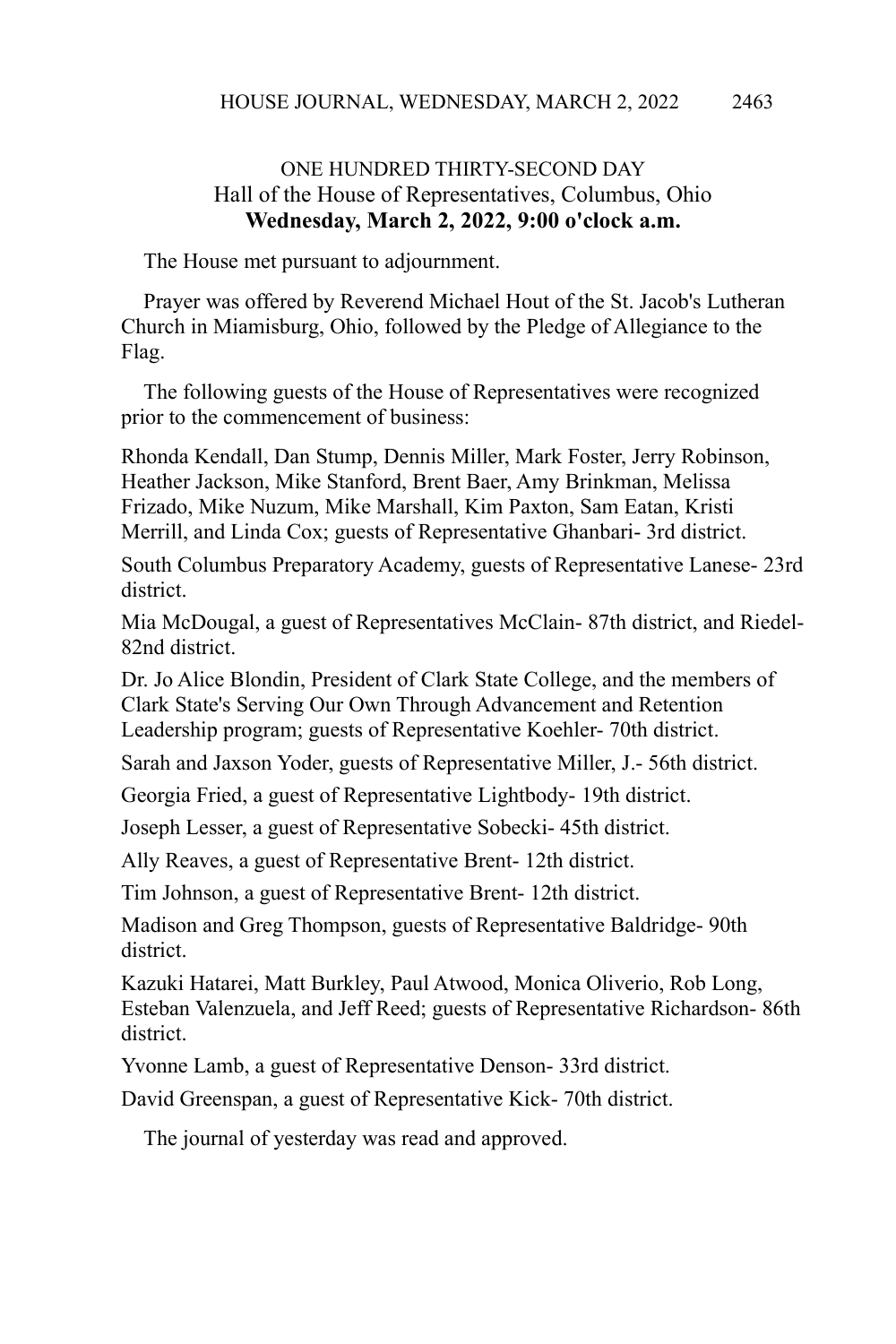# **INTRODUCTION OF BILLS**

The following bills were introduced:

**H. B. No. 587 -** Representatives Jarrells, Patton.

To amend sections 3742.50, 5747.26, and 5747.98 of the Revised Code to modify an income tax credit for lead abatement expenses and to make appropriations.

**H. B. No. 588 -** Representatives Sobecki, Ingram.

To declare the General Assembly's intent to establish new State Board of Education districts.

**H. B. No. 589 -** Representative Ferguson.

To enact section 5534.435 of the Revised Code to designate a portion of State Route 7 in Jefferson County as the "Sheriff Fredrick J. Abdalla Memorial Highway."

Said bills were considered the first time.

# **REPORTS OF STANDING AND SELECT COMMITTEES AND BILLS FOR SECOND CONSIDERATION**

Representative Brown submitted the following report:

The standing committee on Government Oversight to which was referred **H. B. No. 487**-Representative Young, T., et al., having had the same under consideration, reports it back with the following amendment and recommends its passage when so amended.

# RE: REGARDS BALLOT PRINTING AND CONTRACTS FOR PRINTING BALLOTS

Representative Swearingen moved to amend as follows:

In line 15, delete "and" and insert ", may be"

In line 16, strike through "or"; delete "shall" and insert "and may"

In line 30, strike through "The board may, however, waive the requirement that"

Strike through lines 31 and 32

In line 43, delete "The board may, however,"

Delete lines 44 and 45

The motion was agreed to and the bill so amended.

SHANE WILKIN ANDREA WHITE RICHARD D. BROWN CINDY ABRAMS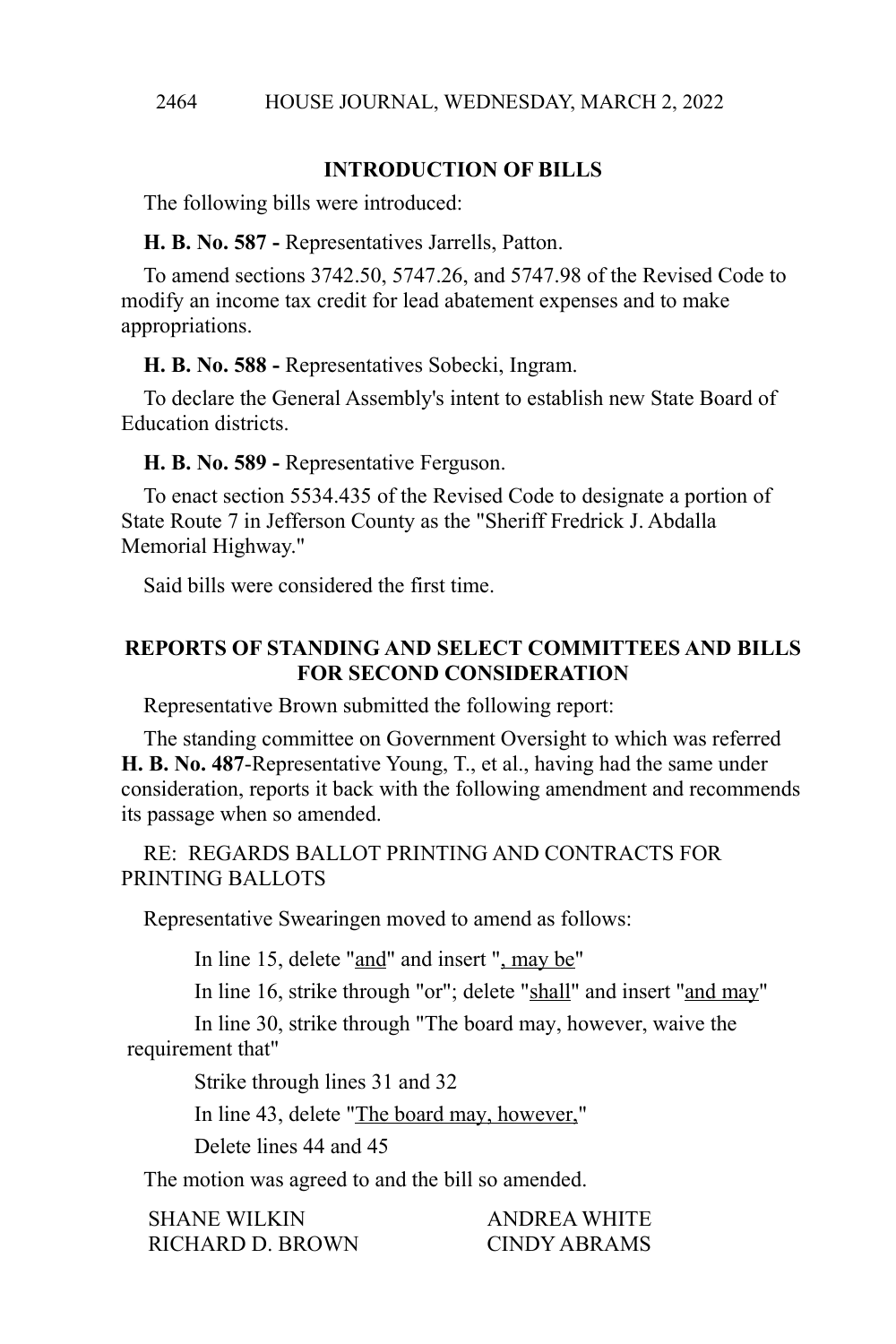TAVIA GALONSKI TIMOTHY E. GINTER PAULA HICKS-HUDSON DON JONES BRIGID KELLY PHIL PLUMMER BILL SEITZ D. J. SWEARINGEN

The following member voted "NO"

MICHAEL J. SKINDELL

The report was agreed to.

The bill was ordered to be engrossed and placed on the calendar.

Representative Brown submitted the following report:

The standing committee on Government Oversight to which was referred **Sub. S. B. No. 215**-Senator Johnson, et al., having had the same under consideration, reports it back as a substitute bill and recommends its passage.

RE: REGARDS CONCEALED HANDGUN LICENSEE DUTIES

Representative White moved to amend the title as follows:

Add the names: "Wilkin, Ginter, Jones, Swearingen"

SHANE WILKIN ANDREA WHITE CINDY ABRAMS TIMOTHY E. GINTER DON JONES PHIL PLUMMER BILL SEITZ D. J. SWEARINGEN

The following members voted "NO"

RICHARD D. BROWN TAVIA GALONSKI PAULA HICKS-HUDSON BRIGID KELLY MICHAEL J. SKINDELL

The report was agreed to.

The bill was ordered to be engrossed and placed on the calendar.

Representative Galonski submitted the following report:

The standing committee on Civil Justice to which was referred **H. B. No. 531**-Representative Ghanbari, et al., having had the same under consideration, reports it back and recommends its passage.

RE: PERMIT COUNTY PROSECUTOR TO PROVIDE SERVICES TO CERTAIN ENTITIES

Representative Hillyer moved to amend the title as follows:

Add the names: "Galonski, Leland"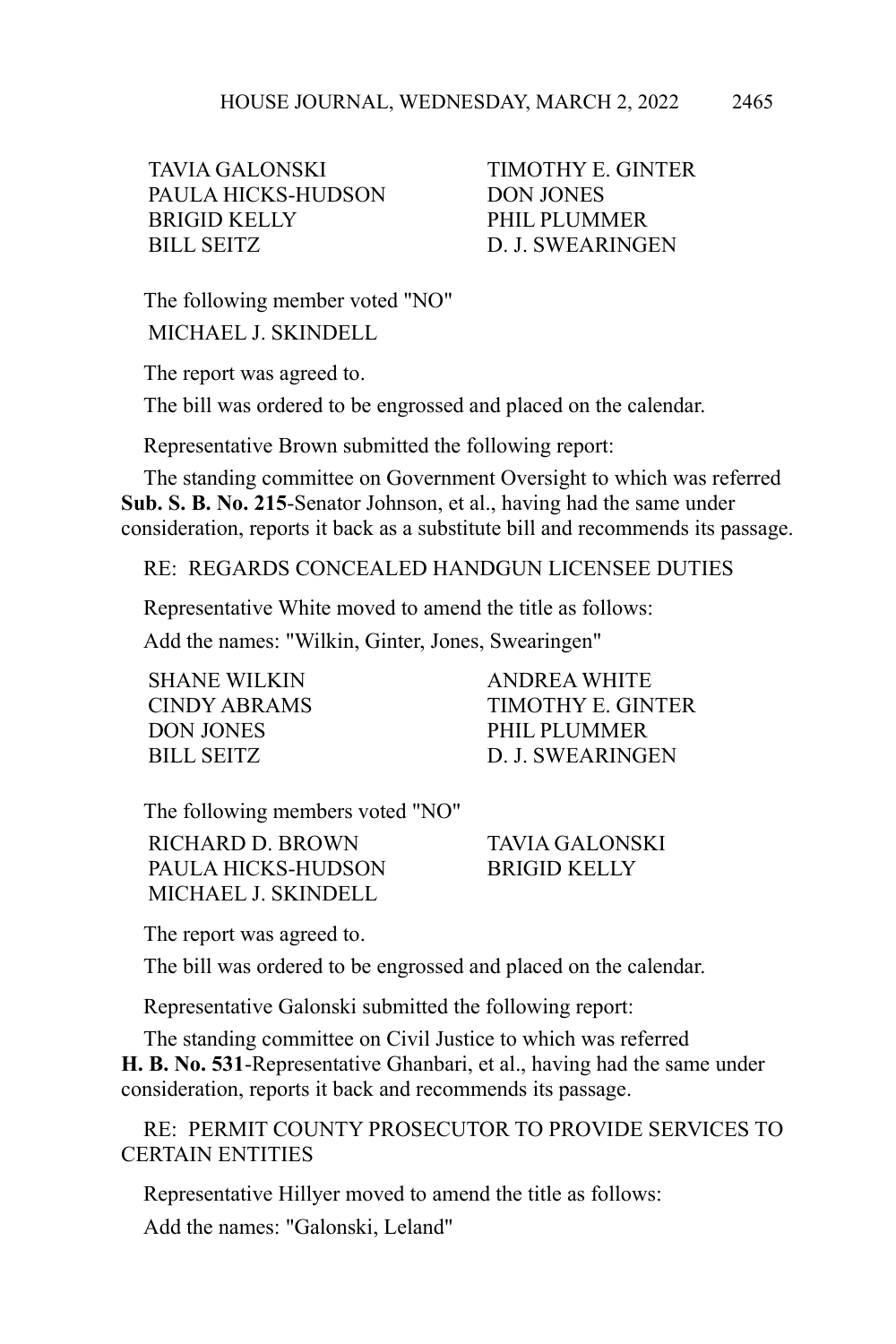BRETT HUDSON HILLYER DIANE V. GRENDELL TAVIA GALONSKI RICHARD D. BROWN AL CUTRONA DARRELL KICK BRIAN E. LAMPTON DAVID LELAND DEREK MERRIN BILL SEITZ MICHAEL J. SKINDELL BRIAN STEWART ANDREA WHITE

The report was agreed to.

The bill was ordered to be engrossed and placed on the calendar.

Representative Galonski submitted the following report:

The standing committee on Civil Justice to which was referred **H. B. No. 518**-Representative Hoops, having had the same under consideration, reports it back as a substitute bill and recommends its passage.

RE: CREATE FULTON COUNTY MUNICIPAL COURT; ABOLISH FULTON COUNTY COURT

BRETT HUDSON HILLYER DIANE V. GRENDELL TAVIA GALONSKI RICHARD D. BROWN AL CUTRONA DARRELL KICK BRIAN E. LAMPTON DAVID LELAND DEREK MERRIN BILL SEITZ<br>MICHAEL J. SKINDELL BRIAN STEWART MICHAEL J. SKINDELL ANDREA WHITE

The report was agreed to.

The bill was ordered to be engrossed and placed on the calendar.

## **MOTIONS AND RESOLUTIONS**

Representative Russo reported for the Rules and Reference committee recommending that the following resolution be read and approved:

**H. R. No. 195**-Representatives Roemer, White.

To condemn the Russian Federation for its invasion of Ukraine on Thursday, February 24, 2022, and to affirm the sovereignty, independence, and territorial integrity of Ukraine.

> /s/ROBERT R. CUPP Robert R. Cupp, Chair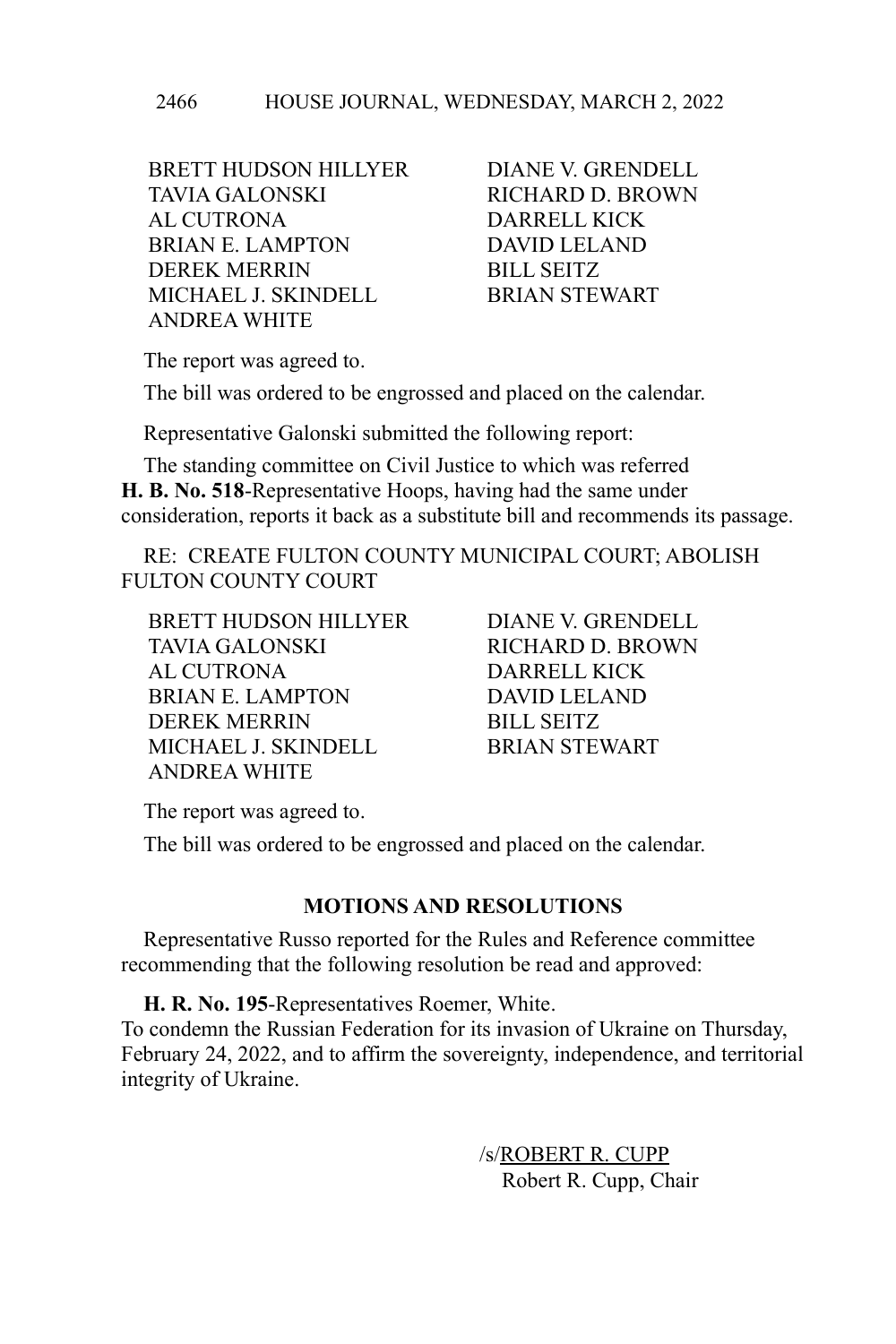Representative Ginter moved that the Rules and Reference committee report on resolutions be agreed to and that the resolution contained therein be brought up for immediate adoption, read by title only, and spread upon the pages of the journal.

The motion was agreed to.

The question being on the adoption of the resolution, reading as follows:

**H. R. No. 195**-Representatives Roemer, White.

Cosponsors: Representatives Abrams, Brown, Callender, Crossman, Speaker Cupp, Representatives Fowler Arthur, Galonski, Ginter, Gross, Hall, Hillyer, John, Kelly, Koehler, Lampton, LaRe, Leland, Lightbody, Liston, Merrin, Miller, J., Miranda, Oelslager, Russo, Schmidt, Seitz, Smith, K., Sobecki, Stewart, Swearingen, Troy, Weinstein.

To condemn the Russian Federation for its invasion of Ukraine on Thursday, February 24, 2022, and to affirm the sovereignty, independence, and territorial integrity of Ukraine.

WHEREAS, On Thursday, February 24, 2022, President Vladimir V. Putin of Russia announced on television that he had decided "to carry out a special military operation" in Ukraine; and

WHEREAS, Shortly thereafter, Ukraine's national emergency service reported attacks in ten regions of the country, and the foreign minister labeled it "a full-scale invasion"; and

WHEREAS, Ukrainian and United Nations officials estimate that hundreds of Ukrainian civilians already have been killed, including children, with many more wounded; and

WHEREAS, Many countries have united in condemning the unprovoked Russian invasion of Ukraine and in applying unprecedented economic and other sanctions against Russia; and

WHEREAS, According to the Ohio History Connection, numerous Ohioans are descended from Ukrainian ancestors, and these Ukrainian Ohioans continue to enhance Ohio's cultural and social landscape; and

WHEREAS, By the 1880s, some Ukrainian immigrants had begun to settle in Ohio, and by 1900, approximately 10,000 Ukrainian immigrants lived in Ohio; and

WHEREAS, The United States became home to many Ukrainian refugees fleeing the violence of the Soviet-Ukrainian War; and

WHEREAS, According to the United States Census Bureau's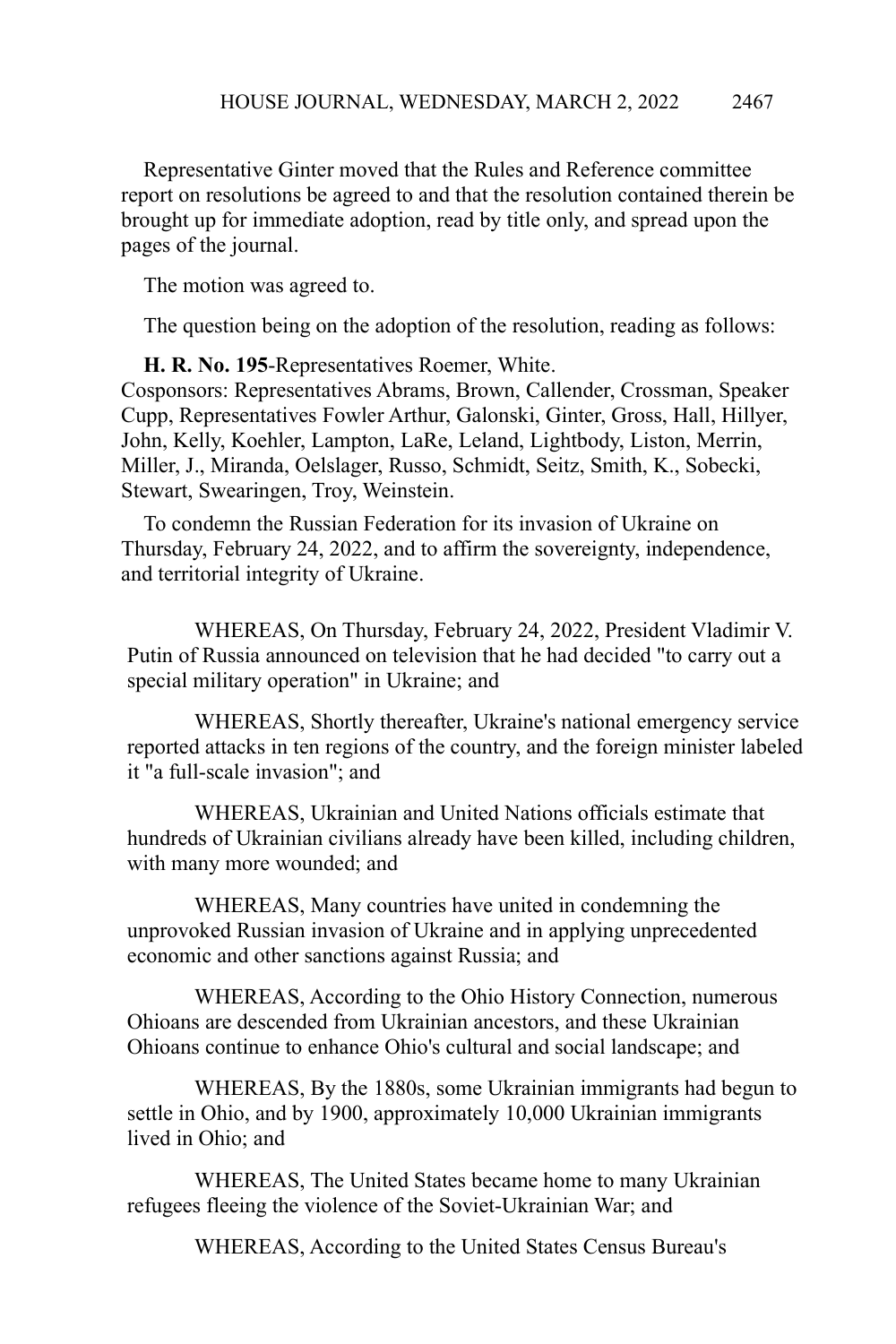American Community Survey, in 2019, approximately 42,111 individuals with Ukrainian ancestry lived in Ohio; now therefore be it

RESOLVED, That we, the members of the House of Representatives of the 134th General Assembly of the State of Ohio, condemn the Russian Federation's unprovoked and unjustified attack on Ukraine; and be it further

RESOLVED, That we affirm Ukraine's independence, sovereignty, and territorial integrity, as guaranteed by the United Nations Declaration on Principles of International Law Concerning Friendly Relations and Cooperation Among States; and be it further

RESOLVED, That the Clerk of the House of Representatives transmit duly authenticated copies of this resolution to the members of the United States Congressional delegation from Ohio and the news media of Ohio.

The question being, "Shall the resolution be adopted?"

Representative Roemer moved to amend the title as follows:

Add the names: "Baldridge, Bird, Blackshear, Boggs, Boyd, Brent, Brinkman, Carruthers, Click, Creech, Cross, Davis, Dean, Denson, Fraizer, Ghanbari, Grendell, Hicks-Hudson, Hoops, Humphrey, Ingram, Jarrells, Johnson, Jones, Kick, Lanese, Lepore-Hagan, Lipps, Loychik, Manchester, Manning, McClain, Miller, K., O'Brien, Patton, Pavliga, Plummer, Ray, Richardson, Riedel, Robinson, Sheehy, Skindell, Smith, M., Stein, Stephens, Stoltzfus, Sweeney, Sykes, Upchurch, West, Wilkin, Young, B., Young, T."

The motion was agreed to and the title so amended.

The title as amended was agreed to.

The question being, "Shall the resolution be adopted?"

The yeas and nays were taken and resulted – yeas 90, nays 0, as follows:

Those who voted in the affirmative were: Representatives

| Abrams       | Baldridge  | Bird                 | Blackshear      |
|--------------|------------|----------------------|-----------------|
| <b>Boggs</b> | Boyd       | <b>Brent</b>         | <b>Brinkman</b> |
| <b>Brown</b> | Callender  | Carruthers           | Click           |
| Creech       | Cross      | Davis                | Dean            |
| Denson       | Edwards    | <b>Fowler Arthur</b> | Fraizer         |
| Galonski     | Ghanbari   | Ginter               | Grendell        |
| Gross        | Hall       | Hicks-Hudson         | Hillyer         |
| Holmes       | Hoops      | Humphrey             | Ingram          |
| Jarrells     | John       | Johnson              | Jones           |
| Kelly        | Kick       | Koehler              | Lampton         |
| Lanese       | LaRe       | Leland               | Lepore-Hagan    |
| Lightbody    | Lipps      | Liston               | Loychik         |
| Manchester   | Manning    | McClain              | Merrin          |
| Miller, A.   | Miller, J. | Miller, K.           | Miranda         |
| O'Brien      | Oelslager  | Patton               | Pavliga         |
|              |            |                      |                 |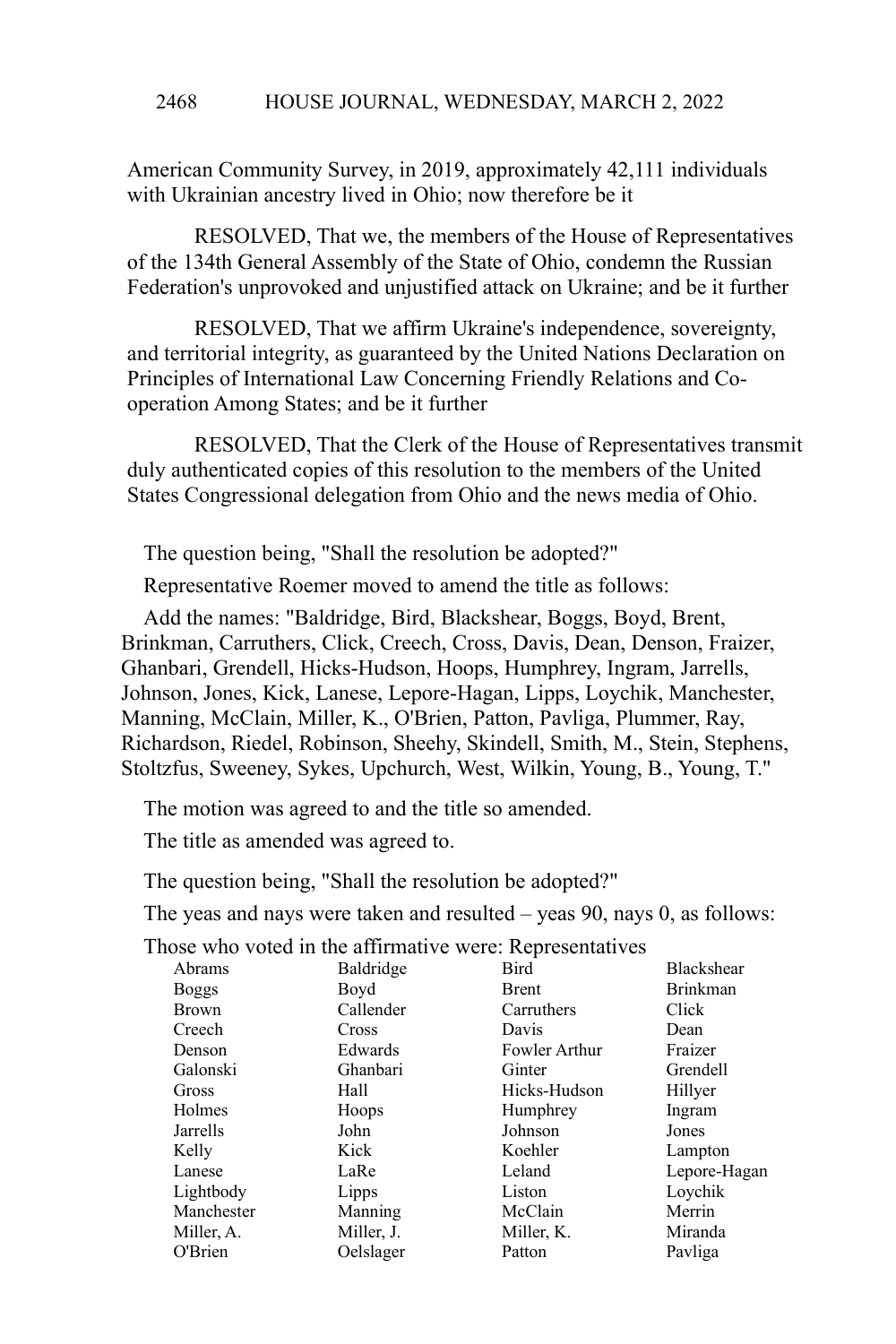| Plummer     | Ray       | Richardson   | Riedel          |
|-------------|-----------|--------------|-----------------|
| Robinson    | Roemer    | Russo        | Schmidt         |
| Seitz       | Sheehy    | Skindell     | Smith, K.       |
| Smith, M.   | Sobecki   | <b>Stein</b> | <b>Stephens</b> |
| Stewart     | Stoltzfus | Sweeney      | <b>Sykes</b>    |
| <b>Troy</b> | Upchurch  | Vitale       | Weinstein       |
| West        | White     | Wilkin       | Young, B.       |
| Young, T.   |           |              | $Cupp-90$       |

The resolution was adopted.

## **BILLS FOR THIRD CONSIDERATION**

**Sub. S. B. No. 9**-Senators McColley, Roegner. Cosponsors: Senators Blessing, Brenner, Cirino, Hackett, Hottinger, Hoagland, Huffman, S., Johnson, Lang, Manning, Peterson, Reineke, Romanchuk, Rulli, Wilson, Dolan, Gavarone, Kunze, O'Brien, Schaffer.

To amend sections 106.021, 106.03, 106.031, 111.15, 119.03, 121.95, 4301.171, 4301.245, 4301.58, and 4305.14 and to enact sections 101.354, 101.355, 107.57, 121.031, 121.951, 121.952, 121.953, and 121.954 of the Revised Code to limit regulatory restrictions in administrative rules, to make various technical and corrective changes to the liquor laws, and to amend the version of section 111.15 of the Revised Code that is scheduled to take effect September 30, 2024, to continue the limitations on and after that date, was taken up for consideration the third time.

The question being, "Shall the bill pass?"

Representative Seitz moved to amend, amendment 2698-4, as follows:

In line 8 of the title, delete "and"

In line 11 of the title, after "date" insert ", and to make an appropriation"

After line 1621, insert:

"**Section 6.** All items in this act are hereby appropriated as designated out of any moneys in the state treasury to the credit of the designated fund. For all operating appropriations made in this act, those in the first column are for fiscal year 2022 and those in the second column are for fiscal year 2023. The operating appropriations made in this act are in addition to any other operating appropriations made for the FY 2022-FY 2023 biennium.

## **Section 7.**

B Dedicated Purpose Fund Group

2469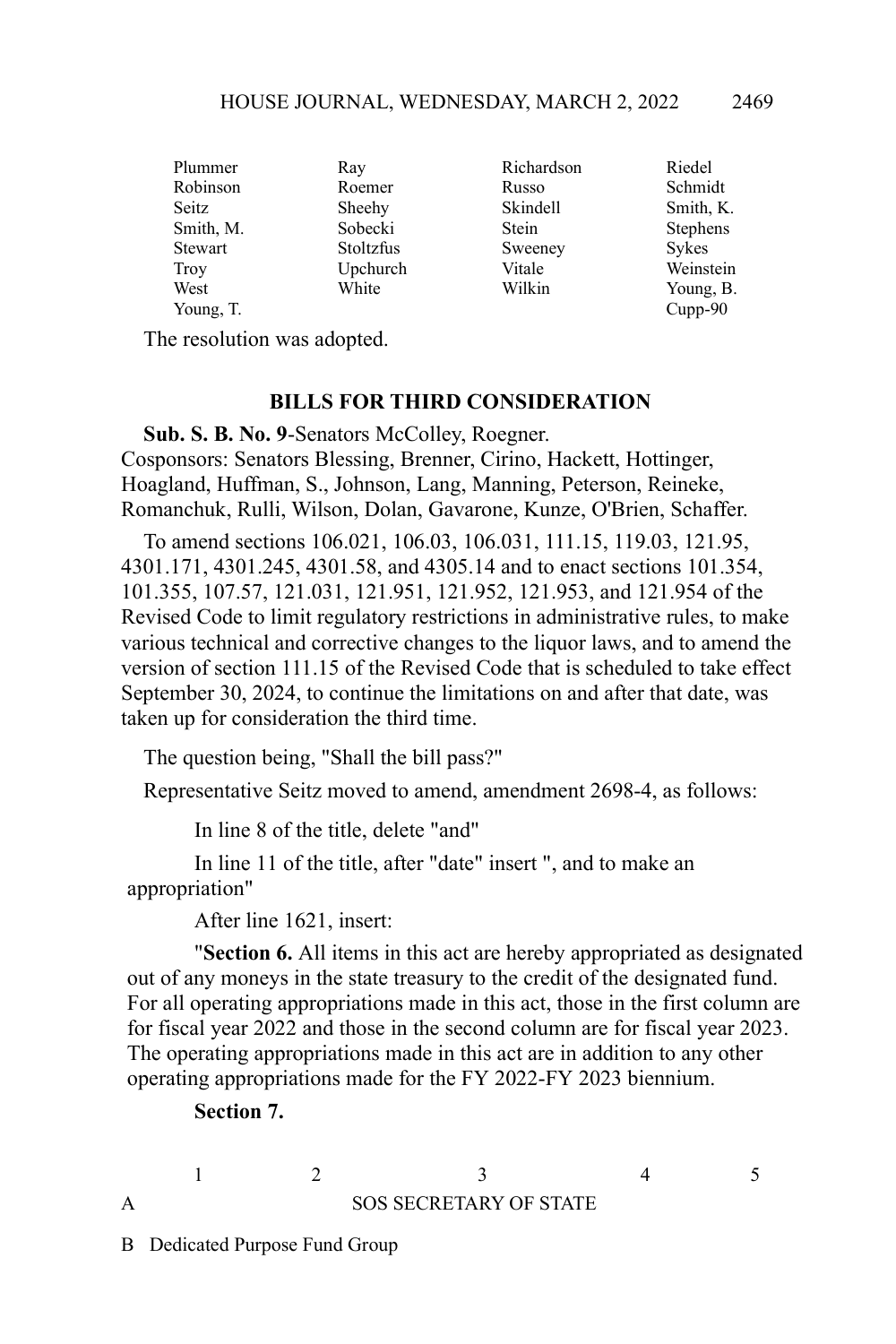#### HOUSE JOURNAL, WEDNESDAY, MARCH 2, 2022 2470

| $C$ 5FG0 | 050620                         | <b>BOE Reimbursement</b><br>and Education | \$9,000,000 | \$0 |
|----------|--------------------------------|-------------------------------------------|-------------|-----|
|          |                                | D TOTAL DPF Dedicated Purpose Fund Group  | \$9,000,000 | \$0 |
|          | E TOTAL ALL BUDGET FUND GROUPS |                                           | \$9,000,000 | \$0 |

#### BOE REIMBURSEMENT AND EDUCATION

The foregoing appropriation item 050620, BOE Reimbursement and Education, shall be used to provide financial assistance to county boards of elections for the 2022 primary election. An amount equal to the unexpended, unencumbered portion of the foregoing appropriation item 050620, BOE Reimbursement and Education, at the end of fiscal year 2022 is hereby reappropriated to the Secretary of State for the same purpose in fiscal year 2023.

On the effective date of this section, or as soon as possible thereafter, the Director of Budget and Management shall transfer \$9,000,000 cash from the General Revenue Fund to the BOE Reimbursement and Education Fund (Fund 5FG0).

On October 1, 2022, or as soon as possible thereafter, the Director of Budget and Management shall transfer cash in an amount equal to the unexpended, unencumbered portion of the foregoing appropriation item 050620, BOE Reimbursement and Education, as of October 1, 2022, from the BOE Reimbursement and Education Fund (Fund 5FG0) to the General Revenue Fund.

**Section 8.** Within the limits set forth in this act, the Director of Budget and Management shall establish accounts indicating the source and amount of funds for each appropriation made in this act, and shall determine the form and manner in which appropriation accounts shall be maintained. Expenditures from operating appropriations contained in this act shall be accounted for as though made in H.B. 110 of the 134th General Assembly. The operating appropriations made in this act are subject to all provisions of H.B. 110 of the 134th General Assembly that are generally applicable to such appropriations."

The question being, "Shall the motion to amend be agreed to?"

The yeas and nays were taken and resulted – yeas 60, nays 34, as follows:

Those who voted in the affirmative were: Representatives

| Abrams        | Baldridge | Bird     | Callender |
|---------------|-----------|----------|-----------|
| Carruthers    | Click     | Creech   | Cross     |
| Fowler Arthur | Fraizer   | Galonski | Ghanbari  |
| Ginter        | Grendell  | Hall     | Hillyer   |
| Holmes        | Hoops     | John     | Johnson   |
|               |           |          |           |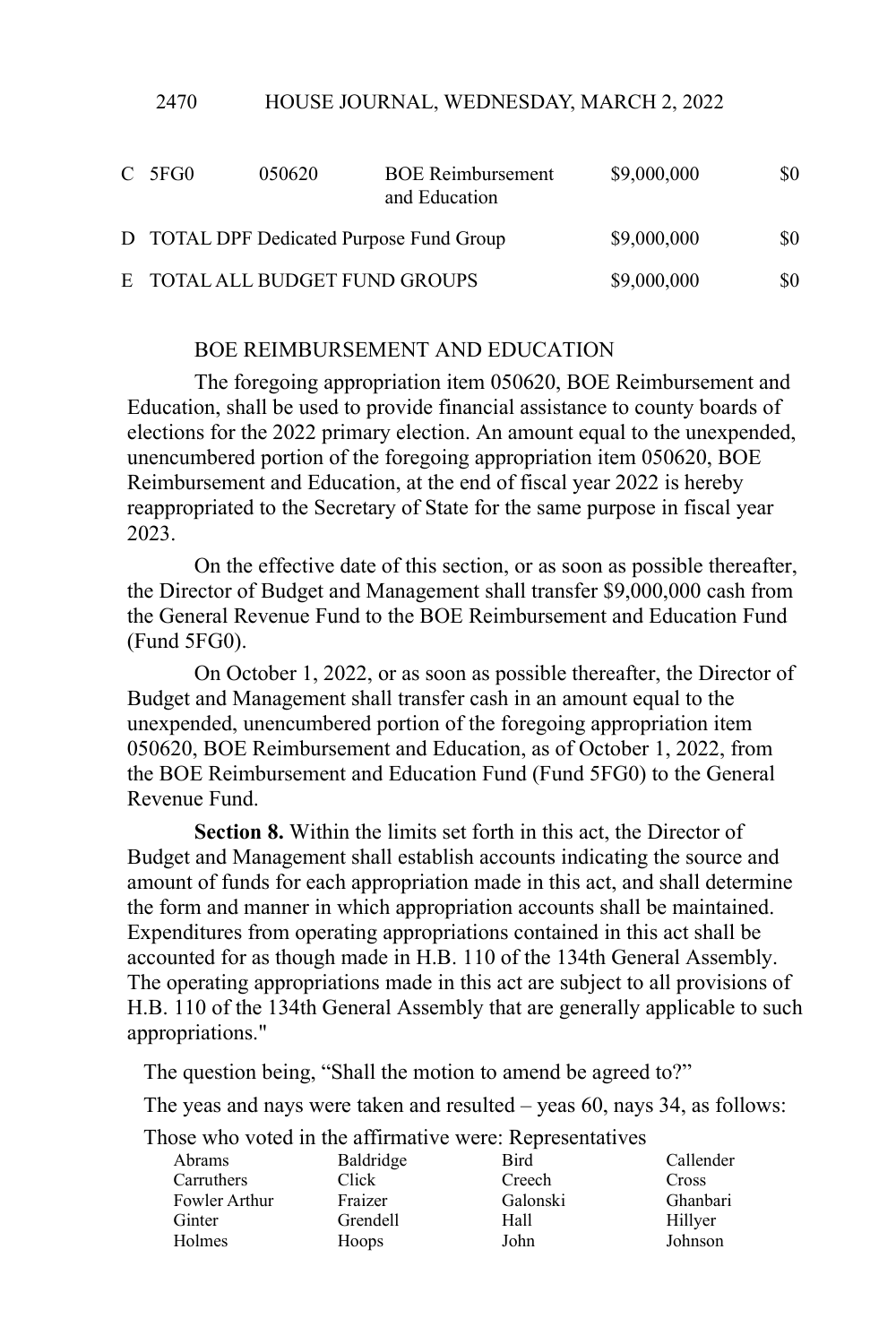| Jones                                                 | Kick         | Koehler    | Lampton    |
|-------------------------------------------------------|--------------|------------|------------|
| Lanese                                                | LaRe         | Lipps      | Loychik    |
| Manchester                                            | Manning      | McClain    | Miller, K. |
| Miranda                                               | Oelslager    | Patton     | Pavliga    |
| Plummer                                               | Ray          | Richardson | Riedel     |
| Robinson                                              | Roemer       | Schmidt    | Seitz      |
| Sheehy                                                | Skindell     | Smith, K.  | Stein      |
| <b>Stephens</b>                                       | Stewart      | Stoltzfus  | Sweeney    |
| Sykes                                                 | Troy         | Weinstein  | White      |
| Wilkin                                                | Young, B.    | Young, T.  | $Cupp-60$  |
| Those who voted in the negative were: Representatives |              |            |            |
| Blackshear                                            | <b>Boggs</b> | Boyd       | Brent      |
| <b>Brinkman</b>                                       | <b>Brown</b> | Cutrona    | Davis      |
| Dean                                                  | Denson       | Edwards    | Ferguson   |
| Gross                                                 | Hicks-Hudson | Humphrey   | Ingram     |
| Jarrells                                              | Jordan       | Kelly      | Leland     |
| Lepore-Hagan                                          | Lightbody    | Liston     | Merrin     |
| Miller, A.                                            | Miller, J.   | O'Brien    | Russo      |
| Smith, M.                                             | Sobecki      | Upchurch   | Vitale     |
| West                                                  |              |            | Wiggam-34  |
|                                                       |              |            |            |

The motion was agreed to and the bill so amended.

The question being, "Shall the bill as amended pass?"

Representative Hicks-Hudson moved to amend, amendment 2700-1, as follows:

In line 5 of the title, after "Code" insert "and to amend Section 4 of H.B. 93 of the 134th General Assembly"

In line 8 of the title, delete "and"

In line 11 of the title, after "date" insert ", to delay the 2022 primary election to June 21, 2022, and to declare an emergency"

After line 1621, insert:

"**Section 6.** Notwithstanding any provision of the Revised Code to the contrary:

(A)(1) The primary election scheduled to be held on May 3, 2022, shall be held instead on June 21, 2022.

(2) A declaration of candidacy, declaration of candidacy and petition, or declaration of intent to be a write-in candidate is not invalid on the ground that it indicates the date of the primary election as May 3, 2022.

(3) The following deadlines with respect to the 2022 primary election, which expired before the effective date of this section, remain expired:

(a) Except as otherwise provided in division (A) of Section 4 of H.B. 93 of the 134th General Assembly, as amended by this act, the deadline to file a declaration of candidacy, declaration of candidacy and petition, or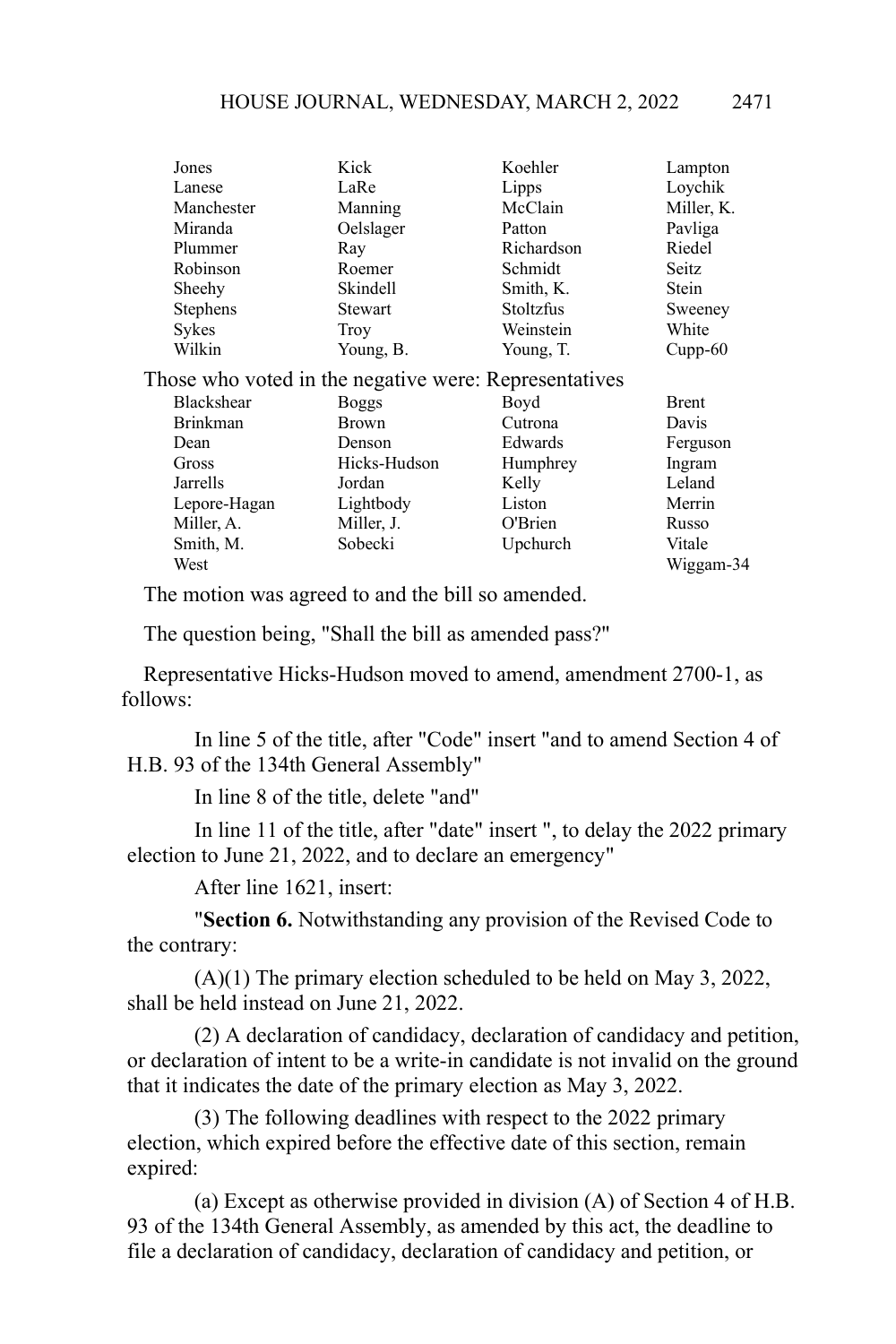declaration of intent to be a write-in candidate;

(b) The deadline to certify a ballot issue or question to the election officials or to file a petition with the election officials to place a question or issue on the ballot at the primary election or a special election held on the day of the primary election.

(B) No special election shall be held on May 3, 2022. A special election may be held on June 21, 2022. Any special election originally scheduled to be held on May 3, 2022, shall be held instead on June 21, 2022.

**Section 7.** That Section 4 of H.B. 93 of the 134th General Assembly be amended to read as follows:

**Sec. 4.** Notwithstanding any contrary provision of the Revised Code, all of the following apply to the primary election to be held on  $\frac{\text{May } 3 \text{ June}}{2}$ 21, 2022:

(A) To be eligible to appear as a candidate for nomination, or to receive votes as a write-in candidate, for the office of member of the United States House of Representatives, a person shall file the applicable declaration of candidacy and petition or declaration of intent to be a write-in candidate not later than four p.m. on March 4, 2022, in the manner specified under Title XXXV of the Revised Code.

(B) A declaration of candidacy, declaration of candidacy and petition, nominating petition, or declaration of intent to be a write-in candidate filed by a person seeking nomination for the office of member of the United States House of Representatives, the Ohio Senate, the Ohio House of Representatives, or the state central committee of a political party shall not be considered invalid on the basis that it does not include the number of the district the filer seeks to represent or that it includes an incorrect district number. If the filer seeks nomination for the office of member of the Ohio Senate, the Ohio House of Representatives, or the state central committee of a political party, the document shall be deemed to include the number of the applicable district in which the filer resides. If the filer seeks nomination for the office of member of the United States House of Representatives, the filer shall notify the election officials in writing of the district the filer seeks to represent.

(C)(1) A declaration of candidacy, declaration of candidacy and petition, nominating petition, or declaration of intent to be a write-in candidate filed by a person seeking nomination for the office of member of the Ohio Senate or the Ohio House of Representatives shall not be considered invalid on the basis that it contains the filer's former residence address that is not located in the district the filer seeks to represent, so long as the filer does all of the following not later than the deadline for the filer to change residence under division (C) of Article XI, Section 9, Ohio Constitution: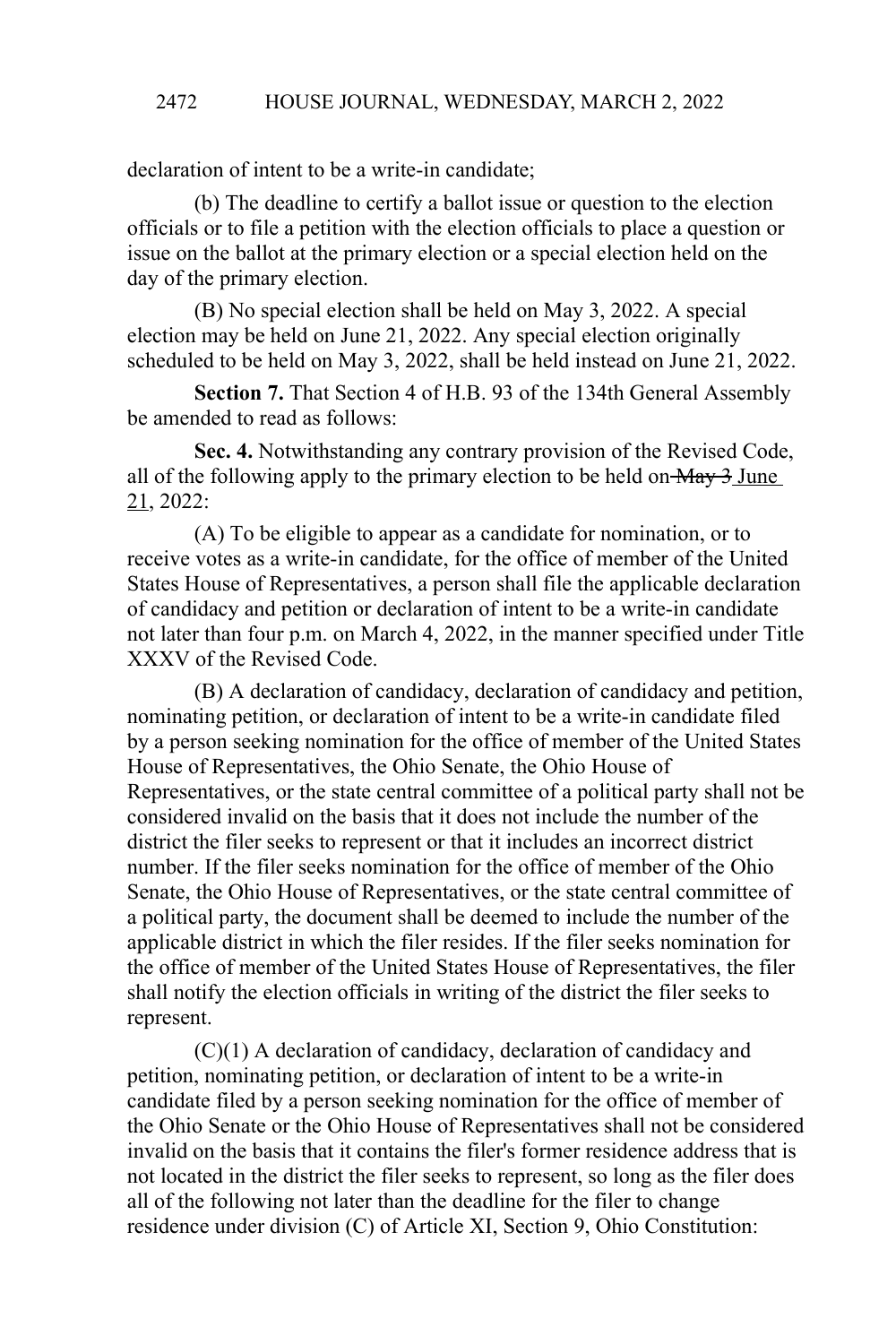(a) Becomes a resident of the district the filer seeks to represent;

(b) Files with the board of elections an addendum to the declaration of candidacy, declaration of candidacy and petition, nominating petition, or declaration of intent to be a write-in candidate that indicates the filer's new residence address;

(c) Submits a notice of change of address for voter registration purposes.

(2) After a filer notifies the board of elections of the filer's new residence address under division  $(C)(1)$  of this section, the signatures on the filer's petition shall be verified under this section on the basis of the filer's new residence address.

(D) A signature on a declaration of candidacy and petition or nominating petition filed by a person seeking nomination for the office of member of the United States House of Representatives, the Ohio Senate, the Ohio House of Representatives, or the state central committee of a political party shall not be considered invalid on the ground that the signer does not reside in the district the filer seeks to represent, so long as one of the following applies:

(1) The filer seeks nomination for the office of member of the United States House of Representatives and both of the following are true:

(a) The district the filer sought to represent under the congressional district plan described in S.B. 258 of the 134th General Assembly had territory in the county in which the signer resides. The filer shall notify the election officials in writing of the district the filer sought to represent under that act.

(b) The congressional district the filer seeks to represent has territory in the county in which the signer resides.

(2) The filer seeks nomination for the office of member of the Ohio Senate and both of the following are true:

(a) The Senate district in which the filer resided under the General Assembly district plan adopted by the Ohio Redistricting Commission in September 2021 had territory in the county in which the signer resides.

(b) The Senate district the filer seeks to represent has territory in the county in which the signer resides.

(3) The filer seeks nomination for the office of member of the Ohio House of Representatives and both of the following are true:

(a) The House district in which the filer resided under the General Assembly district plan adopted by the Ohio Redistricting Commission in September 2021 had territory in the county in which the signer resides.

(b) The House district the filer seeks to represent has territory in the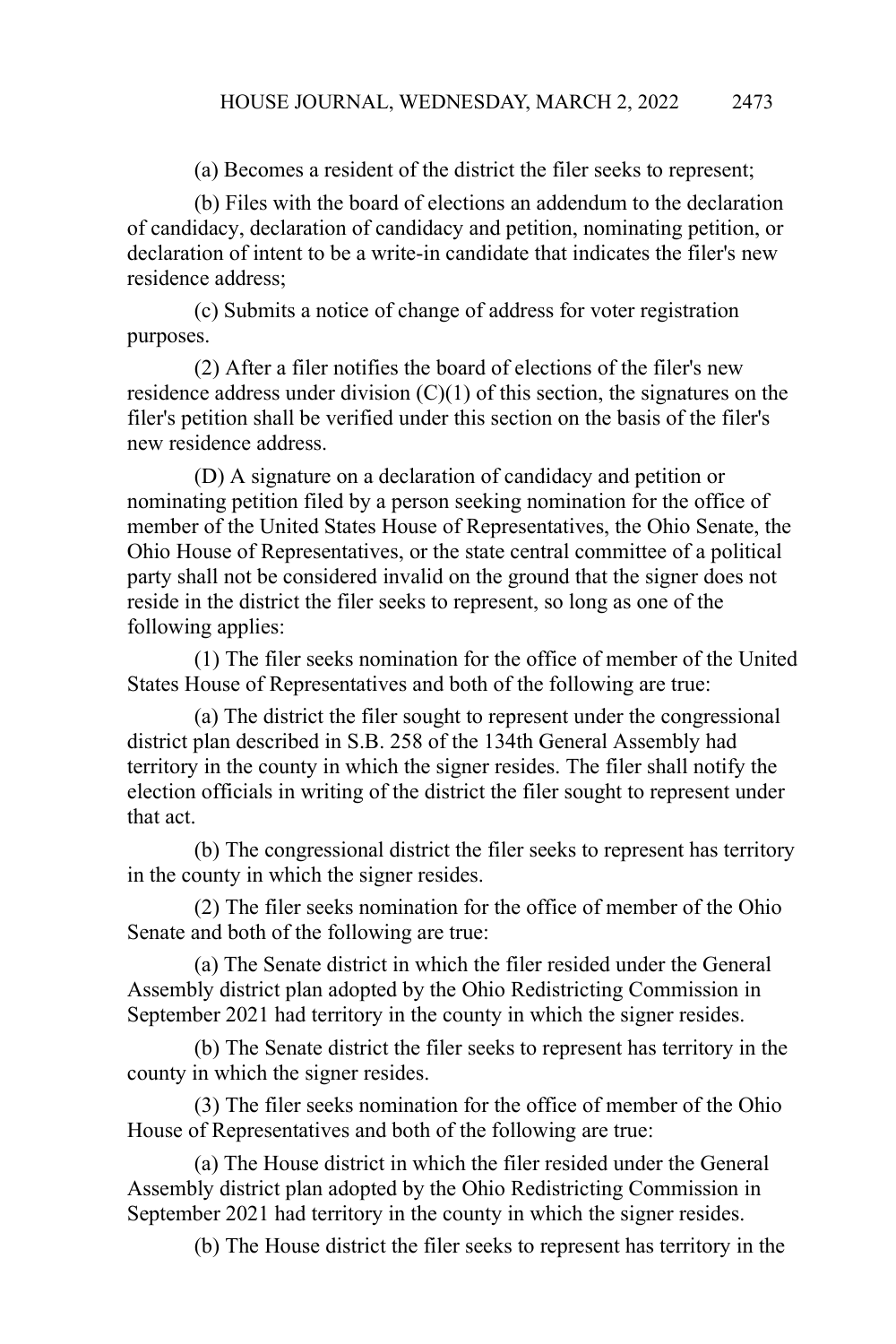county in which the signer resides.

(4) The filer seeks nomination for the office of member of the state central committee of a political party to represent a congressional district and both of the following are true:

(a) The district in which the filer resided under the congressional district plan described in S.B. 258 of the 134th General Assembly had territory in the county in which the signer resides.

(b) The congressional district the filer seeks to represent has territory in the county in which the signer resides.

(5) The filer seeks nomination for the office of member of the state central committee of a political party to represent a Senate district and both of the following are true:

(a) The Senate district in which the filer resided under the General Assembly district plan adopted by the Ohio Redistricting Commission in September 2021 had territory in the county in which the signer resides.

(b) The Senate district the filer seeks to represent has territory in the county in which the signer resides.

(E) If a person seeking nomination for the office of member of the United States House of Representatives, the Ohio Senate, the Ohio House of Representatives, or the state central committee of a political party files a declaration of candidacy, declaration of candidacy and petition, nominating petition, or declaration of intent to be a write-in candidate with a board of elections and that board subsequently becomes aware that the filer is seeking to represent a district for which a different board of elections is the appropriate office to process the filing under Chapter 3513. of the Revised Code, the board of elections that originally received the filing promptly shall transfer that filing to the appropriate board of elections.

(F) A signature on a declaration of candidacy and petition or nominating petition filed by a person seeking nomination for the office of member of the United States House of Representatives, the Ohio Senate, the Ohio House of Representatives, or the state central committee of a political party shall not be considered invalid on the ground that the signature was signed before a district plan of the applicable type was adopted or enacted or took effect, provided that, in accordance with sections 3513.262 and 3513.263 of the Revised Code, a signature on a nominating petition is not valid if it is dated more than one year before the date the nominating petition is filed.

(G) Except for the following deadlines, the Secretary of State may adjust any deadlines pertaining to the administration of the May 3, 2022, primary election as the Secretary of State determines necessary to accommodate the shorter timeframe to prepare to hold the election on May 3,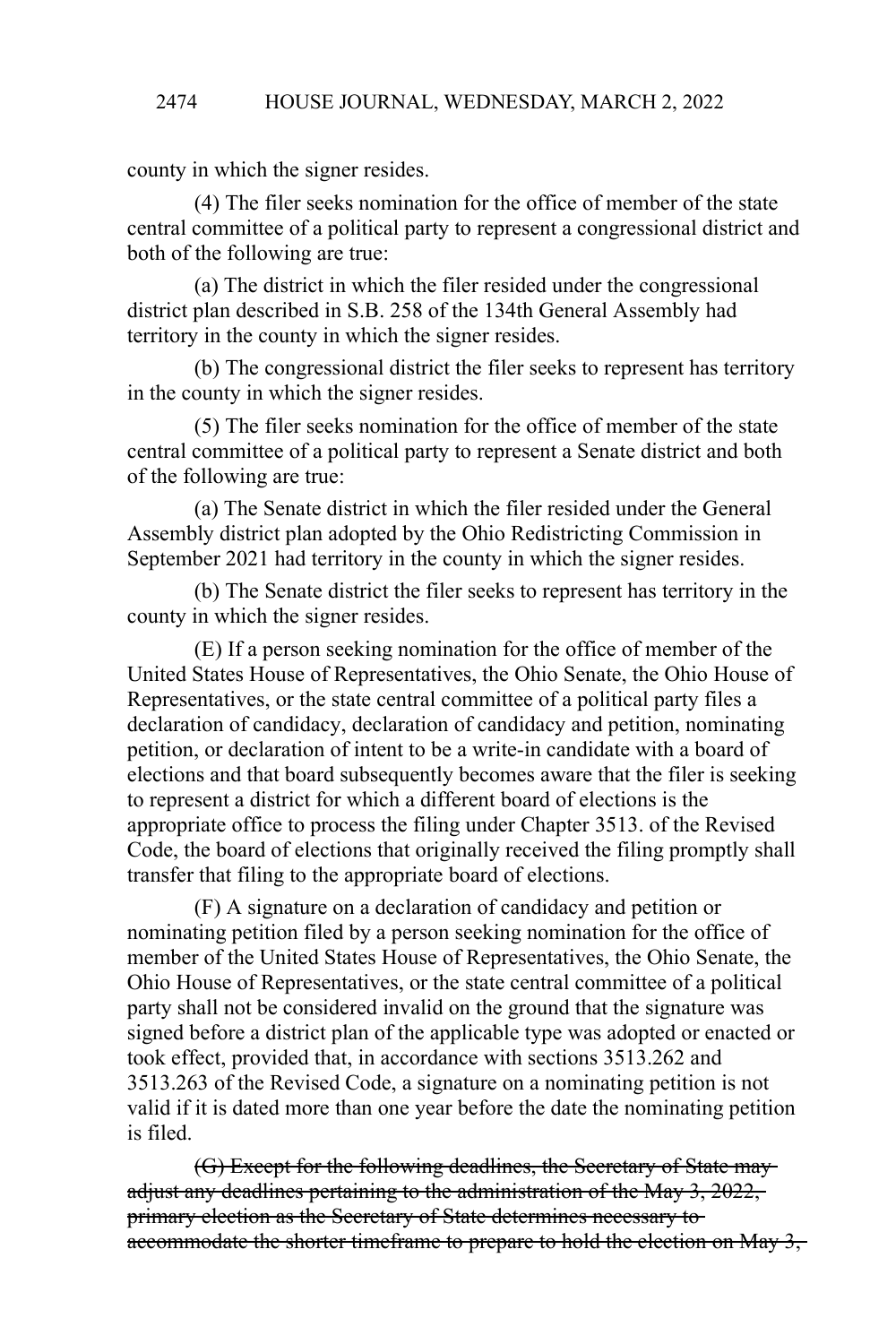2022, and to ensure that ballots are prepared and made available in the times and manner required under Title XXXV of the Revised Code and federal election law-

(1) The deadline to file a declaration of candidacy, declaration of candidacy and petition, or declaration of intent to be a write-in candidate;

(2) The deadline to certify a ballot issue or question to the election officials or to file a petition with the election officials to place a question or issue on the ballot at the May 3, 2022, primary election or a special election on that date;

(3) The deadline for the boards of elections to have uniformed services and overseas absent voter's ballots printed and ready for use, unlessthe Secretary of State obtains a waiver pursuant to  $52 \text{ U.S.C. } 20302(g)$  for the May 3, 2022, primary election;

(4) Any deadline that, under the Revised Code, falls on or after April 3, 2022.

**Section 8.** That existing Section 4 of H.B. 93 of the 134th General Assembly is hereby repealed.

**Section 9.** Sections 6, 7, and 8 of this act are hereby declared to be an emergency measure necessary for the immediate preservation of the public peace, health, and safety. The reason for such necessity is to allow candidates and election officials sufficient time to prepare for the 2022 primary election. Therefore, Sections 6, 7, and 8 of this act shall go into immediate effect."

The question being, "Shall the motion to amend be agreed to?"

Representative Seitz moved that the motion be laid on the table.

The question being, "Shall the motion to amend be laid on the table?"

The yeas and nays were taken and resulted – yeas 58, nays 34, as follows:

Those who voted in the affirmative were: Representatives

|                      | $\ddotsc$ of $\ddotsc$ and $\ddotsc$ $\ddotsc$ and $\ddotsc$ $\ddotsc$ $\ddotsc$ $\ddotsc$ $\ddotsc$ $\ddotsc$ |           |                  |
|----------------------|----------------------------------------------------------------------------------------------------------------|-----------|------------------|
| Abrams               | Baldridge                                                                                                      | Bird      | <b>Brinkman</b>  |
| Callender            | Carruthers                                                                                                     | Click     | Creech           |
| Cross                | Dean                                                                                                           | Edwards   | Ferguson         |
| <b>Fowler Arthur</b> | Fraizer                                                                                                        | Ghanbari  | Ginter           |
| Grendell             | Gross                                                                                                          | Hall      | Hillyer          |
| Holmes               | Hoops                                                                                                          | John      | Johnson          |
| Jones                | Jordan                                                                                                         | Kick      | Koehler          |
| Lampton              | Lanese                                                                                                         | LaRe      | Lipps            |
| Loychik              | Manchester                                                                                                     | Manning   | McClain          |
| Merrin               | Miller, K.                                                                                                     | Oelslager | Patton           |
| Pavliga              | Plummer                                                                                                        | Ray       | Richardson       |
| Riedel               | Roemer                                                                                                         | Schmidt   | Seitz            |
| Stein                | <b>Stephens</b>                                                                                                | Stewart   | <b>Stoltzfus</b> |
| Vitale               | White                                                                                                          | Wilkin    | Young, B.        |
| Young, T.            |                                                                                                                |           | $Cupp-58$        |
|                      |                                                                                                                |           |                  |

Those who voted in the negative were: Representatives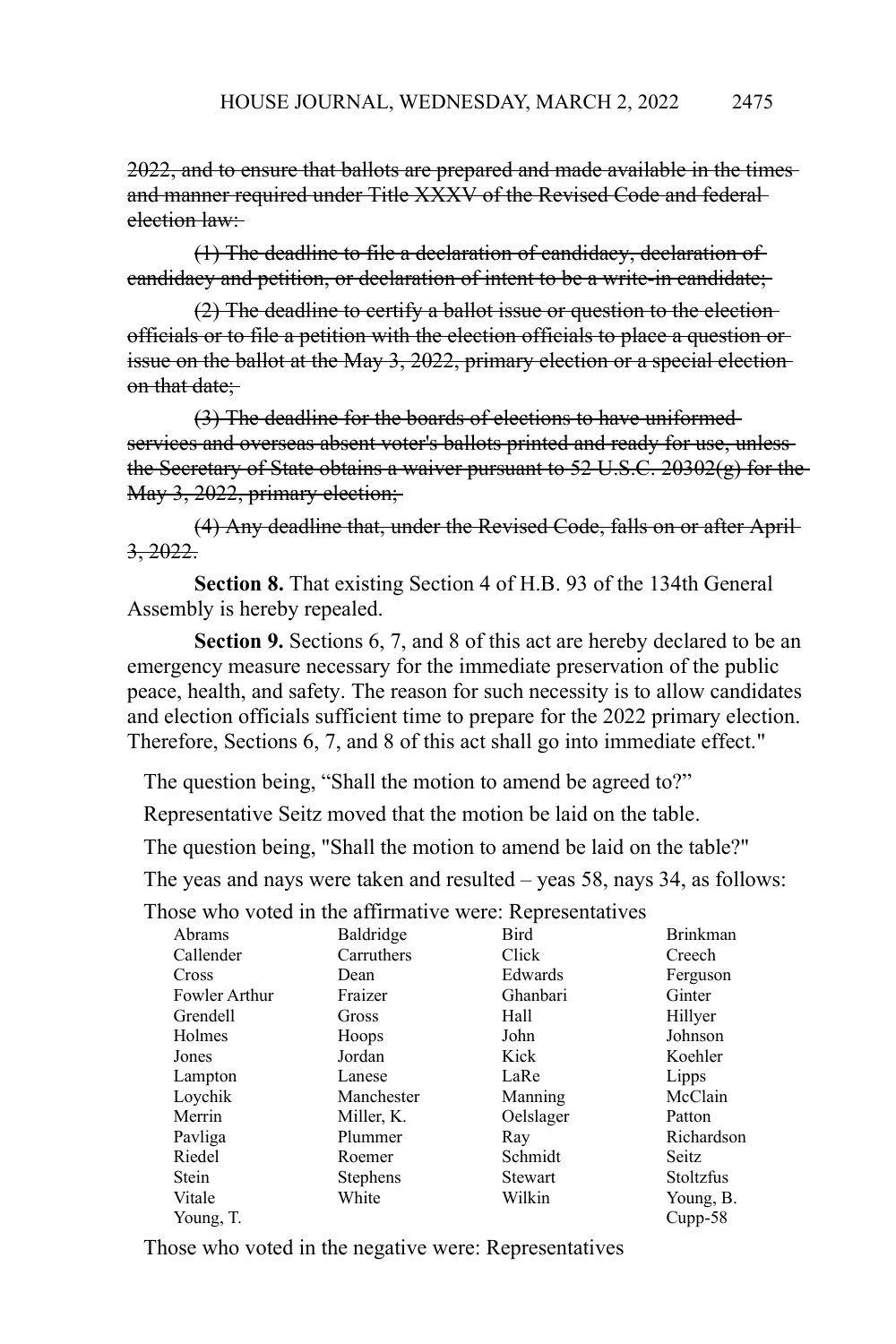| Blackshear   | <b>Boggs</b> | Boyd         | <b>Brent</b> |
|--------------|--------------|--------------|--------------|
| Brown        | Davis        | Denson       | Galonski     |
| Hicks-Hudson | Humphrey     | Ingram       | Jarrells     |
| Kelly        | Leland       | Lepore-Hagan | Lightbody    |
| Liston       | Miller, A.   | Miller, J.   | Miranda      |
| O'Brien      | Robinson     | Russo        | Sheehy       |
| Skindell     | Smith, K.    | Smith, M.    | Sobecki      |
| Sweeney      | <b>Sykes</b> | <b>Troy</b>  | Upchurch     |
| Weinstein    |              |              | West-34      |

The motion to amend was laid on the table.

The question recurring, "Shall the bill as amended pass?"

Representative Sweeney moved to amend, amendment 2702, as follows:

In line 3 of the title, delete "and" and insert ";"

In line 5 of the title, after "121.954" insert "; and to repeal section 3501.054"

In line 8 of the title, delete "and"

In line 11 of the title, after "date" insert ", and to eliminate certain restrictions on election officials"

After line 1621, insert:

"**Section 6.** That section 3501.054 of the Revised Code is hereby repealed."

The question being, "Shall the motion to amend be agreed to?"

Representative Seitz moved that the motion be laid on the table.

The question being, "Shall the motion to amend be laid on the table?"

The yeas and nays were taken and resulted – yeas 59, nays 34, as follows:

Those who voted in the affirmative were: Representatives

| Abrams                                                | Baldridge       | Bird      | <b>Brinkman</b> |
|-------------------------------------------------------|-----------------|-----------|-----------------|
| Callender                                             | Click           | Creech    | Cross           |
| Cutrona                                               | Dean            | Edwards   | Ferguson        |
| Fowler Arthur                                         | Fraizer         | Ghanbari  | Ginter          |
| Grendell                                              | Gross           | Hall      | Hillyer         |
| Holmes                                                | Hoops           | John      | Johnson         |
| Jones                                                 | Jordan          | Kick      | Koehler         |
| Lampton                                               | Lanese          | LaRe      | Lipps           |
| Loychik                                               | Manchester      | Manning   | McClain         |
| Merrin                                                | Miller, K.      | Oelslager | Patton          |
| Pavliga                                               | Plummer         | Ray       | Richardson      |
| Riedel                                                | Roemer          | Schmidt   | Seitz           |
| Stein                                                 | <b>Stephens</b> | Stewart   | Stoltzfus       |
| Vitale                                                | White           | Wiggam    | Wilkin          |
| Young, B.                                             | Young, T.       |           | $Cupp-59$       |
| Those who voted in the negative were: Representatives |                 |           |                 |
| Blackshear                                            | <b>Boggs</b>    | Boyd      | <b>Brent</b>    |
| Brown                                                 | Davis           | Denson    | Galonski        |
|                                                       |                 |           |                 |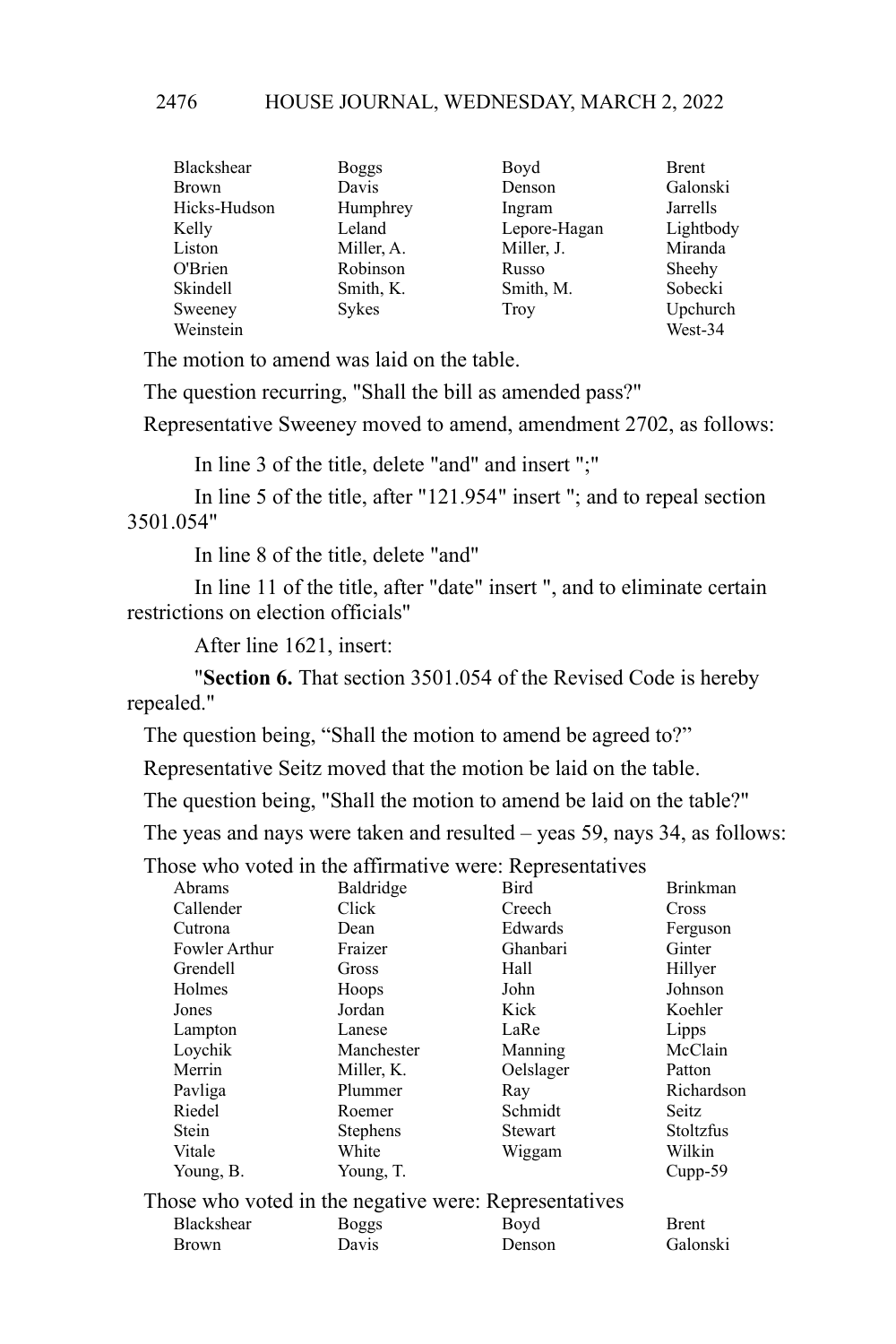| Hicks-Hudson | Humphrey     | Ingram       | Jarrells  |
|--------------|--------------|--------------|-----------|
| Kelly        | Leland       | Lepore-Hagan | Lightbody |
| Liston       | Miller, A.   | Miller, J.   | Miranda   |
| O'Brien      | Robinson     | Russo        | Sheehy    |
| Skindell     | Smith, K.    | Smith, M.    | Sobecki   |
| Sweeney      | <b>Sykes</b> | <b>Troy</b>  | Upchurch  |
| Weinstein    |              |              | West-34   |

The motion to amend was laid on the table.

The question recurring, "Shall the bill as amended pass?"

The yeas and nays were taken and resulted – yeas 61, nays 33, as follows:

Those who voted in the affirmative were: Representatives

| Abrams    | Baldridge     | Bird         | <b>Brinkman</b> |
|-----------|---------------|--------------|-----------------|
| Callender | Carruthers    | Click        | Creech          |
| Cross     | Cutrona       | Dean         | Edwards         |
| Ferguson  | Fowler Arthur | Fraizer      | Galonski        |
| Ghanbari  | Ginter        | Grendell     | Gross           |
| Hall      | Hillyer       | Holmes       | Hoops           |
| John      | Johnson       | Jones        | Jordan          |
| Kick      | Koehler       | Lampton      | Lanese          |
| LaRe      | Lipps         | Lovchik      | Manchester      |
| Manning   | McClain       | Merrin       | Miller, K.      |
| Oelslager | Patton        | Pavliga      | Plummer         |
| Ray       | Richardson    | Riedel       | Roemer          |
| Schmidt   | Seitz         | <b>Stein</b> | <b>Stephens</b> |
| Stewart   | Stoltzfus     | Vitale       | White           |
| Wiggam    | Wilkin        | Young, B.    | Young, T.       |
|           |               |              | $Cupp-61$       |
|           |               |              |                 |

#### Those who voted in the negative were: Representatives

| Blackshear   | <b>Boggs</b> | Boyd      | <b>Brent</b> |
|--------------|--------------|-----------|--------------|
| <b>Brown</b> | Davis        | Denson    | Hicks-Hudson |
| Humphrey     | Ingram       | Jarrells  | Kelly        |
| Leland       | Lepore-Hagan | Lightbody | Liston       |
| Miller, A.   | Miller, J.   | Miranda   | O'Brien      |
| Robinson     | Russo        | Sheehy    | Skindell     |
| Smith, K.    | Smith, M.    | Sobecki   | Sweeney      |
| <b>Sykes</b> | Troy         | Upchurch  | Weinstein    |
|              |              |           | West-33      |

The bill passed.

Representative Wilkin moved to amend the title as follows:

Add the names: "Brinkman, Click, Creech, Cross, Dean, Ferguson, Fowler Arthur, Fraizer, Ghanbari, Gross, Hall, Hillyer, Holmes, John, Jones, Jordan, Kick, Lanese, LaRe, McClain, Merrin, Oelslager, Richardson, Riedel, Roemer, Seitz, Stein, Stephens, Stoltzfus, Vitale, Wiggam, Wilkin, Young, T., Speaker Cupp."

The motion was agreed to and the title so amended.

The title as amended was agreed to.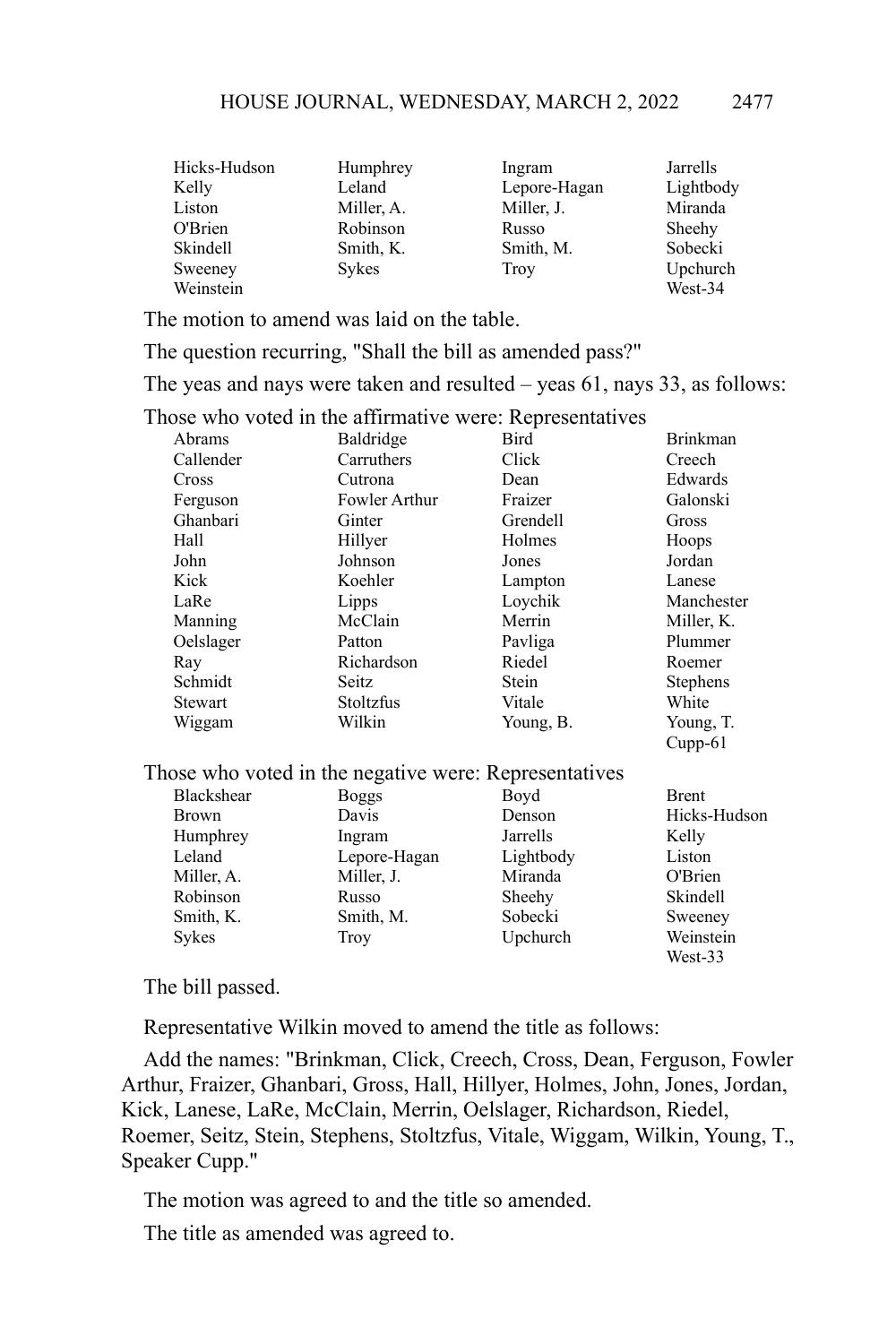**Sub. S. B. No. 215**-Senator Johnson.

Cosponsors: Senators Hoagland, Rulli, Huffman, S., Schaffer, Blessing, McColley, Romanchuk, Lang, Antani, Brenner, Gavarone, O'Brien, Roegner Representatives Wilkin, Ginter, Jones, Swearingen.

To amend sections 1547.69, 2923.12, 2923.121, 2923.122, 2923.123, 2923.126, 2923.128, 2923.16, and 2953.37 and to enact section 2923.111 of the Revised Code regarding a concealed handgun licensee's duty to carry the license and notify a law enforcement officer if the licensee is carrying a concealed handgun, and a right of a qualifying adult to carry a concealed handgun in the same manner as if the person was a licensee, was taken up for consideration the third time.

The question being, "Shall the bill pass?"

Representative Kelly moved to amend, amendment 2708, as follows:

In line 1 of the title, after "sections" insert "109.731,"

In line 2 of the title, after "2923.16" insert ", 2923.25"

In line 7 of the title, delete "and"

In line 9 of the title, after "licensee" insert ", and a requirement to publish a brochure including information on state weapons laws, dispute resolution, and use of deadly force"

> In line 10, after "sections" insert "109.731," In line 11, after "2923.16" insert ", 2923.25"

After line 13, insert:

"**Sec. 109.731.** (A)(1) The attorney general shall prescribe, and shall make available to sheriffs an application form that is to be used under section 2923.125 of the Revised Code by a person who applies for a concealed handgun license and an application form that is to be used under section 2923.125 of the Revised Code by a person who applies for the renewal of a license of that nature. The attorney general shall design the form to enable applicants to provide the information that is required by law to be collected, and shall update the form as necessary. Burdens or restrictions to obtaining a concealed handgun license that are not expressly prescribed in law shall not be incorporated into the form. The attorney general shall post a printable version of the form on the web site of the attorney general and shall provide the address of the web site to any person who requests the form.

(2) The Ohio peace officer training commission shall prescribe, and shall make available to sheriffs, all of the following:

(a) A form for the concealed handgun license that is to be issued by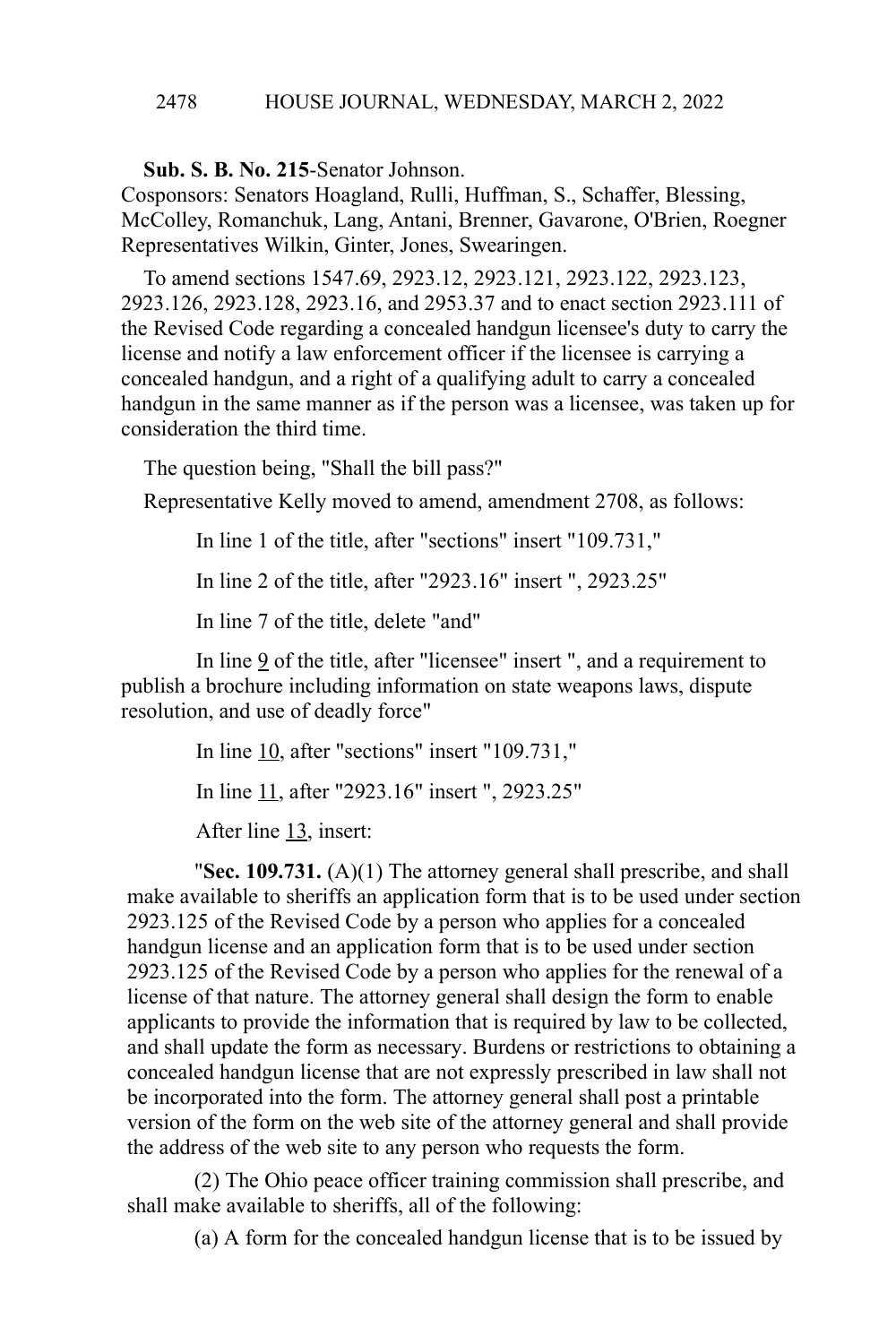sheriffs to persons who qualify for a concealed handgun license under section 2923.125 of the Revised Code and that conforms to the following requirements:

(i) It has space for the licensee's full name, residence address, and date of birth and for a color photograph of the licensee.

(ii) It has space for the date of issuance of the license, its expiration date, its county of issuance, the name of the sheriff who issues the license, and the unique combination of letters and numbers that identify the county of issuance and the license given to the licensee by the sheriff in accordance with division  $(A)(2)(c)$  of this section.

(iii) It has space for the signature of the licensee and the signature or a facsimile signature of the sheriff who issues the license.

(iv) It does not require the licensee to include serial numbers of handguns, other identification related to handguns, or similar data that is not pertinent or relevant to obtaining the license and that could be used as a de facto means of registration of handguns owned by the licensee.

(b) A series of three-letter county codes that identify each county in this state;

(c) A procedure by which a sheriff shall give each concealed handgun license, replacement concealed handgun license, or renewal concealed handgun license and each concealed handgun license on a temporary emergency basis or replacement license on a temporary emergency basis the sheriff issues under section 2923.125 or 2923.1213 of the Revised Code a unique combination of letters and numbers that identifies the county in which the license was issued and that uses the county code and a unique number for each license the sheriff of that county issues;

(d) A form for a concealed handgun license on a temporary emergency basis that is to be issued by sheriffs to persons who qualify for such a license under section 2923.1213 of the Revised Code, which form shall conform to all the requirements set forth in divisions  $(A)(2)(a)(i)$  to  $(iv)$ of this section and shall additionally conspicuously specify that the license is issued on a temporary emergency basis and the date of its issuance.

(B)(1) The Ohio peace officer training commission, in consultation with the attorney general, shall prepare  $a$ -both of the following:

(a) A pamphlet that does all of the following, in everyday language:

 $(a)$  (i) Explains the firearms laws of this state;

 $(b)$ -(ii) Instructs the reader in dispute resolution and explains the laws of this state related to that matter;

 $(e)$  (iii) Provides information to the reader regarding all aspects of the use of deadly force with a firearm, including, but not limited to, the steps that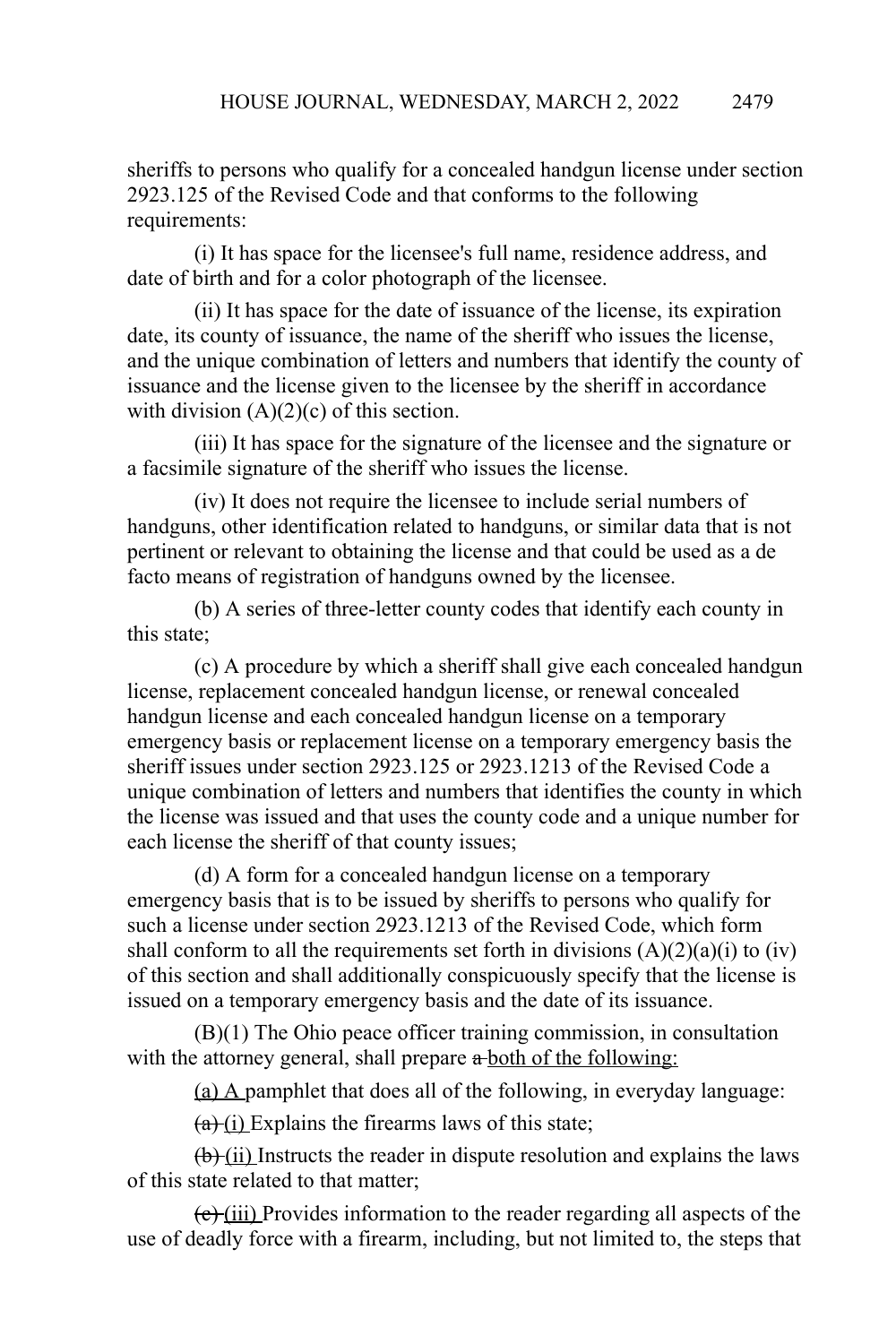should be taken before contemplating the use of, or using, deadly force with a firearm, possible alternatives to using deadly force with a firearm, and the law governing the use of deadly force with a firearm.

(b) A foldable brochure of one page that summarizes the information in divisions  $(B)(1)(a)(ii)$  and  $(iii)$  of this section.

(2) The attorney general shall consult with and assist the commission in the preparation of the pamphlet and brochure described in division  $(B)(1)$ of this section and, as necessary, shall recommend to the commission changes in the pamphlet and brochure to reflect changes in the law that are relevant to it. The attorney general shall publish the pamphlet and brochure on the web site of the attorney general and shall provide the address of the web site to any person who requests the pamphlet or brochure.

(3) The attorney general shall create and maintain a section on the attorney general's web site that provides information on firearms laws of this state specifically applicable to members of the armed forces of the United States and a link to the pamphlet described in division (B)(1) of this section.

(C) The Ohio peace officer training commission shall maintain statistics with respect to the issuance, renewal, suspension, revocation, and denial of concealed handgun licenses under section 2923.125 of the Revised Code and the suspension of processing of applications for those licenses, and with respect to the issuance, suspension, revocation, and denial of concealed handgun licenses on a temporary emergency basis under section 2923.1213 of the Revised Code, as reported by the sheriffs pursuant to division (C) of section 2923.129 of the Revised Code. Not later than the first day of March in each year, the commission shall submit a statistical report to the governor, the president of the senate, and the speaker of the house of representatives indicating the number of concealed handgun licenses that were issued, renewed, suspended, revoked, and denied under section 2923.125 of the Revised Code in the previous calendar year, the number of applications for those licenses for which processing was suspended in accordance with division (D)(3) of that section in the previous calendar year, and the number of concealed handgun licenses on a temporary emergency basis that were issued, suspended, revoked, or denied under section 2923.1213 of the Revised Code in the previous calendar year. Nothing in the statistics or the statistical report shall identify, or enable the identification of, any individual who was issued or denied a license, for whom a license was renewed, whose license was suspended or revoked, or for whom application processing was suspended. The statistics and the statistical report are public records for the purpose of section 149.43 of the Revised Code.

(D) As used in this section, "concealed handgun license" and "handgun" have the same meanings as in section 2923.11 of the Revised Code."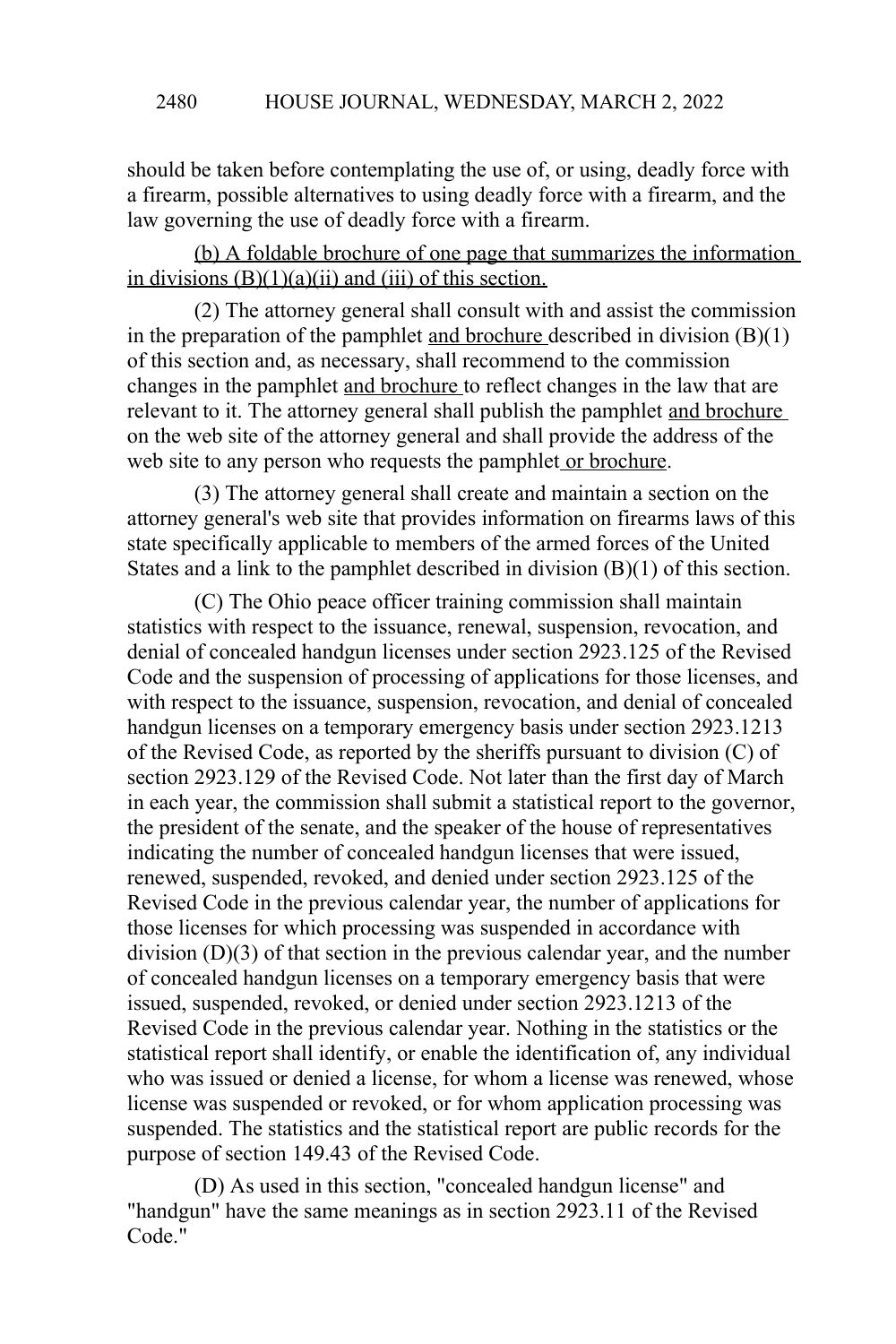After line 1825, insert:

"**Sec. 2923.25.** (A) Each federally licensed firearms dealer who sells any firearm, at shall do all of the following:

(1) At the time of the sale of the a firearm, shall offer for sale to the purchaser of the firearm a trigger lock, gun lock, or gun locking device that is appropriate for that firearm. Each federally licensed firearms dealer shall post :<br>.

(2) At the time of the sale of a firearm that is a handgun, provide to the purchaser of the handgun the brochure prepared pursuant to section 109.731 of the Revised Code;

(3) Post in a conspicuous location in the dealer's place of business the poster furnished to the dealer pursuant to section 5502.63 of the Revised Code and shall make available to all purchasers of firearms from the dealer the brochure furnished to the dealer pursuant to that section.

 $(B)$  As used in this section, "federally:

(1) "Federally licensed firearms dealer" has the same meaning as in section 5502.63 of the Revised Code.

(2) "Firearm" and "handgun" have the same meanings as in section 2923.11 of the Revised Code."

In line 1966, after "sections" insert "109.731,"

In line 1967, after "2923.16" insert ", 2923.25"

The question being, "Shall the motion to amend be agreed to?"

Representative Seitz moved that the motion be laid on the table.

The question being, "Shall the motion to amend be laid on the table?"

The yeas and nays were taken and resulted – yeas 53, nays 39, as follows:

Those who voted in the affirmative were: Representatives

| <b>Abrams</b>        | Baldridge | Bird       | <b>Brinkman</b> |
|----------------------|-----------|------------|-----------------|
| Callender            | Click     | Creech     | <b>Cross</b>    |
| Cutrona              | Dean      | Edwards    | Ferguson        |
| <b>Fowler Arthur</b> | Fraizer   | Ginter     | Grendell        |
| Gross                | Hall      | Hillyer    | Holmes          |
| Hoops                | John      | Johnson    | Jones           |
| Jordan               | Kick      | Lampton    | LaRe            |
| Lipps                | Loychik   | Manchester | Manning         |
| McClain              | Merrin    | Oelslager  | Patton          |
| Pavliga              | Plummer   | Ray        | Riedel          |
| Roemer               | Schmidt   | Seitz      | <b>Stein</b>    |
| <b>Stephens</b>      | Stewart   | Stoltzfus  | Vitale          |
| Wiggam               | Wilkin    | Young, B.  | Young, T.       |
|                      |           |            | $Cupp-53$       |

Those who voted in the negative were: Representatives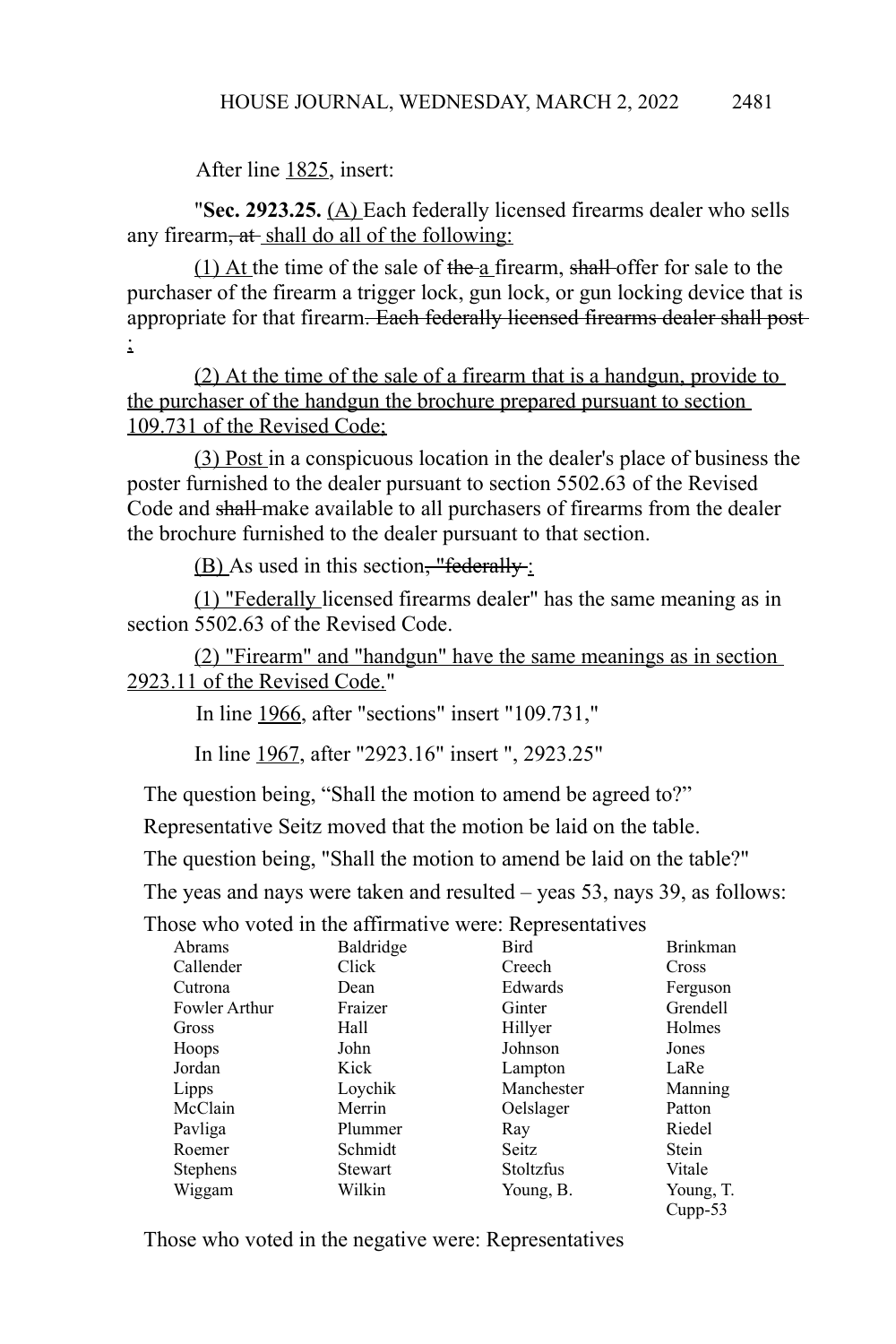| Blackshear   | <b>Boggs</b> | Boyd      | <b>Brent</b> |
|--------------|--------------|-----------|--------------|
| Brown        | Davis        | Denson    | Galonski     |
| Ghanbari     | Hicks-Hudson | Humphrey  | Ingram       |
| Kelly        | Koehler      | Lanese    | Leland       |
| Lepore-Hagan | Lightbody    | Liston    | Miller, A.   |
| Miller, J.   | Miller, K.   | Miranda   | O'Brien      |
| Richardson   | Robinson     | Russo     | Sheehy       |
| Skindell     | Smith, K.    | Smith, M. | Sobecki      |
| Sweeney      | <b>Sykes</b> | Troy      | Upchurch     |
| Weinstein    | West         |           | White-39     |

The motion to amend was laid on the table.

The question recurring, "Shall the bill pass?"

Representative Hicks-Hudson moved to amend, amendment 2705, as follows:

In line 3 of the title, delete the first "and" and insert "2929.28,"; after "2953.37" insert ", and 5122.311"; delete "section" and insert "sections"; after "2923.111" insert "and 2923.26"

In line 9 of the title, after "licensee" insert ", and to require a firearm transfer to be made through a dealer, through a law enforcement agency, or pursuant to a specified exception, and to require a background check when a firearm is transferred"

After line 1968, insert:

"**Section 3.** That sections 2929.28 and 5122.311 be amended and section 2923.26 of the Revised Code be enacted to read as follows:

**Sec. 2923.26.** (A) As used in this section:

(1) "Federally licensed firearms dealer" has the same meaning as in section 5502.63 of the Revised Code.

(2) "Unlicensed transferee" means a person who is not a federally licensed firearms dealer and who desires to receive a firearm from an unlicensed transferor.

(3) "Unlicensed transferor" means a person who is not a federally licensed firearms dealer and who desires to transfer a firearm to an unlicensed transferee.

(4) "Identification document" means a document made or issued by or under the authority of the United States government, this state, or any other state, a political subdivision of this state or any other state, a sponsoring entity of an event designated as a special event of national significance, a foreign government, a political subdivision of a foreign government, an international governmental organization, or an international quasigovernmental organization that, when completed with information concerning a particular individual, is of a type intended or commonly accepted for the purpose of identification of individuals and that includes a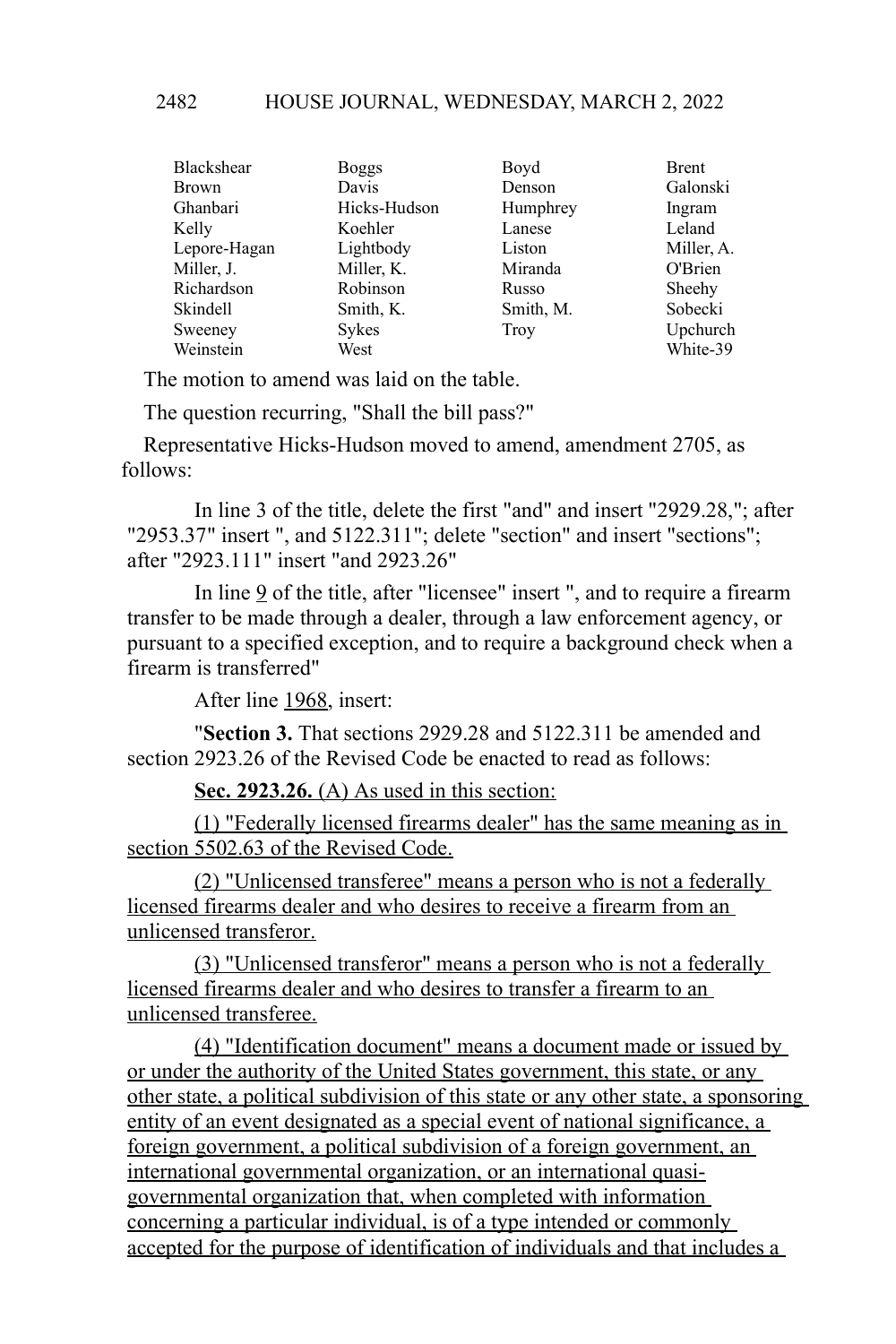photograph of the individual.

(B) No federally licensed firearms dealer shall transfer a firearm to any person unless the federally licensed firearms dealer complies with the requirements of 18 U.S.C. 922(t).

(C)(1) No unlicensed transferor shall transfer a firearm to an unlicensed transferee, unless both of the following apply with respect to the transfer of the firearm:

(a) The firearm is transferred through a federally licensed firearms dealer under division (E) of this section, through a law enforcement agency under division (F) of this section, or in accordance with an exception described in division (G) of this section.

(b) Except as provided in division (G) of this section, the federally licensed firearms dealer through which the transfer is made under division  $(E)$  of this section gives a notice described in division  $(E)(3)(a)$  of this section, or the law enforcement agency through which the transfer is made under division  $(F)$  of this section gives a notice described in division  $(F)(5)$ (a) of this section, with respect to the firearm.

(2) No unlicensed firearms dealer shall transfer a firearm to an unlicensed transferee if the federally licensed firearms dealer through which the transfer is to be made under division (E) of this section gives a notice described in division  $(E)(3)(b)$  of this section, or the law enforcement agency through which the transfer is to be made under division (F) of this section gives a notice described in division  $(F)(5)(b)$  of this section, with respect to the firearm.

(D)(1) No unlicensed transferee shall receive a firearm from an unlicensed transferor, unless both of the following apply with respect to the transfer of the firearm:

(a) The firearm is transferred through a federally licensed firearms dealer under division (E) of this section, through a law enforcement agency under division (F) of this section, or in accordance with an exception described in division (G) of this section.

(b) Except as provided in division (G) of this section, the federally licensed firearms dealer through which the transfer is made under division (E) of this section gives a notice described in division  $(E)(3)(a)$  of this section, or the law enforcement agency through which the transfer is made under division  $(F)$  of this section gives a notice described in division  $(F)(5)$ (a) of this section, with respect to the firearm.

(2) No unlicensed firearms transferee shall receive a firearm from an unlicensed transferor if the federally licensed firearms dealer through which the transfer is to be made under division (E) of this section gives a notice described in division (E)(3)(b) of this section, or the law enforcement agency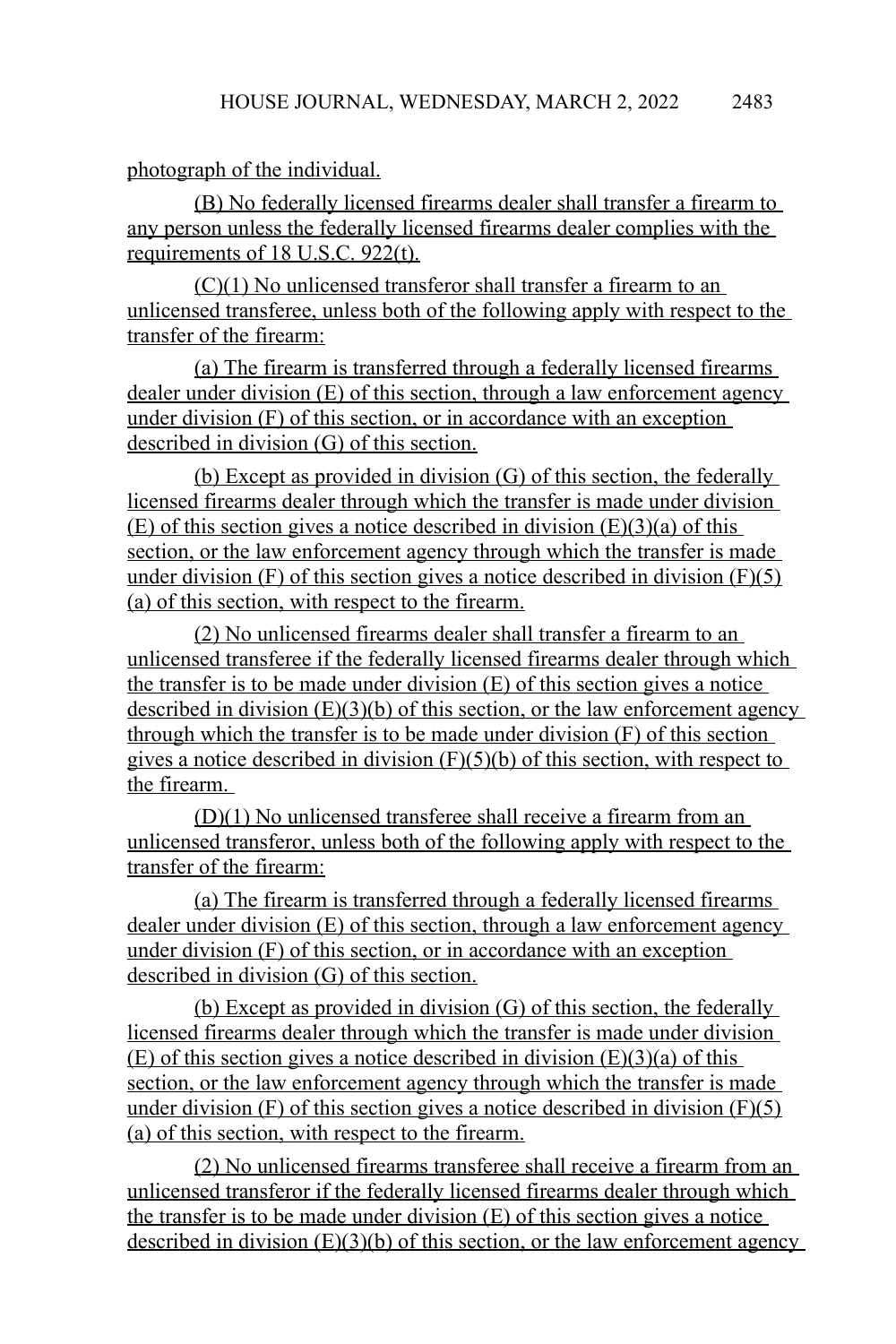through which the transfer is to be made under division (F) of this section gives a notice described in division  $(F)(5)(b)$  of this section, with respect to the firearm.

(E) A federally licensed firearms dealer who agrees to assist in the transfer of a firearm between an unlicensed transferor and an unlicensed transferee under division (C) or (D) of this section shall do all of the following:

(1) Comply with 18 U.S.C. 922(t) as if transferring the firearm from the inventory of the federally licensed firearms dealer to the unlicensed transferee, except that a federally licensed firearms dealer assisting in the transfer of a firearm under this division shall not be required to comply again with the requirements of that provision in delivering the firearm to the unlicensed transferee;

(2) Conduct an incompetency records check of the unlicensed transferee by contacting the attorney general and requesting a check of the records maintained under section 5122.311 of the Revised Code, to determine if the transfer of the firearm to the unlicensed transferee or the unlicensed transferee's acquisition or possession of the firearm would violate the law of this state;

(3) Notify the unlicensed transferor and unlicensed transferee of whichever of the following is applicable:

(a) That the dealer has complied with 18 U.S.C. 922(t) as provided in division  $(E)(1)$  of this section and the transfer of the firearm is not prohibited under that provision and that the dealer has conducted the incompetency records check of the unlicensed transferee as provided in division (E)(2) of this section and has not determined in that check that the unlicensed transferee's acquisition or possession of the firearm would violate the law of this state;

(b) That the dealer has complied with 18 U.S.C. 922(t) as provided in division (E)(1) of this section and has received a notice from the national instant criminal background check system that the transfer would violate 18 U.S.C. 922 or the law of this state or that the dealer has conducted the incompetency records check of the unlicensed transferee as provided in division (E)(2) of this section and has determined in that check that the unlicensed transferee's acquisition or possession of the firearm would violate the law of this state.

(F) A law enforcement agency of this state or of a political subdivision of this state that agrees to assist an unlicensed transferor in carrying out the responsibilities of the unlicensed transferor under division (C) or (D) of this section with respect to the transfer of a firearm shall do all of the following: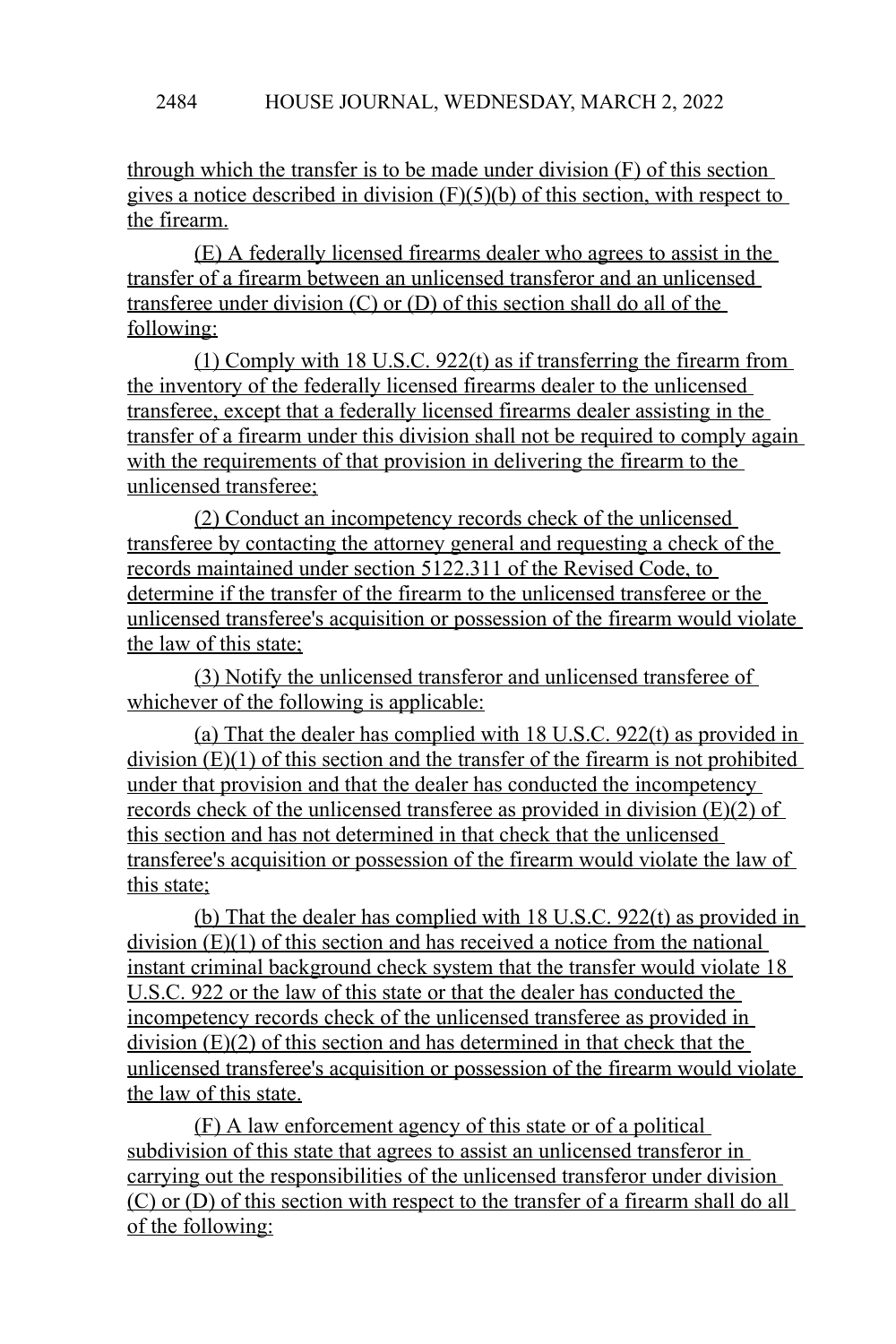(1) Contact the national instant criminal background check system under 18 U.S.C. 922(t) and either receive an identification number as described in 18 U.S.C.  $922(t)(1)(B)(i)$  or wait the period described in 18 U.S.C.  $922(t)(1)(B)(ii)$ ;

(2) Conduct an incompetency records check of the unlicensed transferee by contacting the attorney general and requesting a check of the records maintained under section 5122.311 of the Revised Code, to determine if the transfer of the firearm to the unlicensed transferee or the unlicensed transferee's acquisition or possession of the firearm would violate the law of this state;

(3) Conduct any other checks that the agency considers appropriate to determine whether the receipt or possession of the firearm by the unlicensed transferee would violate 18 U.S.C. 922 or the law of this state;

(4) Verify the identity of the unlicensed transferee by either examining a valid identification document of the unlicensed transferee containing a photograph of the unlicensed transferee or confirming that the unlicensed transferor has examined such a valid identification document;

(5) Notify the unlicensed transferor and transferee of whichever of the following is applicable:

(a) That the law enforcement agency has complied with the requirements under divisions  $(F)(1)$ ,  $(2)$ ,  $(3)$ , and  $(4)$  of this section and that the transfer of the firearm is not prohibited under 18 U.S.C 922(t) and the agency has not determined in the incompetency records check conducted under division  $(F)(2)$  of this section or a records check conducted under division (F)(3) of this section that the unlicensed transferee's acquisition or possession of the firearm would violate the law of this state;

(b) That the law enforcement agency has complied with the requirements under divisions  $(F)(1)$ ,  $(2)$ ,  $(3)$ , and  $(4)$  of this section and either has received a notification from the national instant criminal background check system that the transfer would violate 18 U.S.C. section 922 or the law of this state or has determined under the incompetency records check conducted under division (F)(2) of this section or a records check conducted under division  $(F)(3)$  of this section that the unlicensed transferee's acquisition or possession of the firearm would violate the law of this state.

(G) Unless prohibited by any other provision of law, divisions (C) and (D) of this section shall not apply to any transfer of a firearm between an unlicensed transferor and unlicensed transferee if any of the following apply with respect to the transfer:

(1) The transfer is temporary and occurs while in the home of the unlicensed transferee, the unlicensed transferee is not otherwise prohibited from possessing firearms, and the unlicensed transferee believes that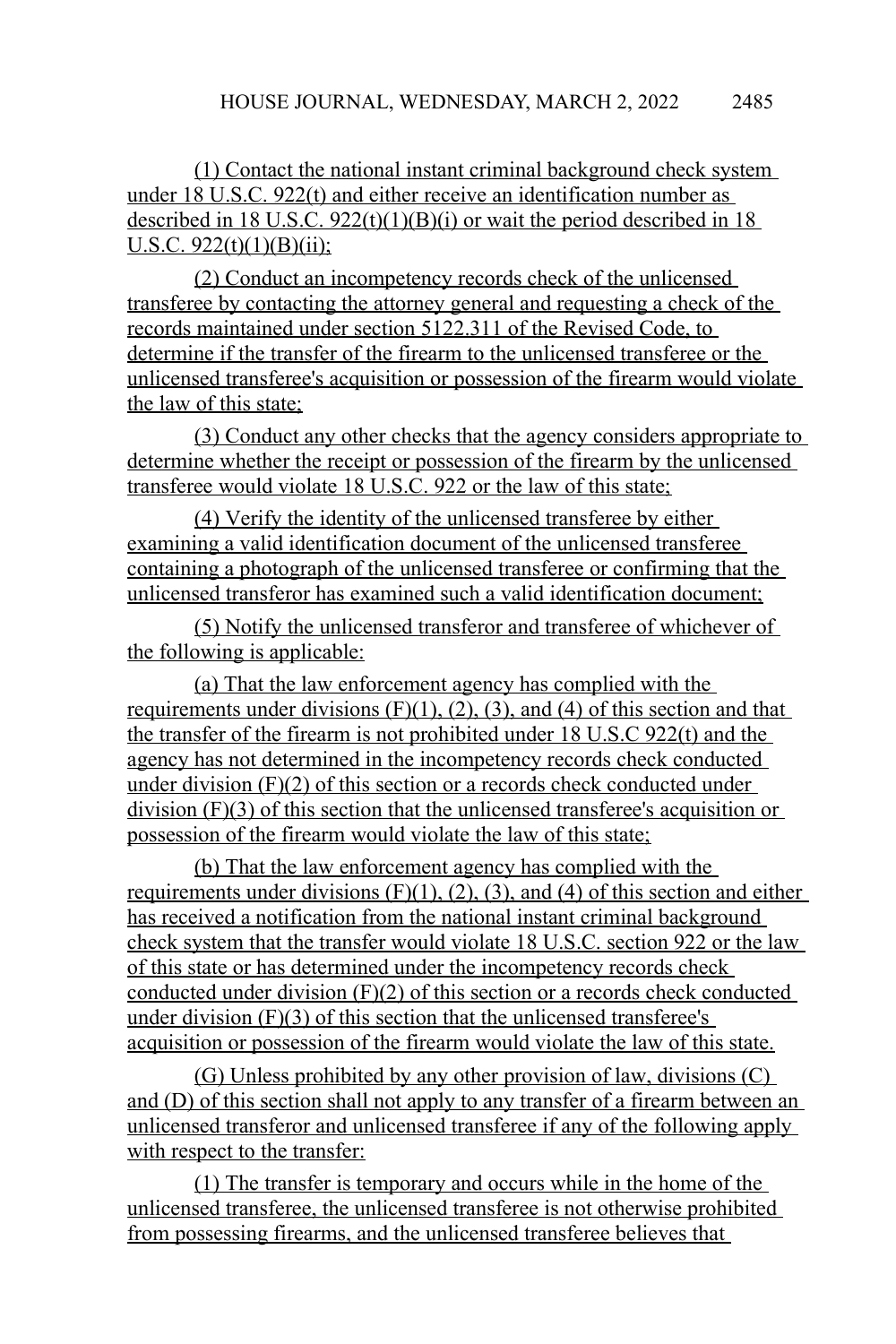possession of the firearm is necessary to prevent imminent death or great bodily harm to the unlicensed transferee.

(2) The transfer is a temporary transfer of possession without transfer of title that takes place in any of the following circumstances:

(a) At a shooting range located in or on premises owned or occupied by a duly incorporated organization organized for conservation purposes or to foster proficiency in firearms;

(b) At a target firearm shooting competition under the auspices of or approved by an agency of this state or a nonprofit organization;

(c) While hunting, fishing, or trapping, if the activity is legal in all places where the unlicensed transferee possesses the firearm, and the unlicensed transferee holds any required license or permit.

(3) The transfer is to an authorized representative of a law enforcement agency of any municipal corporation, any county, this state, or the federal government for exclusive use by that governmental entity and, prior to the transfer, written authorization from the head of the agency authorizing the transaction is presented to the person from whom the transfer is being made. The proper written authorization shall be verifiable written certification from the head of the agency by which the transferee is employed, identifying the employee as an individual authorized to conduct the transaction, and authorizing the transaction for the exclusive use of the agency by which that person is employed.

(4) The transfer is a loan of the firearm by an authorized law enforcement representative of a municipal corporation, a county, this state, or the federal government, the loan is made to a peace officer who is employed by that governmental entity and authorized to carry a firearm, and the loan is made for the carrying and use of that firearm by that peace officer in the course and scope of the officer's duties.

(5) The transfer is by a law enforcement agency to a peace officer.

(6) The transfer is to an authorized representative of a municipal corporation, a county, this state, or the federal government and is for the governmental entity, and the entity is acquiring the firearm as part of an authorized, voluntary program in which the entity is buying or receiving weapons from private individuals.

(7) The transfer is by an authorized law enforcement representative of a municipal corporation, a county, this state, or the federal government to any public or private nonprofit historical society, museum, or institutional collection, if all of the following conditions are met:

(a) The entity receiving the firearm is open to the public.

(b) The firearm prior to delivery is deactivated or rendered inoperable.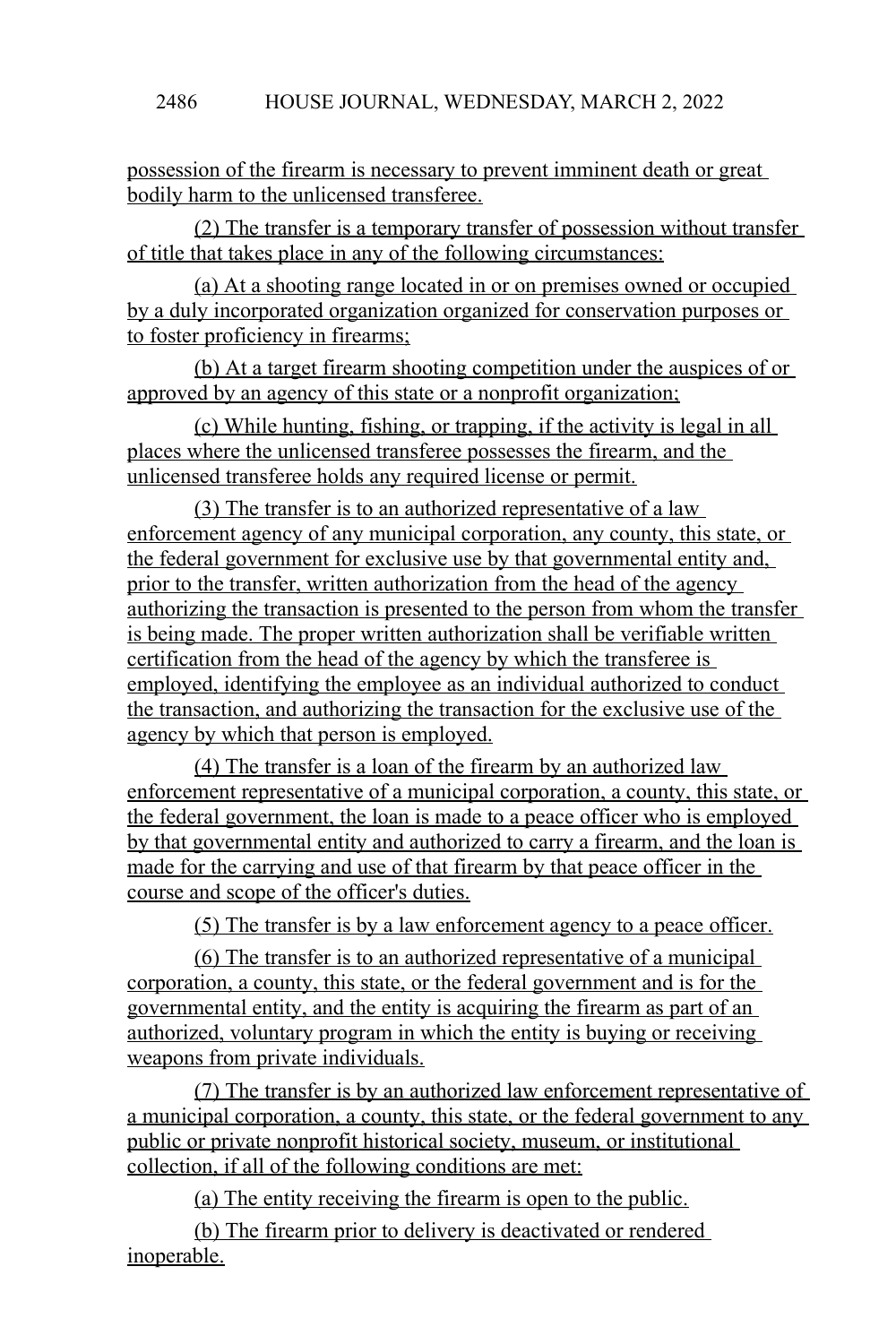(c) The firearm is not of a type prohibited by provision of law from being transferred to the public at large.

(d) Prior to delivery, the entity receiving the firearm submits a written statement to the law enforcement representative stating that the firearm will not be restored to operating condition and will either remain with that entity, or if subsequently disposed of, will be transferred in accordance with the applicable provisions of law.

(8) The transfer is by any person other than a representative of an authorized law enforcement agency to any public or private nonprofit historical society, museum, or institutional collection, if all of the conditions set forth in divisions (G)(7)(a) to (d) of this section are met.

(9) The transfer is delivery of a firearm to a gunsmith for service or repair, is the return of the firearm to its owner by the gunsmith, or is the delivery of a firearm by a gunsmith to a federally licensed firearms dealer for service or repair or the return of the firearm to the gunsmith.

(10) The transfer is made by a person who resides in this state, is made to a person who resides outside this state and is a federally licensed firearms dealer, and is in accordance with federal firearms law.

(11) The transfer is of any unloaded firearm to a wholesaler as merchandise in the wholesaler's business by a manufacturer or importer licensed to engage in that business pursuant to federal firearms law or by another wholesaler and is made in accordance with federal firearms law.

(H) A federally licensed firearms dealer or law enforcement agency that processes the transfer of a firearm under this section may assess and collect a fee, in an amount not to exceed ten dollars, with respect to each firearm transfer processed.

(I) Nothing in this section shall be construed to authorize the attorney general of the United States to inspect records described in this section or to require that the records be transferred to a facility owned, managed, or controlled by this state or the United States.

 $(J)(1)$  No person shall recklessly violate division  $(B)$ ,  $(C)$ , or  $(D)$  of this section.

(2) Whoever violates division  $(J)(1)$  of this section is guilty of illegal transfer of a firearm, and shall be punished as provided in divisions  $(J)(2)(a)$ to (c) of this section.

(a) Except as otherwise provided in division  $(J)(2)(b)$  or (c) of this section, illegal transfer of a firearm is a misdemeanor of the fourth degree and the offender shall be fined an amount from the range of possible fines for a misdemeanor of the fourth degree set forth in section 2929.28 of the Revised Code. Notwithstanding sections 2929.21 to 2929.28 of the Revised Code, no other sanction shall be imposed on the offender under any of those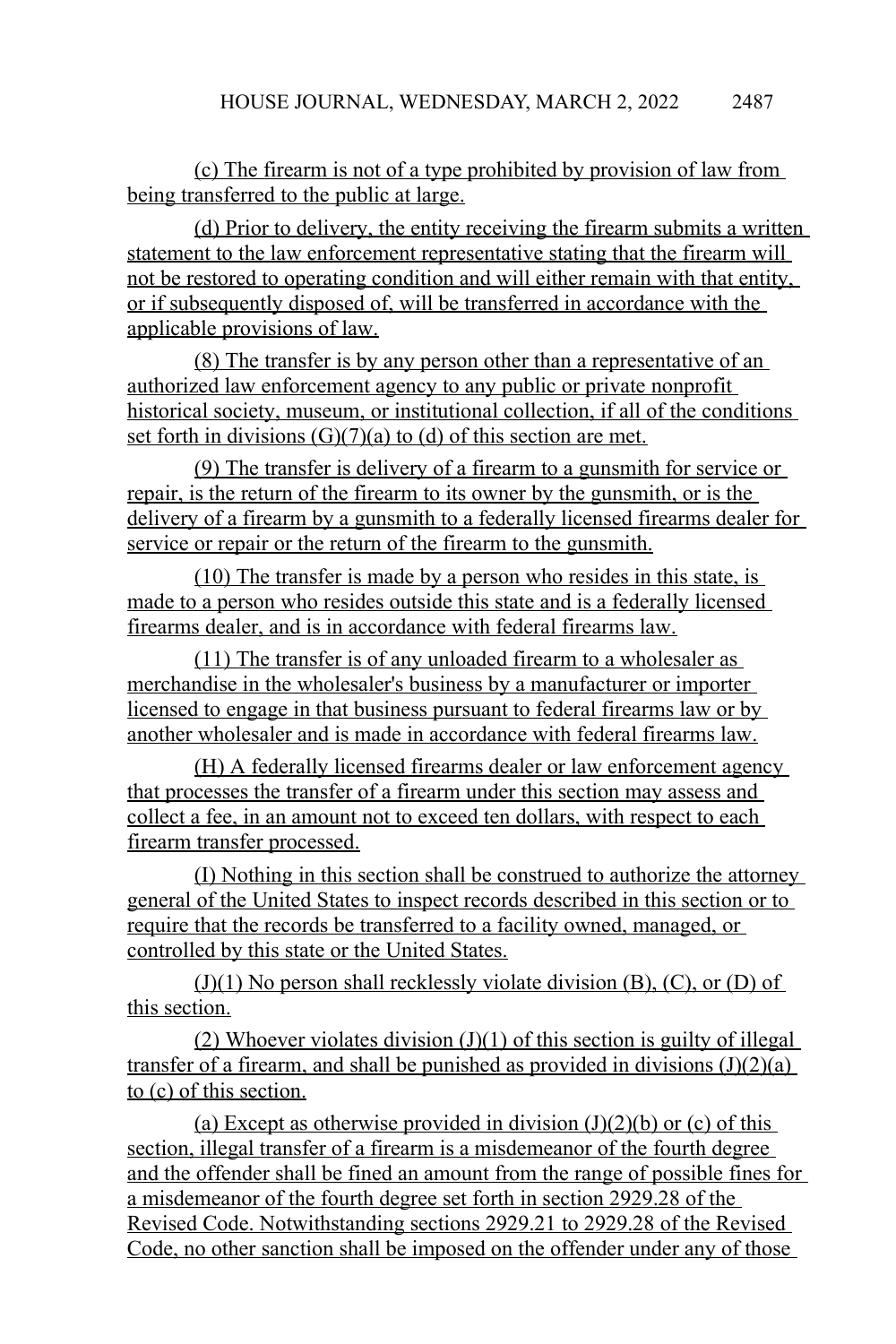#### sections.

(b) If the offender previously has been convicted of or pleaded guilty to one violation of this section, illegal transfer of a firearm is a misdemeanor of the second degree and the offender shall be fined an amount from the range of possible fines for a misdemeanor of the second degree set forth in section 2929.28 of the Revised Code. Notwithstanding sections 2929.21 to 2929.28 of the Revised Code, no other sanction shall be imposed on the offender under any of those sections.

(c) If the offender previously has been convicted of or pleaded guilty to two or more violations of this section, illegal transfer of a firearm is a misdemeanor of the first degree, the offender shall be fined an amount from the range of possible fines for a misdemeanor of the first degree set forth in section 2929.28 of the Revised Code, and, in addition to the mandatory fine, the court may impose any other sanction or sanctions authorized for a misdemeanor of the first degree other than a fine specified in section 2929.28 of the Revised Code.

**Sec. 2929.28.** (A) In addition to imposing court costs pursuant to section 2947.23 of the Revised Code, the court imposing a sentence upon an offender for a misdemeanor, including a minor misdemeanor, may sentence the offender to any financial sanction or combination of financial sanctions authorized under this section. If the court in its discretion imposes one or more financial sanctions, the financial sanctions that may be imposed pursuant to this section include, but are not limited to, the following:

(1) Unless the misdemeanor offense is a minor misdemeanor or could be disposed of by the traffic violations bureau serving the court under Traffic Rule 13, restitution by the offender to the victim of the offender's crime or any survivor of the victim, in an amount based on the victim's economic loss. The court may not impose restitution as a sanction pursuant to this division if the offense is a minor misdemeanor or could be disposed of by the traffic violations bureau serving the court under Traffic Rule 13. If the court requires restitution, the court shall order that the restitution be made to the victim in open court or to the adult probation department that serves the jurisdiction or the clerk of the court on behalf of the victim.

If the court imposes restitution, the court shall determine the amount of restitution to be paid by the offender. If the court imposes restitution, the court may base the amount of restitution it orders on an amount recommended by the victim, the offender, a presentence investigation report, estimates or receipts indicating the cost of repairing or replacing property, and other information, provided that the amount the court orders as restitution shall not exceed the amount of the economic loss suffered by the victim as a direct and proximate result of the commission of the offense. If the court imposes restitution for the cost of accounting or auditing done to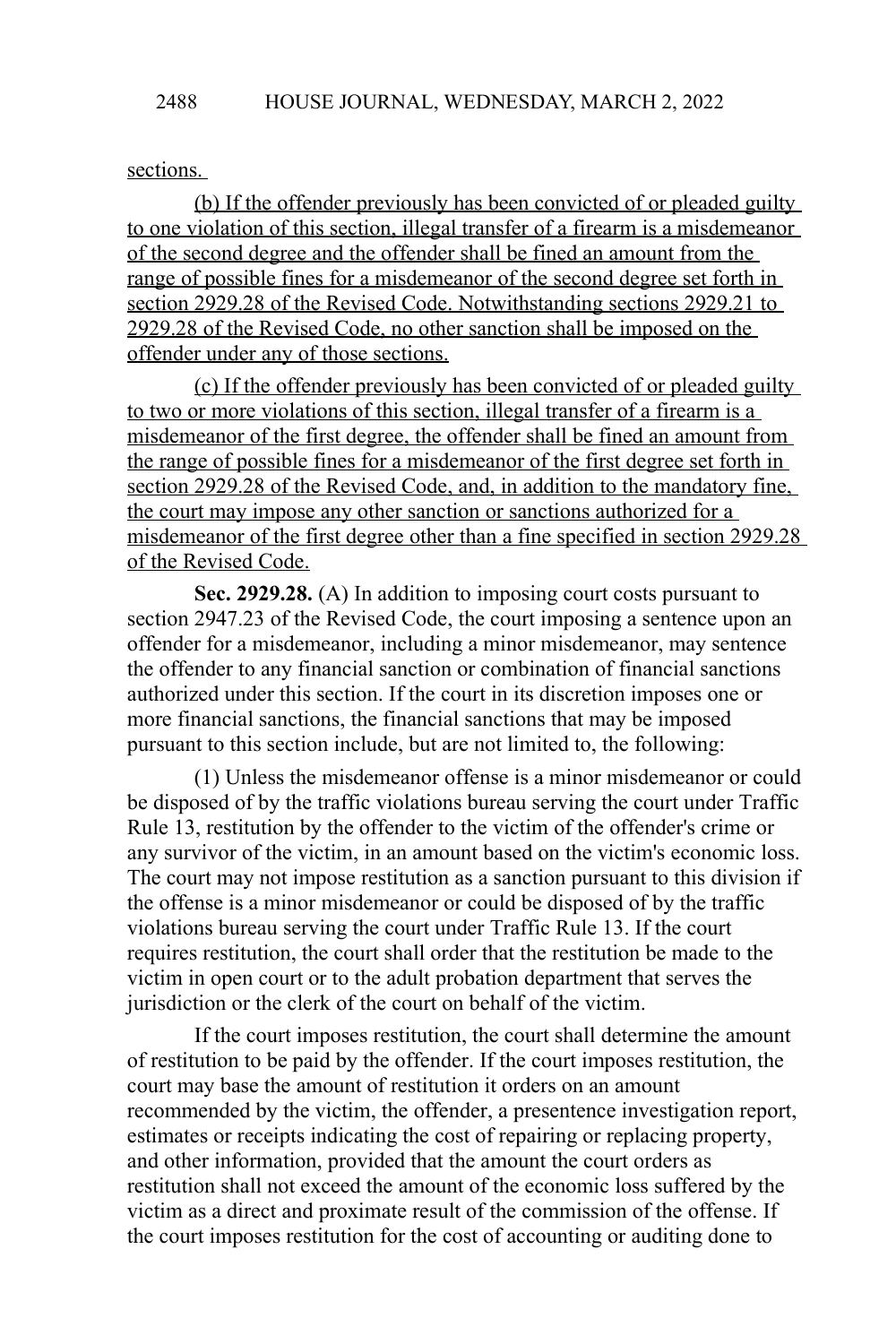determine the extent of economic loss, the court may order restitution for any amount of the victim's costs of accounting or auditing provided that the amount of restitution is reasonable and does not exceed the value of property or services stolen or damaged as a result of the offense. If the court decides to impose restitution, the court shall hold an evidentiary hearing on restitution if the offender, victim, or survivor disputes the amount of restitution. If the court holds an evidentiary hearing, at the hearing the victim or survivor has the burden to prove by a preponderance of the evidence the amount of restitution sought from the offender.

All restitution payments shall be credited against any recovery of economic loss in a civil action brought by the victim or any survivor of the victim against the offender. No person may introduce evidence of an award of restitution under this section in a civil action for purposes of imposing liability against an insurer under section 3937.18 of the Revised Code.

If the court imposes restitution, the court may order that the offender pay a surcharge, of not more than five per cent of the amount of the restitution otherwise ordered, to the entity responsible for collecting and processing restitution payments.

The victim or survivor may request that the prosecutor in the case file a motion, or the offender may file a motion, for modification of the payment terms of any restitution ordered. If the court grants the motion, it may modify the payment terms as it determines appropriate.

(2) A fine of the type described in divisions  $(A)(2)(a)$  and (b) of this section payable to the appropriate entity as required by law:

(a) A fine in the following amount:

(i) For a misdemeanor of the first degree, not more than one thousand dollars;

(ii) For a misdemeanor of the second degree, not more than seven hundred fifty dollars;

(iii) For a misdemeanor of the third degree, not more than five hundred dollars;

(iv) For a misdemeanor of the fourth degree, not more than two hundred fifty dollars;

(v) For a minor misdemeanor, not more than one hundred fifty dollars.

(b) A state fine or cost as defined in section 2949.111 of the Revised Code.

(3)(a) Reimbursement by the offender of any or all of the costs of sanctions incurred by the government, including, but not limited to, the following: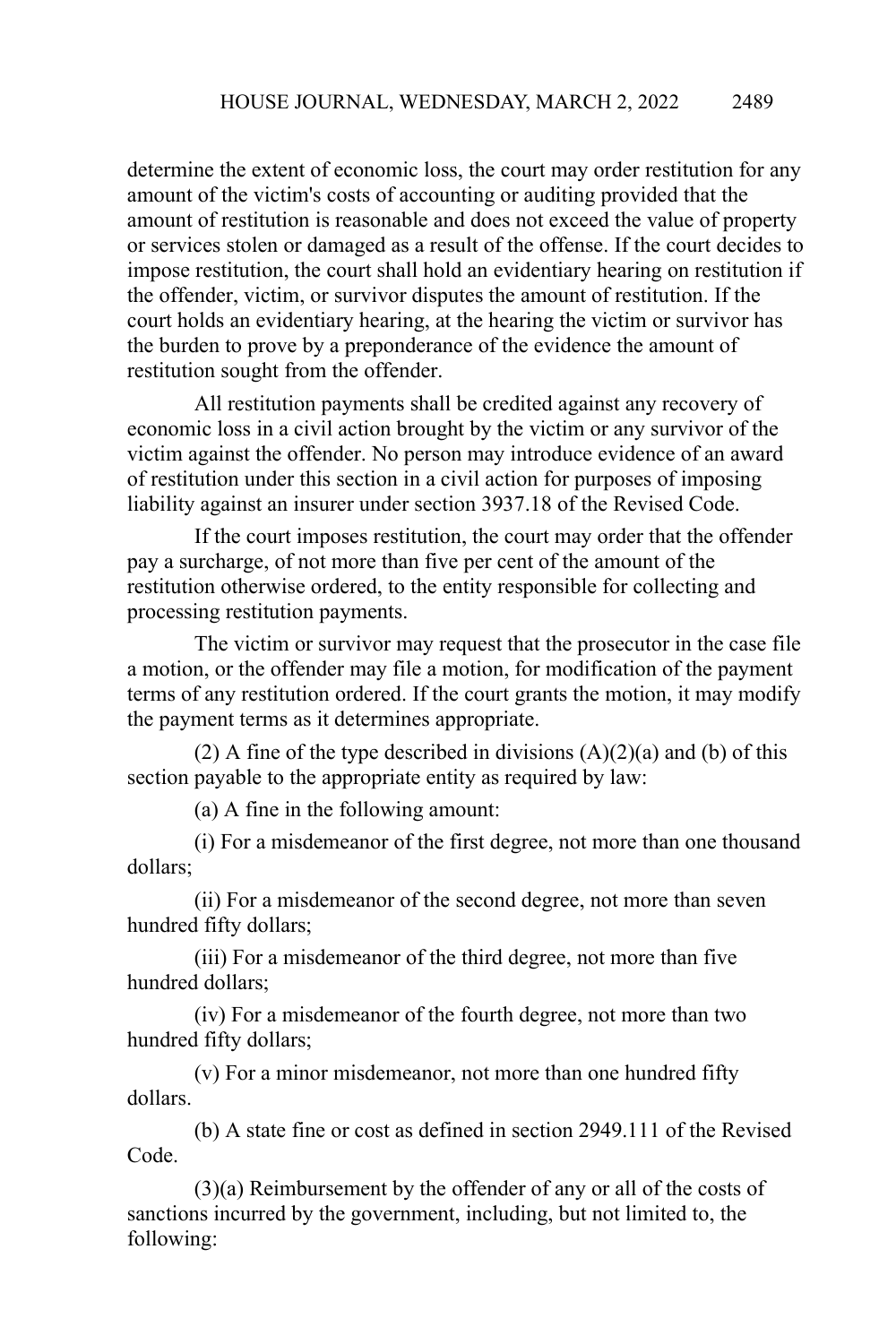(i) All or part of the costs of implementing any community control sanction, including a supervision fee under section 2951.021 of the Revised Code;

(ii) All or part of the costs of confinement in a jail or other residential facility, including, but not limited to, a per diem fee for room and board, the costs of medical and dental treatment, and the costs of repairing property damaged by the offender while confined;

(iii) All or part of the cost of purchasing and using an immobilizing or disabling device, including a certified ignition interlock device, or a remote alcohol monitoring device that a court orders an offender to use under section 4510.13 of the Revised Code.

(b) The amount of reimbursement ordered under division  $(A)(3)(a)$  of this section shall not exceed the total amount of reimbursement the offender is able to pay and shall not exceed the actual cost of the sanctions. The court may collect any amount of reimbursement the offender is required to pay under that division. If the court does not order reimbursement under that division, confinement costs may be assessed pursuant to a repayment policy adopted under section 2929.37 of the Revised Code. In addition, the offender may be required to pay the fees specified in section 2929.38 of the Revised Code in accordance with that section.

(4) For a misdemeanor violation of section 2923.26 of the Revised Code, the court shall impose upon the offender a mandatory fine in the amount specified in division  $(J)(2)(a)$ ,  $(b)$ , or  $(c)$  of that section.

(B) If the court determines a hearing is necessary, the court may hold a hearing to determine whether the offender is able to pay the financial sanction imposed pursuant to this section or court costs or is likely in the future to be able to pay the sanction or costs.

If the court determines that the offender is indigent and unable to pay the financial sanction or court costs, the court shall consider imposing and may impose a term of community service under division (A) of section 2929.27 of the Revised Code in lieu of imposing a financial sanction or court costs. If the court does not determine that the offender is indigent, the court may impose a term of community service under division (A) of section 2929.27 of the Revised Code in lieu of or in addition to imposing a financial sanction under this section and in addition to imposing court costs. The court may order community service for a minor misdemeanor pursuant to division (D) of section 2929.27 of the Revised Code in lieu of or in addition to imposing a financial sanction under this section and in addition to imposing court costs. If a person fails to pay a financial sanction or court costs, the court may order community service in lieu of the financial sanction or court costs.

 $(C)(1)$  The offender shall pay reimbursements imposed upon the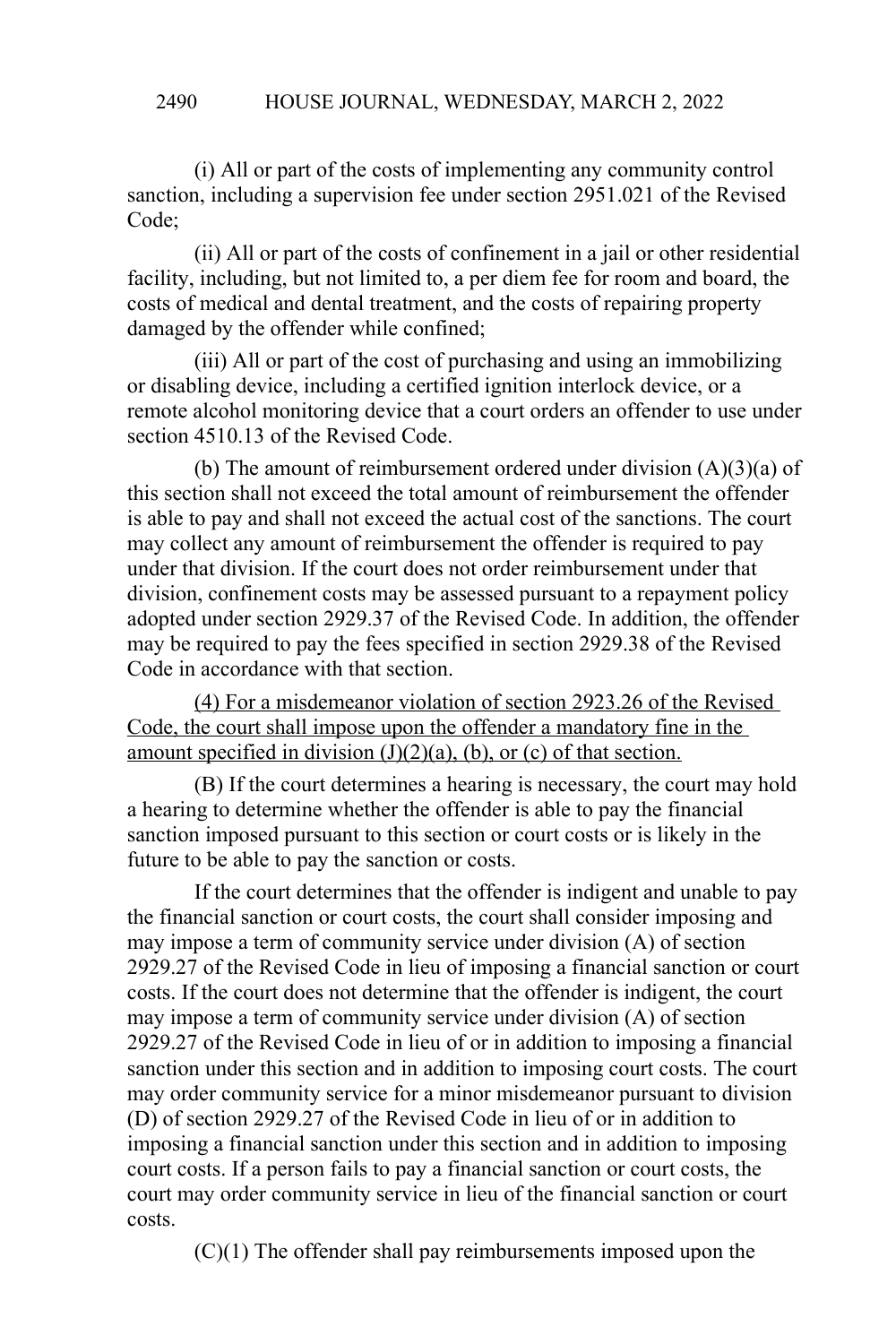offender pursuant to division  $(A)(3)$  of this section to pay the costs incurred by a county pursuant to any sanction imposed under this section or section 2929.26 or 2929.27 of the Revised Code or in operating a facility used to confine offenders pursuant to a sanction imposed under section 2929.26 of the Revised Code to the county treasurer. The county treasurer shall deposit the reimbursements in the county's general fund. The county shall use the amounts deposited in the fund to pay the costs incurred by the county pursuant to any sanction imposed under this section or section 2929.26 or 2929.27 of the Revised Code or in operating a facility used to confine offenders pursuant to a sanction imposed under section 2929.26 of the Revised Code.

(2) The offender shall pay reimbursements imposed upon the offender pursuant to division (A)(3) of this section to pay the costs incurred by a municipal corporation pursuant to any sanction imposed under this section or section 2929.26 or 2929.27 of the Revised Code or in operating a facility used to confine offenders pursuant to a sanction imposed under section 2929.26 of the Revised Code to the treasurer of the municipal corporation. The treasurer shall deposit the reimbursements in the municipal corporation's general fund. The municipal corporation shall use the amounts deposited in the fund to pay the costs incurred by the municipal corporation pursuant to any sanction imposed under this section or section 2929.26 or 2929.27 of the Revised Code or in operating a facility used to confine offenders pursuant to a sanction imposed under section 2929.26 of the Revised Code.

(3) The offender shall pay reimbursements imposed pursuant to division (A)(3) of this section for the costs incurred by a private provider pursuant to a sanction imposed under this section or section 2929.26 or 2929.27 of the Revised Code to the provider.

(D) In addition to any other fine that is or may be imposed under this section, the court imposing sentence upon an offender for misdemeanor domestic violence or menacing by stalking may impose a fine of not less than seventy nor more than five hundred dollars, which shall be transmitted to the treasurer of state to be credited to the address confidentiality program fund created by section 111.48 of the Revised Code.

(E) Except as otherwise provided in this division, a financial sanction imposed under division (A) of this section is a judgment in favor of the state or the political subdivision that operates the court that imposed the financial sanction, and the offender subject to the financial sanction is the judgment debtor. A financial sanction of reimbursement imposed pursuant to division  $(A)(3)(a)(i)$  of this section upon an offender is a judgment in favor of the entity administering the community control sanction, and the offender subject to the financial sanction is the judgment debtor. A financial sanction of reimbursement imposed pursuant to division (A)(3)(a)(ii) of this section upon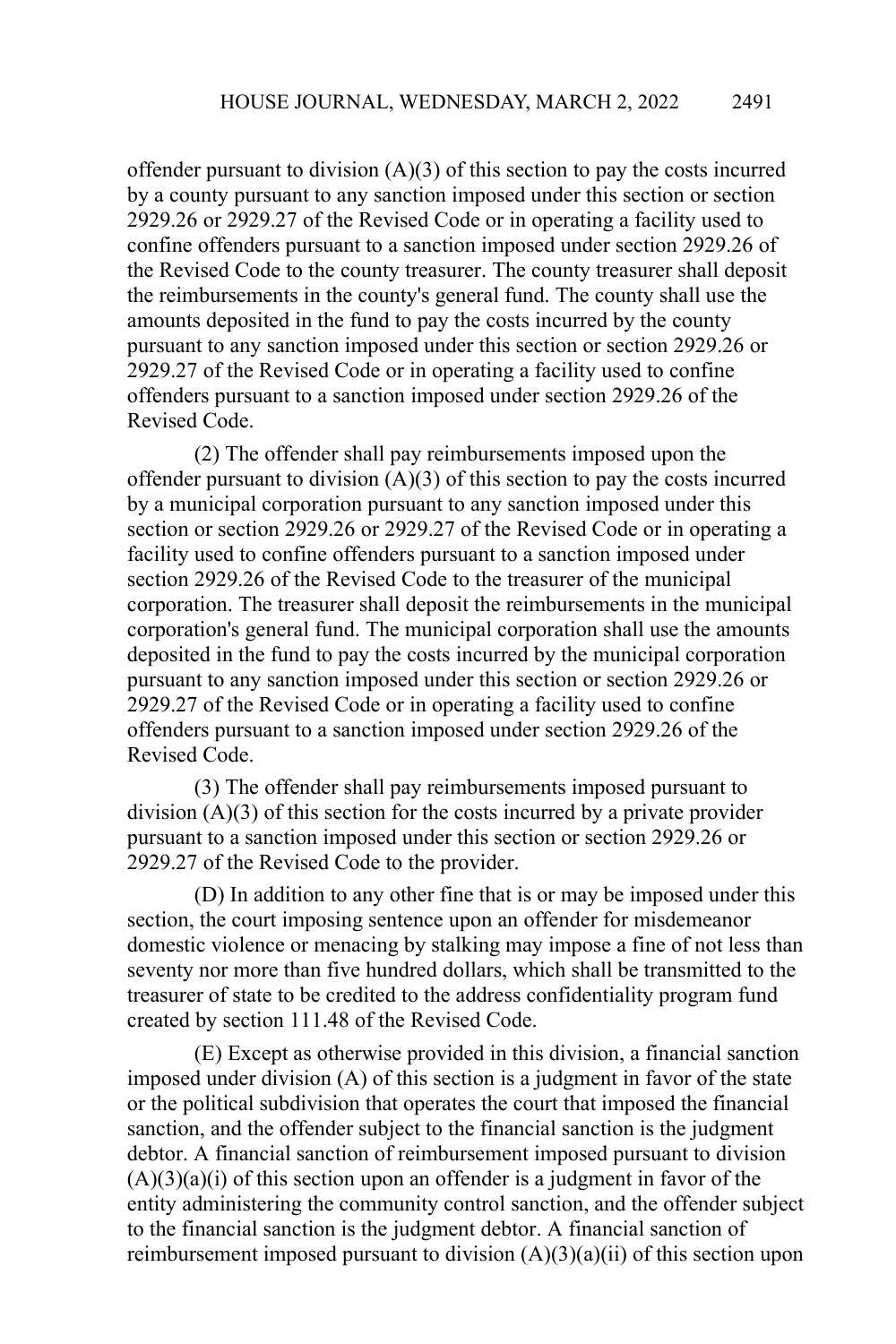an offender confined in a jail or other residential facility is a judgment in favor of the entity operating the jail or other residential facility, and the offender subject to the financial sanction is the judgment debtor. A financial sanction of restitution imposed pursuant to division (A)(1) of this section is an order in favor of the victim of the offender's criminal act that can be collected through a certificate of judgment as described in division  $(E)(1)$  of this section, through execution as described in division  $(E)(2)$  of this section, or through an order as described in division (E)(3) of this section, and the offender shall be considered for purposes of the collection as the judgment debtor.

Once the financial sanction is imposed as a judgment or order under this division, the victim, private provider, state, or political subdivision may do any of the following:

(1) Obtain from the clerk of the court in which the judgment was entered a certificate of judgment that shall be in the same manner and form as a certificate of judgment issued in a civil action;

(2) Obtain execution of the judgment or order through any available procedure, including any of the procedures identified in divisions (E)(1) and (2) of section 2929.18 of the Revised Code.

(3) Obtain an order for the assignment of wages of the judgment debtor under section 1321.33 of the Revised Code.

(F) The civil remedies authorized under division (E) of this section for the collection of the financial sanction supplement, but do not preclude, enforcement of the criminal sentence.

(G) Each court imposing a financial sanction upon an offender under this section may designate the clerk of the court or another person to collect the financial sanction. The clerk, or another person authorized by law or the court to collect the financial sanction may do the following:

(1) Enter into contracts with one or more public agencies or private vendors for the collection of amounts due under the sanction. Before entering into a contract for the collection of amounts due from an offender pursuant to any financial sanction imposed pursuant to this section, a court shall comply with sections 307.86 to 307.92 of the Revised Code.

(2) Permit payment of all or any portion of the sanction in installments, by financial transaction device if the court is a county court or a municipal court operated by a county, by credit or debit card or by another electronic transfer if the court is a municipal court not operated by a county, or by any other reasonable method, in any time, and on any terms that court considers just, except that the maximum time permitted for payment shall not exceed five years. If the court is a county court or a municipal court operated by a county, the acceptance of payments by any financial transaction device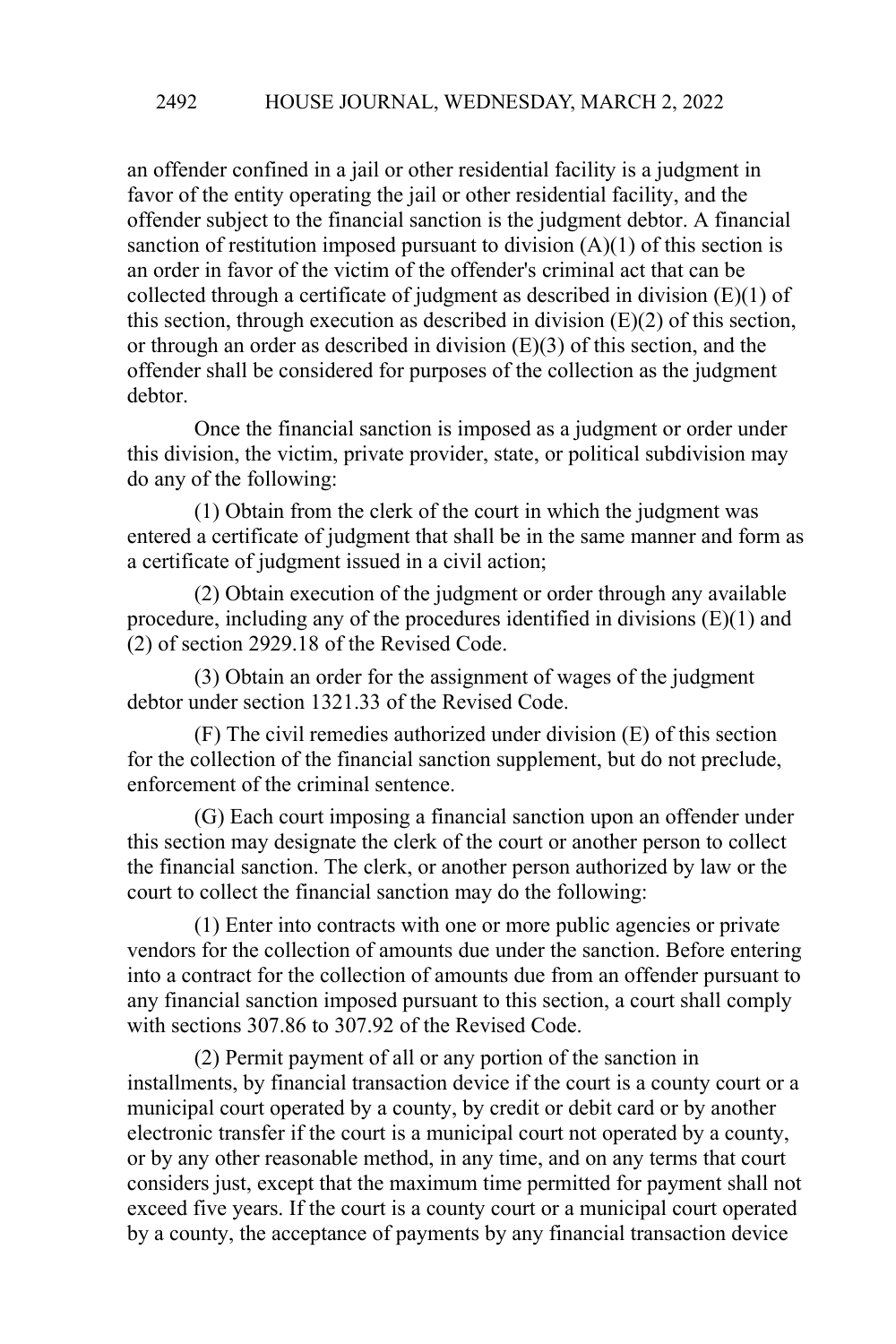shall be governed by the policy adopted by the board of county commissioners of the county pursuant to section 301.28 of the Revised Code. If the court is a municipal court not operated by a county, the clerk may pay any fee associated with processing an electronic transfer out of public money or may charge the fee to the offender.

(3) To defray administrative costs, charge a reasonable fee to an offender who elects a payment plan rather than a lump sum payment of any financial sanction.

(H) No financial sanction imposed under this section shall preclude a victim from bringing a civil action against the offender.

**Sec. 5122.311.** (A) Notwithstanding any provision of the Revised Code to the contrary, if, on or after April 8, 2004, an individual is found by a court to be a mentally ill person subject to court order or becomes an involuntary patient other than one who is a patient only for purposes of observation, the probate judge who made the adjudication or the chief clinical officer of the hospital, community mental health services provider, or facility in which the person is an involuntary patient shall notify the office of the attorney general, on the form described in division (C) of this section, of the identity of the individual. The notification shall be transmitted by the judge or the chief clinical officer not later than seven days after the adjudication or commitment.

(B) The office of the attorney general shall compile and maintain the notices it receives under division (A) of this section and the notices shall be used for the purpose of conducting incompetency records checks requested by sheriffs, federally licensed firearms dealers, or law enforcement agencies pursuant to section 311.41 or 2923.26 of the Revised Code. Records checks requested by a federally licensed firearms dealer or law enforcement agency pursuant to section 2923.26 of the Revised Code shall be conducted, and results of the checks shall be provided, immediately upon receipt of the request. The notices referred to in this division and the information they contain are confidential, except as provided in this division, and are not public records.

(C) The attorney general, by rule adopted under Chapter 119. of the Revised Code, shall prescribe and make available to all probate judges and all chief clinical officers a form to be used by them for the purpose of making the notifications required by division (A) of this section.

**Section 4.** That existing sections 2929.28 and 5122.311 of the Revised Code are hereby repealed."

In line 1969, delete "**3**" and insert "**5**"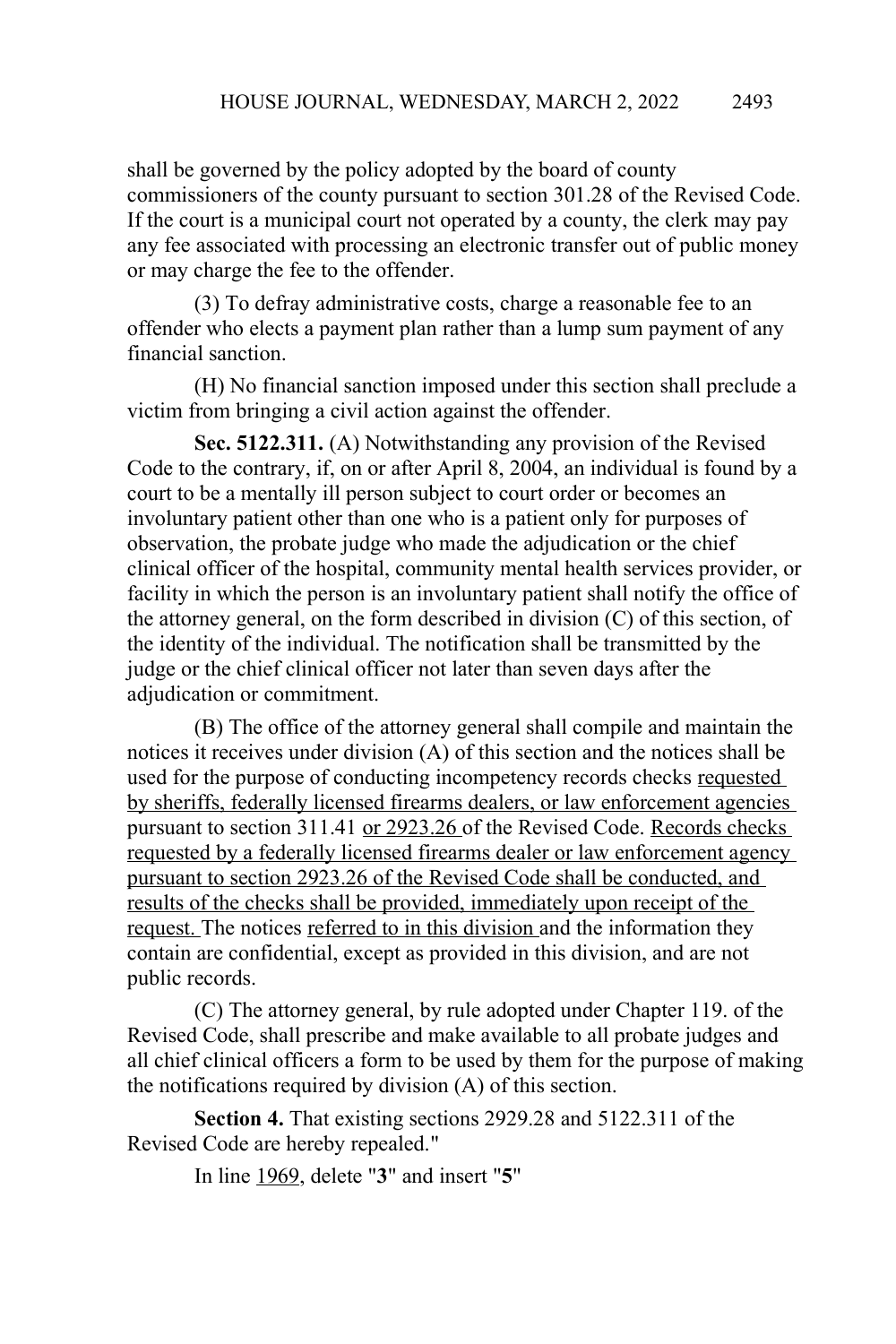#### HOUSE JOURNAL, WEDNESDAY, MARCH 2, 2022 2494

The question being, "Shall the motion to amend be agreed to?" Representative Seitz moved that the motion be laid on the table. The question being, "Shall the motion to amend be laid on the table?" The yeas and nays were taken and resulted – yeas 59, nays 33, as follows: Those who voted in the affirmative were: Representatives

|               | Those who voice in the annihilative were, respresentatives |           |                 |
|---------------|------------------------------------------------------------|-----------|-----------------|
| Abrams        | Baldridge                                                  | Bird      | <b>Brinkman</b> |
| Callender     | Click                                                      | Creech    | Cross           |
| Cutrona       | Dean                                                       | Edwards   | Ferguson        |
| Fowler Arthur | Fraizer                                                    | Ghanbari  | Ginter          |
| Grendell      | Gross                                                      | Hall      | Hillyer         |
| Holmes        | Hoops                                                      | John      | Johnson         |
| Jones         | Jordan                                                     | Kick      | Koehler         |
| Lampton       | Lanese                                                     | LaRe      | Lipps           |
| Loychik       | Manchester                                                 | Manning   | McClain         |
| Merrin        | Miller, K.                                                 | Oelslager | Patton          |
| Pavliga       | Plummer                                                    | Ray       | Richardson      |
| Riedel        | Roemer                                                     | Schmidt   | Seitz           |
| Stein         | <b>Stephens</b>                                            | Stewart   | Stoltzfus       |
| Vitale        | White                                                      | Wiggam    | Wilkin          |
| Young, B.     | Young, T.                                                  |           | $Cupp-59$       |
|               | Those who voted in the negative were: Representatives      |           |                 |
| Blackshear    | <b>Boggs</b>                                               | Boyd      | <b>Brent</b>    |
| <b>Brown</b>  | Davis                                                      | Denson    | Galonski        |
| Hicks-Hudson  | Humphrey                                                   | Ingram    | Kelly           |
| Leland        | Lepore-Hagan                                               | Lightbody | Liston          |
| Miller, A.    | Miller, J.                                                 | Miranda   | O'Brien         |
| Robinson      | Russo                                                      | Sheehy    | Skindell        |
| Smith, K.     | Smith, M.                                                  | Sobecki   | Sweeney         |
| Sykes         | Troy                                                       | Upchurch  | Weinstein       |
|               |                                                            |           | West-33         |

The motion to amend was laid on the table.

The question recurring, "Shall the bill pass?"

Representative Galonski moved to amend, amendment 2704, as follows:

In line 1 of the title, after "sections" insert "109.57,"

In line 2 of the title, after "2923.123" insert ", 2923.125"; after "2923.128" insert ", 2923.1213, 2923.13"

In line 3 of the title, delete "section" and insert "sections"; after "2923.111" insert ", 2923.26, 2923.27, 2923.28, 2923.29, 2923.30, and 2923.99"

In line 7 of the title, delete "and"

In line 9 of the title, after "licensee" insert ", and to enact the Extreme Risk Protection Order Act to allow family members, household members, and law enforcement officers to obtain a court order that temporarily restricts a person's access to firearms if that person poses a danger to themselves or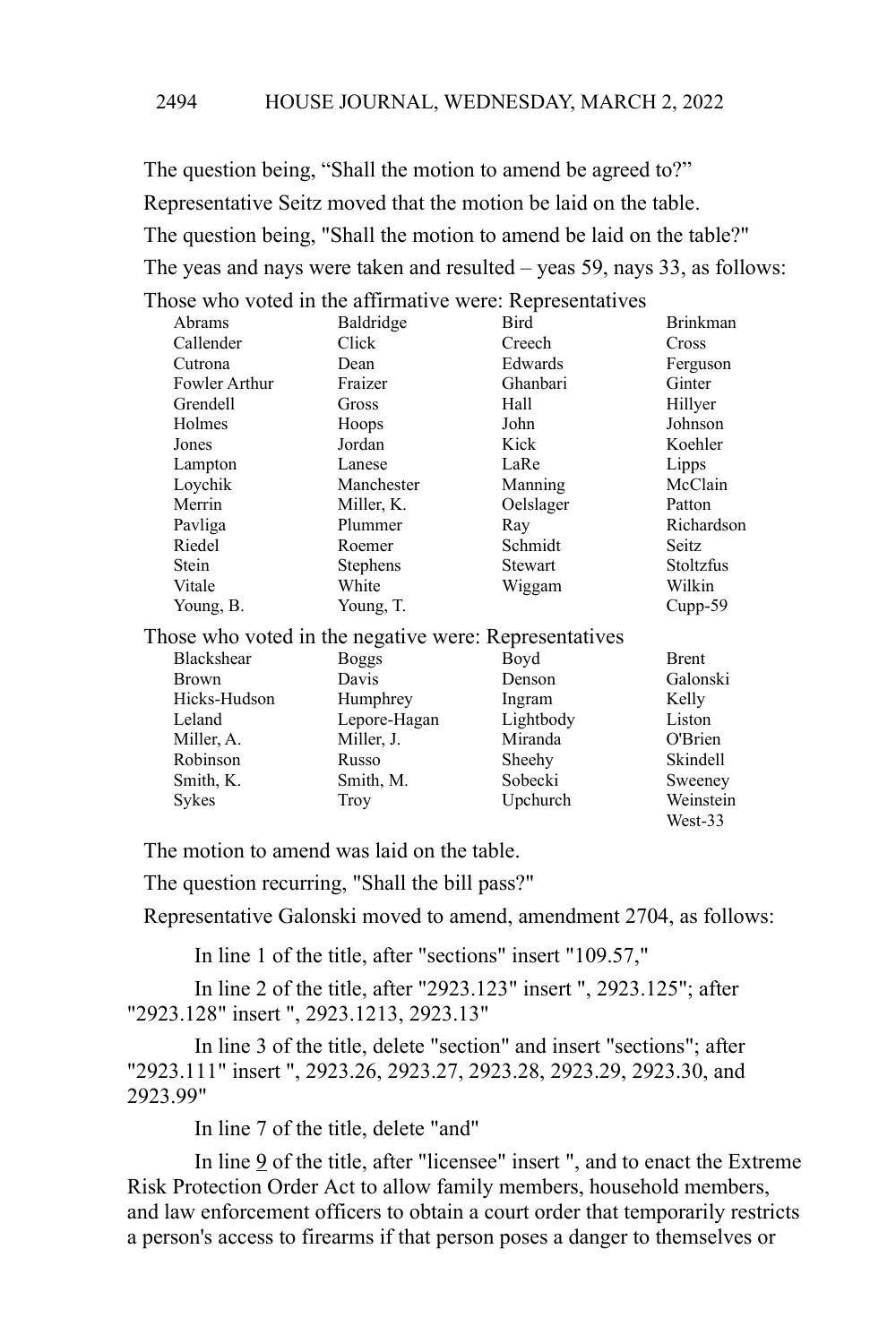others"

After line 1968, insert:

"**Section 3.** That sections 109.57, 2923.125, 2923.128, 2923.1213, and 2923.13 be amended and sections 2923.26, 2923.27, 2923.28, 2923.29, 2923.30, and 2923.99 of the Revised Code be enacted to read as follows:

**Sec. 109.57.** (A)(1) The superintendent of the bureau of criminal identification and investigation shall procure from wherever procurable and file for record photographs, pictures, descriptions, fingerprints, measurements, and other information that may be pertinent of all persons who have been convicted of committing within this state a felony, any crime constituting a misdemeanor on the first offense and a felony on subsequent offenses, or any misdemeanor described in division  $(A)(1)(a)$ ,  $(A)(5)(a)$ , or (A)(7)(a) of section 109.572 of the Revised Code, of all children under eighteen years of age who have been adjudicated delinquent children for committing within this state an act that would be a felony or an offense of violence if committed by an adult or who have been convicted of or pleaded guilty to committing within this state a felony or an offense of violence, and of all well-known and habitual criminals. The person in charge of any county, multicounty, municipal, municipal-county, or multicounty-municipal jail or workhouse, community-based correctional facility, halfway house, alternative residential facility, or state correctional institution and the person in charge of any state institution having custody of a person suspected of having committed a felony, any crime constituting a misdemeanor on the first offense and a felony on subsequent offenses, or any misdemeanor described in division  $(A)(1)(a)$ ,  $(A)(5)(a)$ , or  $(A)(7)(a)$  of section 109.572 of the Revised Code or having custody of a child under eighteen years of age with respect to whom there is probable cause to believe that the child may have committed an act that would be a felony or an offense of violence if committed by an adult shall furnish such material to the superintendent of the bureau. Fingerprints, photographs, or other descriptive information of a child who is under eighteen years of age, has not been arrested or otherwise taken into custody for committing an act that would be a felony or an offense of violence who is not in any other category of child specified in this division, if committed by an adult, has not been adjudicated a delinquent child for committing an act that would be a felony or an offense of violence if committed by an adult, has not been convicted of or pleaded guilty to committing a felony or an offense of violence, and is not a child with respect to whom there is probable cause to believe that the child may have committed an act that would be a felony or an offense of violence if committed by an adult shall not be procured by the superintendent or furnished by any person in charge of any county, multicounty, municipal, municipal-county, or multicounty-municipal jail or workhouse, communitybased correctional facility, halfway house, alternative residential facility, or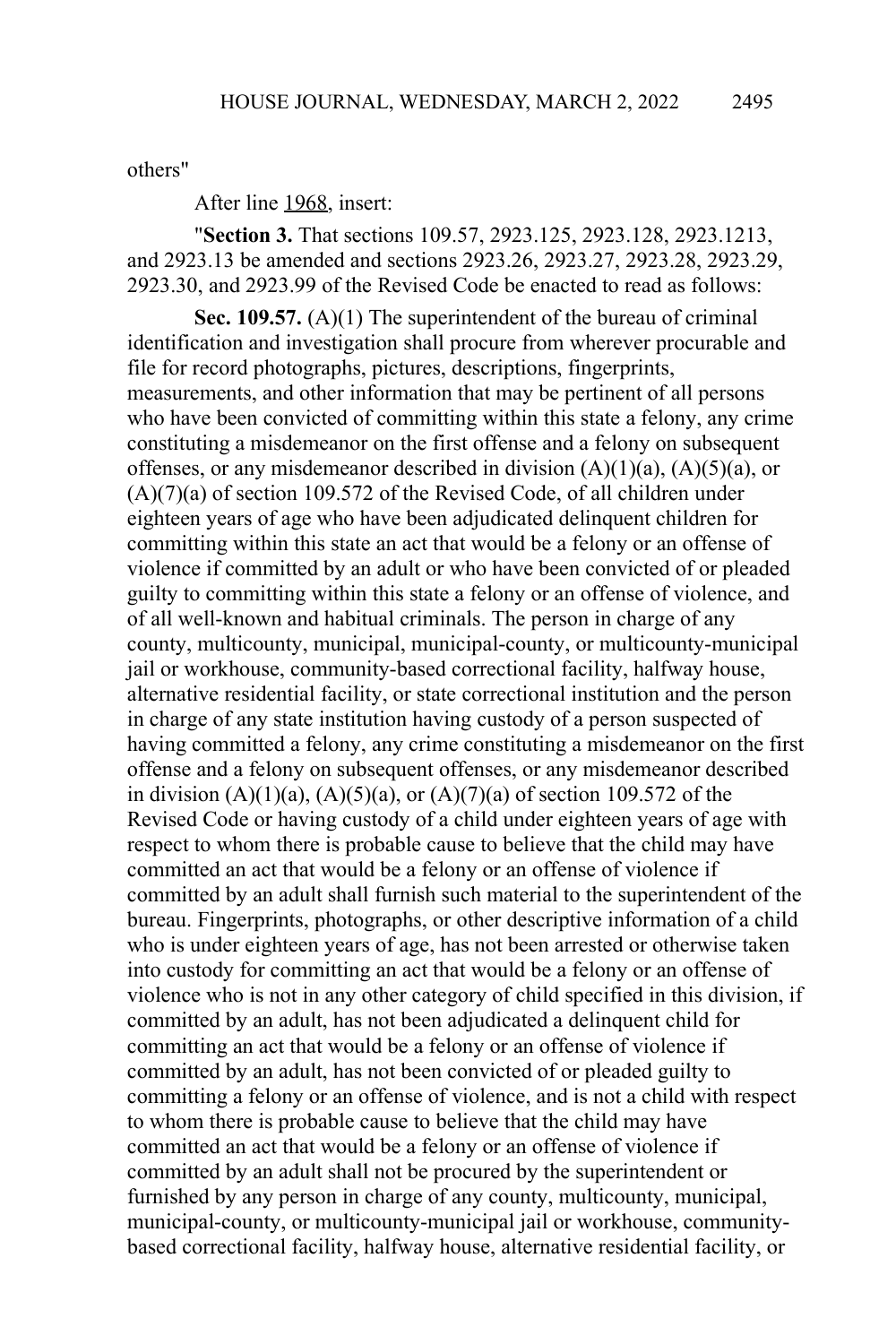state correctional institution, except as authorized in section 2151.313 of the Revised Code.

(2) Every clerk of a court of record in this state, other than the supreme court or a court of appeals, shall send to the superintendent of the bureau a weekly report containing a summary of each case involving a felony, involving any crime constituting a misdemeanor on the first offense and a felony on subsequent offenses, involving a misdemeanor described in division  $(A)(1)(a)$ ,  $(A)(5)(a)$ , or  $(A)(7)(a)$  of section 109.572 of the Revised Code, or involving an adjudication in a case in which a child under eighteen years of age was alleged to be a delinquent child for committing an act that would be a felony or an offense of violence if committed by an adult. The clerk of the court of common pleas shall include in the report and summary the clerk sends under this division all information described in divisions (A) (2)(a) to (f) of this section regarding a case before the court of appeals that is served by that clerk. The summary shall be written on the standard forms furnished by the superintendent pursuant to division (B) of this section and shall include the following information:

(a) The incident tracking number contained on the standard forms furnished by the superintendent pursuant to division (B) of this section;

(b) The style and number of the case;

(c) The date of arrest, offense, summons, or arraignment;

(d) The date that the person was convicted of or pleaded guilty to the offense, adjudicated a delinquent child for committing the act that would be a felony or an offense of violence if committed by an adult, found not guilty of the offense, or found not to be a delinquent child for committing an act that would be a felony or an offense of violence if committed by an adult, the date of an entry dismissing the charge, an entry declaring a mistrial of the offense in which the person is discharged, an entry finding that the person or child is not competent to stand trial, or an entry of a nolle prosequi, or the date of any other determination that constitutes final resolution of the case;

(e) A statement of the original charge with the section of the Revised Code that was alleged to be violated;

(f) If the person or child was convicted, pleaded guilty, or was adjudicated a delinquent child, the sentence or terms of probation imposed or any other disposition of the offender or the delinquent child.

If the offense involved the disarming of a law enforcement officer or an attempt to disarm a law enforcement officer, the clerk shall clearly state that fact in the summary, and the superintendent shall ensure that a clear statement of that fact is placed in the bureau's records.

(3) The superintendent shall cooperate with and assist sheriffs, chiefs of police, and other law enforcement officers in the establishment of a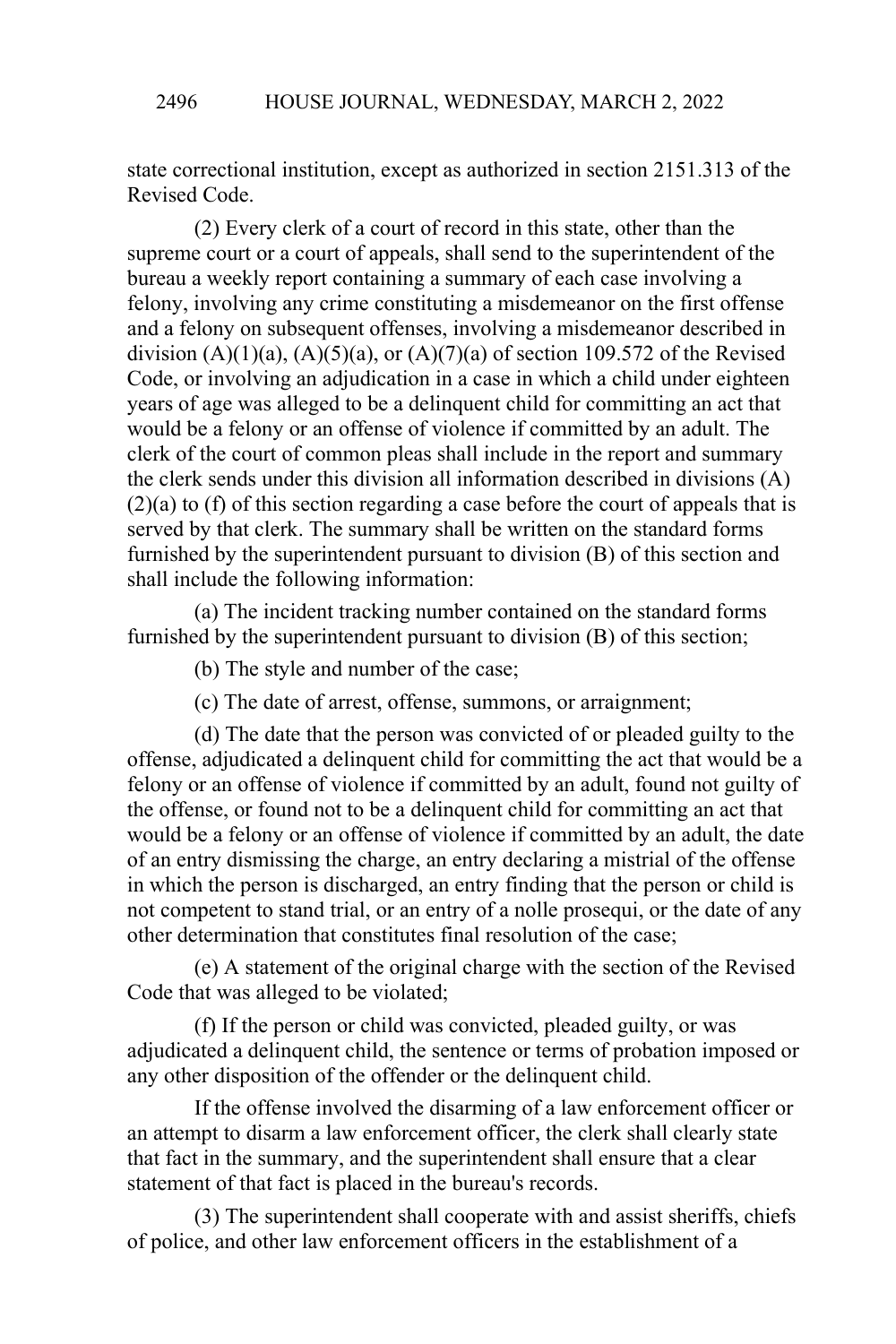complete system of criminal identification and in obtaining fingerprints and other means of identification of all persons arrested on a charge of a felony, any crime constituting a misdemeanor on the first offense and a felony on subsequent offenses, or a misdemeanor described in division  $(A)(1)(a)$ ,  $(A)$  $(5)(a)$ , or  $(A)(7)(a)$  of section 109.572 of the Revised Code and of all children under eighteen years of age arrested or otherwise taken into custody for committing an act that would be a felony or an offense of violence if committed by an adult. The superintendent also shall file for record the fingerprint impressions of all persons confined in a county, multicounty, municipal, municipal-county, or multicounty-municipal jail or workhouse, community-based correctional facility, halfway house, alternative residential facility, or state correctional institution for the violation of state laws and of all children under eighteen years of age who are confined in a county, multicounty, municipal, municipal-county, or multicounty-municipal jail or workhouse, community-based correctional facility, halfway house, alternative residential facility, or state correctional institution or in any facility for delinquent children for committing an act that would be a felony or an offense of violence if committed by an adult, and any other information that the superintendent may receive from law enforcement officials of the state and its political subdivisions.

(4) The superintendent shall carry out Chapter 2950. of the Revised Code with respect to the registration of persons who are convicted of or plead guilty to a sexually oriented offense or a child-victim oriented offense and with respect to all other duties imposed on the bureau under that chapter.

(5) The bureau shall perform centralized recordkeeping functions for criminal history records and services in this state for purposes of the national crime prevention and privacy compact set forth in section 109.571 of the Revised Code and is the criminal history record repository as defined in that section for purposes of that compact. The superintendent or the superintendent's designee is the compact officer for purposes of that compact and shall carry out the responsibilities of the compact officer specified in that compact.

(6) The superintendent shall, upon request, assist a county coroner in the identification of a deceased person through the use of fingerprint impressions obtained pursuant to division (A)(1) of this section or collected pursuant to section 109.572 or 311.41 of the Revised Code.

(B) The superintendent shall prepare and furnish to every county, multicounty, municipal, municipal-county, or multicounty-municipal jail or workhouse, community-based correctional facility, halfway house, alternative residential facility, or state correctional institution and to every clerk of a court in this state specified in division (A)(2) of this section standard forms for reporting the information required under division (A) of this section. The standard forms that the superintendent prepares pursuant to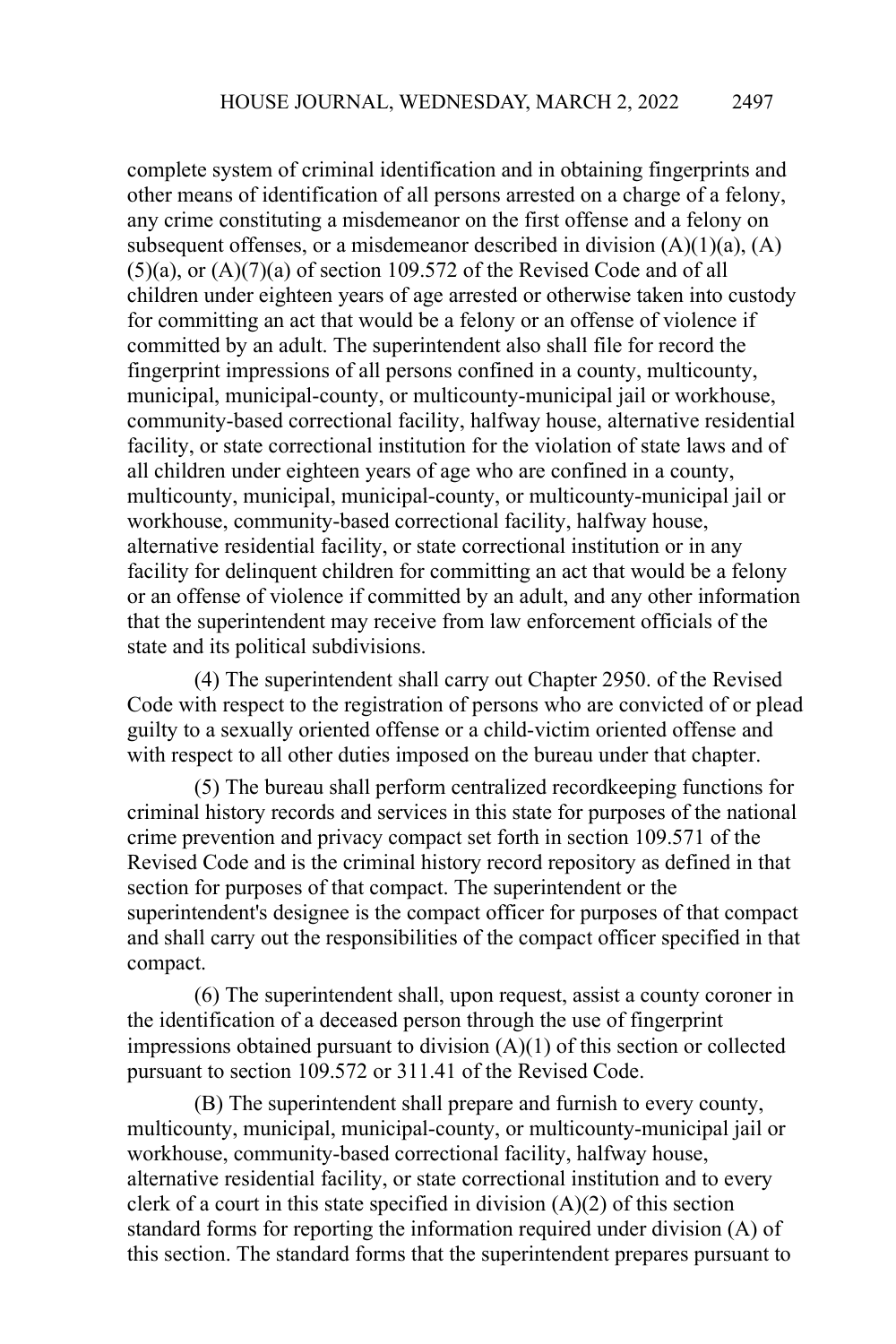this division may be in a tangible format, in an electronic format, or in both tangible formats and electronic formats.

(C)(1) The superintendent may operate a center for electronic, automated, or other data processing for the storage and retrieval of information, data, and statistics pertaining to criminals and to children under eighteen years of age who are adjudicated delinquent children for committing an act that would be a felony or an offense of violence if committed by an adult, criminal activity, crime prevention, law enforcement, and criminal justice, and may establish and operate a statewide communications network to be known as the Ohio law enforcement gateway to gather and disseminate information, data, and statistics for the use of law enforcement agencies and for other uses specified in this division. The superintendent may gather, store, retrieve, and disseminate information, data, and statistics that pertain to children who are under eighteen years of age and that are gathered pursuant to sections 109.57 to 109.61 of the Revised Code together with information, data, and statistics that pertain to adults and that are gathered pursuant to those sections.

(2) The superintendent or the superintendent's designee shall gather information of the nature described in division  $(C)(1)$  of this section that pertains to the offense and delinquency history of a person who has been convicted of, pleaded guilty to, or been adjudicated a delinquent child for committing a sexually oriented offense or a child-victim oriented offense for inclusion in the state registry of sex offenders and child-victim offenders maintained pursuant to division (A)(1) of section 2950.13 of the Revised Code and in the internet database operated pursuant to division (A)(13) of that section and for possible inclusion in the internet database operated pursuant to division (A)(11) of that section.

(3) In addition to any other authorized use of information, data, and statistics of the nature described in division  $(C)(1)$  of this section, the superintendent or the superintendent's designee may provide and exchange the information, data, and statistics pursuant to the national crime prevention and privacy compact as described in division (A)(5) of this section.

(4) The Ohio law enforcement gateway shall contain the name, confidential address, and telephone number of program participants in the address confidentiality program established under sections 111.41 to 111.47 of the Revised Code.

(5) The attorney general may adopt rules under Chapter 119. of the Revised Code establishing guidelines for the operation of and participation in the Ohio law enforcement gateway. The rules may include criteria for granting and restricting access to information gathered and disseminated through the Ohio law enforcement gateway. The attorney general shall adopt rules under Chapter 119. of the Revised Code that grant access to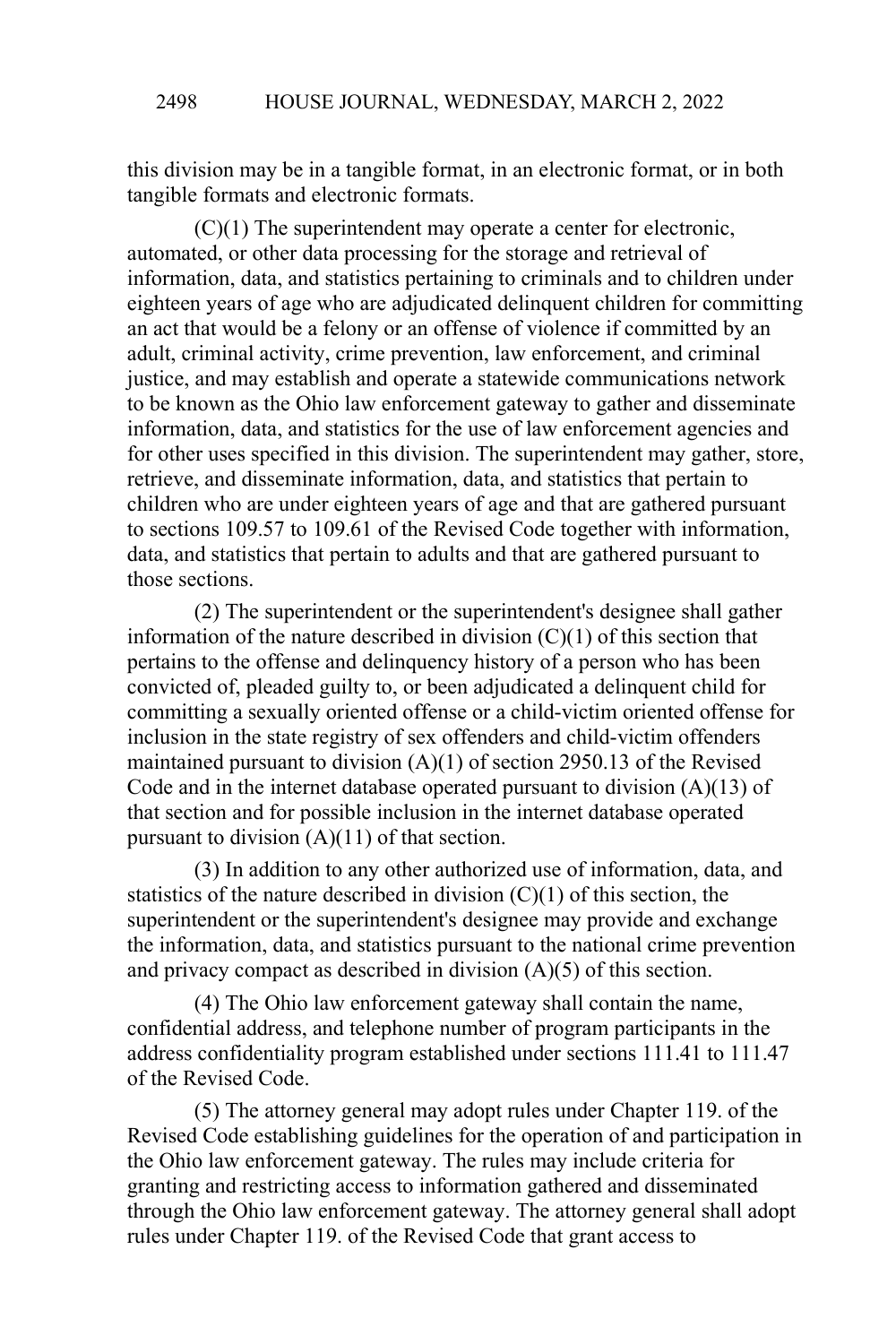information in the gateway regarding an address confidentiality program participant under sections 111.41 to 111.47 of the Revised Code to only chiefs of police, village marshals, county sheriffs, county prosecuting attorneys, and a designee of each of these individuals. The attorney general shall permit the state medical board and board of nursing to access and view, but not alter, information gathered and disseminated through the Ohio law enforcement gateway.

The attorney general may appoint a steering committee to advise the attorney general in the operation of the Ohio law enforcement gateway that is comprised of persons who are representatives of the criminal justice agencies in this state that use the Ohio law enforcement gateway and is chaired by the superintendent or the superintendent's designee.

(D)(1) The following are not public records under section 149.43 of the Revised Code:

(a) Information and materials furnished to the superintendent pursuant to division (A) of this section;

(b) Information, data, and statistics gathered or disseminated through the Ohio law enforcement gateway pursuant to division  $(C)(1)$  of this section;

(c) Information and materials furnished to any board or person under division (F) or (G) of this section.

(2) The superintendent or the superintendent's designee shall gather and retain information so furnished under division (A) of this section that pertains to the offense and delinquency history of a person who has been convicted of, pleaded guilty to, or been adjudicated a delinquent child for committing a sexually oriented offense or a child-victim oriented offense for the purposes described in division  $(C)(2)$  of this section.

(E)(1) The attorney general shall adopt rules, in accordance with Chapter 119. of the Revised Code and subject to division (E)(2) of this section, setting forth the procedure by which a person may receive or release information gathered by the superintendent pursuant to division (A) of this section. A reasonable fee may be charged for this service. If a temporary employment service submits a request for a determination of whether a person the service plans to refer to an employment position has been convicted of or pleaded guilty to an offense listed or described in division  $(A)(1)$ ,  $(2)$ , or  $(3)$  of section 109.572 of the Revised Code, the request shall be treated as a single request and only one fee shall be charged.

(2) Except as otherwise provided in this division or division (E)(3) or (4) of this section, a rule adopted under division  $(E)(1)$  of this section may provide only for the release of information gathered pursuant to division (A) of this section that relates to the conviction of a person, or a person's plea of guilty to, a criminal offense or to the arrest of a person as provided in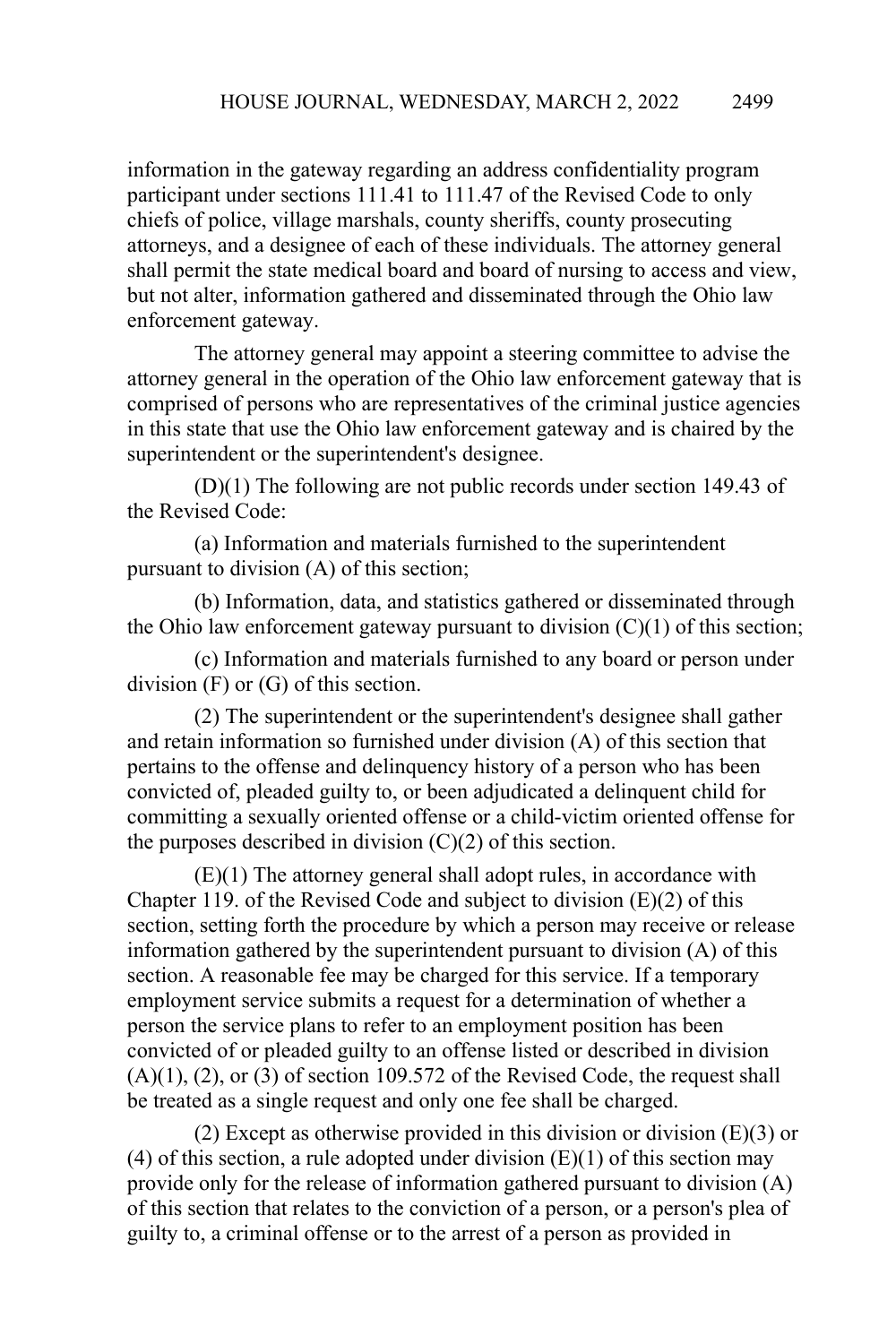division (E)(3) of this section. The superintendent shall not release, and the attorney general shall not adopt any rule under division (E)(1) of this section that permits the release of, any information gathered pursuant to division (A) of this section that relates to an adjudication of a child as a delinquent child, or that relates to a criminal conviction of a person under eighteen years of age if the person's case was transferred back to a juvenile court under division (B)(2) or (3) of section 2152.121 of the Revised Code and the juvenile court imposed a disposition or serious youthful offender disposition upon the person under either division, unless either of the following applies with respect to the adjudication or conviction:

(a) The adjudication or conviction was for a violation of section 2903.01 or 2903.02 of the Revised Code.

(b) The adjudication or conviction was for a sexually oriented offense, the juvenile court was required to classify the child a juvenile offender registrant for that offense under section 2152.82, 2152.83, or 2152.86 of the Revised Code, that classification has not been removed, and the records of the adjudication or conviction have not been sealed or expunged pursuant to sections 2151.355 to 2151.358 or sealed pursuant to section 2952.32 of the Revised Code.

(3) A rule adopted under division (E)(1) of this section may provide for the release of information gathered pursuant to division (A) of this section that relates to the arrest of a person who is eighteen years of age or older when the person has not been convicted as a result of that arrest if any of the following applies:

(a) The arrest was made outside of this state.

(b) A criminal action resulting from the arrest is pending, and the superintendent confirms that the criminal action has not been resolved at the time the criminal records check is performed.

(c) The bureau cannot reasonably determine whether a criminal action resulting from the arrest is pending, and not more than one year has elapsed since the date of the arrest.

(4) A rule adopted under division  $(E)(1)$  of this section may provide for the release of information gathered pursuant to division (A) of this section that relates to an adjudication of a child as a delinquent child if not more than five years have elapsed since the date of the adjudication, the adjudication was for an act that would have been a felony if committed by an adult, the records of the adjudication have not been sealed or expunged pursuant to sections 2151.355 to 2151.358 of the Revised Code, and the request for information is made under division (F) of this section or under section 109.572 of the Revised Code. In the case of an adjudication for a violation of the terms of community control or supervised release, the five-year period shall be calculated from the date of the adjudication to which the community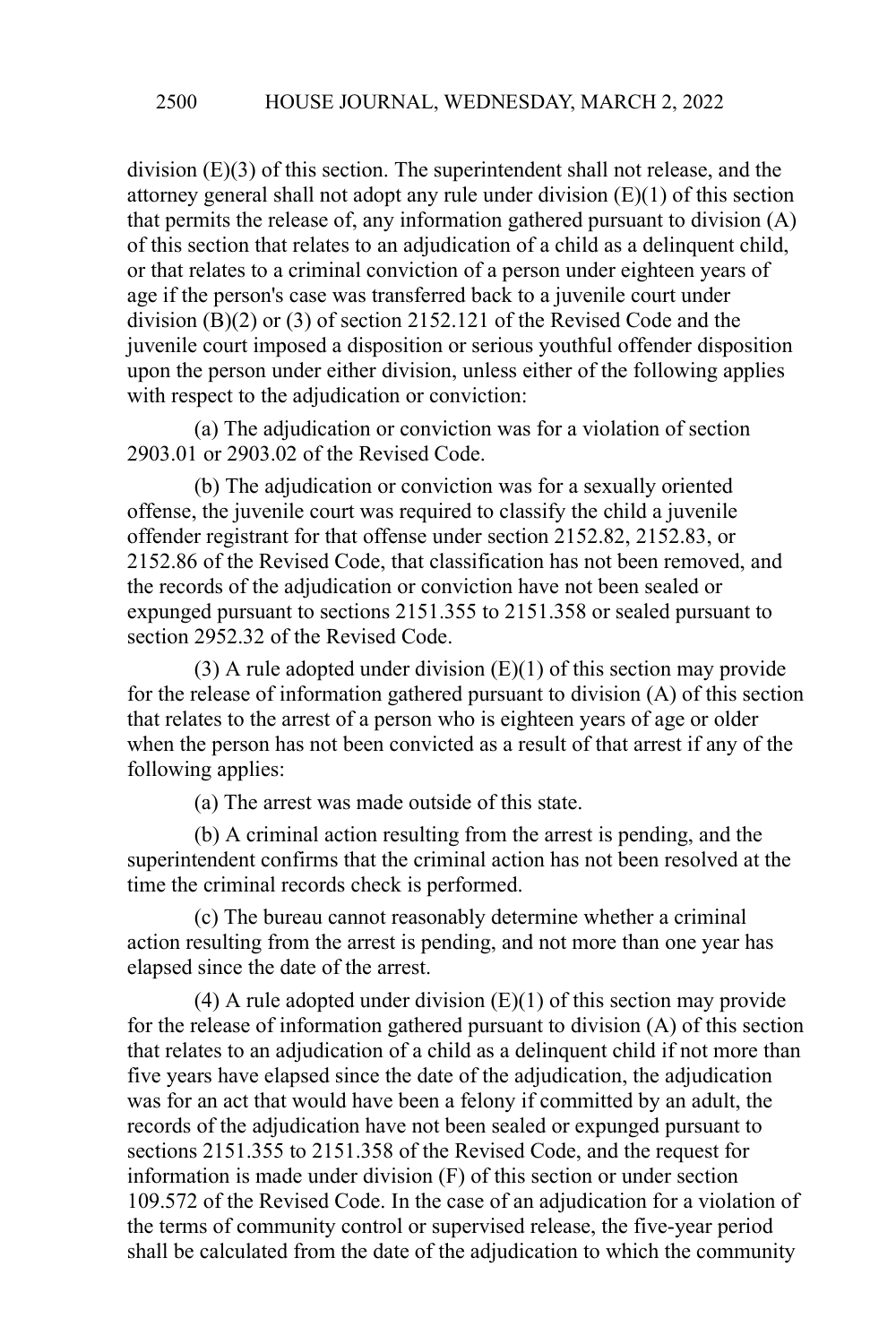control or supervised release pertains.

 $(F)(1)$  As used in division  $(F)(2)$  of this section, "head start agency" means an entity in this state that has been approved to be an agency for purposes of subchapter II of the "Community Economic Development Act," 95 Stat. 489 (1981), 42 U.S.C.A. 9831, as amended.

(2)(a) In addition to or in conjunction with any request that is required to be made under section 109.572, 2151.86, 3301.32, 3301.541, division (C) of section 3310.58, or section 3319.39, 3319.391, 3327.10, 3740.11, 5104.013, 5123.081, or 5153.111 of the Revised Code or that is made under section 3314.41, 3319.392, 3326.25, or 3328.20 of the Revised Code, the board of education of any school district; the director of developmental disabilities; any county board of developmental disabilities; any provider or subcontractor as defined in section 5123.081 of the Revised Code; the chief administrator of any chartered nonpublic school; the chief administrator of a registered private provider that is not also a chartered nonpublic school; the chief administrator of any home health agency; the chief administrator of or person operating any child day-care center, type A family day-care home, or type B family day-care home licensed under Chapter 5104. of the Revised Code; the chief administrator of any head start agency; the executive director of a public children services agency; a private company described in section 3314.41, 3319.392, 3326.25, or 3328.20 of the Revised Code; or an employer described in division (J)(2) of section 3327.10 of the Revised Code may request that the superintendent of the bureau investigate and determine, with respect to any individual who has applied for employment in any position after October 2, 1989, or any individual wishing to apply for employment with a board of education may request, with regard to the individual, whether the bureau has any information gathered under division (A) of this section that pertains to that individual. On receipt of the request, subject to division  $(E)(2)$  of this section, the superintendent shall determine whether that information exists and, upon request of the person, board, or entity requesting information, also shall request from the federal bureau of investigation any criminal records it has pertaining to that individual. The superintendent or the superintendent's designee also may request criminal history records from other states or the federal government pursuant to the national crime prevention and privacy compact set forth in section 109.571 of the Revised Code. Within thirty days of the date that the superintendent receives a request, subject to division (E)(2) of this section, the superintendent shall send to the board, entity, or person a report of any information that the superintendent determines exists, including information contained in records that have been sealed under section 2953.32 of the Revised Code, and, within thirty days of its receipt, subject to division (E)(2) of this section, shall send the board, entity, or person a report of any information received from the federal bureau of investigation, other than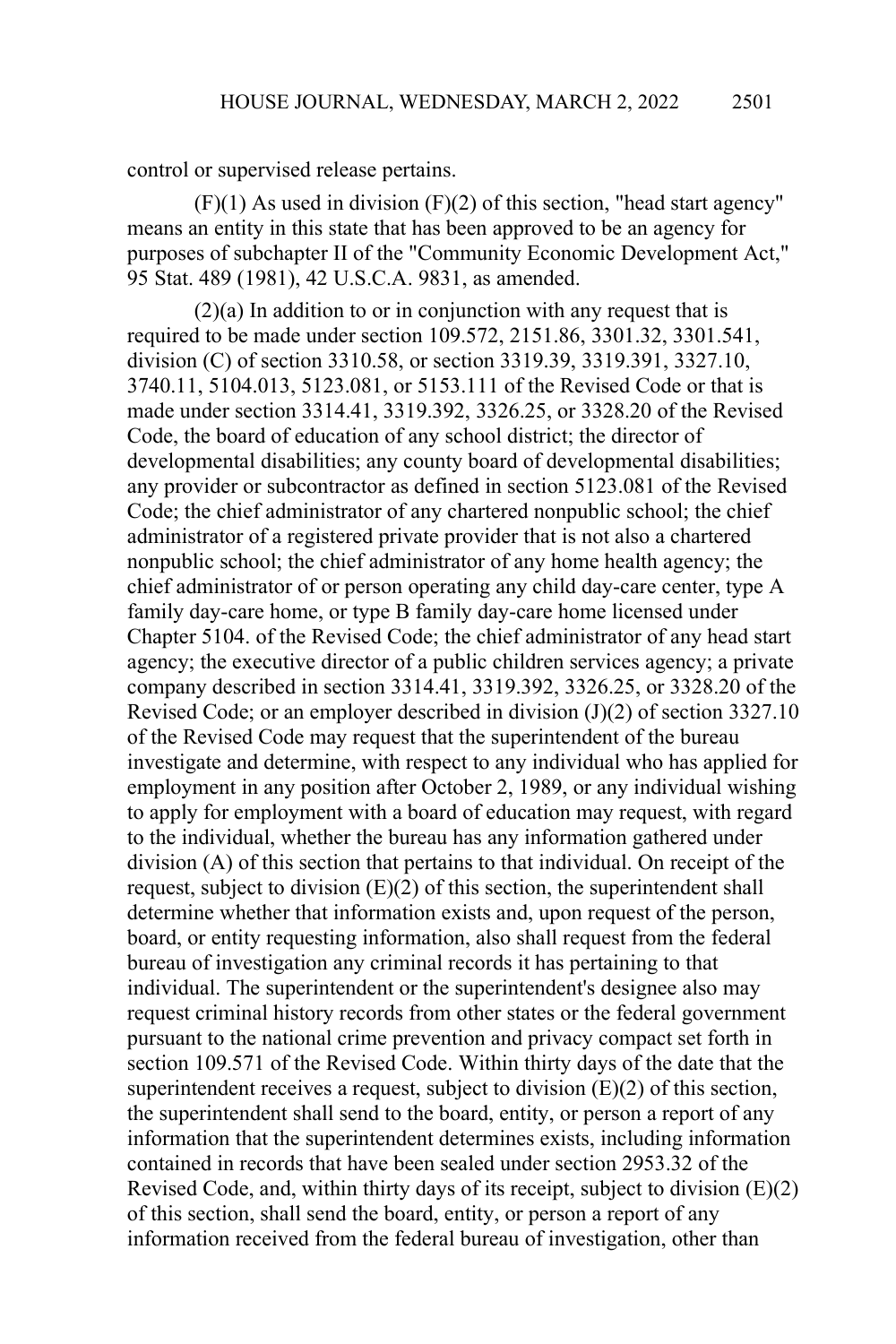information the dissemination of which is prohibited by federal law.

(b) When a board of education or a registered private provider is required to receive information under this section as a prerequisite to employment of an individual pursuant to division (C) of section 3310.58 or section 3319.39 of the Revised Code, it may accept a certified copy of records that were issued by the bureau of criminal identification and investigation and that are presented by an individual applying for employment with the district in lieu of requesting that information itself. In such a case, the board shall accept the certified copy issued by the bureau in order to make a photocopy of it for that individual's employment application documents and shall return the certified copy to the individual. In a case of that nature, a district or provider only shall accept a certified copy of records of that nature within one year after the date of their issuance by the bureau.

(c) Notwithstanding division (F)(2)(a) of this section, in the case of a request under section 3319.39, 3319.391, or 3327.10 of the Revised Code only for criminal records maintained by the federal bureau of investigation, the superintendent shall not determine whether any information gathered under division  $(A)$  of this section exists on the person for whom the request is made.

(3) The state board of education may request, with respect to any individual who has applied for employment after October 2, 1989, in any position with the state board or the department of education, any information that a school district board of education is authorized to request under division (F)(2) of this section, and the superintendent of the bureau shall proceed as if the request has been received from a school district board of education under division (F)(2) of this section.

(4) When the superintendent of the bureau receives a request for information under section 3319.291 of the Revised Code, the superintendent shall proceed as if the request has been received from a school district board of education and shall comply with divisions  $(F)(2)(a)$  and  $(c)$  of this section.

(G) In addition to or in conjunction with any request that is required to be made under section 3712.09, 3721.121, or 3740.11 of the Revised Code with respect to an individual who has applied for employment in a position that involves providing direct care to an older adult or adult resident, the chief administrator of a home health agency, hospice care program, home licensed under Chapter 3721. of the Revised Code, or adult day-care program operated pursuant to rules adopted under section 3721.04 of the Revised Code may request that the superintendent of the bureau investigate and determine, with respect to any individual who has applied after January 27, 1997, for employment in a position that does not involve providing direct care to an older adult or adult resident, whether the bureau has any information gathered under division (A) of this section that pertains to that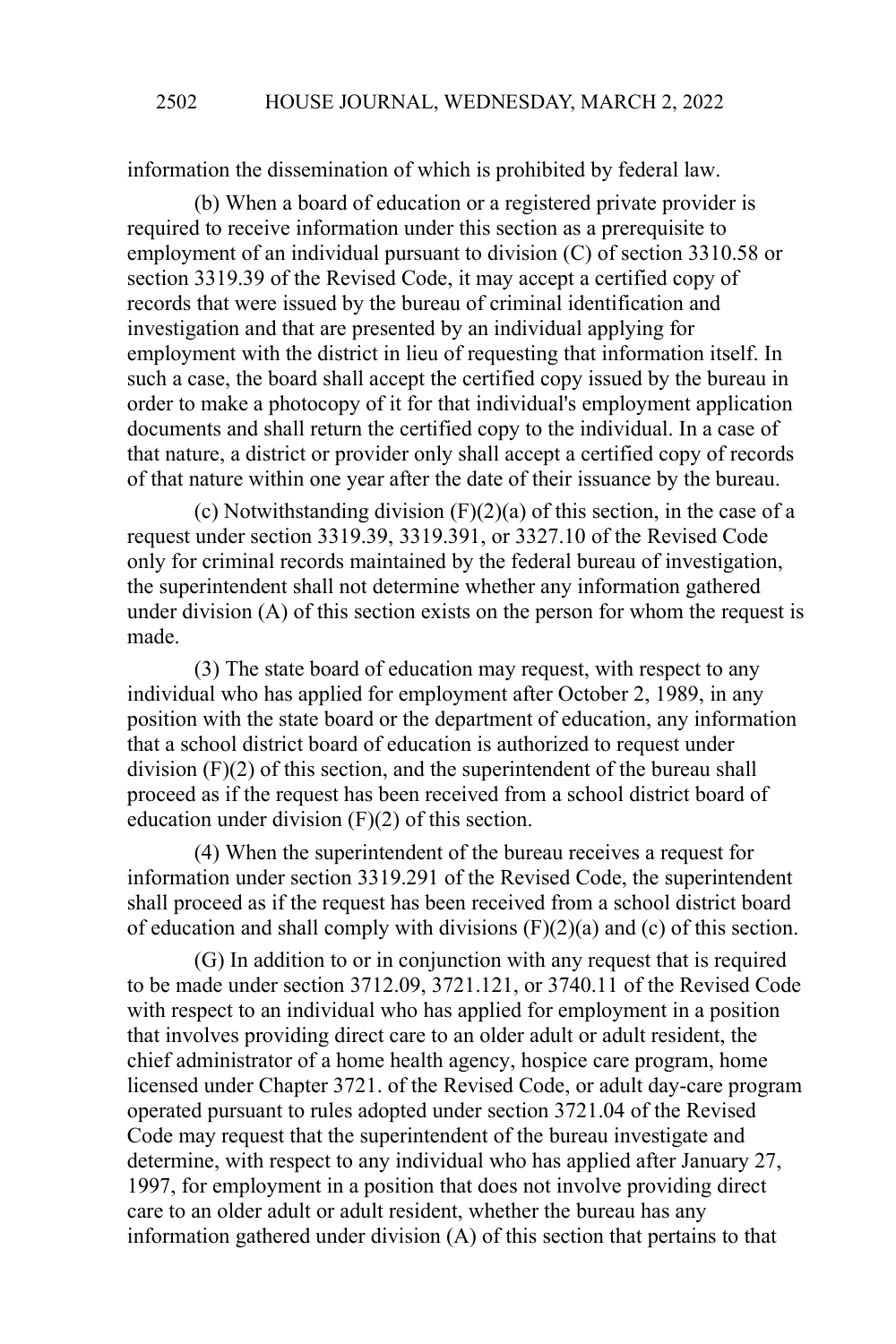## individual.

In addition to or in conjunction with any request that is required to be made under section 173.27 of the Revised Code with respect to an individual who has applied for employment in a position that involves providing ombudsman services to residents of long-term care facilities or recipients of community-based long-term care services, the state long-term care ombudsman, the director of aging, a regional long-term care ombudsman program, or the designee of the ombudsman, director, or program may request that the superintendent investigate and determine, with respect to any individual who has applied for employment in a position that does not involve providing such ombudsman services, whether the bureau has any information gathered under division (A) of this section that pertains to that applicant.

In addition to or in conjunction with any request that is required to be made under section 173.38 of the Revised Code with respect to an individual who has applied for employment in a direct-care position, the chief administrator of a provider, as defined in section 173.39 of the Revised Code, may request that the superintendent investigate and determine, with respect to any individual who has applied for employment in a position that is not a direct-care position, whether the bureau has any information gathered under division (A) of this section that pertains to that applicant.

In addition to or in conjunction with any request that is required to be made under section 3712.09 of the Revised Code with respect to an individual who has applied for employment in a position that involves providing direct care to a pediatric respite care patient, the chief administrator of a pediatric respite care program may request that the superintendent of the bureau investigate and determine, with respect to any individual who has applied for employment in a position that does not involve providing direct care to a pediatric respite care patient, whether the bureau has any information gathered under division (A) of this section that pertains to that individual.

On receipt of a request under this division, the superintendent shall determine whether that information exists and, on request of the individual requesting information, shall also request from the federal bureau of investigation any criminal records it has pertaining to the applicant. The superintendent or the superintendent's designee also may request criminal history records from other states or the federal government pursuant to the national crime prevention and privacy compact set forth in section 109.571 of the Revised Code. Within thirty days of the date a request is received, subject to division (E)(2) of this section, the superintendent shall send to the requester a report of any information determined to exist, including information contained in records that have been sealed under section 2953.32 of the Revised Code, and, within thirty days of its receipt, shall send the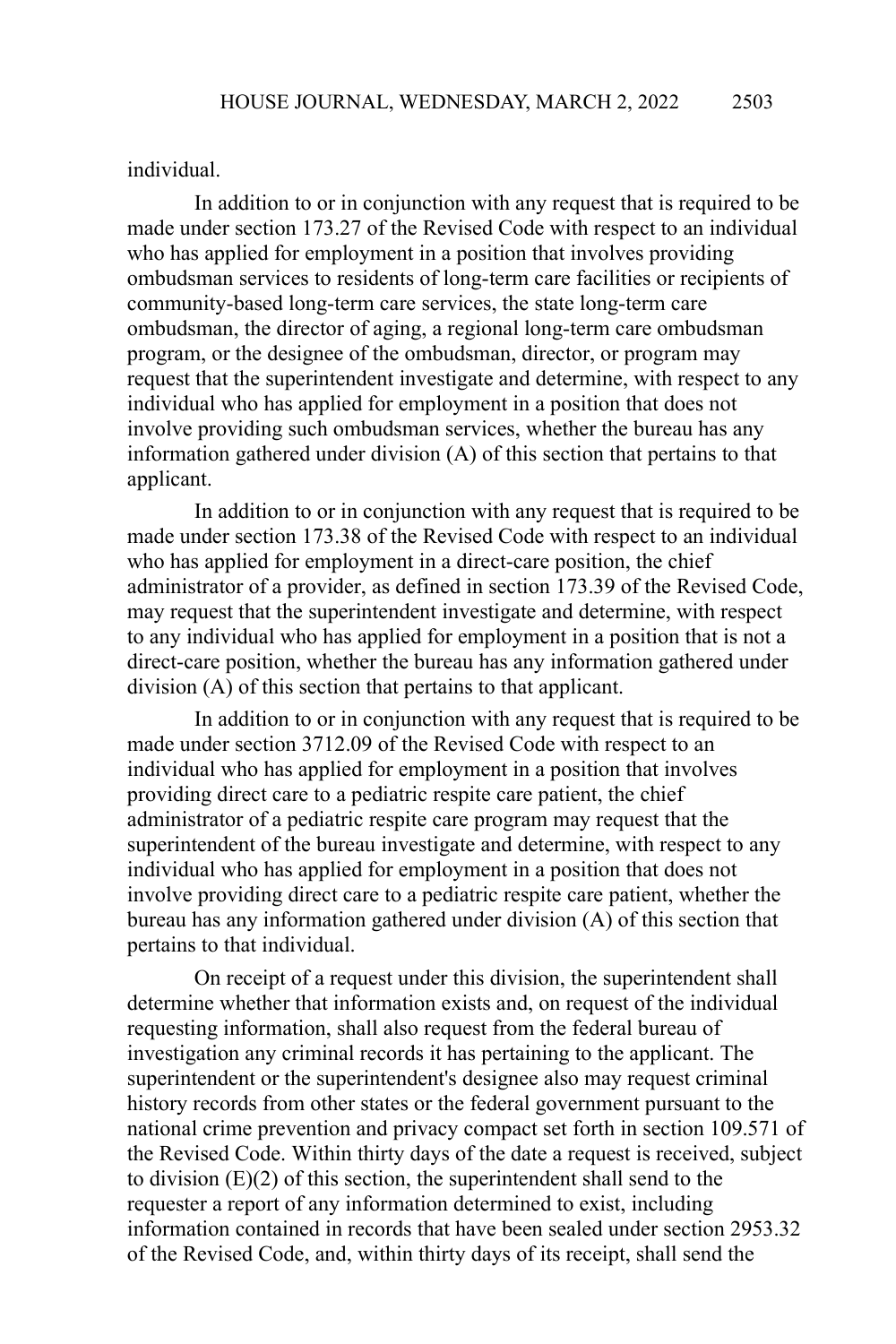requester a report of any information received from the federal bureau of investigation, other than information the dissemination of which is prohibited by federal law.

(H) Information obtained by a government entity or person under this section is confidential and shall not be released or disseminated.

(I) The superintendent may charge a reasonable fee for providing information or criminal records under division (F)(2) or (G) of this section.

 $(+)(J)(1)$  The superintendent shall develop and prepare instructions and informational brochures, standard petitions, and extreme risk protection order forms, and a court staff handbook on the extreme risk protection order process. The standard petitions and order forms shall be prepared and available for use not later than six months after the effective date of this amendment, for all petitions filed and orders issued under sections 2923.26 to 2923.30 of the Revised Code. The instructions, brochures, forms, and handbook shall be prepared in consultation with interested parties, including representatives of gun violence prevention groups, judges, and law enforcement personnel. Materials shall be based on best practices and shall be made available online to the public. The petitions and petition forms referred to in divisions  $(J)(1)$  to  $(11)$  of this section mean both petitions for requesting an extreme risk protection order under section 2923.26 of the Revised Code and applications for requesting an ex parte extreme risk protection order under section 2923.27 of the Revised Code.

(2) The instructions shall be designed to assist petitioners in completing the petition, and shall include a sample of a standard petition and an extreme risk protection order form.

(3) The instructions and standard petition shall include a means for the petitioner to identify, without special knowledge, the firearms the respondent may own, possess, receive, or have in the respondent's custody or control. The instructions shall provide pictures of types of firearms that the petitioner may choose from to identify the relevant firearms, or an equivalent means to allow petitioners to identify firearms without requiring specific or technical knowledge regarding the firearms.

(4) The informational brochure shall describe the use of and the process for obtaining, modifying, and terminating an extreme risk protection order under sections 2923.26 to 2923.30 of the Revised Code and provide relevant forms.

(5) The extreme risk protection order form shall include, in a conspicuous location, notice of criminal penalties resulting from a violation of the order, and the following statement:

"You have the sole responsibility to avoid or refrain from violating this order's provisions. Only the court can change the order and only upon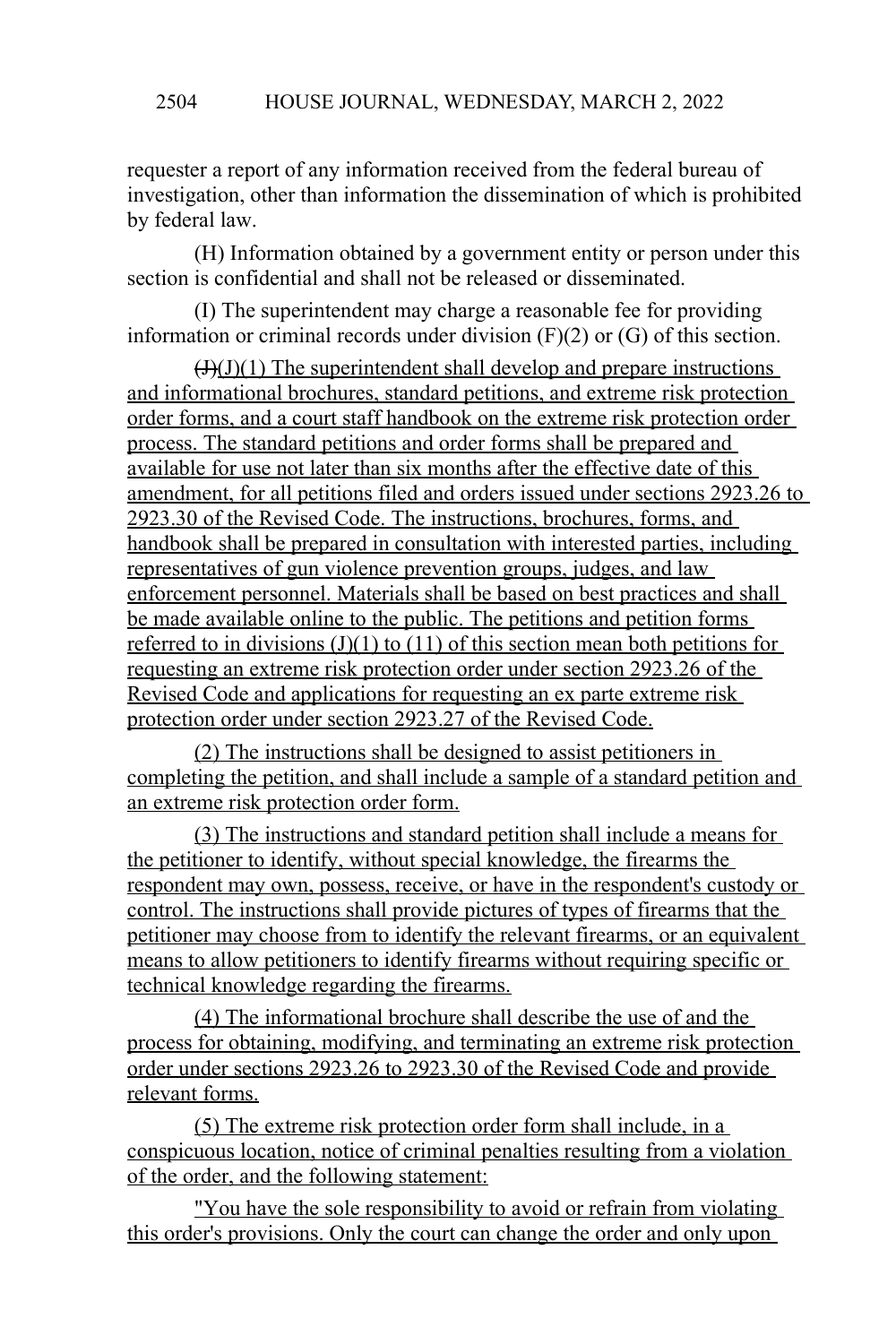written application."

(6) The court staff handbook shall allow for a clerk of court to add to the handbook a community resource list.

(7) The superintendent shall distribute a master copy of the petition and order forms, instructions, and informational brochures to every clerk of court and shall distribute a master copy of the petition and order forms to all county courts, municipal courts, and courts of common pleas.

(8) The superintendent shall distribute all documents in an electronic format or formats accessible to all courts and clerks of court in the state and may additionally distribute the documents in other formats.

(9) The superintendent shall determine the significant non-Englishspeaking or limited English-speaking populations in the state and arrange for translation of the instructions and informational brochures required by this section into the languages spoken by those populations. The translated instructions and informational brochures shall contain a sample of the standard petition and order for protection forms. The superintendent shall distribute a master copy of the translated instructions and informational brochures to every clerk of court not later than one year after the effective date of this amendment.

(10) The superintendent shall update the instructions, brochures, standard petitions and extreme risk protection order forms, and court staff handbook as necessary, including when changes in the law make an update necessary.

(11) Any assistance or information provided by a clerk of court under division (J) of this section does not constitute the practice of law.

(K) In addition to informational brochures and materials made available by the superintendent under division (J) of this section, each clerk of court may create a community resource list of crisis intervention, mental health, substance abuse, interpreter, counseling, and other relevant resources serving the county in which the court is located.

(L) As used in this section:

(1) "Pediatric respite care program" and "pediatric care patient" have the same meanings as in section 3712.01 of the Revised Code.

(2) "Sexually oriented offense" and "child-victim oriented offense" have the same meanings as in section 2950.01 of the Revised Code.

(3) "Registered private provider" means a nonpublic school or entity registered with the superintendent of public instruction under section 3310.41 of the Revised Code to participate in the autism scholarship program or section 3310.58 of the Revised Code to participate in the Jon Peterson special needs scholarship program.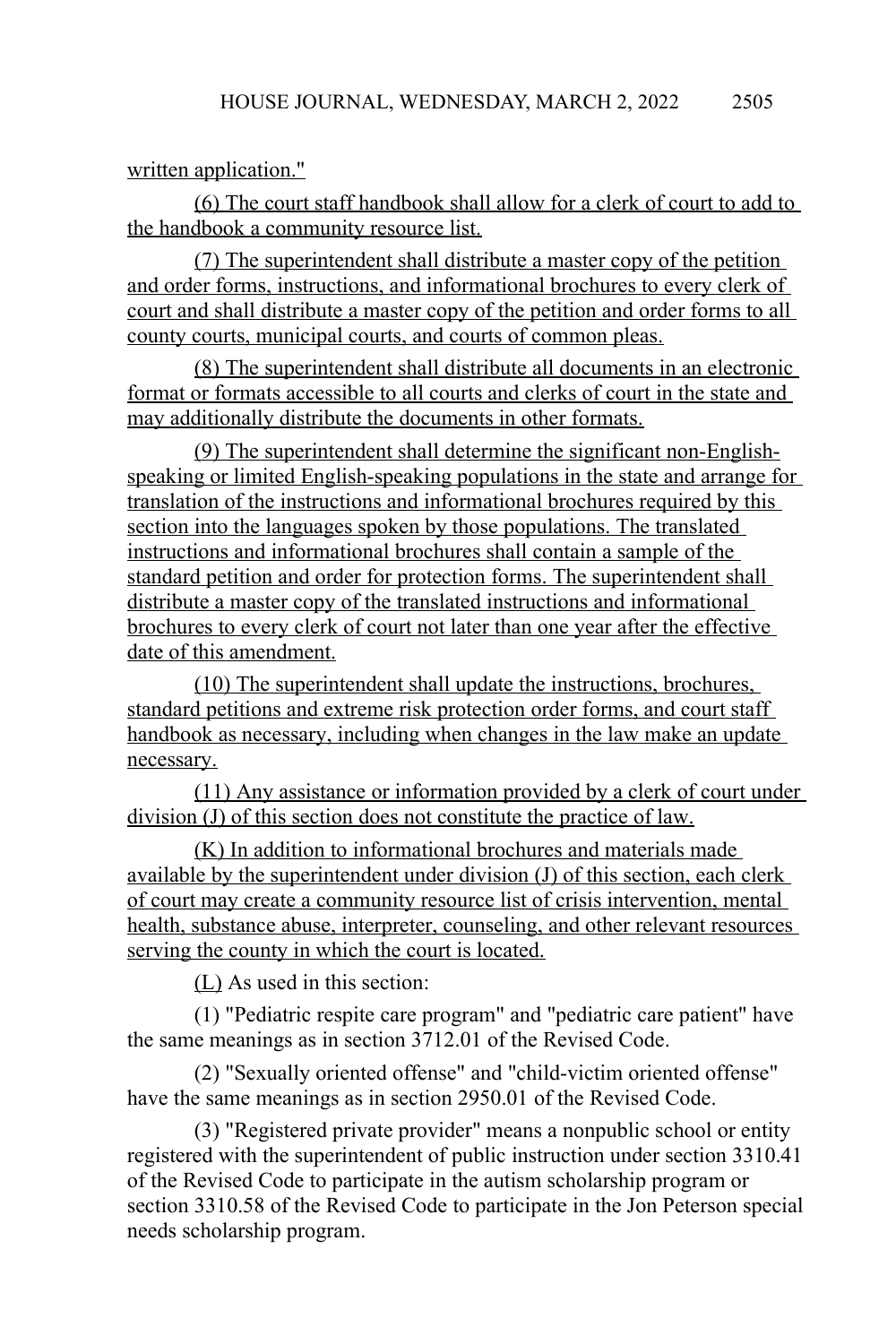## (4) "Extreme risk protection order" and "ex parte extreme risk protection order" have the same meanings as in section 2923.26 of the Revised Code.

**Sec. 2923.125.** It is the intent of the general assembly that Ohio concealed handgun license law be compliant with the national instant criminal background check system, that the bureau of alcohol, tobacco, firearms, and explosives is able to determine that Ohio law is compliant with the national instant criminal background check system, and that no person shall be eligible to receive a concealed handgun license permit under section 2923.125 or 2923.1213 of the Revised Code unless the person is eligible lawfully to receive or possess a firearm in the United States.

(A) This section applies with respect to the application for and issuance by this state of concealed handgun licenses other than concealed handgun licenses on a temporary emergency basis that are issued under section 2923.1213 of the Revised Code. Upon the request of a person who wishes to obtain a concealed handgun license with respect to which this section applies or to renew a concealed handgun license with respect to which this section applies, a sheriff, as provided in division (I) of this section, shall provide to the person free of charge an application form and the web site address at which a printable version of the application form that can be downloaded and the pamphlet described in division (B) of section 109.731 of the Revised Code may be found. A sheriff shall accept a completed application form and the fee, items, materials, and information specified in divisions  $(B)(1)$  to  $(5)$  of this section at the times and in the manners described in division (I) of this section.

(B) An applicant for a concealed handgun license who is a resident of this state shall submit a completed application form and all of the material and information described in divisions  $(B)(1)$  to  $(6)$  of this section to the sheriff of the county in which the applicant resides or to the sheriff of any county adjacent to the county in which the applicant resides. An applicant for a license who resides in another state shall submit a completed application form and all of the material and information described in divisions (B)(1) to (7) of this section to the sheriff of the county in which the applicant is employed or to the sheriff of any county adjacent to the county in which the applicant is employed:

(1)(a) A nonrefundable license fee as described in either of the following:

(i) For an applicant who has been a resident of this state for five or more years, a fee of sixty-seven dollars;

(ii) For an applicant who has been a resident of this state for less than five years or who is not a resident of this state, but who is employed in this state, a fee of sixty-seven dollars plus the actual cost of having a background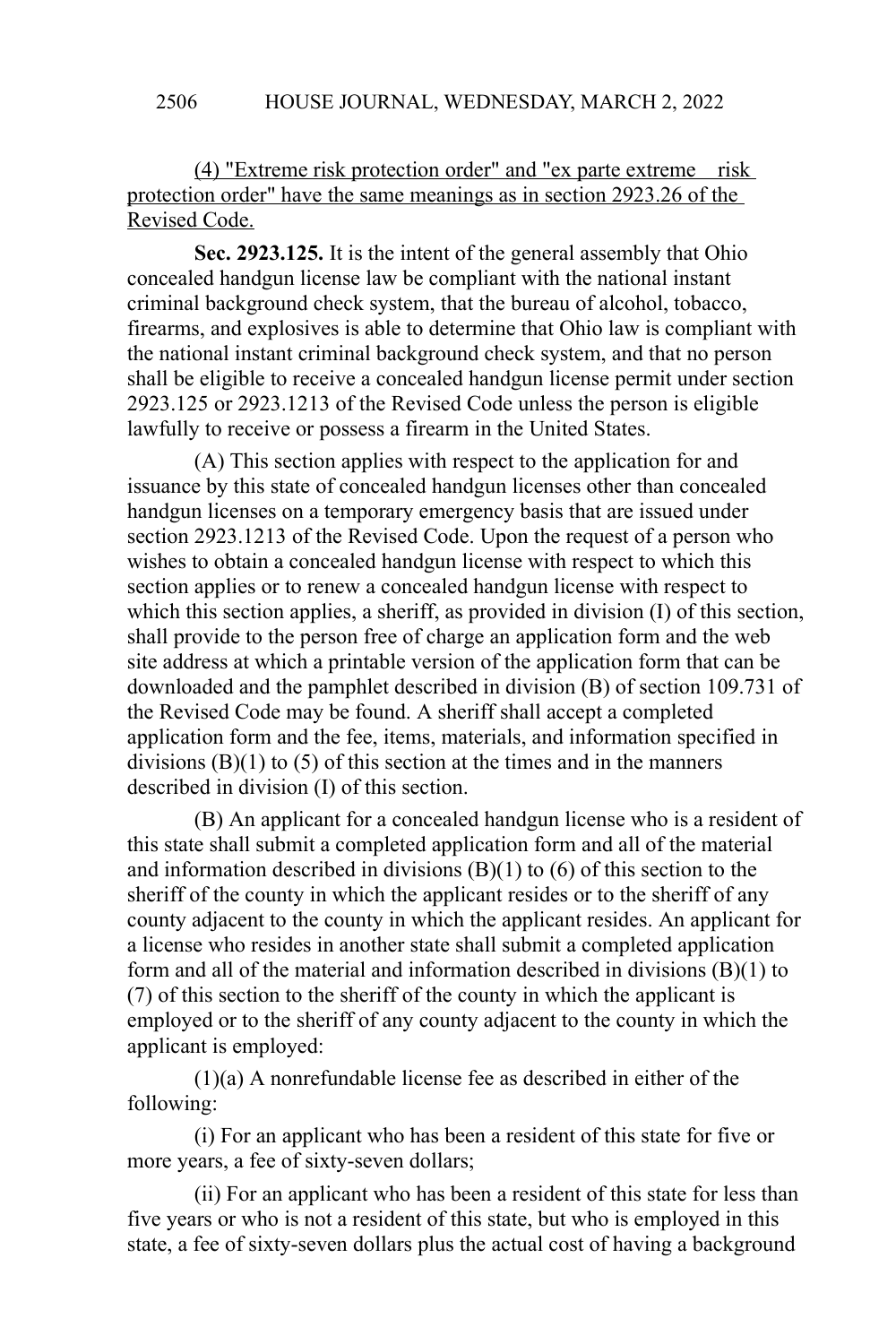check performed by the federal bureau of investigation.

(b) No sheriff shall require an applicant to pay for the cost of a background check performed by the bureau of criminal identification and investigation.

(c) A sheriff shall waive the payment of the license fee described in division (B)(1)(a) of this section in connection with an initial or renewal application for a license that is submitted by an applicant who is an active or reserve member of the armed forces of the United States or has retired from or was honorably discharged from military service in the active or reserve armed forces of the United States, a retired peace officer, a retired person described in division (B)(1)(b) of section 109.77 of the Revised Code, or a retired federal law enforcement officer who, prior to retirement, was authorized under federal law to carry a firearm in the course of duty, unless the retired peace officer, person, or federal law enforcement officer retired as the result of a mental disability.

(d) The sheriff shall deposit all fees paid by an applicant under division (B)(1)(a) of this section into the sheriff's concealed handgun license issuance fund established pursuant to section 311.42 of the Revised Code. The county shall distribute the fees in accordance with section 311.42 of the Revised Code.

(2) A color photograph of the applicant that was taken within thirty days prior to the date of the application;

(3) One or more of the following competency certifications, each of which shall reflect that, regarding a certification described in division (B)(3) (a), (b), (c), (e), or (f) of this section, within the three years immediately preceding the application the applicant has performed that to which the competency certification relates and that, regarding a certification described in division (B)(3)(d) of this section, the applicant currently is an active or reserve member of the armed forces of the United States, the applicant has retired from or was honorably discharged from military service in the active or reserve armed forces of the United States, or within the ten years immediately preceding the application the retirement of the peace officer, person described in division (B)(1)(b) of section 109.77 of the Revised Code, or federal law enforcement officer to which the competency certification relates occurred:

(a) An original or photocopy of a certificate of completion of a firearms safety, training, or requalification or firearms safety instructor course, class, or program that was offered by or under the auspices of a national gun advocacy organization and that complies with the requirements set forth in division (G) of this section;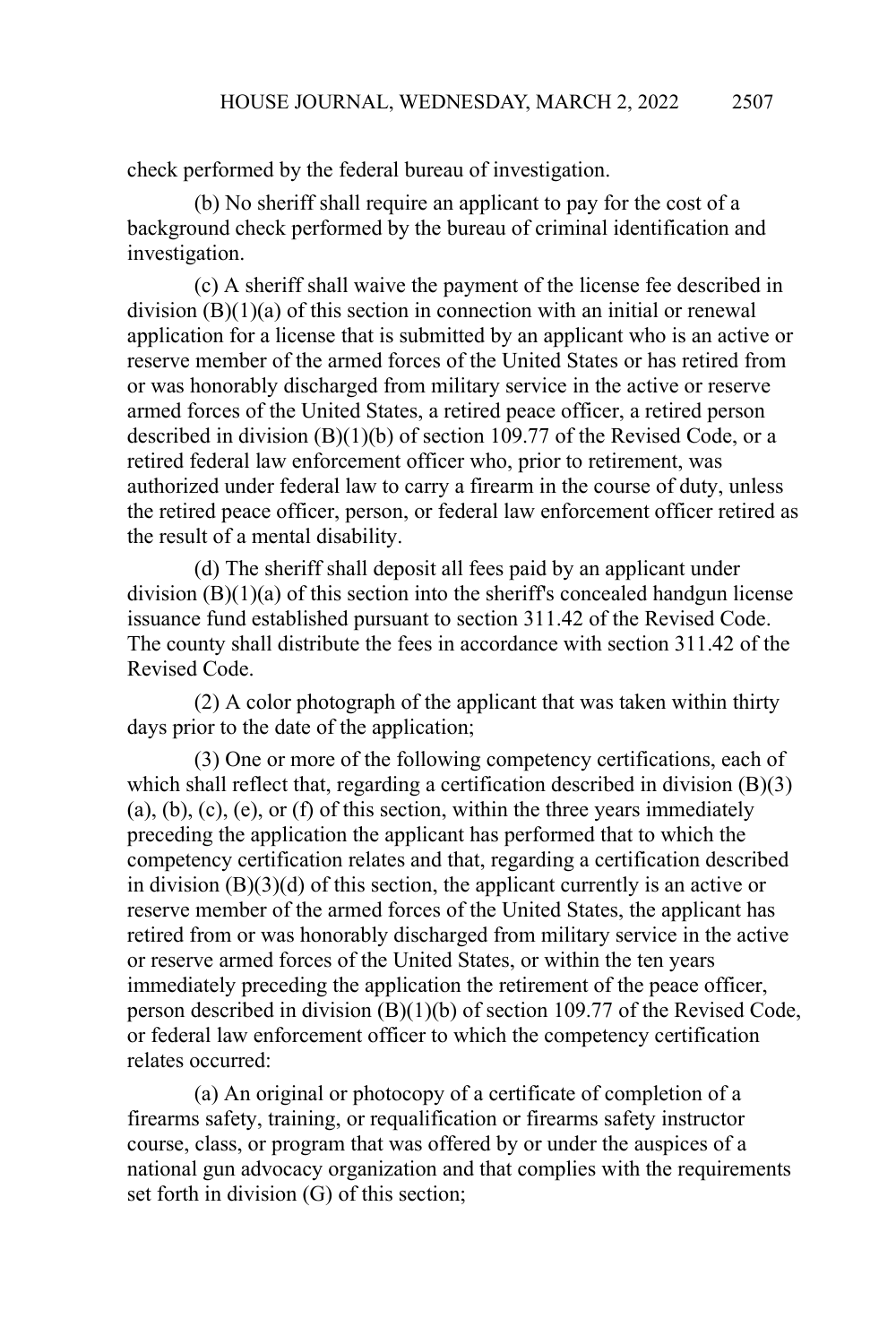(b) An original or photocopy of a certificate of completion of a firearms safety, training, or requalification or firearms safety instructor course, class, or program that satisfies all of the following criteria:

(i) It was open to members of the general public.

(ii) It utilized qualified instructors who were certified by a national gun advocacy organization, the executive director of the Ohio peace officer training commission pursuant to section 109.75 or 109.78 of the Revised Code, or a governmental official or entity of another state.

(iii) It was offered by or under the auspices of a law enforcement agency of this or another state or the United States, a public or private college, university, or other similar postsecondary educational institution located in this or another state, a firearms training school located in this or another state, or another type of public or private entity or organization located in this or another state.

(iv) It complies with the requirements set forth in division (G) of this section.

(c) An original or photocopy of a certificate of completion of a state, county, municipal, or department of natural resources peace officer training school that is approved by the executive director of the Ohio peace officer training commission pursuant to section 109.75 of the Revised Code and that complies with the requirements set forth in division (G) of this section, or the applicant has satisfactorily completed and been issued a certificate of completion of a basic firearms training program, a firearms requalification training program, or another basic training program described in section 109.78 or 109.801 of the Revised Code that complies with the requirements set forth in division (G) of this section;

(d) A document that evidences both of the following:

(i) That the applicant is an active or reserve member of the armed forces of the United States, has retired from or was honorably discharged from military service in the active or reserve armed forces of the United States, is a retired trooper of the state highway patrol, or is a retired peace officer or federal law enforcement officer described in division (B)(1) of this section or a retired person described in division (B)(1)(b) of section 109.77 of the Revised Code and division (B)(1) of this section;

(ii) That, through participation in the military service or through the former employment described in division  $(B)(3)(d)(i)$  of this section, the applicant acquired experience with handling handguns or other firearms, and the experience so acquired was equivalent to training that the applicant could have acquired in a course, class, or program described in division (B)(3)(a), (b), or (c) of this section.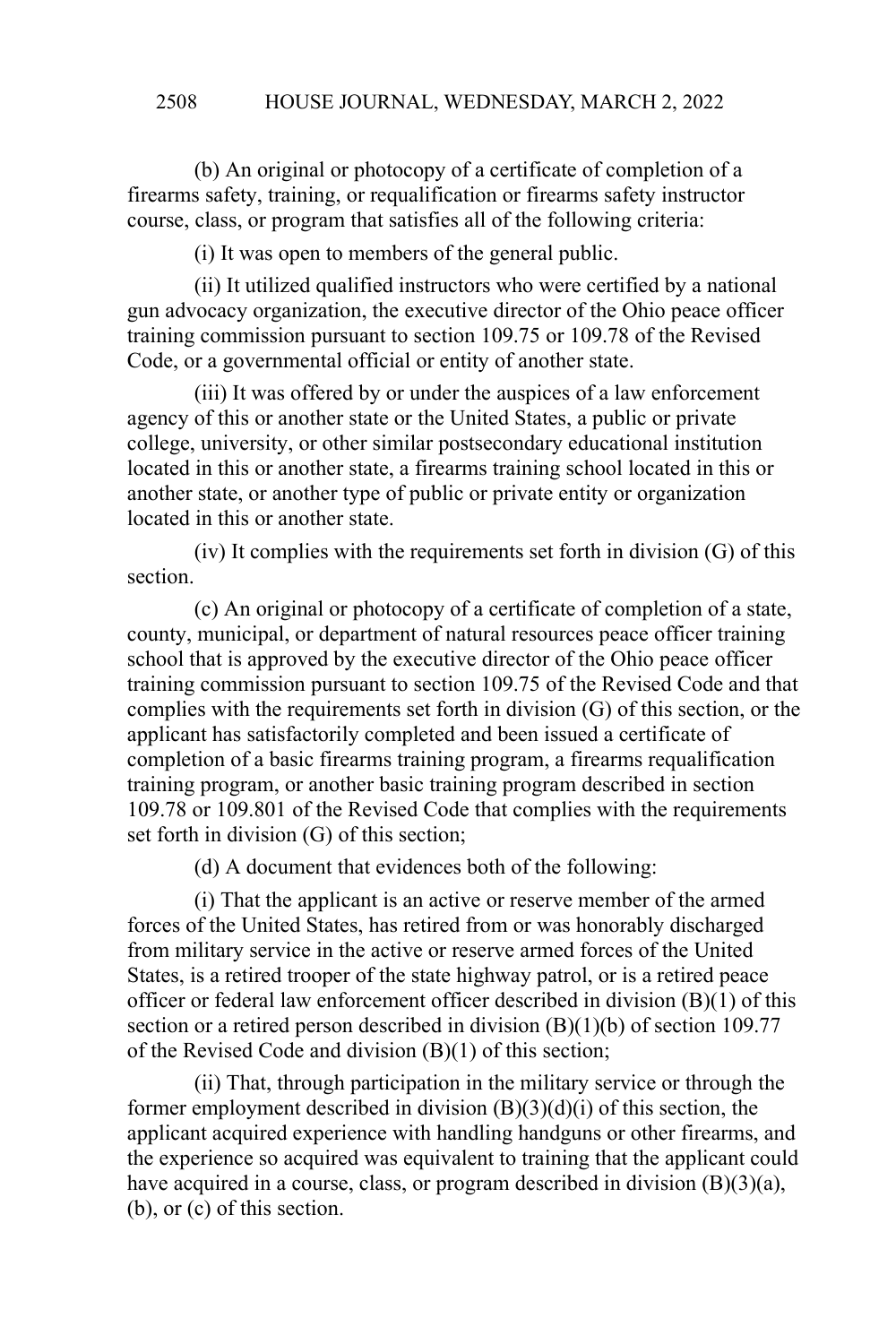(e) A certificate or another similar document that evidences satisfactory completion of a firearms training, safety, or requalification or firearms safety instructor course, class, or program that is not otherwise described in division  $(B)(3)(a)$ ,  $(b)$ ,  $(c)$ , or  $(d)$  of this section, that was conducted by an instructor who was certified by an official or entity of the government of this or another state or the United States or by a national gun advocacy organization, and that complies with the requirements set forth in division (G) of this section;

(f) An affidavit that attests to the applicant's satisfactory completion of a course, class, or program described in division  $(B)(3)(a)$ ,  $(b)$ ,  $(c)$ , or  $(e)$ of this section and that is subscribed by the applicant's instructor or an authorized representative of the entity that offered the course, class, or program or under whose auspices the course, class, or program was offered;

(g) A document that evidences that the applicant has successfully completed the Ohio peace officer training program described in section 109.79 of the Revised Code.

(4) A certification by the applicant that the applicant has read the pamphlet prepared by the Ohio peace officer training commission pursuant to section 109.731 of the Revised Code that reviews firearms, dispute resolution, and use of deadly force matters.

(5) A set of fingerprints of the applicant provided as described in section 311.41 of the Revised Code through use of an electronic fingerprint reading device or, if the sheriff to whom the application is submitted does not possess and does not have ready access to the use of such a reading device, on a standard impression sheet prescribed pursuant to division (C)(2) of section 109.572 of the Revised Code.

(6) If the applicant is not a citizen or national of the United States, the name of the applicant's country of citizenship and the applicant's alien registration number issued by the United States citizenship and immigration services agency.

(7) If the applicant resides in another state, adequate proof of employment in Ohio.

(C) Upon receipt of the completed application form, supporting documentation, and, if not waived, license fee of an applicant under this section, a sheriff, in the manner specified in section 311.41 of the Revised Code, shall conduct or cause to be conducted the criminal records check and the incompetency records check described in section 311.41 of the Revised Code.

(D)(1) Except as provided in division (D)(3) of this section, within forty-five days after a sheriff's receipt of an applicant's completed application form for a concealed handgun license under this section, the supporting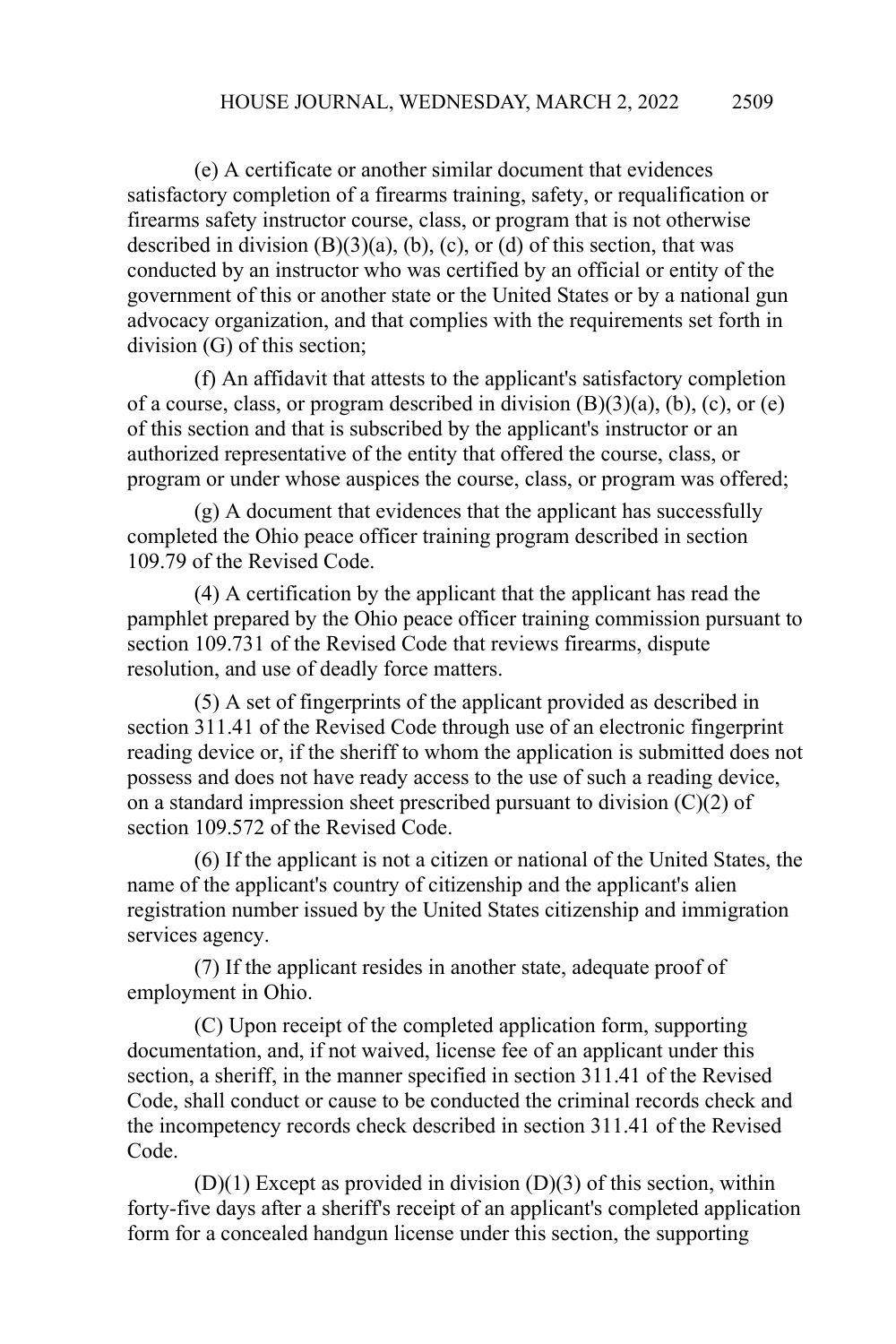documentation, and, if not waived, the license fee, the sheriff shall make available through the law enforcement automated data system in accordance with division (H) of this section the information described in that division and, upon making the information available through the system, shall issue to the applicant a concealed handgun license that shall expire as described in division  $(D)(2)(a)$  of this section if all of the following apply:

(a) The applicant is legally living in the United States. For purposes of division  $(D)(1)(a)$  of this section, if a person is absent from the United States in compliance with military or naval orders as an active or reserve member of the armed forces of the United States and if prior to leaving the United States the person was legally living in the United States, the person, solely by reason of that absence, shall not be considered to have lost the person's status as living in the United States.

(b) The applicant is at least twenty-one years of age.

(c) The applicant is not a fugitive from justice.

(d) The applicant is not under indictment for or otherwise charged with a felony; an offense under Chapter 2925., 3719., or 4729. of the Revised Code that involves the illegal possession, use, sale, administration, or distribution of or trafficking in a drug of abuse; a misdemeanor offense of violence; or a violation of section 2903.14 or 2923.1211 of the Revised Code.

(e) Except as otherwise provided in division  $(D)(4)$  or  $(5)$  of this section, the applicant has not been convicted of or pleaded guilty to a felony or an offense under Chapter 2925., 3719., or 4729. of the Revised Code that involves the illegal possession, use, sale, administration, or distribution of or trafficking in a drug of abuse; has not been adjudicated a delinquent child for committing an act that if committed by an adult would be a felony or would be an offense under Chapter 2925., 3719., or 4729. of the Revised Code that involves the illegal possession, use, sale, administration, or distribution of or trafficking in a drug of abuse; has not been convicted of, pleaded guilty to, or adjudicated a delinquent child for committing a violation of section 2903.13 of the Revised Code when the victim of the violation is a peace officer, regardless of whether the applicant was sentenced under division (C)(4) of that section; and has not been convicted of, pleaded guilty to, or adjudicated a delinquent child for committing any other offense that is not previously described in this division that is a misdemeanor punishable by imprisonment for a term exceeding one year.

(f) Except as otherwise provided in division  $(D)(4)$  or  $(5)$  of this section, the applicant, within three years of the date of the application, has not been convicted of or pleaded guilty to a misdemeanor offense of violence other than a misdemeanor violation of section 2921.33 of the Revised Code or a violation of section 2903.13 of the Revised Code when the victim of the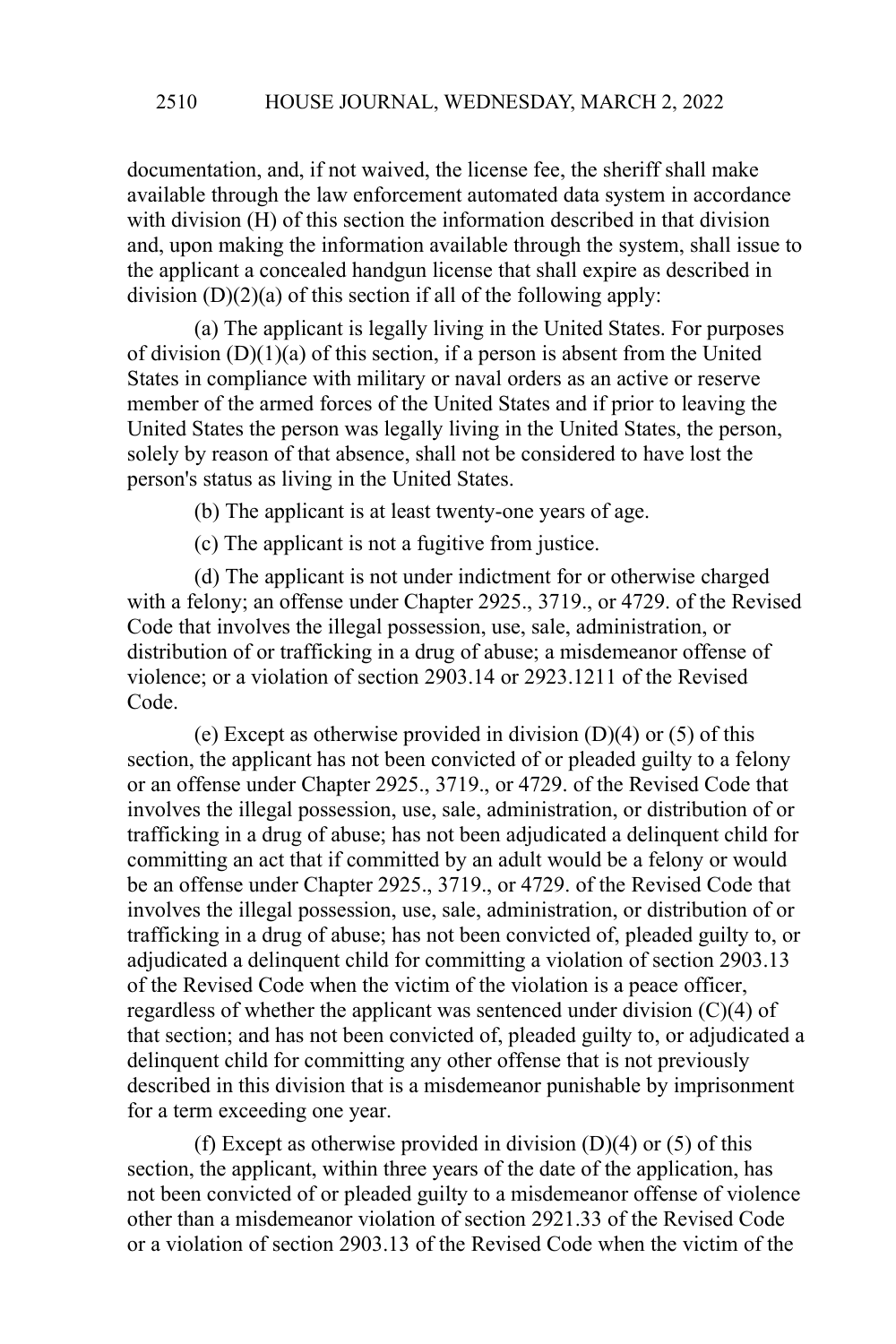violation is a peace officer, or a misdemeanor violation of section 2923.1211 of the Revised Code; and has not been adjudicated a delinquent child for committing an act that if committed by an adult would be a misdemeanor offense of violence other than a misdemeanor violation of section 2921.33 of the Revised Code or a violation of section 2903.13 of the Revised Code when the victim of the violation is a peace officer or for committing an act that if committed by an adult would be a misdemeanor violation of section 2923.1211 of the Revised Code.

(g) Except as otherwise provided in division  $(D)(1)(e)$  of this section, the applicant, within five years of the date of the application, has not been convicted of, pleaded guilty to, or adjudicated a delinquent child for committing two or more violations of section 2903.13 or 2903.14 of the Revised Code.

(h) Except as otherwise provided in division  $(D)(4)$  or  $(5)$  of this section, the applicant, within ten years of the date of the application, has not been convicted of, pleaded guilty to, or adjudicated a delinquent child for committing a violation of section 2921.33 of the Revised Code.

(i) The applicant has not been adjudicated as a mental defective, has not been committed to any mental institution, is not under adjudication of mental incompetence, has not been found by a court to be a mentally ill person subject to court order, and is not an involuntary patient other than one who is a patient only for purposes of observation. As used in this division, "mentally ill person subject to court order" and "patient" have the same meanings as in section 5122.01 of the Revised Code.

(j) The applicant is not currently subject to a civil protection order, a temporary protection order, an extreme risk protection order or ex parte extreme risk protection order issued under sections 2923.26 to 2923.30 of the Revised Code, or a protection order issued by a court of another state.

(k) The applicant certifies that the applicant desires a legal means to carry a concealed handgun for defense of the applicant or a member of the applicant's family while engaged in lawful activity.

(l) The applicant submits a competency certification of the type described in division (B)(3) of this section and submits a certification of the type described in division (B)(4) of this section regarding the applicant's reading of the pamphlet prepared by the Ohio peace officer training commission pursuant to section 109.731 of the Revised Code.

(m) The applicant currently is not subject to a suspension imposed under division (A)(2) of section 2923.128 of the Revised Code of a concealed handgun license that previously was issued to the applicant under this section or section 2923.1213 of the Revised Code or a similar suspension imposed by another state regarding a concealed handgun license issued by that state.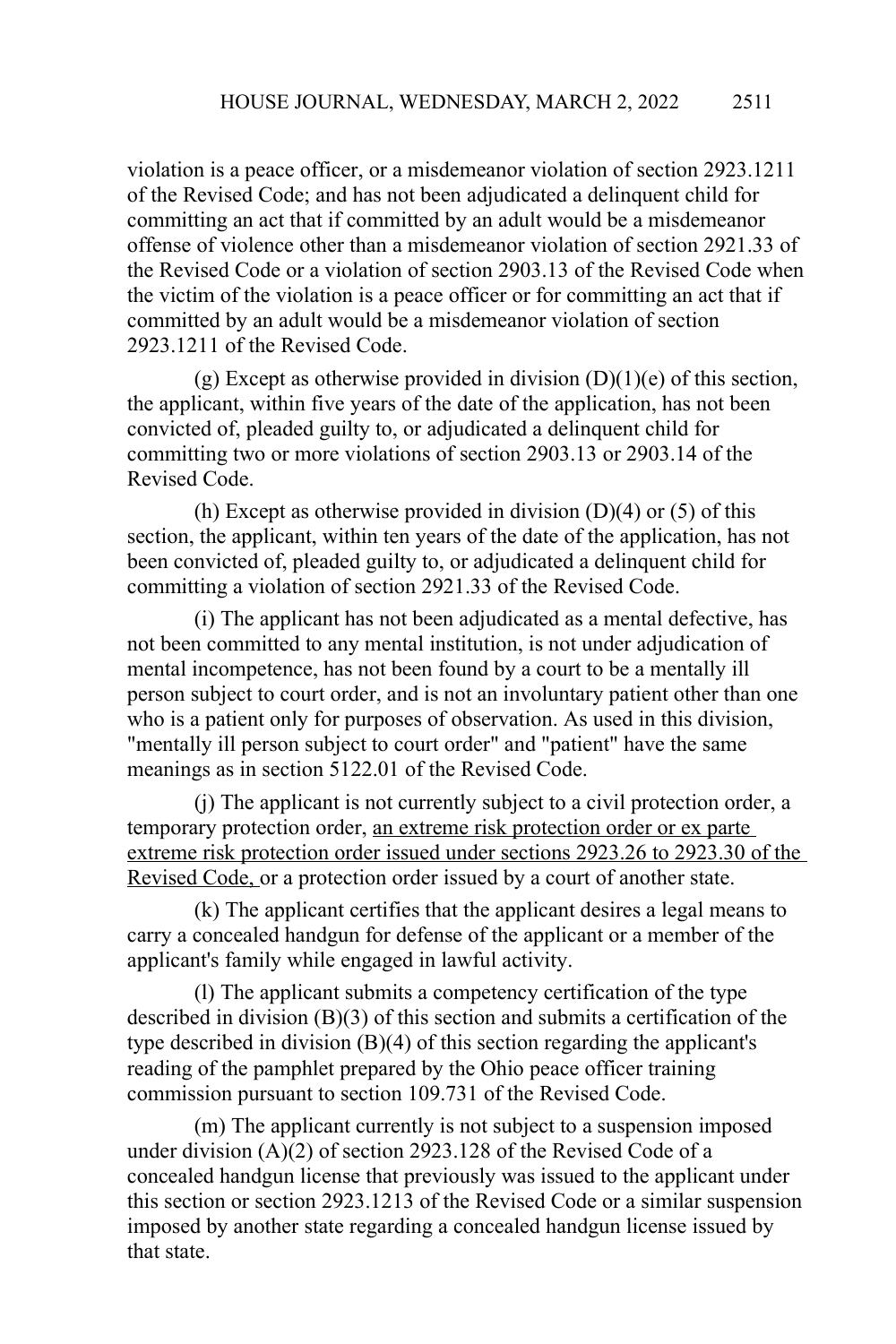(n) If the applicant resides in another state, the applicant is employed in this state.

(o) The applicant certifies that the applicant is not an unlawful user of or addicted to any controlled substance as defined in 21 U.S.C. 802.

(p) If the applicant is not a United States citizen, the applicant is an alien and has not been admitted to the United States under a nonimmigrant visa, as defined in the "Immigration and Nationality Act," 8 U.S.C. 1101(a)  $(26)$ .

(q) The applicant has not been discharged from the armed forces of the United States under dishonorable conditions.

(r) The applicant certifies that the applicant has not renounced the applicant's United States citizenship, if applicable.

(s) The applicant has not been convicted of, pleaded guilty to, or adjudicated a delinquent child for committing a violation of section 2919.25 of the Revised Code or a similar violation in another state.

(2)(a) A concealed handgun license that a sheriff issues under division (D)(1) of this section shall expire five years after the date of issuance.

If a sheriff issues a license under this section, the sheriff shall place on the license a unique combination of letters and numbers identifying the license in accordance with the procedure prescribed by the Ohio peace officer training commission pursuant to section 109.731 of the Revised Code.

(b) If a sheriff denies an application under this section because the applicant does not satisfy the criteria described in division  $(D)(1)$  of this section, the sheriff shall specify the grounds for the denial in a written notice to the applicant. The applicant may appeal the denial pursuant to section 119.12 of the Revised Code in the county served by the sheriff who denied the application. If the denial was as a result of the criminal records check conducted pursuant to section 311.41 of the Revised Code and if, pursuant to section 2923.127 of the Revised Code, the applicant challenges the criminal records check results using the appropriate challenge and review procedure specified in that section, the time for filing the appeal pursuant to section 119.12 of the Revised Code and this division is tolled during the pendency of the request or the challenge and review.

(c) If the court in an appeal under section 119.12 of the Revised Code and division  $(D)(2)(b)$  of this section enters a judgment sustaining the sheriff's refusal to grant to the applicant a concealed handgun license, the applicant may file a new application beginning one year after the judgment is entered. If the court enters a judgment in favor of the applicant, that judgment shall not restrict the authority of a sheriff to suspend or revoke the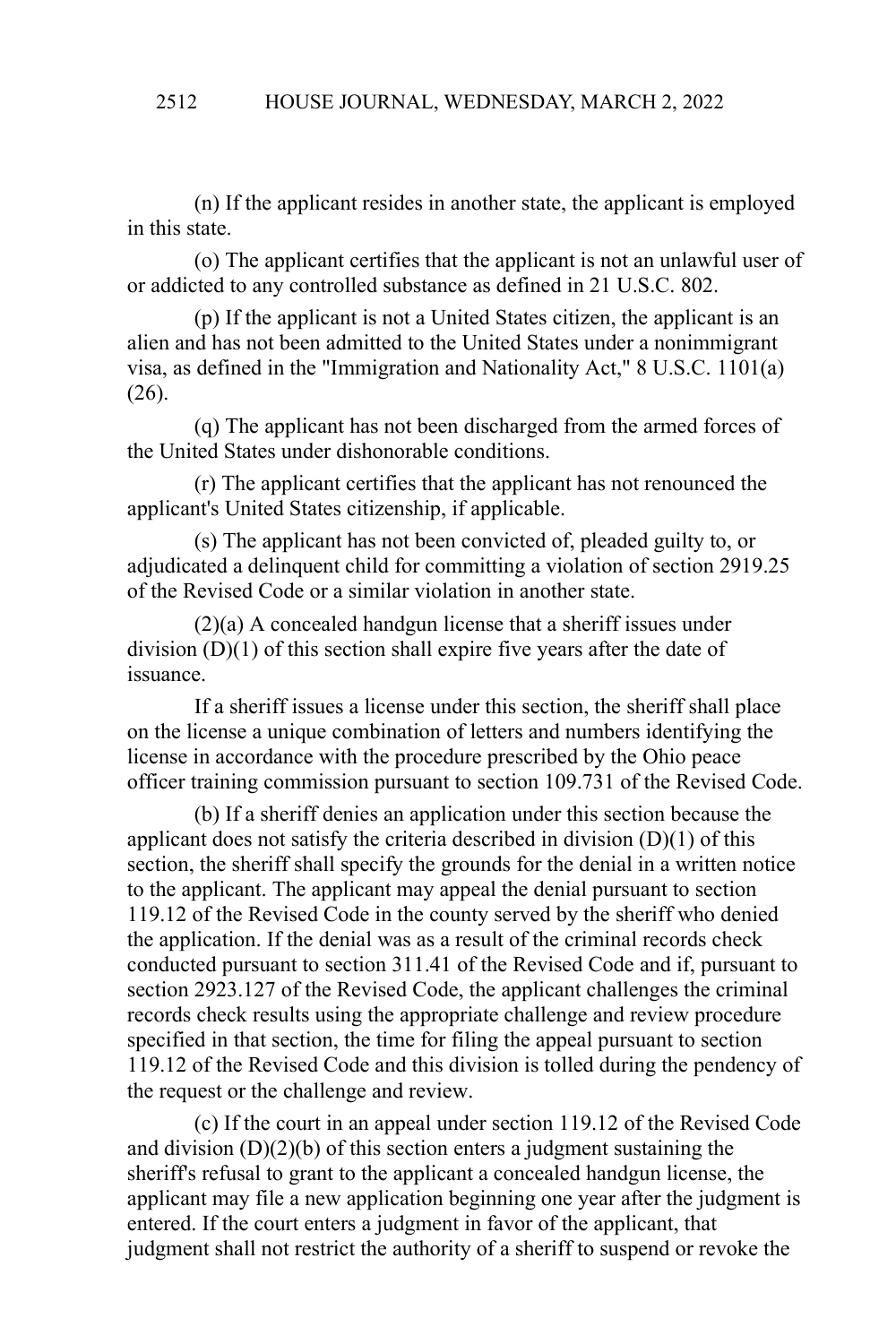license pursuant to section 2923.128 or 2923.1213 of the Revised Code or to refuse to renew the license for any proper cause that may occur after the date the judgment is entered. In the appeal, the court shall have full power to dispose of all costs.

(3) If the sheriff with whom an application for a concealed handgun license was filed under this section becomes aware that the applicant has been arrested for or otherwise charged with an offense that would disqualify the applicant from holding the license, the sheriff shall suspend the processing of the application until the disposition of the case arising from the arrest or charge.

(4) If an applicant has been convicted of or pleaded guilty to an offense identified in division  $(D)(1)(e)$ ,  $(f)$ , or  $(h)$  of this section or has been adjudicated a delinquent child for committing an act or violation identified in any of those divisions, and if a court has ordered the sealing or expungement of the records of that conviction, guilty plea, or adjudication pursuant to sections 2151.355 to 2151.358, sections 2953.31 to 2953.36, or section 2953.37 of the Revised Code or the applicant has been relieved under operation of law or legal process from the disability imposed pursuant to section 2923.13 of the Revised Code relative to that conviction, guilty plea, or adjudication, the sheriff with whom the application was submitted shall not consider the conviction, guilty plea, or adjudication in making a determination under division  $(D)(1)$  or  $(F)$  of this section or, in relation to an application for a concealed handgun license on a temporary emergency basis submitted under section 2923.1213 of the Revised Code, in making a determination under division (B)(2) of that section.

(5) If an applicant has been convicted of or pleaded guilty to a minor misdemeanor offense or has been adjudicated a delinquent child for committing an act or violation that is a minor misdemeanor offense, the sheriff with whom the application was submitted shall not consider the conviction, guilty plea, or adjudication in making a determination under division  $(D)(1)$  or  $(F)$  of this section or, in relation to an application for a concealed handgun license on a temporary basis submitted under section 2923.1213 of the Revised Code, in making a determination under division (B)(2) of that section.

(E) If a concealed handgun license issued under this section is lost or is destroyed, the licensee may obtain from the sheriff who issued that license a duplicate license upon the payment of a fee of fifteen dollars and the submission of an affidavit attesting to the loss or destruction of the license. The sheriff, in accordance with the procedures prescribed in section 109.731 of the Revised Code, shall place on the replacement license a combination of identifying numbers different from the combination on the license that is being replaced.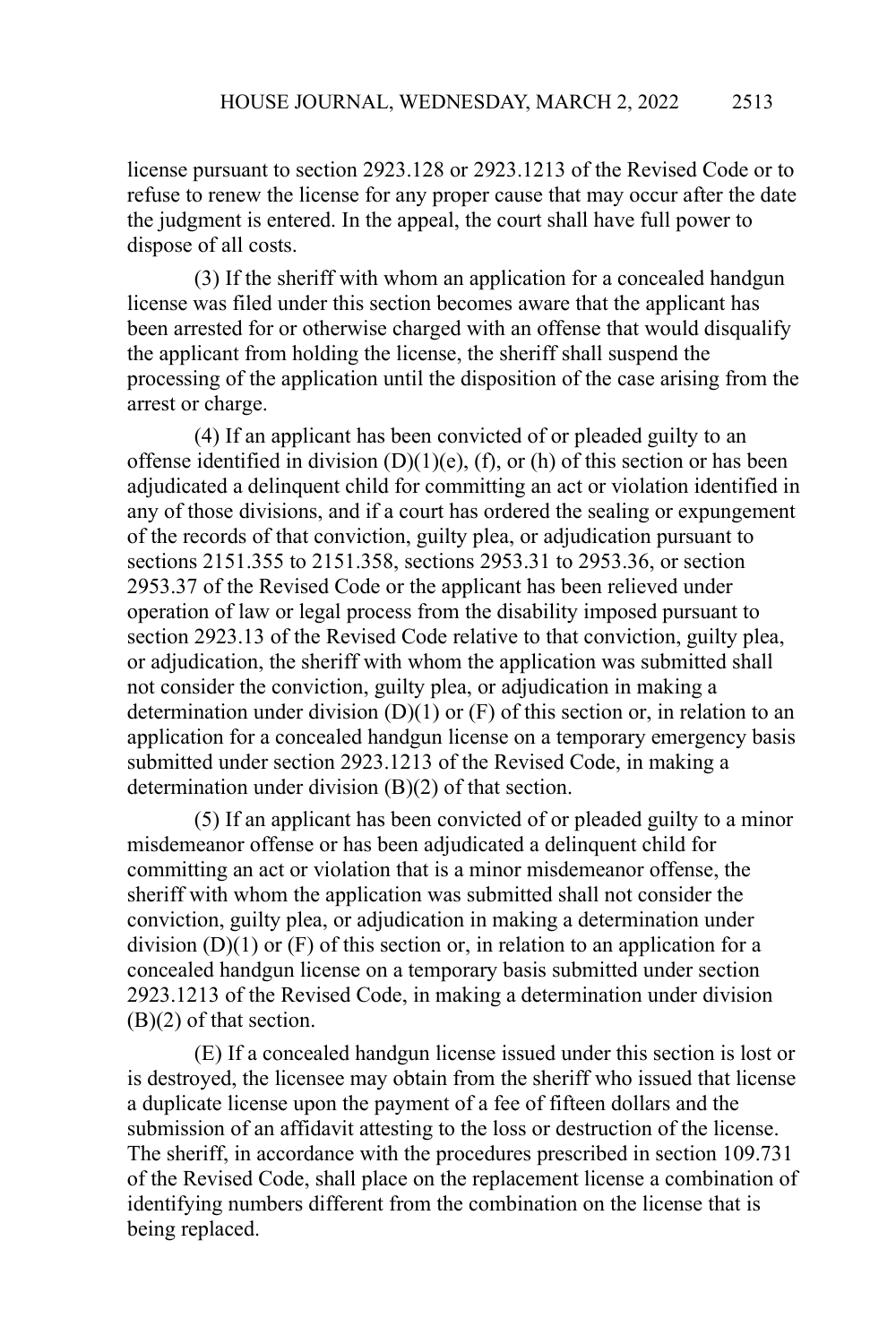$(F)(1)(a)$  Except as provided in division  $(F)(1)(b)$  of this section, a licensee who wishes to renew a concealed handgun license issued under this section may do so at any time before the expiration date of the license or at any time after the expiration date of the license by filing with the sheriff of the county in which the applicant resides or with the sheriff of an adjacent county, or in the case of an applicant who resides in another state with the sheriff of the county that issued the applicant's previous concealed handgun license an application for renewal of the license obtained pursuant to division (D) of this section, a certification by the applicant that, subsequent to the issuance of the license, the applicant has reread the pamphlet prepared by the Ohio peace officer training commission pursuant to section 109.731 of the Revised Code that reviews firearms, dispute resolution, and use of deadly force matters, and a nonrefundable license renewal fee in an amount determined pursuant to division  $(F)(4)$  of this section unless the fee is waived.

(b) A person on active duty in the armed forces of the United States or in service with the peace corps, volunteers in service to America, or the foreign service of the United States is exempt from the license requirements of this section for the period of the person's active duty or service and for six months thereafter, provided the person was a licensee under this section at the time the person commenced the person's active duty or service or had obtained a license while on active duty or service. The spouse or a dependent of any such person on active duty or in service also is exempt from the license requirements of this section for the period of the person's active duty or service and for six months thereafter, provided the spouse or dependent was a licensee under this section at the time the person commenced the active duty or service or had obtained a license while the person was on active duty or service, and provided further that the person's active duty or service resulted in the spouse or dependent relocating outside of this state during the period of the active duty or service. This division does not prevent such a person or the person's spouse or dependent from making an application for the renewal of a concealed handgun license during the period of the person's active duty or service.

(2) A sheriff shall accept a completed renewal application, the license renewal fee, and the information specified in division  $(F)(1)$  of this section at the times and in the manners described in division (I) of this section. Upon receipt of a completed renewal application, of certification that the applicant has reread the specified pamphlet prepared by the Ohio peace officer training commission, and of a license renewal fee unless the fee is waived, a sheriff, in the manner specified in section 311.41 of the Revised Code shall conduct or cause to be conducted the criminal records check and the incompetency records check described in section 311.41 of the Revised Code. The sheriff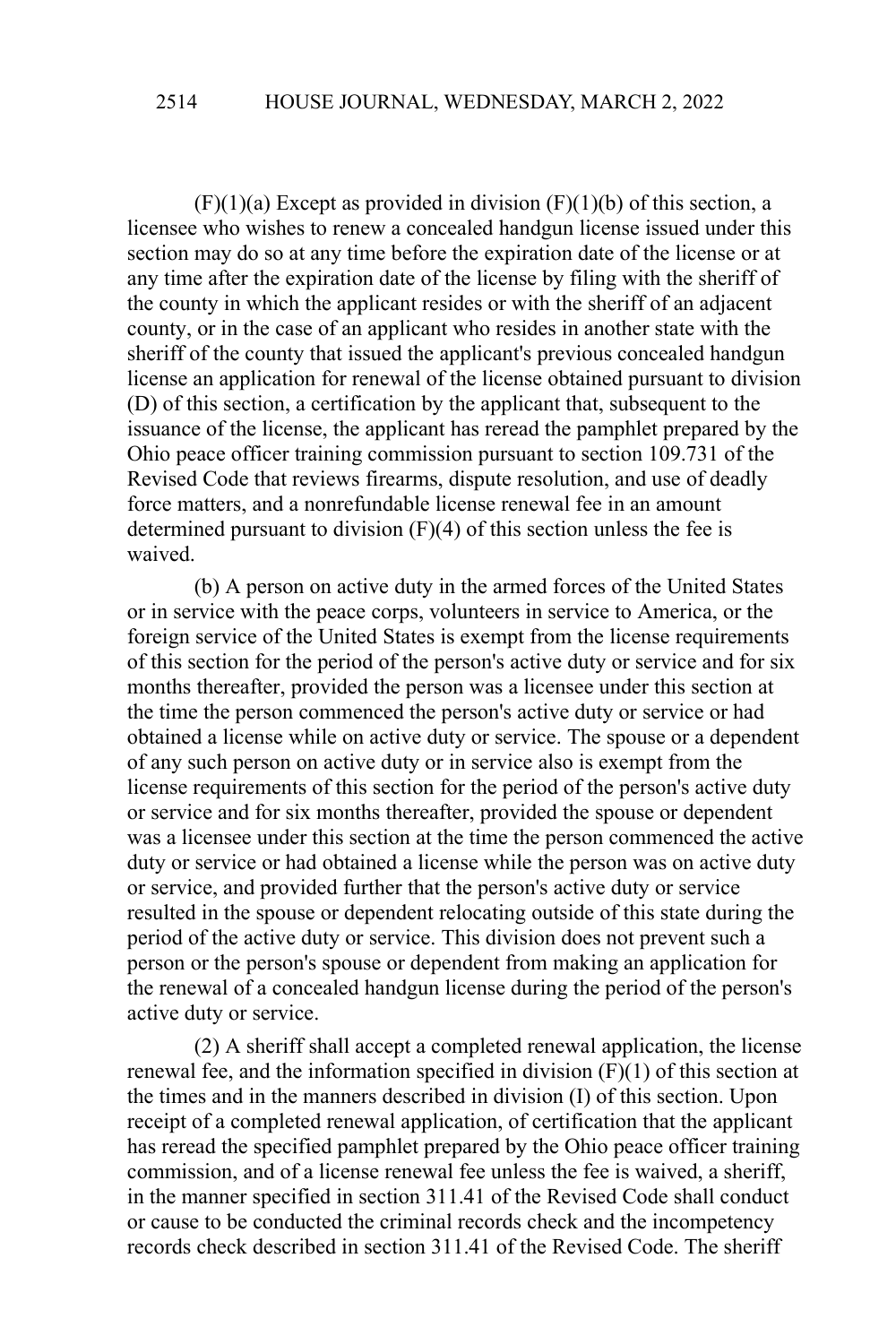shall renew the license if the sheriff determines that the applicant continues to satisfy the requirements described in division  $(D)(1)$  of this section, except that the applicant is not required to meet the requirements of division  $(D)(1)$ (l) of this section. A renewed license shall expire five years after the date of issuance. A renewed license is subject to division (E) of this section and sections 2923.126 and 2923.128 of the Revised Code. A sheriff shall comply with divisions  $(D)(2)$  and  $(3)$  of this section when the circumstances described in those divisions apply to a requested license renewal. If a sheriff denies the renewal of a concealed handgun license, the applicant may appeal the denial, or challenge the criminal record check results that were the basis of the denial if applicable, in the same manner as specified in division (D)(2) (b) of this section and in section 2923.127 of the Revised Code, regarding the denial of a license under this section.

(3) A renewal application submitted pursuant to division (F) of this section shall only require the licensee to list on the application form information and matters occurring since the date of the licensee's last application for a license pursuant to division (B) or (F) of this section. A sheriff conducting the criminal records check and the incompetency records check described in section 311.41 of the Revised Code shall conduct the check only from the date of the licensee's last application for a license pursuant to division (B) or (F) of this section through the date of the renewal application submitted pursuant to division (F) of this section.

(4) An applicant for a renewal concealed handgun license under this section shall submit to the sheriff of the county in which the applicant resides or to the sheriff of any county adjacent to the county in which the applicant resides, or in the case of an applicant who resides in another state to the sheriff of the county that issued the applicant's previous concealed handgun license, a nonrefundable license fee as described in either of the following:

(a) For an applicant who has been a resident of this state for five or more years, a fee of fifty dollars;

(b) For an applicant who has been a resident of this state for less than five years or who is not a resident of this state but who is employed in this state, a fee of fifty dollars plus the actual cost of having a background check performed by the federal bureau of investigation.

(5) The concealed handgun license of a licensee who is no longer a resident of this state or no longer employed in this state, as applicable, is valid until the date of expiration on the license, and the licensee is prohibited from renewing the concealed handgun license.

 $(G)(1)$  Each course, class, or program described in division  $(B)(3)(a)$ , (b), (c), or (e) of this section shall provide to each person who takes the course, class, or program the web site address at which the pamphlet prepared by the Ohio peace officer training commission pursuant to section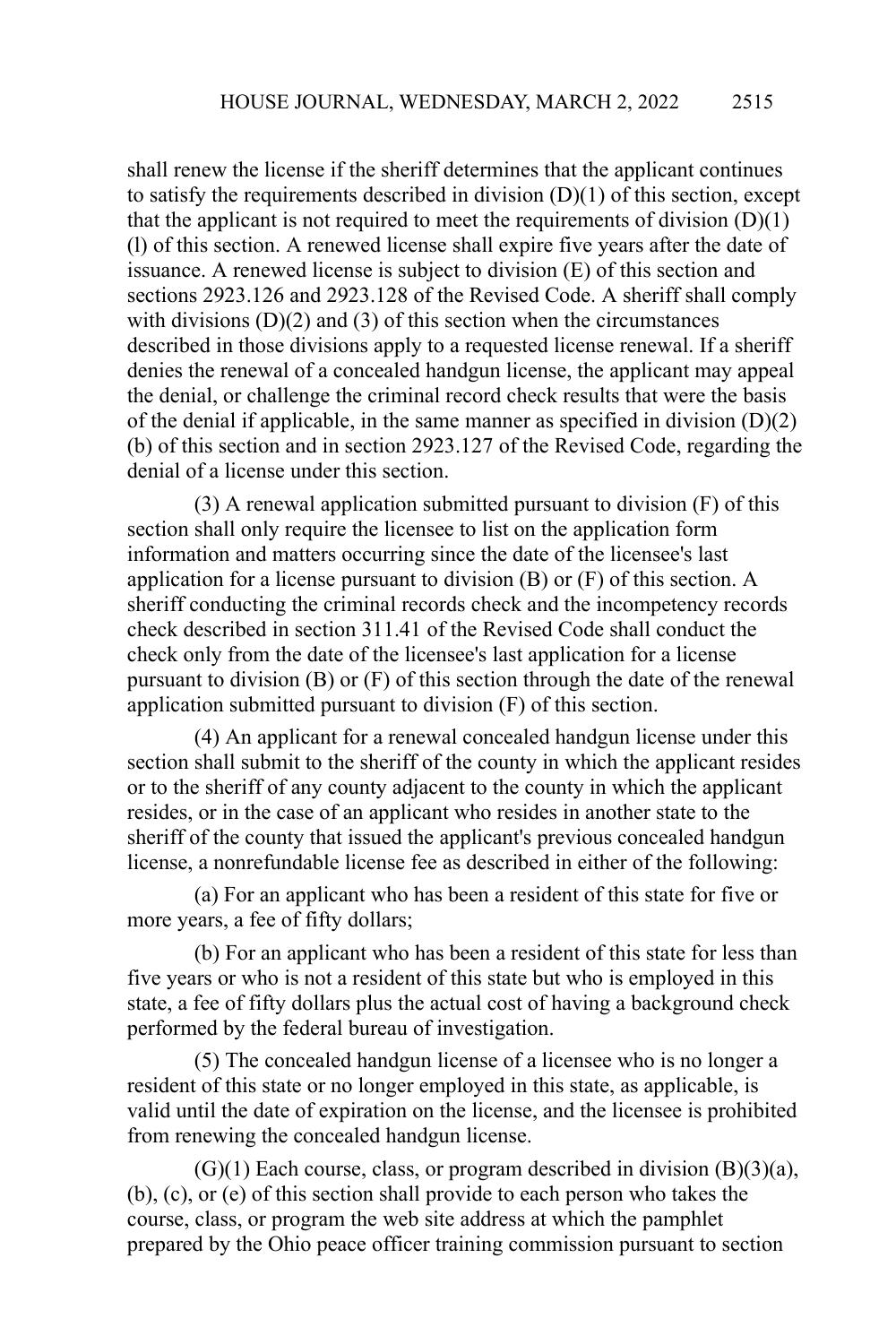109.731 of the Revised Code that reviews firearms, dispute resolution, and use of deadly force matters may be found. Each such course, class, or program described in one of those divisions shall include at least eight hours of training in the safe handling and use of a firearm that shall include training, provided as described in division (G)(3) of this section, on all of the following:

(a) The ability to name, explain, and demonstrate the rules for safe handling of a handgun and proper storage practices for handguns and ammunition;

(b) The ability to demonstrate and explain how to handle ammunition in a safe manner;

(c) The ability to demonstrate the knowledge, skills, and attitude necessary to shoot a handgun in a safe manner;

(d) Gun handling training;

(e) A minimum of two hours of in-person training that consists of range time and live-fire training.

(2) To satisfactorily complete the course, class, or program described in division  $(B)(3)(a)$ ,  $(b)$ ,  $(c)$ , or  $(e)$  of this section, the applicant shall pass a competency examination that shall include both of the following:

(a) A written section, provided as described in division  $(G)(3)$  of this section, on the ability to name and explain the rules for the safe handling of a handgun and proper storage practices for handguns and ammunition;

(b) An in-person physical demonstration of competence in the use of a handgun and in the rules for safe handling and storage of a handgun and a physical demonstration of the attitude necessary to shoot a handgun in a safe manner.

(3)(a) Except as otherwise provided in this division, the training specified in division  $(G)(1)(a)$  of this section shall be provided to the person receiving the training in person by an instructor. If the training specified in division  $(G)(1)(a)$  of this section is provided by a course, class, or program described in division  $(B)(3)(a)$  of this section, or it is provided by a course, class, or program described in division  $(B)(3)(b)$ , (c), or (e) of this section and the instructor is a qualified instructor certified by a national gun advocacy organization, the training so specified, other than the training that requires the person receiving the training to demonstrate handling abilities, may be provided online or as a combination of in-person and online training, as long as the online training includes an interactive component that regularly engages the person.

(b) Except as otherwise provided in this division, the written section of the competency examination specified in division  $(G)(2)(a)$  of this section shall be administered to the person taking the competency examination in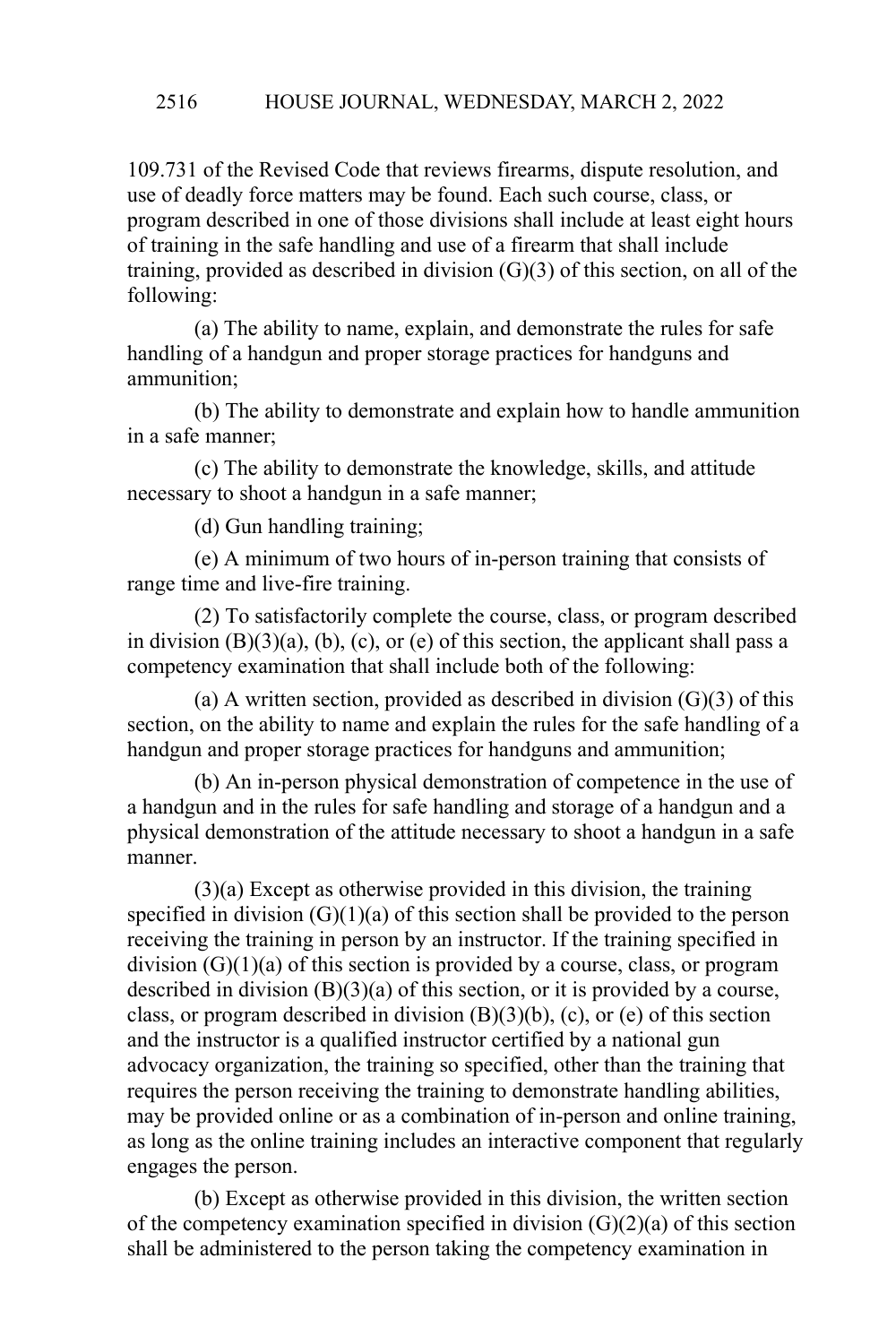person by an instructor. If the training specified in division  $(G)(1)(a)$  of this section is provided to the person receiving the training by a course, class, or program described in division (B)(3)(a) of this section, or it is provided by a course, class, or program described in division  $(B)(3)(b)$ , (c), or (e) of this section and the instructor is a qualified instructor certified by a national gun advocacy organization, the written section of the competency examination specified in division  $(G)(2)(a)$  of this section may be administered online, as long as the online training includes an interactive component that regularly engages the person.

(4) The competency certification described in division  $(B)(3)(a)$ ,  $(b)$ , (c), or (e) of this section shall be dated and shall attest that the course, class, or program the applicant successfully completed met the requirements described in division (G)(1) of this section and that the applicant passed the competency examination described in division (G)(2) of this section.

(H) Upon deciding to issue a concealed handgun license, deciding to issue a replacement concealed handgun license, or deciding to renew a concealed handgun license pursuant to this section, and before actually issuing or renewing the license, the sheriff shall make available through the law enforcement automated data system all information contained on the license. If the license subsequently is suspended under division (A)(1) or (2) of section 2923.128 of the Revised Code, revoked pursuant to division (B)(1) of section 2923.128 of the Revised Code, or lost or destroyed, the sheriff also shall make available through the law enforcement automated data system a notation of that fact. The superintendent of the state highway patrol shall ensure that the law enforcement automated data system is so configured as to permit the transmission through the system of the information specified in this division.

(I)(1) A sheriff shall accept a completed application form or renewal application, and the fee, items, materials, and information specified in divisions  $(B)(1)$  to  $(5)$  or division  $(F)$  of this section, whichever is applicable, and shall provide an application form or renewal application to any person during at least fifteen hours a week and shall provide the web site address at which a printable version of the application form that can be downloaded and the pamphlet described in division (B) of section 109.731 of the Revised Code may be found at any time, upon request. The sheriff shall post notice of the hours during which the sheriff is available to accept or provide the information described in this division.

(2) A sheriff shall transmit a notice to the attorney general, in a manner determined by the attorney general, every time a license is issued that waived payment under division  $(B)(1)(c)$  of this section for an applicant who is an active or reserve member of the armed forces of the United States or has retired from or was honorably discharged from military service in the active or reserve armed forces of the United States. The attorney general shall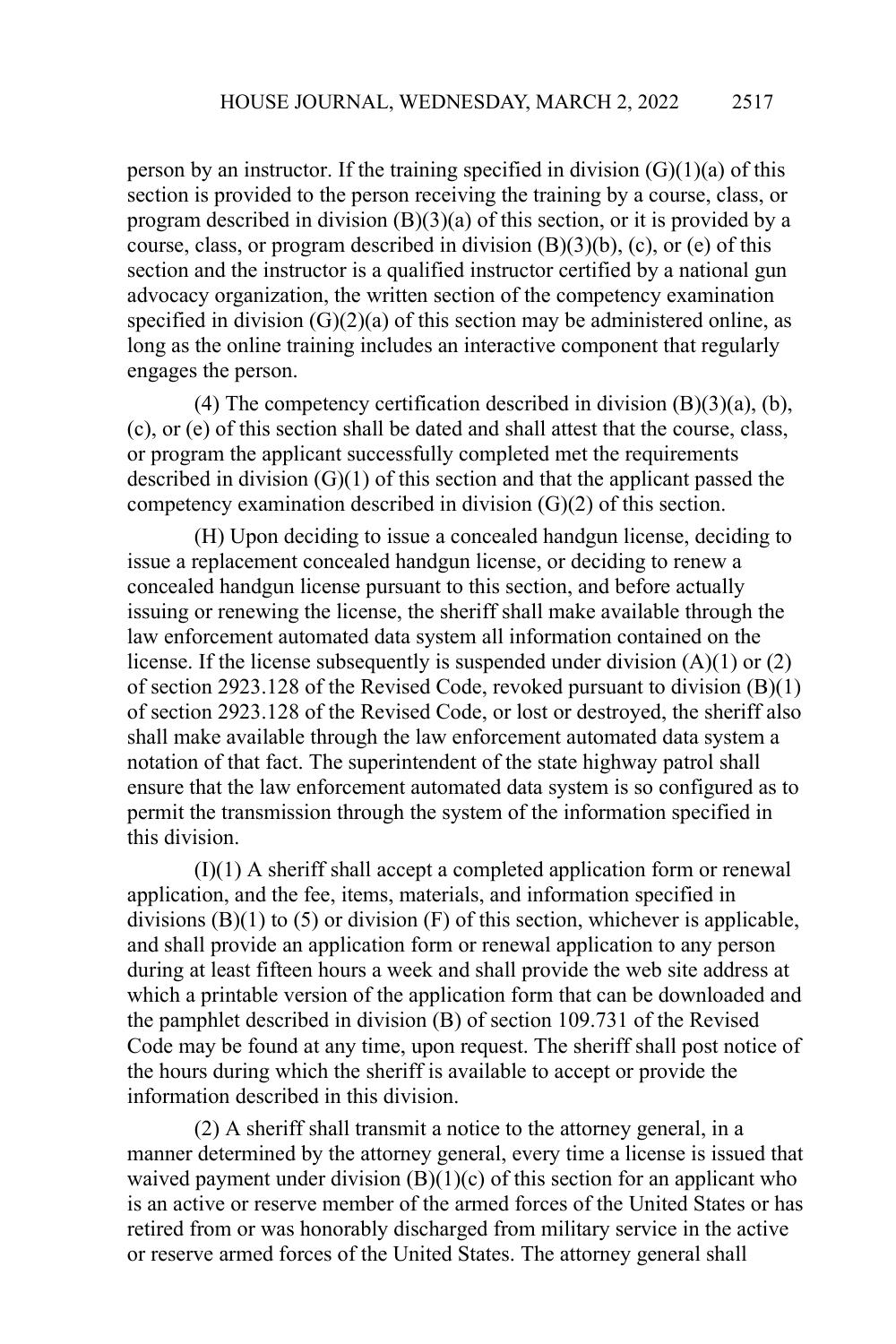monitor and inform sheriffs issuing licenses under this section when the amount of license fee payments waived and transmitted to the attorney general reach one million five hundred thousand dollars each year. Once a sheriff is informed that the payments waived reached one million five hundred thousand dollars in any year, a sheriff shall no longer waive payment of a license fee for an applicant who is an active or reserve member of the armed forces of the United States or has retired from or was honorably discharged from military service in the active or reserve armed forces of the United States for the remainder of that year.

**Sec. 2923.128.** (A)(1)(a) If a licensee holding a valid concealed handgun license is arrested for or otherwise charged with an offense described in division (D)(1)(d) of section 2923.125 of the Revised Code or with a violation of section 2923.15 of the Revised Code or becomes subject to a temporary protection order or to a protection order issued by a court of another state that is substantially equivalent to a temporary protection order, the sheriff who issued the license shall suspend it and shall comply with division (A)(3) of this section upon becoming aware of the arrest, charge, or protection order. Upon suspending the license, the sheriff also shall comply with division (H) of section 2923.125 of the Revised Code.

(b) A suspension under division  $(A)(1)(a)$  of this section shall be considered as beginning on the date that the licensee is arrested for or otherwise charged with an offense described in that division or on the date the appropriate court issued the protection order described in that division, irrespective of when the sheriff notifies the licensee under division  $(A)(3)$  of this section. The suspension shall end on the date on which the charges are dismissed or the licensee is found not guilty of the offense described in division  $(A)(1)(a)$  of this section or, subject to division  $(B)$  of this section, on the date the appropriate court terminates the protection order described in that division. If the suspension so ends, the sheriff shall return the license or temporary emergency license to the licensee.

(2)(a) If a licensee holding a valid concealed handgun license is convicted of or pleads guilty to a misdemeanor violation of division (B)(1), (2), or (4) of section 2923.12 of the Revised Code or of division  $(E)(1)$ ,  $(2)$ , (3), or (5) of section 2923.16 of the Revised Code, except as provided in division  $(A)(2)(c)$  of this section and subject to division  $(C)$  of this section, the sheriff who issued the license shall suspend it and shall comply with division (A)(3) of this section upon becoming aware of the conviction or guilty plea. Upon suspending the license, the sheriff also shall comply with division (H) of section 2923.125 of the Revised Code.

(b) A suspension under division  $(A)(2)(a)$  of this section shall be considered as beginning on the date that the licensee is convicted of or pleads guilty to the offense described in that division, irrespective of when the sheriff notifies the licensee under division  $(A)(3)$  of this section. If the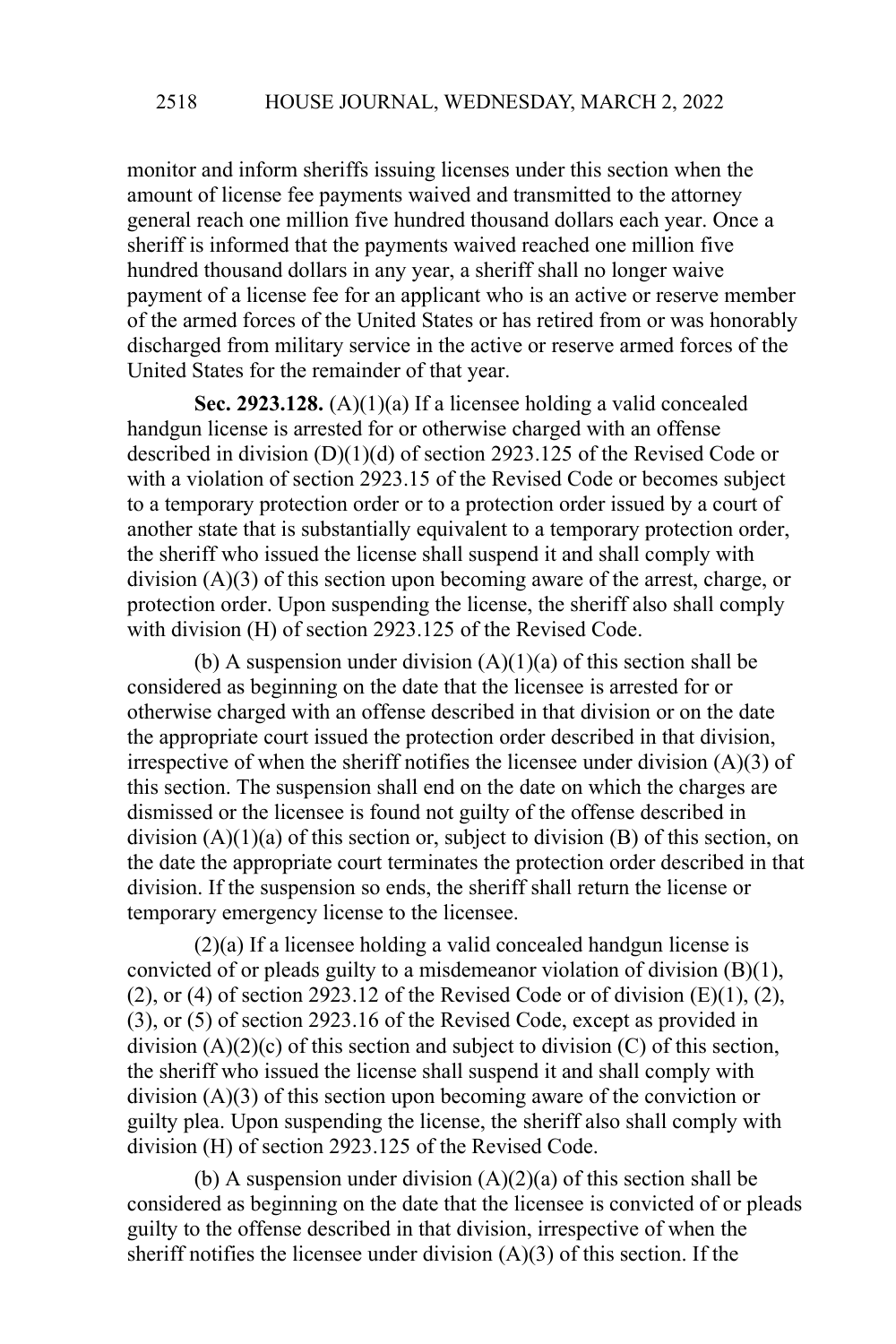suspension is imposed for a misdemeanor violation of division  $(B)(1)$  or  $(2)$ of section 2923.12 of the Revised Code or of division  $(E)(1)$ ,  $(2)$ , or  $(3)$  of section 2923.16 of the Revised Code, it shall end on the date that is one year after the date that the licensee is convicted of or pleads guilty to that violation. If the suspension is imposed for a misdemeanor violation of division (B)(4) of section 2923.12 of the Revised Code or of division  $(E)(5)$ of section 2923.16 of the Revised Code, it shall end on the date that is two years after the date that the licensee is convicted of or pleads guilty to that violation. If the licensee's license was issued under section 2923.125 of the Revised Code and the license remains valid after the suspension ends as described in this division, when the suspension ends, the sheriff shall return the license to the licensee. If the licensee's license was issued under section 2923.125 of the Revised Code and the license expires before the suspension ends as described in this division, or if the licensee's license was issued under section 2923.1213 of the Revised Code, the licensee is not eligible to apply for a new license under section 2923.125 or 2923.1213 of the Revised Code or to renew the license under section 2923.125 of the Revised Code until after the suspension ends as described in this division.

(c) The license of a licensee who is convicted of or pleads guilty to a violation of division  $(B)(1)$  of section 2923.12 or division  $(E)(1)$  or  $(2)$  of section 2923.16 of the Revised Code shall not be suspended pursuant to division (A)(2)(a) of this section if, at the time of the stop of the licensee for a law enforcement purpose, for a traffic stop, or for a purpose defined in section 5503.34 of the Revised Code that was the basis of the violation, any law enforcement officer involved with the stop or the employee of the motor carrier enforcement unit who made the stop had actual knowledge of the licensee's status as a licensee.

(3) Upon becoming aware of an arrest, charge, or protection order described in division  $(A)(1)(a)$  of this section with respect to a licensee who was issued a concealed handgun license, or a conviction of or plea of guilty to a misdemeanor offense described in division (A)(2)(a) of this section with respect to a licensee who was issued a concealed handgun license and with respect to which division  $(A)(2)(c)$  of this section does not apply, subject to division (C) of this section, the sheriff who issued the licensee's license shall notify the licensee, by certified mail, return receipt requested, at the licensee's last known residence address that the license has been suspended and that the licensee is required to surrender the license at the sheriff's office within ten days of the date on which the notice was mailed. If the suspension is pursuant to division (A)(2) of this section, the notice shall identify the date on which the suspension ends.

 $(B)(1)$  A sheriff who issues a concealed handgun license to a licensee shall revoke the license in accordance with division (B)(2) of this section upon becoming aware that the licensee satisfies any of the following: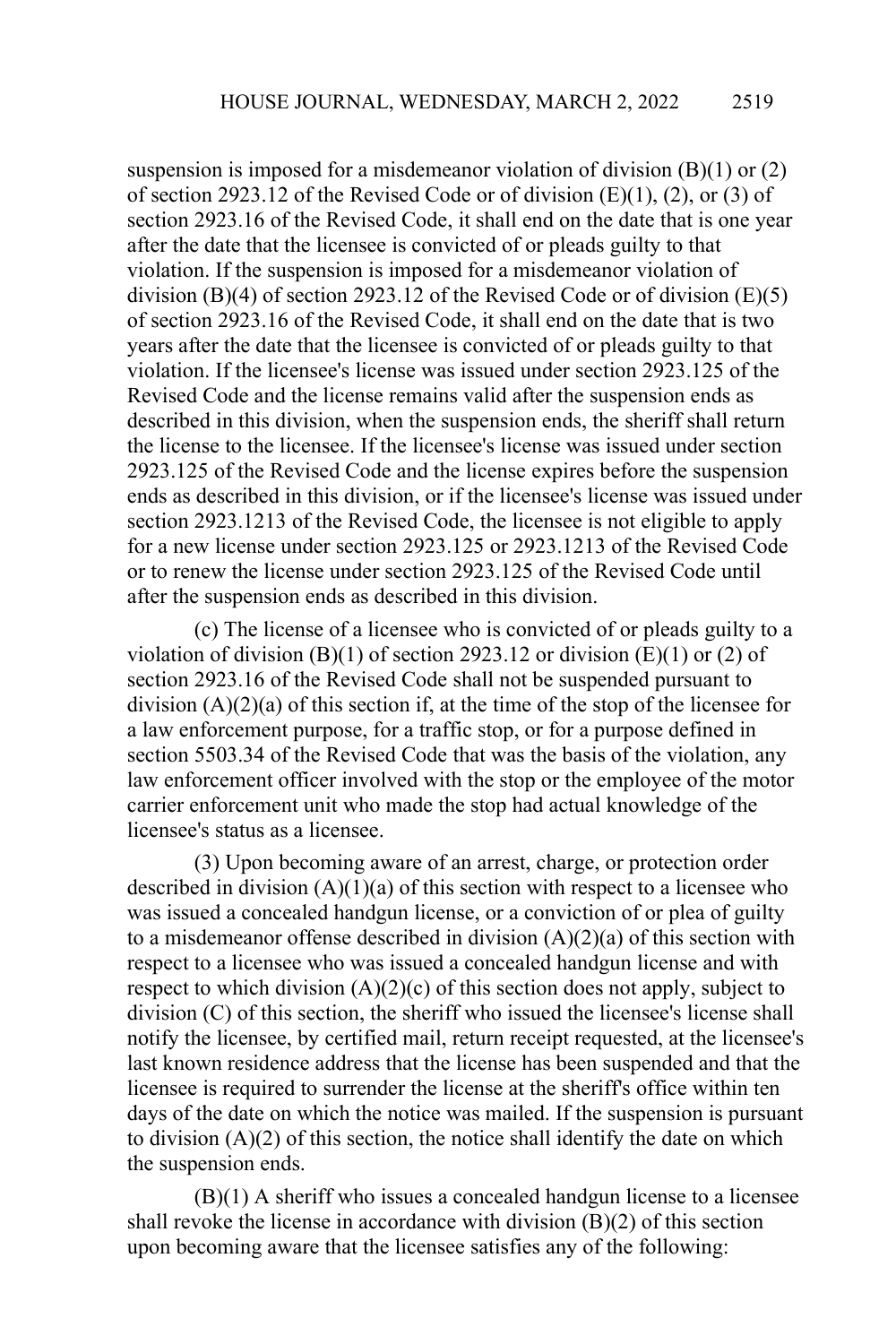(a) The licensee is under twenty-one years of age.

(b) Subject to division (C) of this section, at the time of the issuance of the license, the licensee did not satisfy the eligibility requirements of division  $(D)(1)(c)$ ,  $(d)$ ,  $(e)$ ,  $(f)$ ,  $(g)$ , or  $(h)$  of section 2923.125 of the Revised Code.

(c) Subject to division (C) of this section, on or after the date on which the license was issued, the licensee is convicted of or pleads guilty to a violation of section 2923.15 of the Revised Code or an offense described in division  $(D)(1)(e)$ ,  $(f)$ ,  $(g)$ , or  $(h)$  of section 2923.125 of the Revised Code.

(d) On or after the date on which the license was issued, the licensee becomes subject to an extreme risk protection order or ex parte extreme risk protection order issued under sections 2923.26 to 2923.30 of the Revised Code, a civil protection order or to a protection order issued by a court of another state that is substantially equivalent to a civil protection order.

(e) The licensee knowingly carries a concealed handgun into a place that the licensee knows is an unauthorized place specified in division (B) of section 2923.126 of the Revised Code.

(f) On or after the date on which the license was issued, the licensee is adjudicated as a mental defective or is committed to a mental institution.

(g) At the time of the issuance of the license, the licensee did not meet the residency requirements described in division (D)(1) of section 2923.125 of the Revised Code and currently does not meet the residency requirements described in that division.

(h) Regarding a license issued under section 2923.125 of the Revised Code, the competency certificate the licensee submitted was forged or otherwise was fraudulent.

(2) Upon becoming aware of any circumstance listed in division (B) (1) of this section that applies to a particular licensee who was issued a concealed handgun license, subject to division (C) of this section, the sheriff who issued the license to the licensee shall notify the licensee, by certified mail, return receipt requested, at the licensee's last known residence address that the license is subject to revocation and that the licensee may come to the sheriff's office and contest the sheriff's proposed revocation within fourteen days of the date on which the notice was mailed. After the fourteen-day period and after consideration of any information that the licensee provides during that period, if the sheriff determines on the basis of the information of which the sheriff is aware that the licensee is described in division  $(B)(1)$  of this section and no longer satisfies the requirements described in division (D) (1) of section 2923.125 of the Revised Code that are applicable to the licensee's type of license, the sheriff shall revoke the license, notify the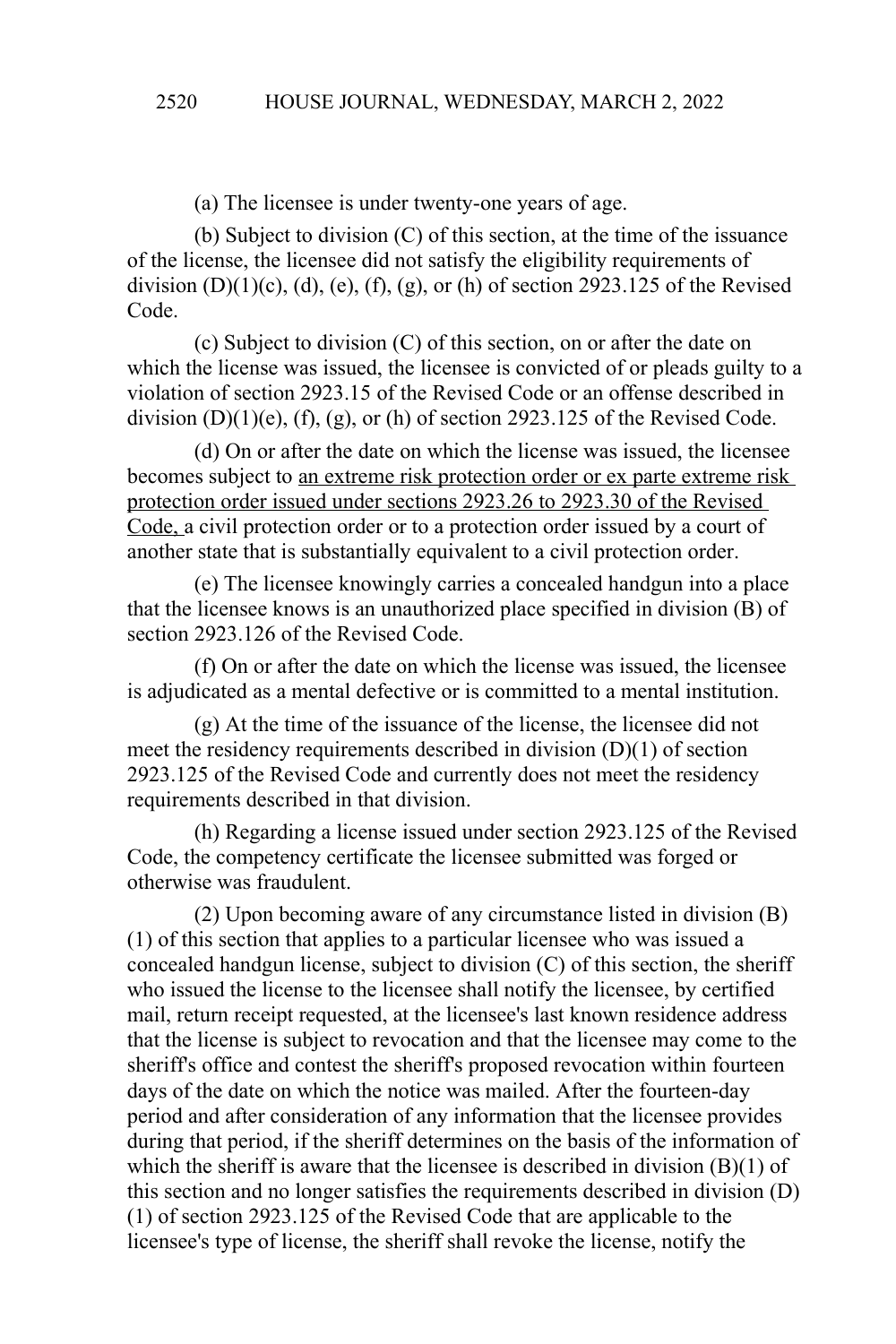licensee of that fact, and require the licensee to surrender the license. Upon revoking the license, the sheriff also shall comply with division (H) of section 2923.125 of the Revised Code.

(C) If a sheriff who issues a concealed handgun license to a licensee becomes aware that at the time of the issuance of the license the licensee had been convicted of or pleaded guilty to an offense identified in division (D)(1) (e), (f), or (h) of section 2923.125 of the Revised Code or had been adjudicated a delinquent child for committing an act or violation identified in any of those divisions or becomes aware that on or after the date on which the license was issued the licensee has been convicted of or pleaded guilty to an offense identified in division  $(A)(2)(a)$  or  $(B)(1)(c)$  of this section, the sheriff shall not consider that conviction, guilty plea, or adjudication as having occurred for purposes of divisions  $(A)(2)$ ,  $(A)(3)$ ,  $(B)(1)$ , and  $(B)(2)$ of this section if a court has ordered the sealing or expungement of the records of that conviction, guilty plea, or adjudication pursuant to sections 2151.355 to 2151.358 or sections 2953.31 to 2953.36 of the Revised Code or the licensee has been relieved under operation of law or legal process from the disability imposed pursuant to section 2923.13 of the Revised Code relative to that conviction, guilty plea, or adjudication.

(D) As used in this section, "motor carrier enforcement unit" has the same meaning as in section 2923.16 of the Revised Code.

**Sec. 2923.1213.** (A) As used in this section:

(1) "Evidence of imminent danger" means any of the following:

(a) A statement sworn by the person seeking to carry a concealed handgun that is made under threat of perjury and that states that the person has reasonable cause to fear a criminal attack upon the person or a member of the person's family, such as would justify a prudent person in going armed;

(b) A written document prepared by a governmental entity or public official describing the facts that give the person seeking to carry a concealed handgun reasonable cause to fear a criminal attack upon the person or a member of the person's family, such as would justify a prudent person in going armed. Written documents of this nature include, but are not limited to, any temporary protection order, civil protection order, protection order issued by another state, or other court order, any court report, and any report filed with or made by a law enforcement agency or prosecutor.

(2) "Prosecutor" has the same meaning as in section 2935.01 of the Revised Code.

(B)(1) A person seeking a concealed handgun license on a temporary emergency basis shall submit to the sheriff of the county in which the person resides or, if the person usually resides in another state, to the sheriff of the county in which the person is temporarily staying, all of the following: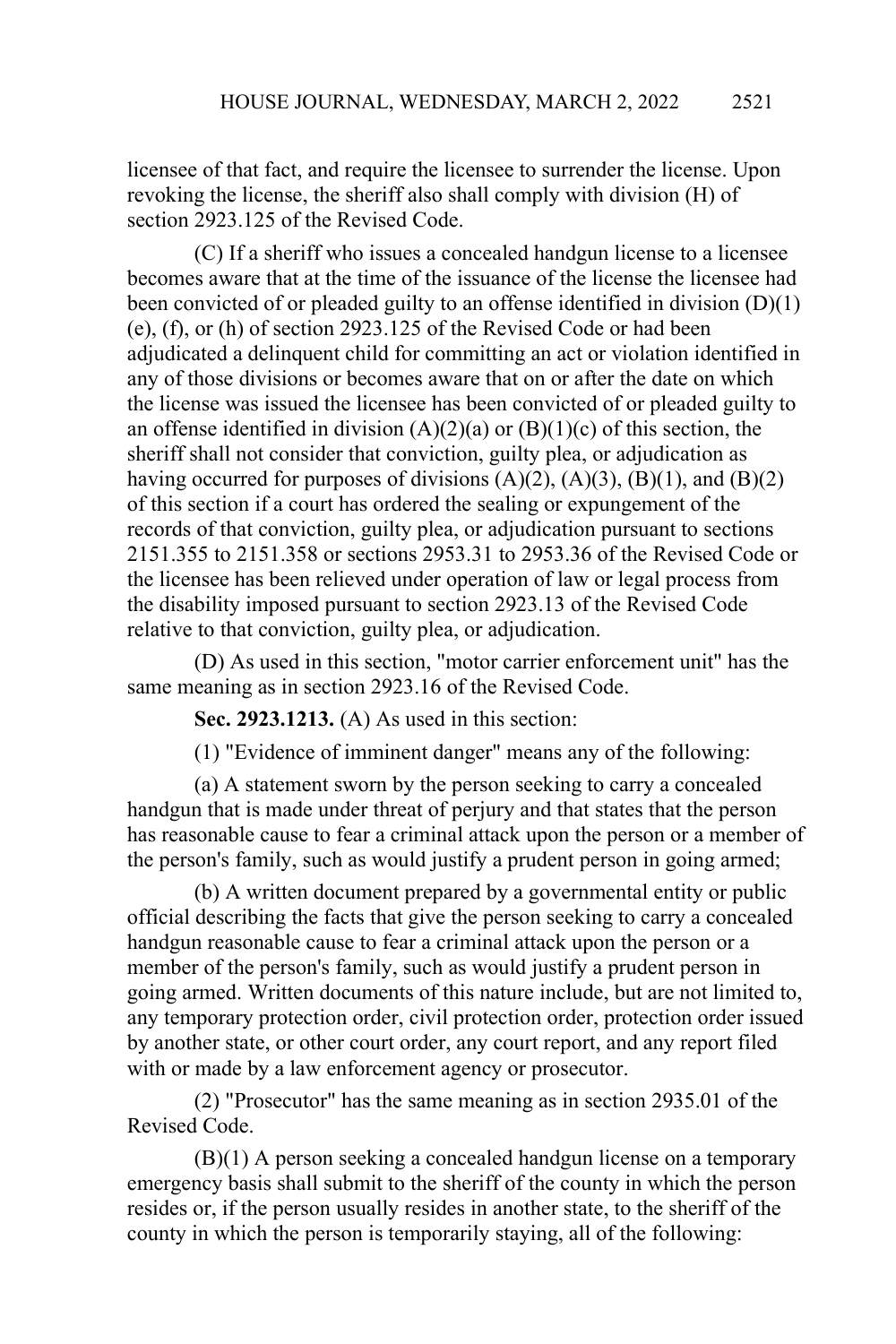(a) Evidence of imminent danger to the person or a member of the person's family;

(b) A sworn affidavit that contains all of the information required to be on the license and attesting that the person is legally living in the United States; is at least twenty-one years of age; is not a fugitive from justice; is not under indictment for or otherwise charged with an offense identified in division (D)(1)(d) of section 2923.125 of the Revised Code; has not been convicted of or pleaded guilty to an offense, and has not been adjudicated a delinquent child for committing an act, identified in division  $(D)(1)(e)$  of that section and to which division  $(B)(3)$  of this section does not apply; within three years of the date of the submission, has not been convicted of or pleaded guilty to an offense, and has not been adjudicated a delinquent child for committing an act, identified in division  $(D)(1)(f)$  of that section and to which division (B)(3) of this section does not apply; within five years of the date of the submission, has not been convicted of, pleaded guilty, or adjudicated a delinquent child for committing two or more violations identified in division  $(D)(1)(g)$  of that section; within ten years of the date of the submission, has not been convicted of, pleaded guilty, or adjudicated a delinquent child for committing a violation identified in division  $(D)(1)(h)$  of that section and to which division  $(B)(3)$  of this section does not apply; has not been adjudicated as a mental defective, has not been committed to any mental institution, is not under adjudication of mental incompetence, has not been found by a court to be a mentally ill person subject to court order, and is not an involuntary patient other than one who is a patient only for purposes of observation, as described in division  $(D)(1)(i)$  of that section; is not currently subject to a civil protection order, a temporary protection order, an extreme risk protection order or ex parte extreme risk protection order issued under sections 2923.26 to 2923.30 of the Revised Code, or a protection order issued by a court of another state, as described in division  $(D)(1)(i)$  of that section; is not currently subject to a suspension imposed under division (A) (2) of section 2923.128 of the Revised Code of a concealed handgun license that previously was issued to the person or a similar suspension imposed by another state regarding a concealed handgun license issued by that state; is not an unlawful user of or addicted to any controlled substance as defined in 21 U.S.C. 802; if applicable, is an alien and has not been admitted to the United States under a nonimmigrant visa, as defined in the "Immigration and Nationality Act," 8 U.S.C. 1101(a)(26); has not been discharged from the armed forces of the United States under dishonorable conditions; if applicable, has not renounced the applicant's United States citizenship; and has not been convicted of, pleaded guilty to, or been adjudicated a delinquent child for committing a violation identified in division  $(D)(1)(s)$  of section 2923.125 of the Revised Code;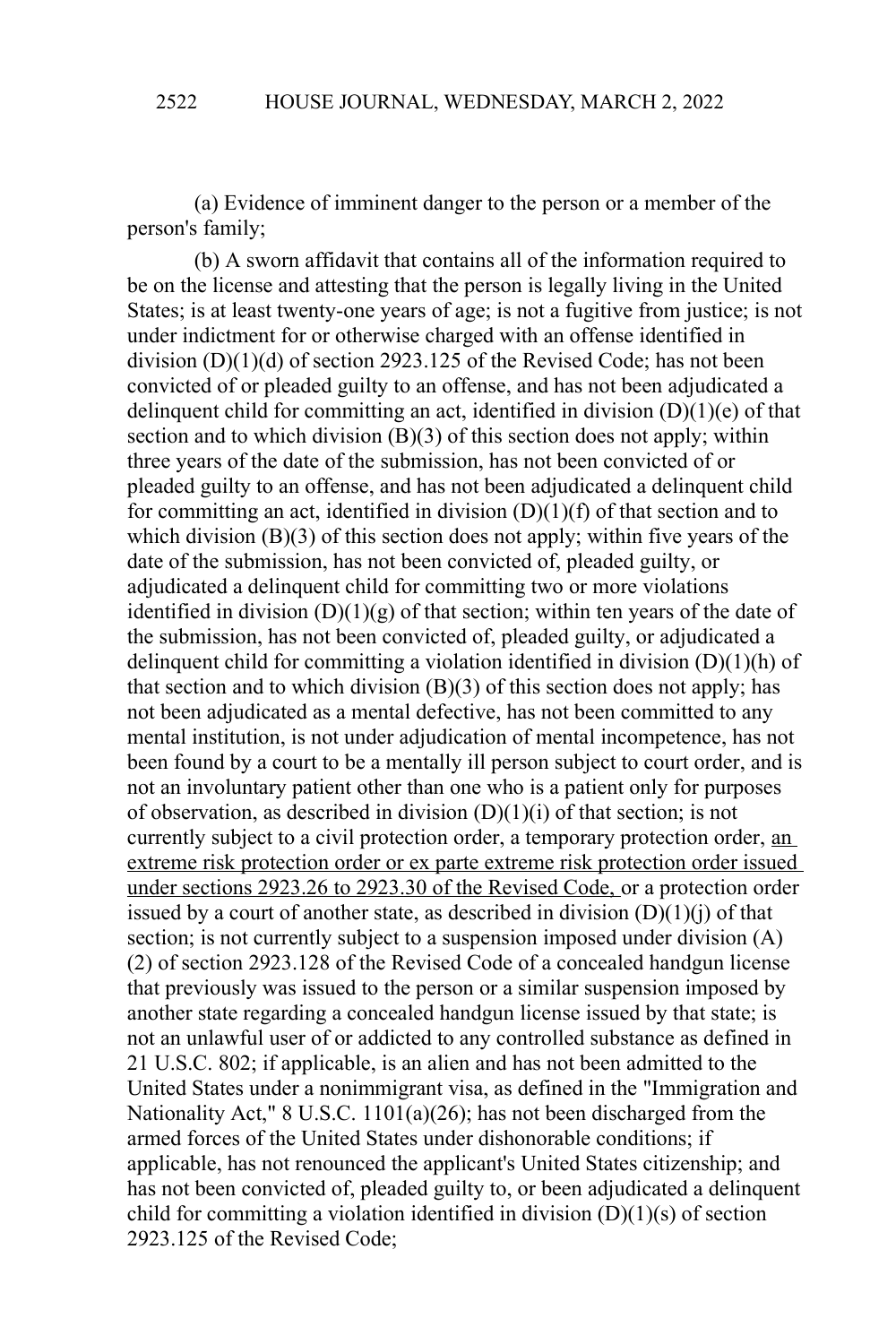(c) A nonrefundable temporary emergency license fee as described in either of the following:

(i) For an applicant who has been a resident of this state for five or more years, a fee of fifteen dollars plus the actual cost of having a background check performed by the bureau of criminal identification and investigation pursuant to section 311.41 of the Revised Code;

(ii) For an applicant who has been a resident of this state for less than five years or who is not a resident of this state, but is temporarily staying in this state, a fee of fifteen dollars plus the actual cost of having background checks performed by the federal bureau of investigation and the bureau of criminal identification and investigation pursuant to section 311.41 of the Revised Code.

(d) A set of fingerprints of the applicant provided as described in section 311.41 of the Revised Code through use of an electronic fingerprint reading device or, if the sheriff to whom the application is submitted does not possess and does not have ready access to the use of an electronic fingerprint reading device, on a standard impression sheet prescribed pursuant to division (C)(2) of section 109.572 of the Revised Code. If the fingerprints are provided on a standard impression sheet, the person also shall provide the person's social security number to the sheriff.

(2) A sheriff shall accept the evidence of imminent danger, the sworn affidavit, the fee, and the set of fingerprints required under division  $(B)(1)$  of this section at the times and in the manners described in division (I) of this section. Upon receipt of the evidence of imminent danger, the sworn affidavit, the fee, and the set of fingerprints required under division  $(B)(1)$  of this section, the sheriff, in the manner specified in section 311.41 of the Revised Code, immediately shall conduct or cause to be conducted the criminal records check and the incompetency records check described in section 311.41 of the Revised Code. Immediately upon receipt of the results of the records checks, the sheriff shall review the information and shall determine whether the criteria set forth in divisions  $(D)(1)(a)$  to  $(i)$  and  $(m)$  to (s) of section 2923.125 of the Revised Code apply regarding the person. If the sheriff determines that all of the criteria set forth in divisions  $(D)(1)(a)$  to (j) and (m) to (s) of section 2923.125 of the Revised Code apply regarding the person, the sheriff shall immediately make available through the law enforcement automated data system all information that will be contained on the temporary emergency license for the person if one is issued, and the superintendent of the state highway patrol shall ensure that the system is so configured as to permit the transmission through the system of that information. Upon making that information available through the law enforcement automated data system, the sheriff shall immediately issue to the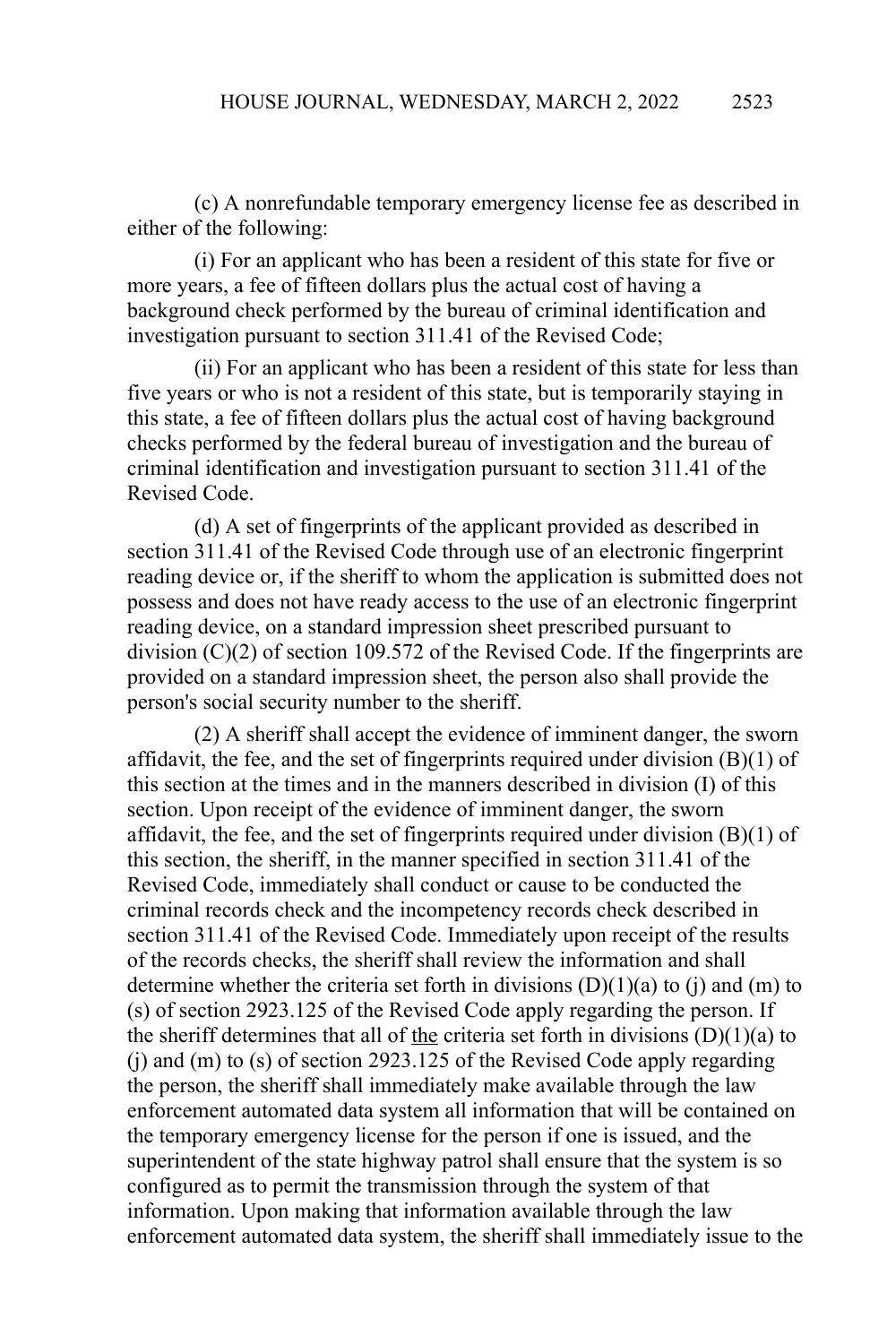person a concealed handgun license on a temporary emergency basis.

If the sheriff denies the issuance of a license on a temporary emergency basis to the person, the sheriff shall specify the grounds for the denial in a written notice to the person. The person may appeal the denial, or challenge criminal records check results that were the basis of the denial if applicable, in the same manners specified in division (D)(2) of section 2923.125 and in section 2923.127 of the Revised Code, regarding the denial of an application for a concealed handgun license under that section.

The license on a temporary emergency basis issued under this division shall be in the form, and shall include all of the information, described in divisions (A)(2)(a) and (d) of section 109.731 of the Revised Code, and also shall include a unique combination of identifying letters and numbers in accordance with division  $(A)(2)(c)$  of that section.

The license on a temporary emergency basis issued under this division is valid for ninety days and may not be renewed. A person who has been issued a license on a temporary emergency basis under this division shall not be issued another license on a temporary emergency basis unless at least four years has expired since the issuance of the prior license on a temporary emergency basis.

(3) If a person seeking a concealed handgun license on a temporary emergency basis has been convicted of or pleaded guilty to an offense identified in division  $(D)(1)(e)$ ,  $(f)$ , or  $(h)$  of section 2923.125 of the Revised Code or has been adjudicated a delinquent child for committing an act or violation identified in any of those divisions, and if a court has ordered the sealing or expungement of the records of that conviction, guilty plea, or adjudication pursuant to sections 2151.355 to 2151.358 or sections 2953.31 to 2953.36 of the Revised Code or the applicant has been relieved under operation of law or legal process from the disability imposed pursuant to section 2923.13 of the Revised Code relative to that conviction, guilty plea, or adjudication, the conviction, guilty plea, or adjudication shall not be relevant for purposes of the sworn affidavit described in division  $(B)(1)(b)$  of this section, and the person may complete, and swear to the truth of, the affidavit as if the conviction, guilty plea, or adjudication never had occurred.

(4) The sheriff shall waive the payment pursuant to division  $(B)(1)(c)$ of this section of the license fee in connection with an application that is submitted by an applicant who is a retired peace officer, a retired person described in division (B)(1)(b) of section 109.77 of the Revised Code, or a retired federal law enforcement officer who, prior to retirement, was authorized under federal law to carry a firearm in the course of duty, unless the retired peace officer, person, or federal law enforcement officer retired as the result of a mental disability.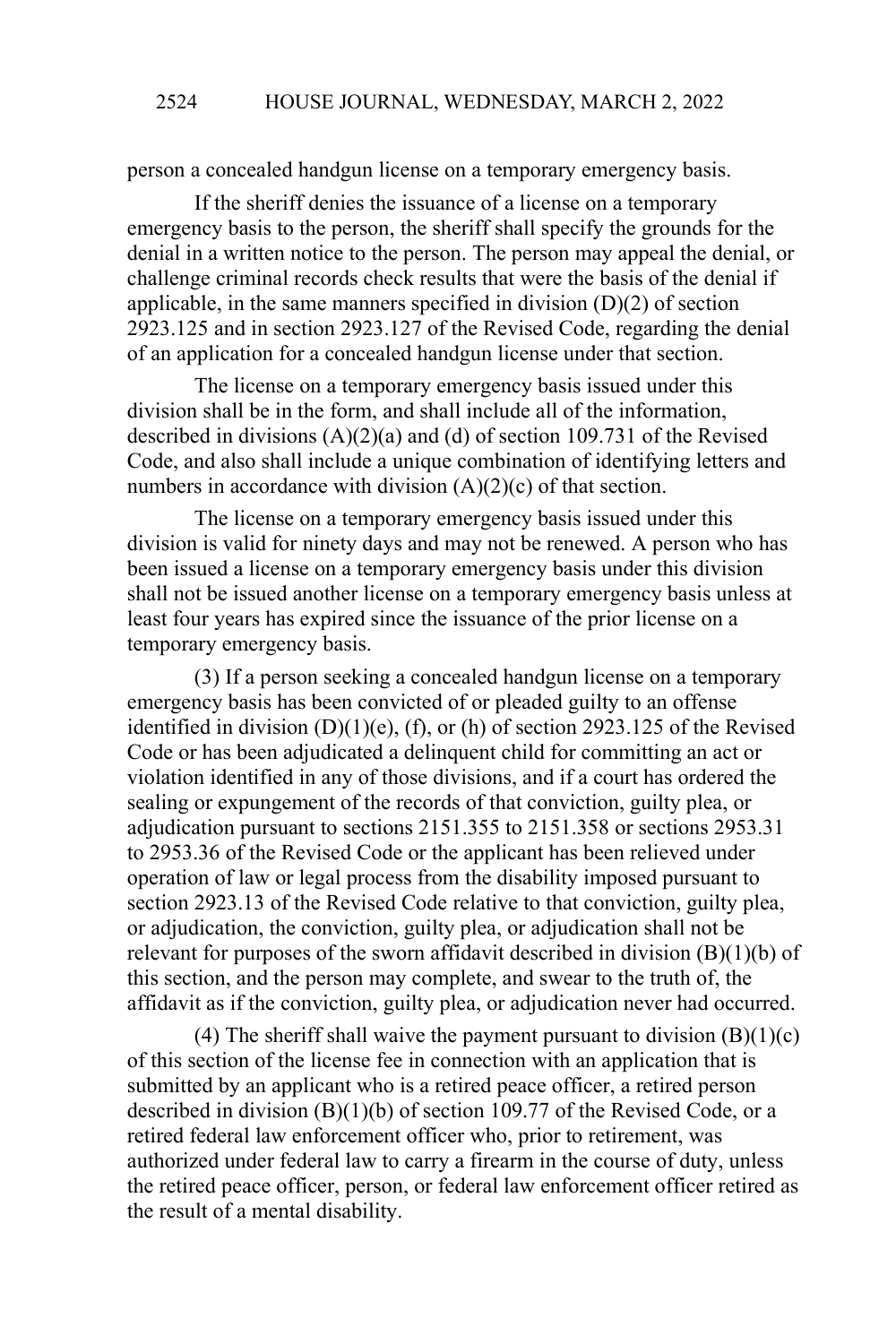The sheriff shall deposit all fees paid by an applicant under division (B)(1)(c) of this section into the sheriff's concealed handgun license issuance fund established pursuant to section 311.42 of the Revised Code.

(C) A person who holds a concealed handgun license on a temporary emergency basis has the same right to carry a concealed handgun as a person who was issued a concealed handgun license under section 2923.125 of the Revised Code, and any exceptions to the prohibitions contained in section 1547.69 and sections 2923.12 to 2923.16 of the Revised Code for a licensee under section 2923.125 of the Revised Code apply to a licensee under this section. The person is subject to the same restrictions, and to all other procedures, duties, and sanctions, that apply to a person who carries a license issued under section 2923.125 of the Revised Code, other than the license renewal procedures set forth in that section.

(D) A sheriff who issues a concealed handgun license on a temporary emergency basis under this section shall not require a person seeking to carry a concealed handgun in accordance with this section to submit a competency certificate as a prerequisite for issuing the license and shall comply with division (H) of section 2923.125 of the Revised Code in regards to the license. The sheriff shall suspend or revoke the license in accordance with section 2923.128 of the Revised Code. In addition to the suspension or revocation procedures set forth in section 2923.128 of the Revised Code, the sheriff may revoke the license upon receiving information, verifiable by public documents, that the person is not eligible to possess a firearm under either the laws of this state or of the United States or that the person committed perjury in obtaining the license; if the sheriff revokes a license under this additional authority, the sheriff shall notify the person, by certified mail, return receipt requested, at the person's last known residence address that the license has been revoked and that the person is required to surrender the license at the sheriff's office within ten days of the date on which the notice was mailed. Division (H) of section 2923.125 of the Revised Code applies regarding any suspension or revocation of a concealed handgun license on a temporary emergency basis.

(E) A sheriff who issues a concealed handgun license on a temporary emergency basis under this section shall retain, for the entire period during which the license is in effect, the evidence of imminent danger that the person submitted to the sheriff and that was the basis for the license, or a copy of that evidence, as appropriate.

(F) If a concealed handgun license on a temporary emergency basis issued under this section is lost or is destroyed, the licensee may obtain from the sheriff who issued that license a duplicate license upon the payment of a fee of fifteen dollars and the submission of an affidavit attesting to the loss or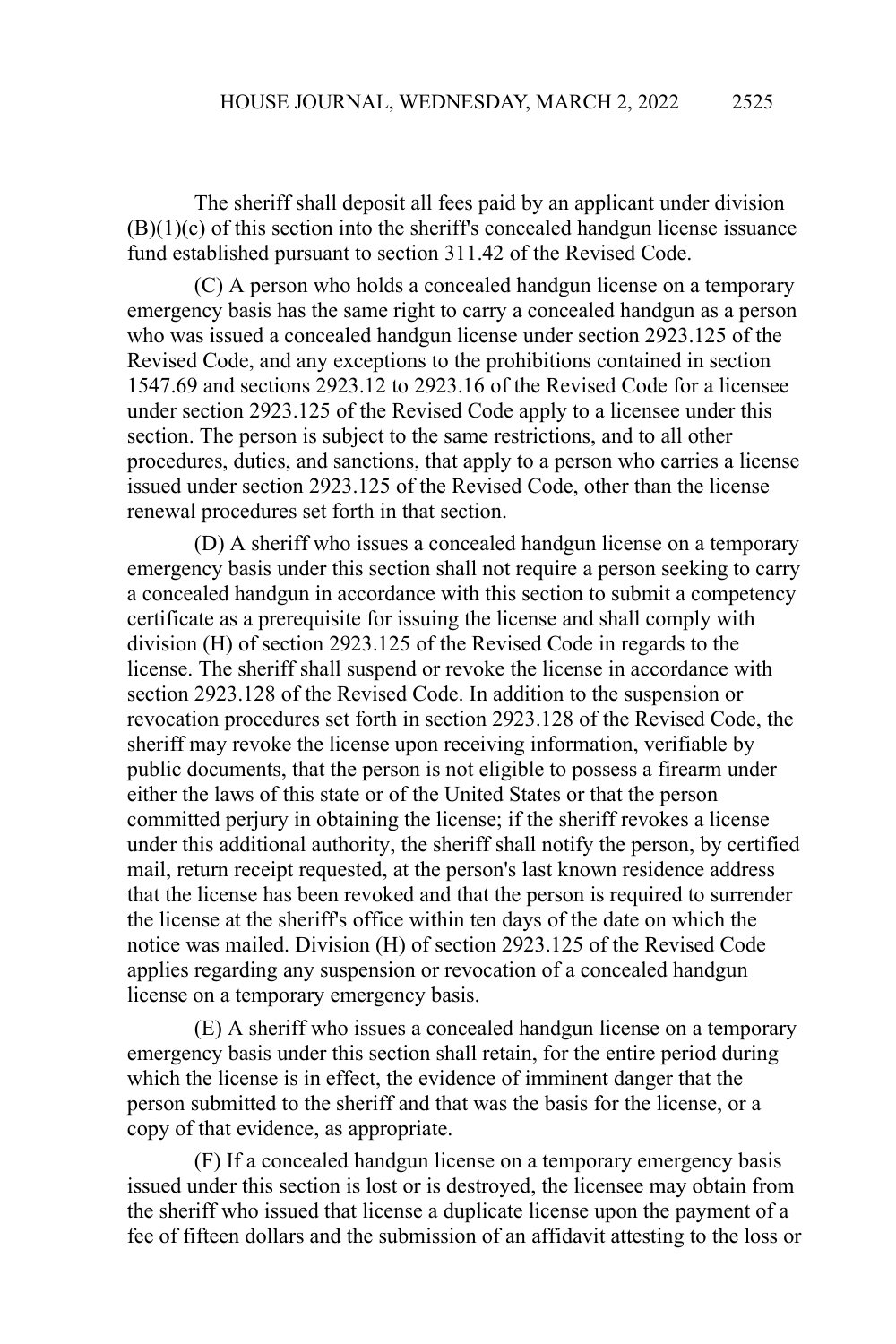destruction of the license. The sheriff, in accordance with the procedures prescribed in section 109.731 of the Revised Code, shall place on the replacement license a combination of identifying numbers different from the combination on the license that is being replaced.

(G) The attorney general shall prescribe, and shall make available to sheriffs, a standard form to be used under division (B) of this section by a person who applies for a concealed handgun license on a temporary emergency basis on the basis of imminent danger of a type described in division  $(A)(1)(a)$  of this section. The attorney general shall design the form to enable applicants to provide the information that is required by law to be collected, and shall update the form as necessary. Burdens or restrictions to obtaining a concealed handgun license that are not expressly prescribed in law shall not be incorporated into the form. The attorney general shall post a printable version of the form on the web site of the attorney general and shall provide the address of the web site to any person who requests the form.

(H) A sheriff who receives any fees paid by a person under this section shall deposit all fees so paid into the sheriff's concealed handgun license issuance expense fund established under section 311.42 of the Revised Code.

(I) A sheriff shall accept evidence of imminent danger, a sworn affidavit, the fee, and the set of fingerprints specified in division  $(B)(1)$  of this section at any time during normal business hours. In no case shall a sheriff require an appointment, or designate a specific period of time, for the submission or acceptance of evidence of imminent danger, a sworn affidavit, the fee, and the set of fingerprints specified in division (B)(1) of this section, or for the provision to any person of a standard form to be used for a person to apply for a concealed handgun license on a temporary emergency basis.

**Sec. 2923.13.** (A) Unless relieved from disability under operation of law or legal process, no person shall knowingly acquire, have, carry, or use any firearm or dangerous ordnance, if any of the following apply:

(1) The person is a fugitive from justice.

(2) The person is under indictment for or has been convicted of any felony offense of violence or has been adjudicated a delinquent child for the commission of an offense that, if committed by an adult, would have been a felony offense of violence.

(3) The person is under indictment for or has been convicted of any felony offense involving the illegal possession, use, sale, administration, distribution, or trafficking in any drug of abuse or has been adjudicated a delinquent child for the commission of an offense that, if committed by an adult, would have been a felony offense involving the illegal possession, use, sale, administration, distribution, or trafficking in any drug of abuse.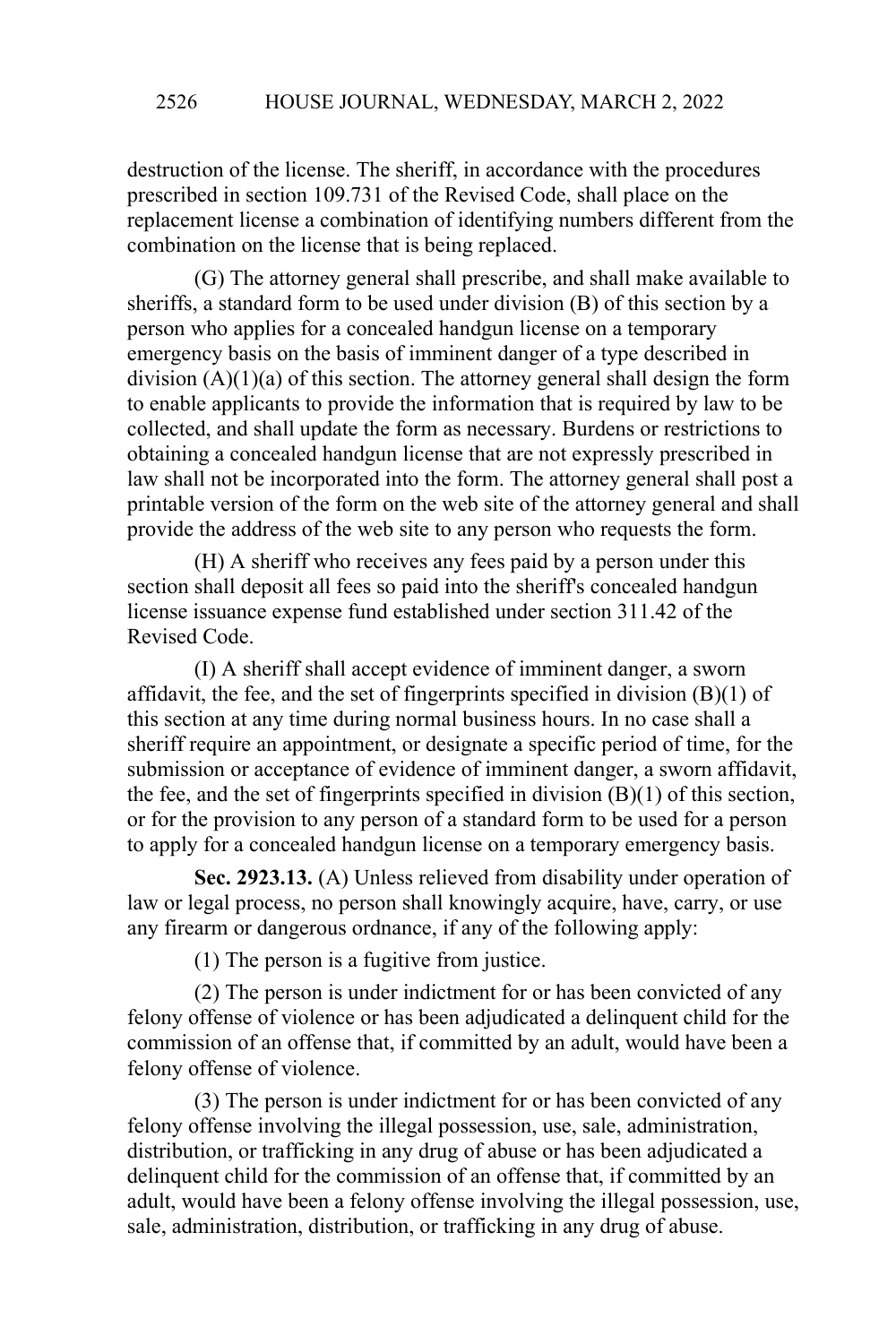(4) The person is drug dependent, in danger of drug dependence, or a chronic alcoholic.

(5) The person is under adjudication of mental incompetence, has been adjudicated as a mental defective, has been committed to a mental institution, has been found by a court to be a mentally ill person subject to court order, or is an involuntary patient other than one who is a patient only for purposes of observation. As used in this division, "mentally ill personsubject to court order" and "patient" have the same meanings as in section 5122.01 of the Revised Code.

(6) The person has been found guilty of having a firearm while under extreme risk protection order disability, and is prohibited from acquiring, having, carrying, or using a firearm under section 2923.99 of the Revised Code.

(B) Whoever violates this section is guilty of having weapons while under disability, a felony of the third degree.

 $(C)$  For the purposes of this section, "under-:

(1) "Under operation of law or legal process" shall not itself include mere completion, termination, or expiration of a sentence imposed as a result of a criminal conviction.

(2) "Mentally ill person subject to court order" and "patient" have the same meanings as in section 5122.01 of the Revised Code.

 **Sec. 2923.26.** (A) As used in this section and sections 2923.27 to 2923.30 of the Revised Code:

(1) "Extreme risk protection order" means a final order granted under section 2923.26 of the Revised Code.

(2) "Ex parte extreme risk protection order" means an ex parte order granted under section 2923.27 of the Revised Code.

(3) "Family or household member" means, with respect to a respondent, any of the following:

(a) A person related by blood, marriage, or adoption to the respondent;

(b) A person in a dating relationship with the respondent;

(c) A person who has a child in common with the respondent, regardless of whether the person has been married to the respondent or has lived together with the respondent at any time;

(d) A person who resides with the respondent or who has resided with the respondent within the past year;

(e) A person who has a biological or legal parent-child relationship with the respondent, including a stepparent, stepchild, grandparent, and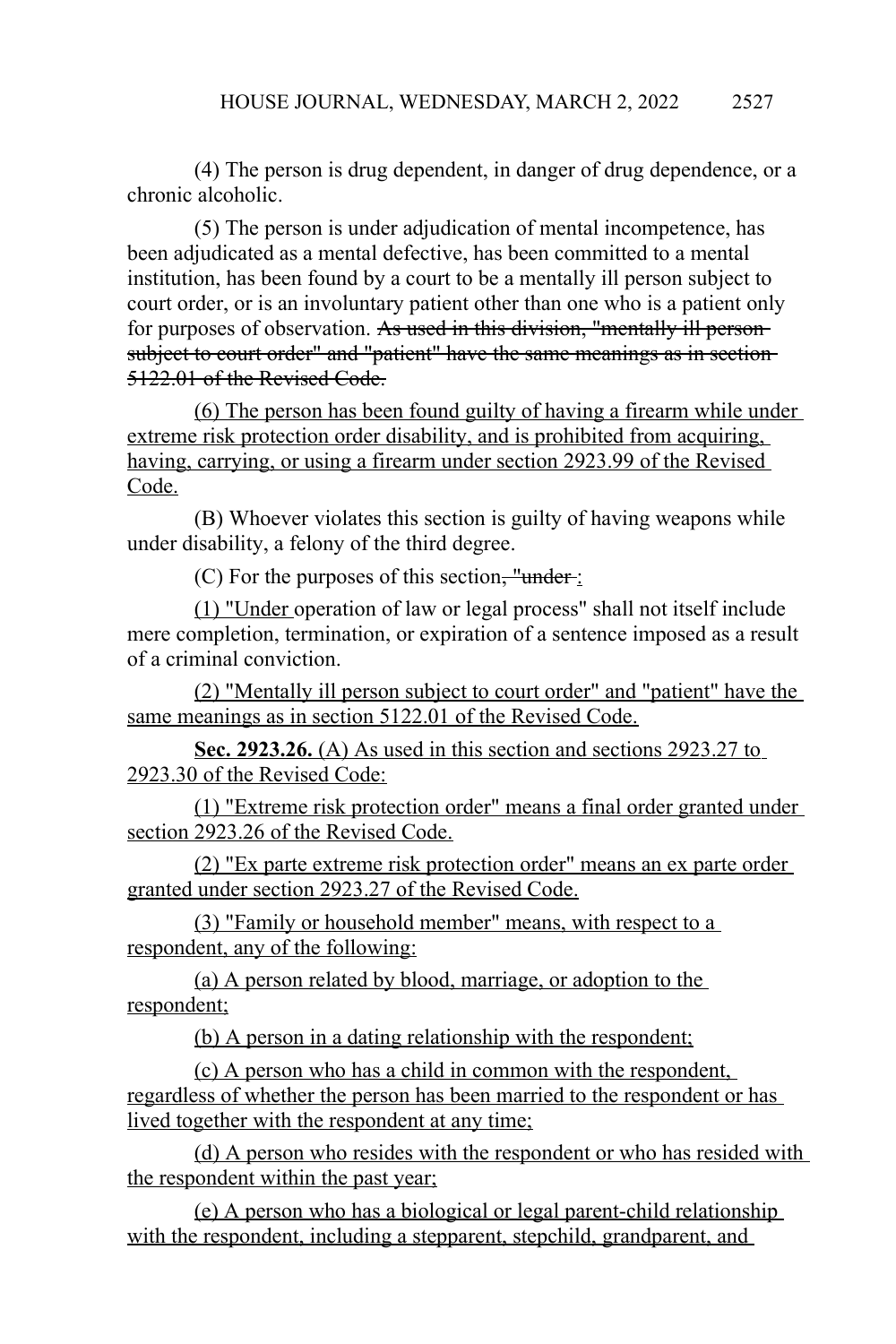grandchild of the respondent;

(f) A person who is acting or has acted as the respondent's legal guardian.

(4) "Petitioner" means the person who petitions for an extreme risk protection order under this section.

(5) "Respondent" means the person who is identified as the subject of a petition for an extreme risk protection order under this section.

(6) "Law enforcement officer" means a sheriff, deputy sheriff, constable, police officer of a township or joint police district, municipal police officer, or state highway patrol trooper.

(7) "Law enforcement agency" means a municipal or township police department, a county sheriff's office, or the state highway patrol.

(B)(1) Any of the following persons may seek relief under sections 2923.26 to 2923.30 of the Revised Code by filing a petition for an extreme risk protection order in the court of common pleas in the county where the petitioner resides or in the county where the respondent resides:

(a) A family or household member of the respondent;

(b) A law enforcement officer or law enforcement agency.

(2) If a petitioner files a petition for an extreme risk protection order, in addition to the petition, the petitioner may file an application for an ex parte extreme risk protection order under section 2923.27 of the Revised Code. An application for an ex parte extreme risk protection order may be filed as specified in that section in the court of common pleas in which the petition is filed or in a county court or municipal court. If a petitioner who files a petition for an extreme risk protection order also files an application for an ex parte extreme risk protection order, except as expressly specified to the contrary, the provisions of this section apply with respect to the petition that is related to the application.

(C) A petition for an extreme risk protection order shall include all of the following:

(1) An allegation that the respondent poses a significant danger of causing personal injury to self or others by having in the respondent's custody or control, purchasing, possessing, or receiving a firearm, accompanied by an affidavit made under oath stating the specific statements, actions, or facts that give rise to a reasonable fear of future dangerous acts by the respondent;

(2) An inventory list including the number, types, and locations of every firearm the petitioner believes to be in the respondent's ownership, possession, custody, or control;

(3) A list of any protection order issued under section 2151.34,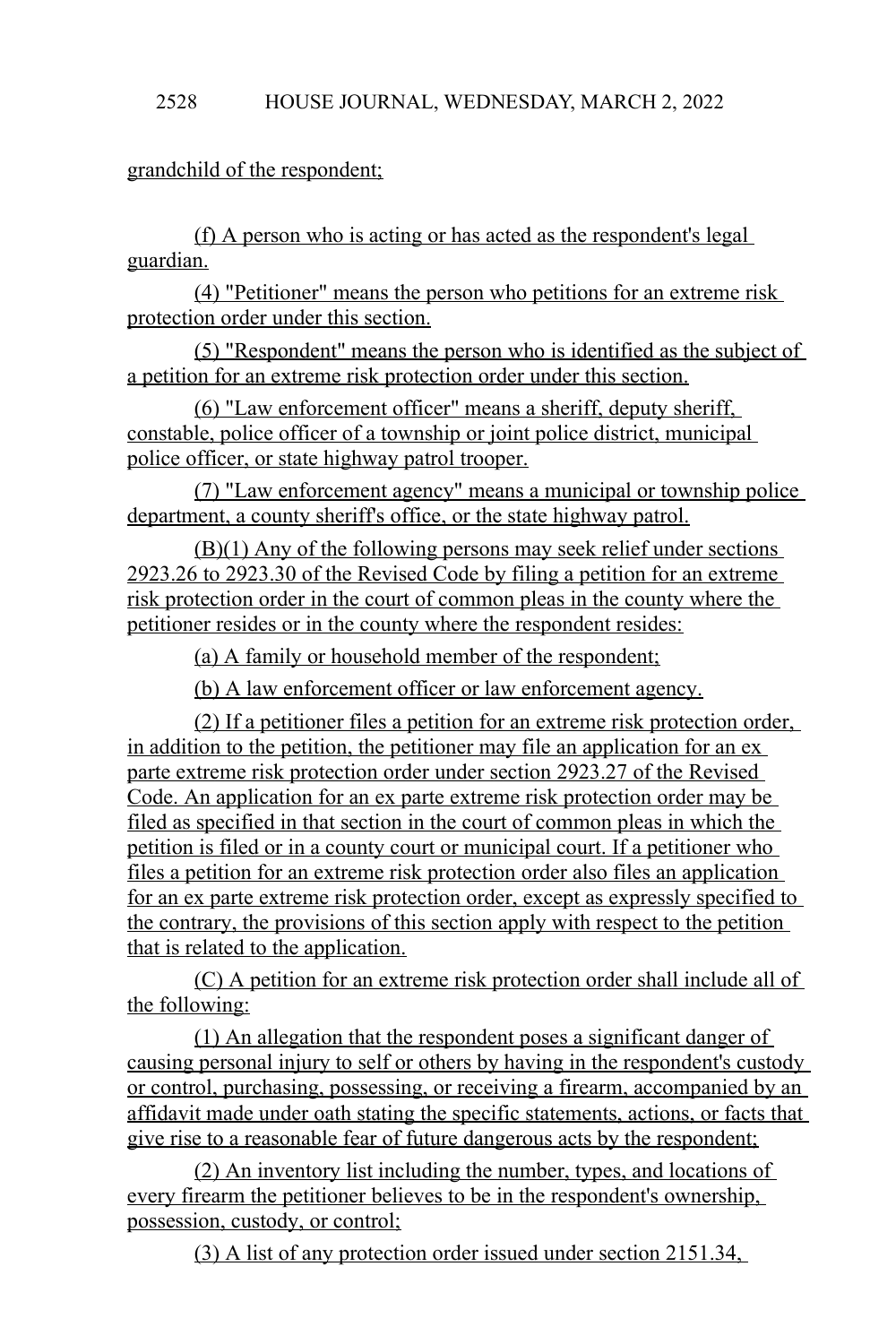2903.213, 2903.214, 2919.26, or 3113.31 of the Revised Code to which the respondent is subject and of which the petitioner is aware;

(4) A list of any pending lawsuit, complaint, petition, or other legal action between the parties.

(D) The court shall verify the terms of any existing order governing the parties but shall not delay granting relief under this section or section 2923.27 of the Revised Code because an action is pending between the parties. A petition for an extreme risk protection order may be granted whether or not an action between the parties is pending.

(E) If the petitioner for an extreme risk protection order is a law enforcement officer or agency, the petitioner shall make a good faith effort to provide notice to a family or household member or third party who may be at risk of violence. The notice shall state that the petitioner intends to petition the court for an extreme risk protection order or that the petitioner has already done so, and include referrals to appropriate resources, including mental health, domestic violence, and counseling resources. The petitioner shall attest in the petition to having provided this notice, or attest to the steps that will be taken to provide the notice.

(F) If the petition for an extreme risk protection order states that disclosure of the petitioner's address would risk harm to the petitioner or any member of the petitioner's family or household, the petitioner's address may be omitted from all documents filed with the court. If the petitioner has not disclosed an address under this division, the petitioner shall designate an alternate address at which the respondent may serve notice of any motions. If the petitioner is a law enforcement officer or agency, the address of record shall be the address of the law enforcement agency.

(G) The court shall not charge a fee to a petitioner for filing a petition under this section or for filing an application for an ex parte extreme risk protection order under section 2923.27 of the Revised Code, and shall not charge the petitioner for service of process of the petition. The court shall provide the necessary certified copies and forms and shall provide materials explaining the process of filing a petition for an extreme risk protection order to persons free of charge.

(H) No petitioner for an extreme risk protection order shall be required to post a bond to obtain relief under this section or sections 2923.27 to 2923.30 of the Revised Code.

(I)(1) Upon receiving a petition for an extreme risk protection order, the court shall do all of the following, subject to division  $(I)(2)$  of this section:

(a) Order a hearing to be held not later than fourteen days after the date the petition is filed;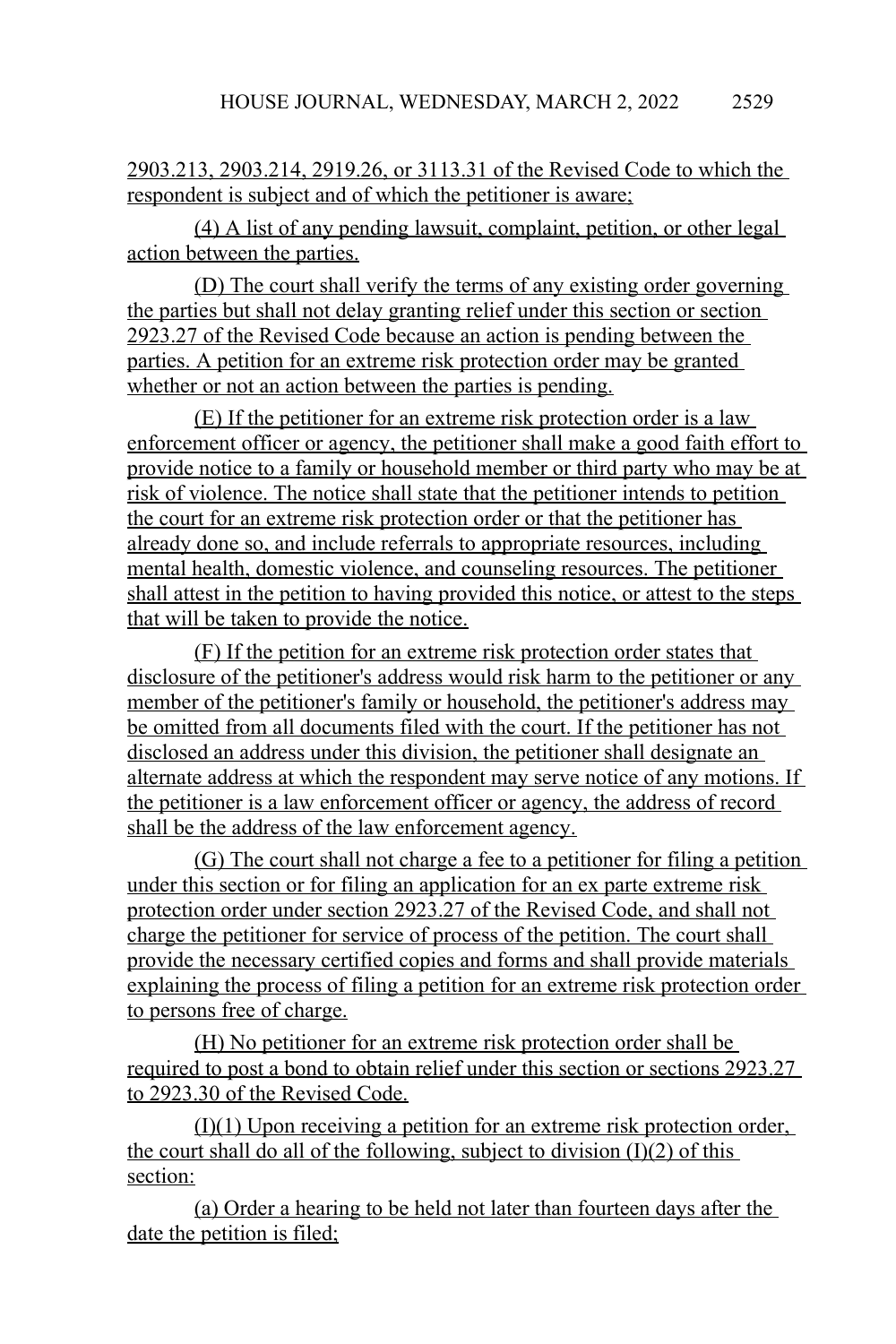(b) Issue a notice of the date, time, and location of the hearing to the respondent named in the petition;

(c) Cause a copy of the notice of hearing and petition to be forwarded on or before the next judicial day to a local law enforcement agency for service on the respondent.

(2) If a petitioner who files a petition for an extreme risk protection order also files an application for an ex parte extreme risk protection order under section 2923.27 of the Revised Code with respect to the same respondent, the court shall order the hearing specified in division  $(I)(1)(a)$  of this section, but except as provided in division (E)(4) of section 2923.27 of the Revised Code, the court shall not issue the notice under division  $(I)(1)(b)$ of this section, cause the copy of the notice and petition to be served under division  $(I)(1)(c)$  of this section, or conduct the hearing.

(J) The court may do either of the following with respect to a petition for an extreme risk protection order:

(1) Subject to division (K) of this section, schedule a hearing by telephone pursuant to local court rule, to reasonably accommodate a disability, or, in exceptional circumstances, to protect a petitioner from potential harm;

(2) Issue an ex parte extreme risk protection order under section 2923.27 of the Revised Code, if an application for such an order is made under that section.

(K) The court shall require assurances of the petitioner's identity before conducting a telephonic hearing under division  $(J)(1)$  of this section.

(L) Except as otherwise provided in this division, the local law enforcement agency shall personally serve the petition and notice of the hearing on the respondent not less than five judicial days prior to the hearing. If the petitioner who filed the petition for an extreme risk protection order also filed an application for an ex parte extreme risk protection order under section 2923.27 of the Revised Code with respect to the same respondent, the agency shall serve the notice and petition as specified in division (E)(3) or (4) of section 2923.27 of the Revised Code. Service issued under this section shall take precedence over other service of other documents, unless those documents are also of an emergency nature. If the local law enforcement agency cannot serve process under this section within the time period specified, the court shall set a new hearing date and either require the local law enforcement agency to attempt personal service again or shall permit service by publication or mail as provided in division (H) of section 2923.28 of the Revised Code. The court shall not require more than two attempts at obtaining personal service and shall permit service by publication or mail after two attempts unless the petitioner requests additional time to attempt personal service. If the court issues an order that permits service by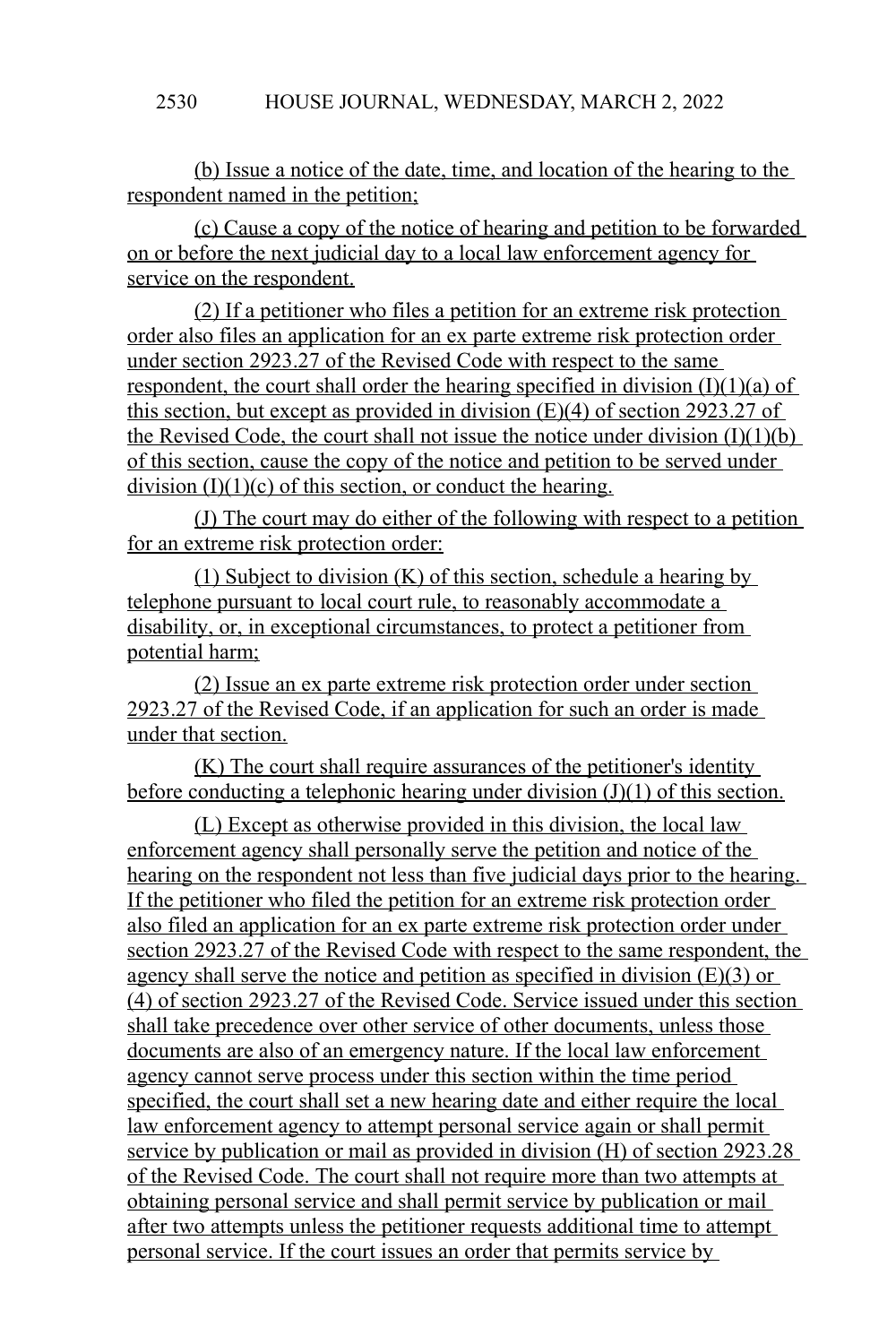publication or mail, the court shall set the hearing date not later than twentyfour days after the date the order is issued.

(M)(1) Upon hearing a petition for an extreme risk protection order, subject to division  $(M)(2)$  of this section, if the court finds by a preponderance of the evidence that the respondent poses a significant danger of causing personal injury to self or others by having custody or control of a firearm or the ability to purchase, possess, or receive a firearm, the court shall issue an extreme risk protection order for a period of one hundred eighty days.

 $(2)$  Division  $(M)(1)$  of this section does not apply to a determination of whether an ex parte extreme risk protection order should be issued under section 2923.27 of the Revised Code. Divisions (B) and (C) of that section govern the determination of whether such an order should be issued. If a court issues an ex parte extreme risk protection order under that section, division  $(M)(1)$  of this section applies in determining whether to issue a final extreme risk protection order after a hearing held on the related petition for an order. If a court denies an application for an ex parte extreme risk protection order under that section, division  $(M)(1)$  of this section applies in determining whether to issue an extreme risk protection order after a hearing held on the related petition for an order.

(N) In determining whether grounds for an extreme risk protection order exist under division  $(M)(1)$  of this section or whether grounds for an ex parte extreme risk protection order exist under divisions (B) and (C) of section 2923.27 of the Revised Code, the court may do any of the following:

(1) Consider any relevant evidence including any of the following:

(a) A recent act or threat of violence by the respondent against the respondent or against another, whether or not the violence or threat involves a firearm;

(b) A pattern of acts or threats of violence by the respondent within the past twelve months, including acts or threats of violence by the respondent against the respondent or against others;

(c) Any dangerous mental health issues of the respondent;

(d) A violation by the respondent of any of the following:

(i) A protection order issued or consent agreement approved pursuant to section 2919.26 or 3113.31 of the Revised Code;

(ii) A protection order issued pursuant to section 2151.34, 2903.213, or 2903.214 of the Revised Code;

(iii) A protection order issued by a court of another state.

(e) A previous or existing extreme risk protection order issued against the respondent;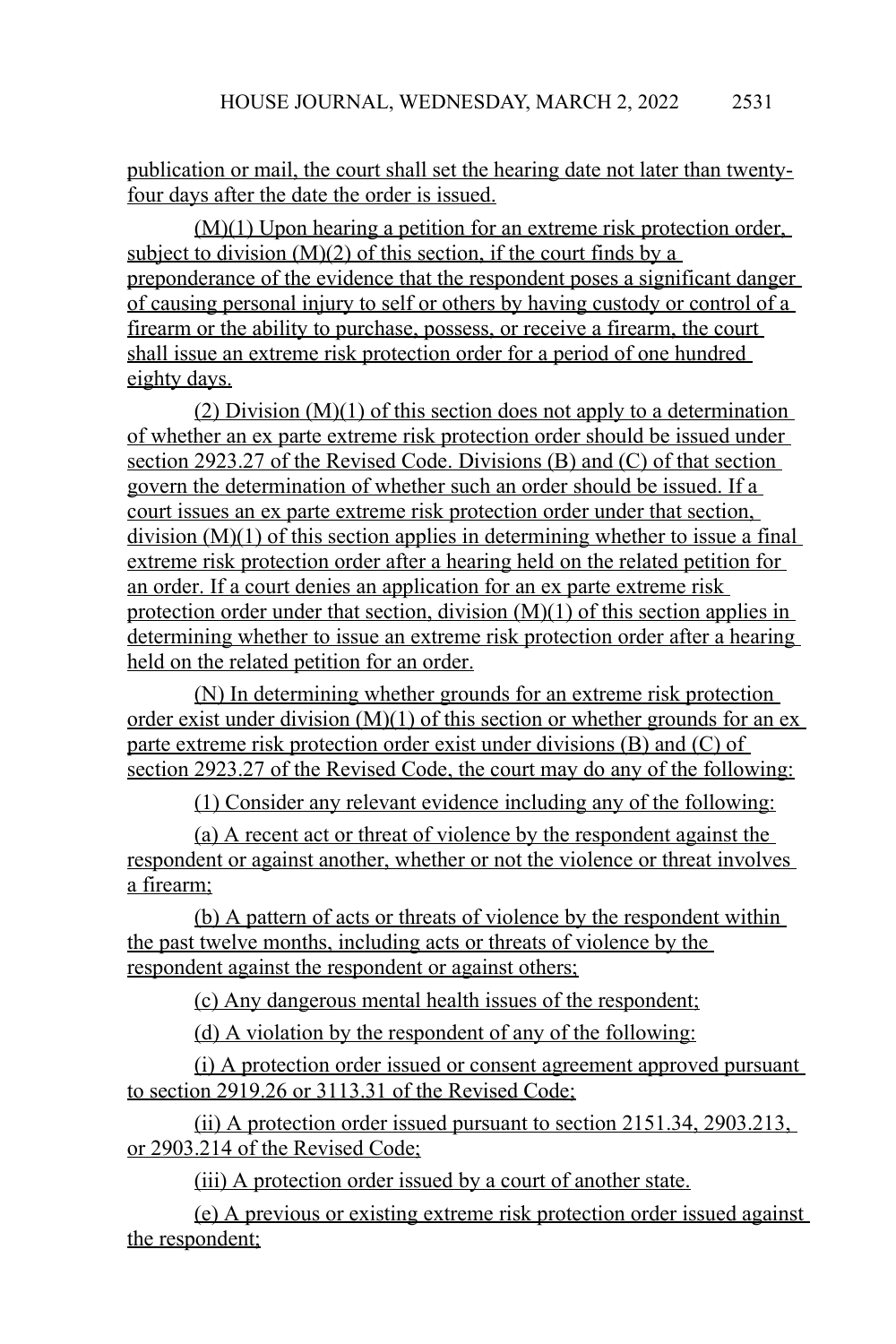(f) A violation of a previous or existing extreme risk protection order issued against the respondent;

(g) A conviction of the respondent for a violation of section 2919.25 of the Revised Code;

(h) The respondent's ownership, access to, or intent to possess firearms;

(i) The unlawful or reckless use, display, or brandishing of a firearm by the respondent;

(j) The history of use, attempted use, or threatened use of physical force by the respondent against another person, or the respondent's history of stalking another person;

(k) Any prior arrest of the respondent for a felony offense or violent crime;

(l) Corroborated evidence of the abuse of controlled substances or alcohol by the respondent;

(m) Evidence of recent acquisition of firearms by the respondent.

(2) Examine under oath the petitioner, the respondent, and any witness called by the petitioner or respondent;

(3) Ensure that a reasonable search has been conducted for criminal history records related to the respondent.

(O) During a hearing for an extreme risk protection order, the court shall consider whether a mental health evaluation or chemical dependency evaluation is appropriate and may order such an evaluation if appropriate.

(P) An extreme risk protection order issued under this section shall include all of the following:

(1) A statement of the grounds supporting the order;

(2) The date and time that the order was issued;

(3) The date and time the order expires;

(4) Whether a mental health evaluation or chemical dependency evaluation of the respondent is required;

(5) The address of the court in which any responsive pleading should be filed;

(6) A description of the requirements for relinquishment of firearms under section 2923.30 of the Revised Code;

(7) The following statement:

"To the subject of the protection order:

This order will last until the date and time noted above. If you have not done so already, you must surrender to the (insert name of local law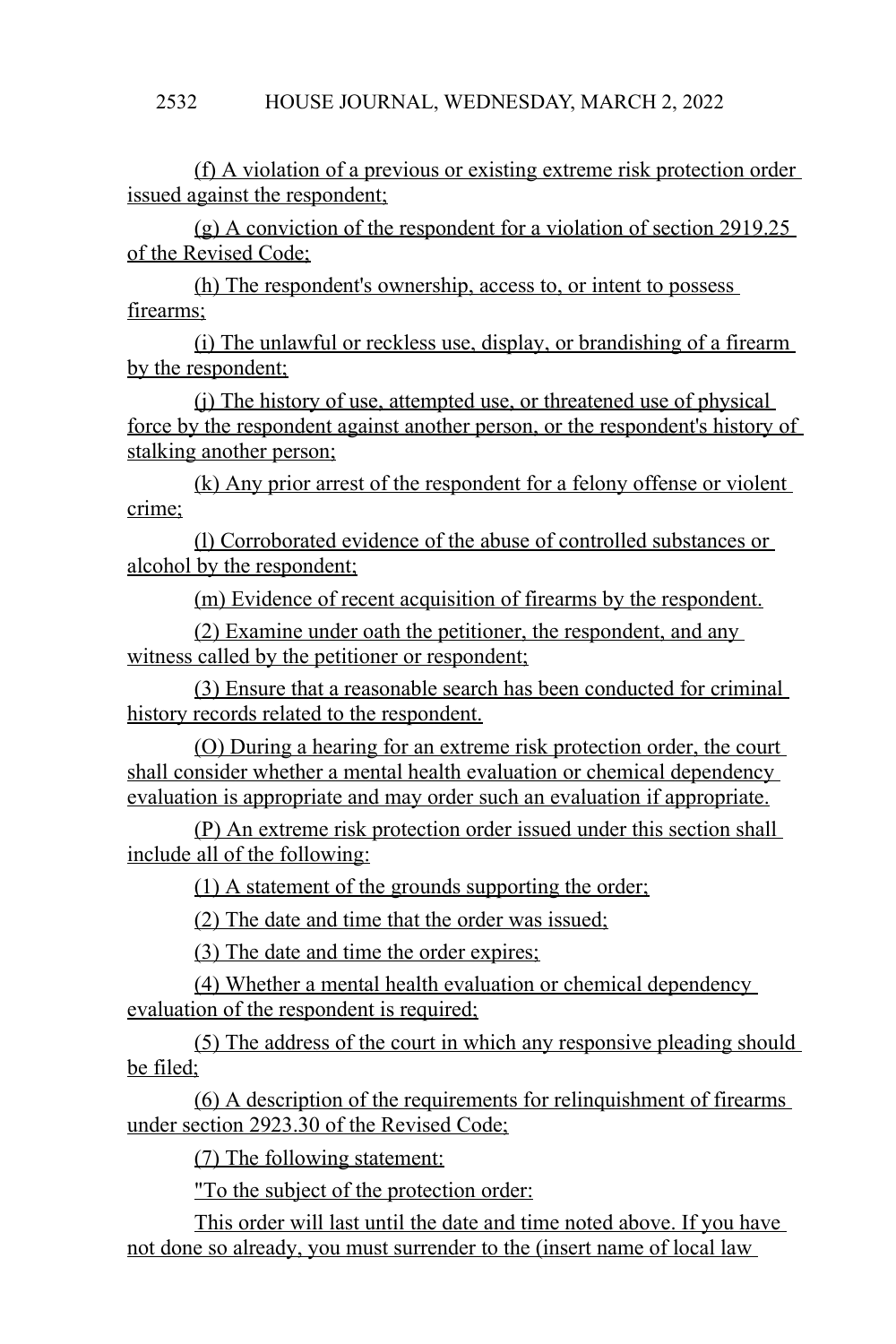enforcement agency) all firearms in your custody, control, or possession and any license to carry a concealed handgun issued to you under section 2923.125 or 2923.1213 of the Revised Code. You may not have in your custody or control, purchase, possess, receive, or attempt to purchase or receive, a firearm while this order is in effect. You have the right to request one hearing to terminate this order every one-hundred-eighty-day period that this order is in effect, starting from the date of this order and continuing through any renewals. You may seek the advice of an attorney as to any matter connected with this order."

(Q) When the court issues an extreme risk protection order under this section, the court shall inform the respondent that the respondent is entitled to request termination of the order in the manner prescribed in section 2923.29 of the Revised Code.

(R) If the court declines to issue an extreme risk protection order under this section, the court shall state the particular reasons for denial in the court's order.

(S) Sections 2923.26 to 2923.30 of the Revised Code do not affect the ability of a law enforcement officer to remove a firearm or concealed handgun license from any person or conduct any search and seizure for firearms pursuant to any other lawful authority.

 **Sec. 2923.27.** (A) A petitioner who files a petition for an extreme risk protection order under section 2923.26 of the Revised Code may request that an ex parte extreme risk protection order be issued before a hearing for an extreme risk protection order under that section, without notice to the respondent, by filing an application for an ex parte extreme risk protection order in a court of common pleas, county court, or municipal court. An application for an ex parte order shall include detailed allegations based on personal knowledge that the respondent poses a significant danger of causing personal injury to self or others in the near future by having custody or control of a firearm or the ability to purchase, possess, or receive a firearm. The application shall be filed in addition to the petition for the extreme risk protection order.

(B) In considering whether to issue an ex parte extreme risk protection order under this section, the court that receives the application shall consider all relevant evidence, including the evidence described in division (N)(1) of section 2923.26 of the Revised Code.

(C) If a court finds there is reasonable cause to believe that the respondent poses a significant danger of causing personal injury to self or others in the near future by having custody or control of a firearm or the ability to purchase, possess, or receive a firearm, the court shall issue an ex parte extreme risk protection order.

(D) The court shall hold an ex parte extreme risk protection order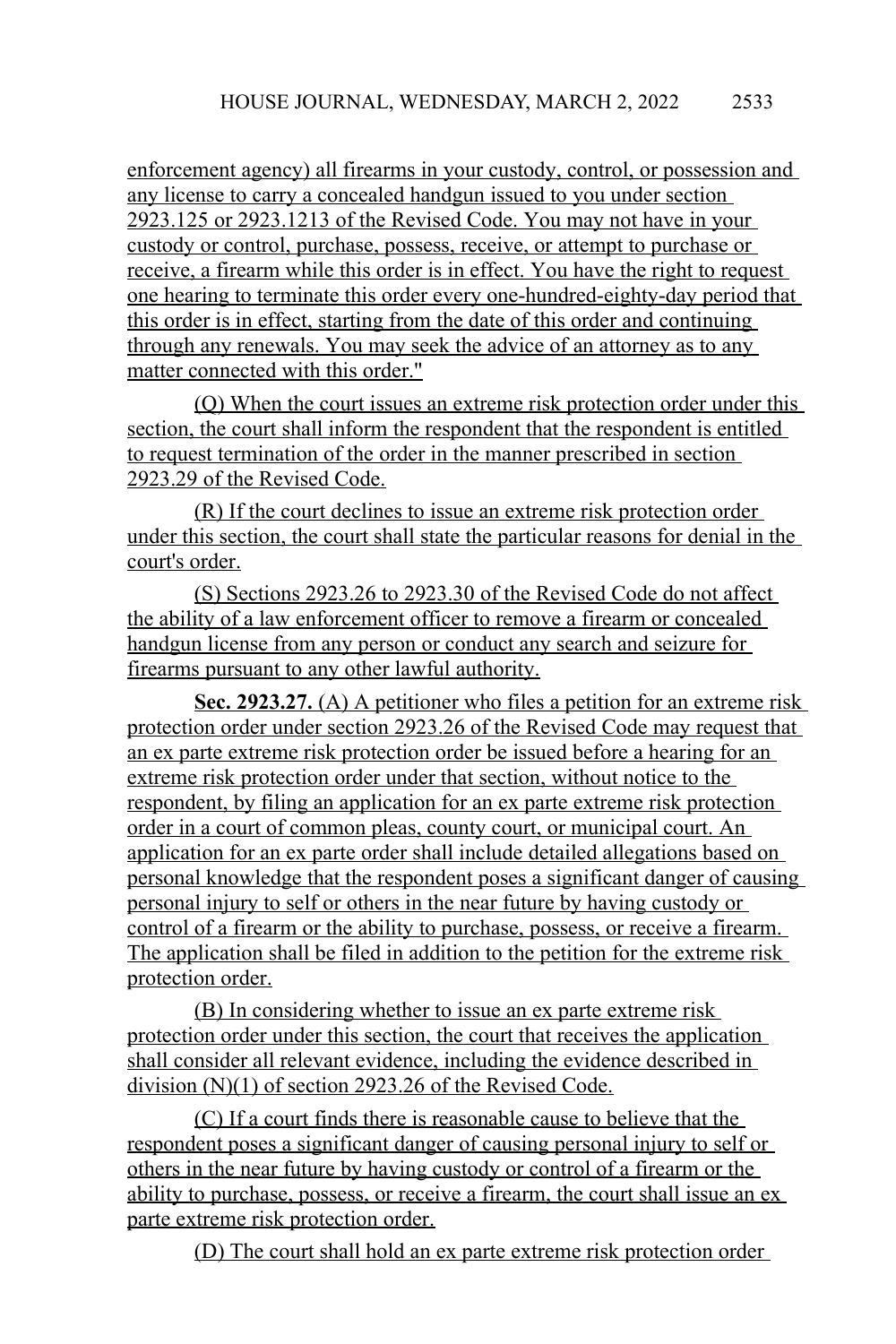hearing in person or by telephone on the day the petition is filed or on the judicial day immediately following the day the petition is filed.

(E)(1) If a court of common pleas issues an ex parte extreme risk protection order, the court shall schedule a hearing to be held within three days of the issuance of the order to determine if an extreme risk protection order should be issued and shall hold the hearing on the date, and at the time and place, scheduled.

(2) If a county court or municipal court issues an ex parte extreme risk protection order, the court shall transfer the case to the court of common pleas and that court shall schedule a hearing to be held within three days of the issuance of the order to determine if an extreme risk protection order should be issued, and shall hold the hearing on the date, and at the time and place, scheduled.

(3) If a court of common pleas, county court, or municipal court issues an ex parte extreme risk protection order, the hearing scheduled under division (I)(1)(a) of section 2923.26 of the Revised Code shall not be conducted. Instead, the appropriate court shall conduct the hearing scheduled under division  $(E)(1)$  or  $(2)$  of this section to determine if an extreme risk protection order should be issued. The court shall issue a notice of the date, time, and location of the hearing to the respondent and shall cause a copy of the notice of the hearing and petition to be forwarded on or before the next judicial day to a local law enforcement agency for service on the respondent. The local law enforcement agency shall personally serve the notice of the hearing and petition on the day that it is received and shall serve the ex parte order concurrently with the notice.

(4) If a petitioner files an application requesting that an ex parte extreme risk protection order be issued and the court denies the application, the court in which the petition was filed under section 2923.26 of the Revised Code shall conduct the hearing scheduled under division  $(I)(1)(a)$  of that section to determine if an extreme risk protection order should be issued. The court shall issue the notice under division  $(I)(1)(b)$  of that section and cause the copy of the notice and petition to be served under division  $(I)(1)(c)$  of that section. The local law enforcement agency that is served with the copy of the notice and petition shall personally serve the petition and notice of the hearing on the respondent not less than five judicial days prior to the hearing.

(F) An ex parte extreme risk protection order issued under this section shall include all of the following:

(1) A statement of the grounds asserted for the order;

(2) The date and time the order was issued;

(3) The date and time the order expires;

(4) The address of the court in which any responsive pleading should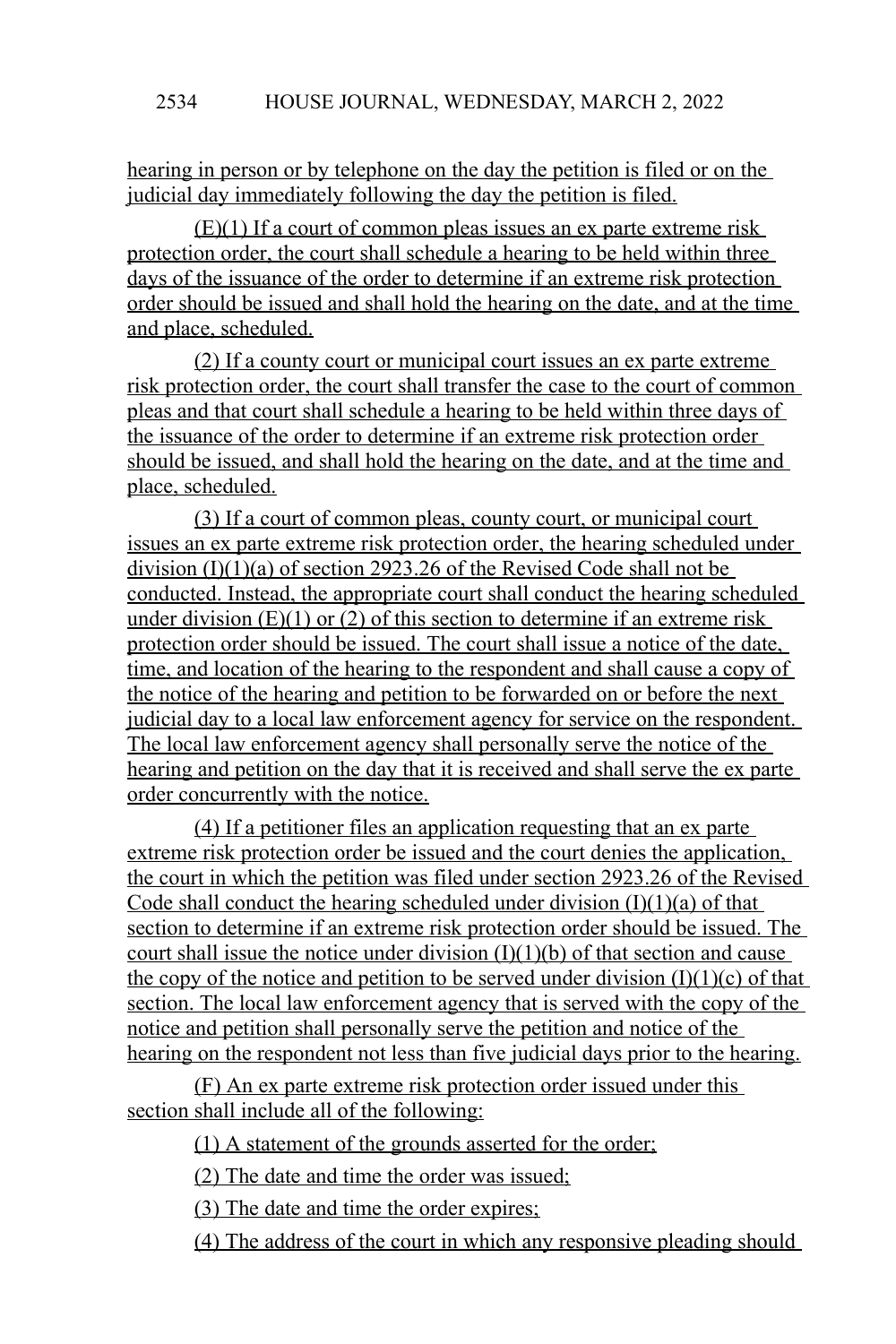# be filed;

(5) The date, time, and location of the hearing scheduled under division  $(E)(1)$  or  $(2)$  of this section:

(6) A description of the requirements for surrender of firearms under section 2923.30 of the Revised Code;

(7) The following statement:

"To the subject of this protection order:

This order is valid until the date and time noted above. You are required to surrender all firearms in your custody, control, or possession. You may not have in your custody or control, purchase, possess, receive, or attempt to purchase or receive, a firearm while this order is in effect. You must immediately surrender to the (insert name of local law enforcement agency) all firearms in your custody, control, or possession and any license to carry a concealed handgun issued to you under section 2923.125 or 2923.1213 of the Revised Code immediately. A hearing will be held on the date and at the time and location noted above to determine if an extreme risk protection order should be issued. Failure to appear at that hearing may result in a court making an order against you that is valid for one hundred eighty days. You may seek the advice of an attorney as to any matter connected with this order."

(G) Any ex parte extreme risk protection order issued under this section expires upon the hearing on the petition for the extreme risk protection order.

(H) If the court of common pleas, county court, or municipal court declines to issue an ex parte extreme risk protection order, the court shall state the particular reasons for the denial.

**Sec. 2923.28.** (A) An extreme risk protection order issued under section 2923.26 of the Revised Code shall be personally served upon the respondent, except as otherwise provided in sections 2923.26 to 2923.30 of the Revised Code.

(B) The law enforcement agency with jurisdiction over the area in which the respondent resides shall serve the respondent personally unless the petitioner elects to have the respondent served by a private party.

(C) If service by the local law enforcement agency is to be used, the clerk of court shall cause a copy of the order issued under section 2923.26 of the Revised Code to be forwarded on or before the next judicial day to the local law enforcement agency specified in the order for service upon the respondent.

(D) If the law enforcement agency is unable to complete service on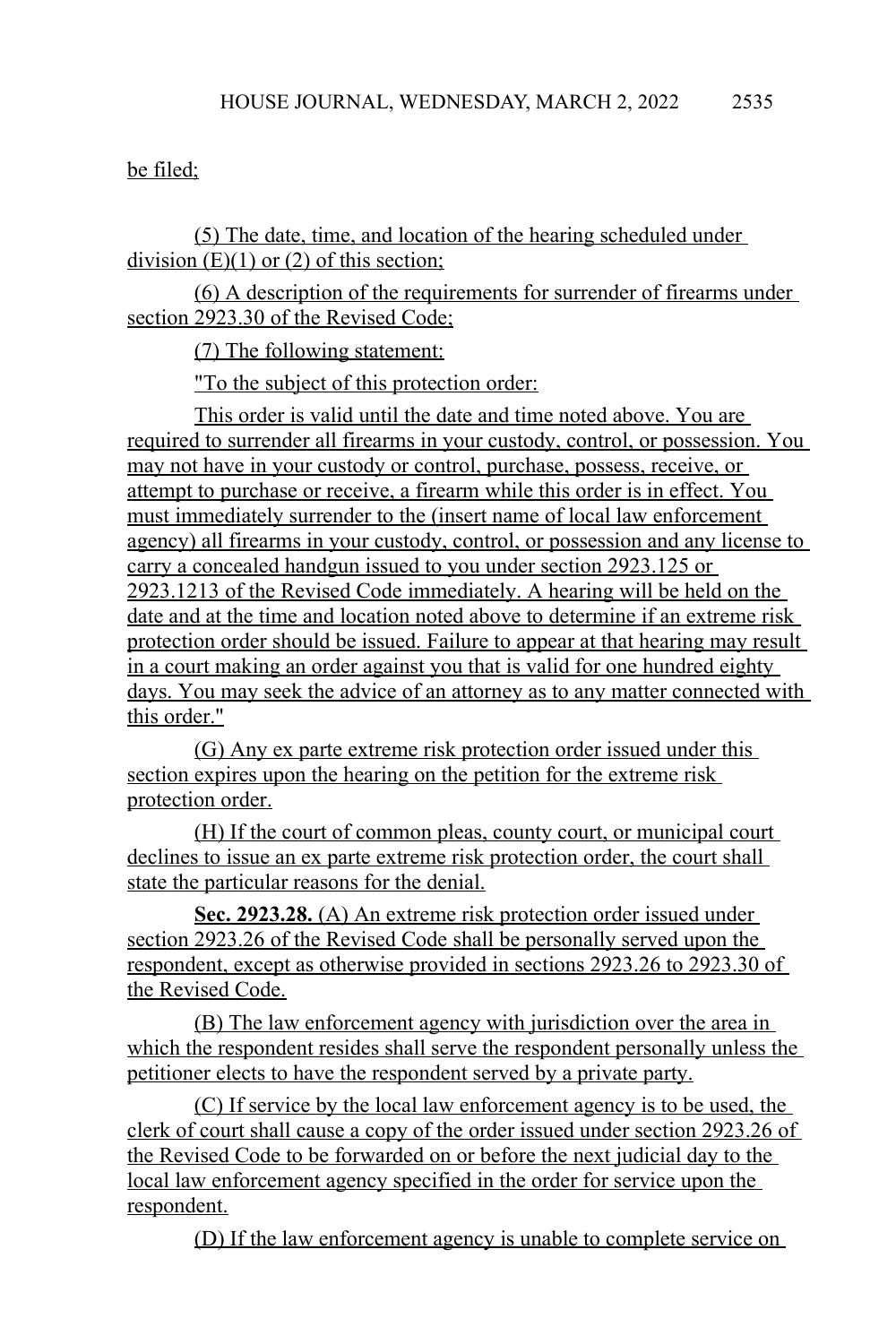the respondent within ten days, the law enforcement agency shall notify the petitioner. The petitioner shall provide any information necessary to allow the law enforcement agency to complete service on the respondent.

(E) If an order entered by the court specifies that the respondent appeared in person before the court, further service is waived and proof of service is not necessary.

(F) If the court previously entered an order allowing service of the notice and petition or an ex parte extreme risk protection order by publication or mail under division (H) of this section, or if the court finds there are now grounds to allow for that method of service, the court may permit service by publication or mail of the extreme risk protection order as provided in that division.

(G) Return of service under sections 2923.26 to 2923.30 of the Revised Code shall be made in accordance with applicable rules of court.

(H) The court may order service by publication or service by mail as provided by the Rules of Civil Procedure except that any summons shall contain the name of the respondent and petitioner, the date and time of the hearing, and any ex parte extreme risk protection order that has been issued against the respondent, and the following notice:

"If you fail to respond, an extreme risk protection order may be issued against you pursuant to sections 2923.26 to 2923.30 of the Revised Code for one hundred eighty days from the date you are required to appear."

(I) If the court orders service by publication or mail for notice of an extreme risk protection order hearing, it shall also reissue the ex parte extreme risk protection order, if issued, to expire on the date of the extreme risk protection order hearing.

(J) Following completion of service by publication or by mail for notice of an extreme risk protection order hearing, if the respondent fails to appear at the hearing, the court may issue an extreme risk protection order as provided in section 2923.26 of the Revised Code.

(K) The clerk of the court shall enter any extreme risk protection order or ex parte extreme risk protection order issued under sections 2923.26 to 2923.30 of the Revised Code into a statewide judicial information system on the same day such order is issued.

(L) The clerk of the court shall forward a copy of an order issued under sections 2923.26 to 2923.30 of the Revised Code the same day the order is issued to the appropriate law enforcement agency specified in the order. Upon receipt of the copy of the order, the law enforcement agency shall enter the order into the national instant criminal background check system, any other federal or state computer-based systems used by law enforcement or others to identify prohibited purchasers of firearms, and any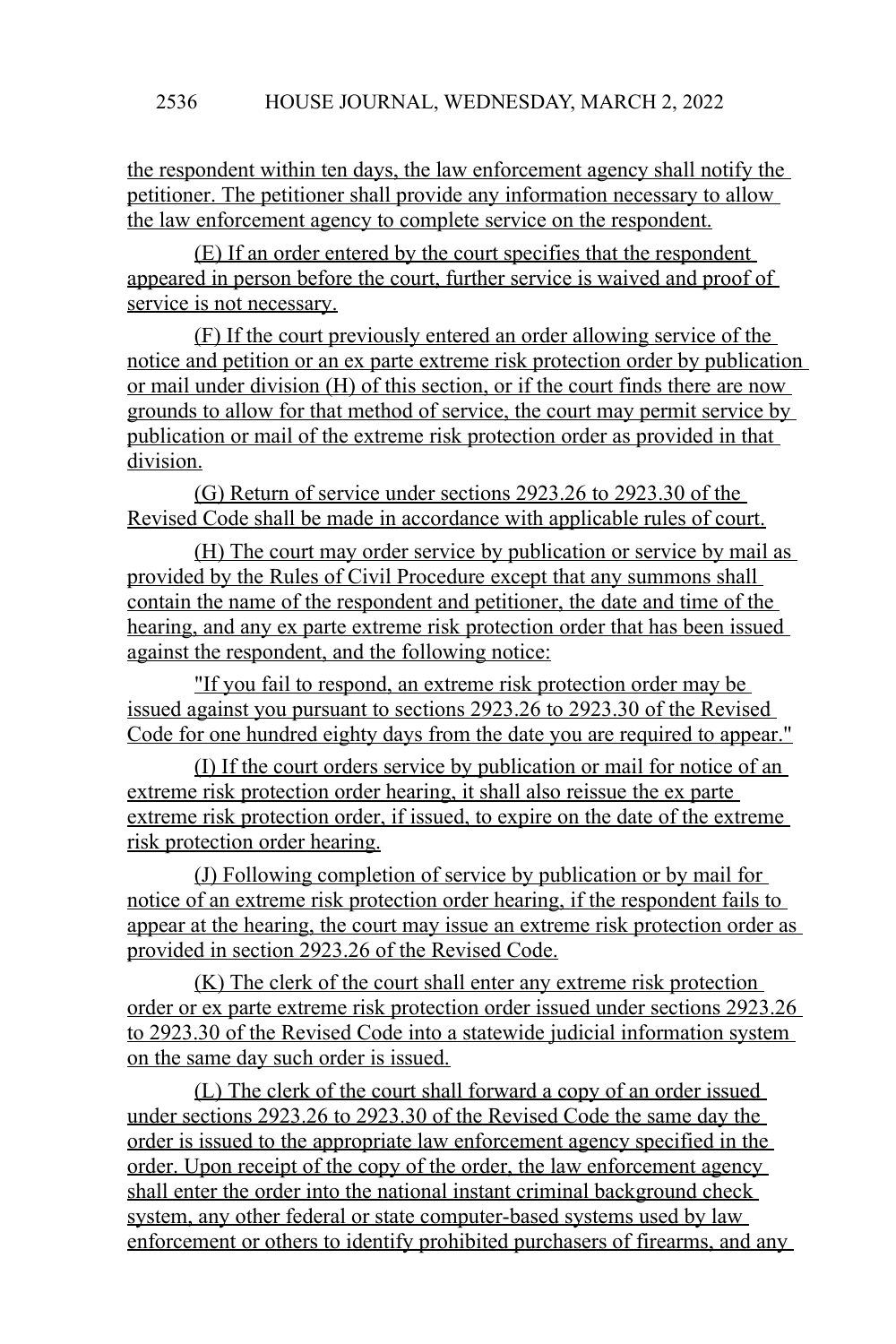computer-based criminal intelligence information system available in this state used by law enforcement agencies to list outstanding warrants. The order shall remain in each system for the period stated in the order, and the law enforcement agency shall only remove orders from the systems that have expired or terminated. Entry into the computer-based criminal intelligence information system constitutes notice to all law enforcement agencies of the existence of the order. The order is fully enforceable in any county in the state.

 $(M)(1)$  The issuing court shall, within three judicial days after issuance of an extreme risk protection order or ex parte extreme risk protection order, forward a copy of the respondent's driver's license or state identification card, or comparable information, along with the date of the order's issuance, to the sheriff that has issued a concealed handgun license to the respondent. Upon receipt of the information, the sheriff shall immediately revoke the respondent's license in accordance with division (B) of section 2923.128 of the Revised Code.

(2) The court, if necessary, may apply for access to the law enforcement automated data system to identify a sheriff that has issued a concealed handgun license to a respondent. For purposes of this inquiry, the court is a criminal justice agency.

(N) If an extreme risk protection order is terminated before its expiration date, the clerk of the court shall forward the same day a copy of the termination order to the appropriate law enforcement agency specified in the termination order. Upon receipt of the order, the law enforcement agency shall promptly remove the order from any computer-based system in which it was entered pursuant to division (L) of this section.

**Sec. 2923.29.** (A) The respondent may submit one written request for a hearing to terminate an extreme risk protection order issued under sections 2923.26 to 2923.30 of the Revised Code every one-hundred-eighty-day period that the order is in effect, starting from the date of the order and continuing through any renewals.

(1) Upon receipt of the request for a hearing to terminate an extreme risk protection order, the court shall set a date for a hearing. Notice of the request shall be served on the petitioner in accordance with the Rules of Civil Procedure. The hearing shall occur not sooner than fourteen days and not later than thirty days after the date the petitioner is served with the request.

(2) The respondent shall have the burden of proving by a preponderance of the evidence that the respondent does not pose a significant danger of causing personal injury to self or others by having custody or control of a firearm or the ability to purchase, possess, or receive a firearm. The court may consider any relevant evidence, including evidence of the considerations listed in division (N)(1) of section 2923.26 of the Revised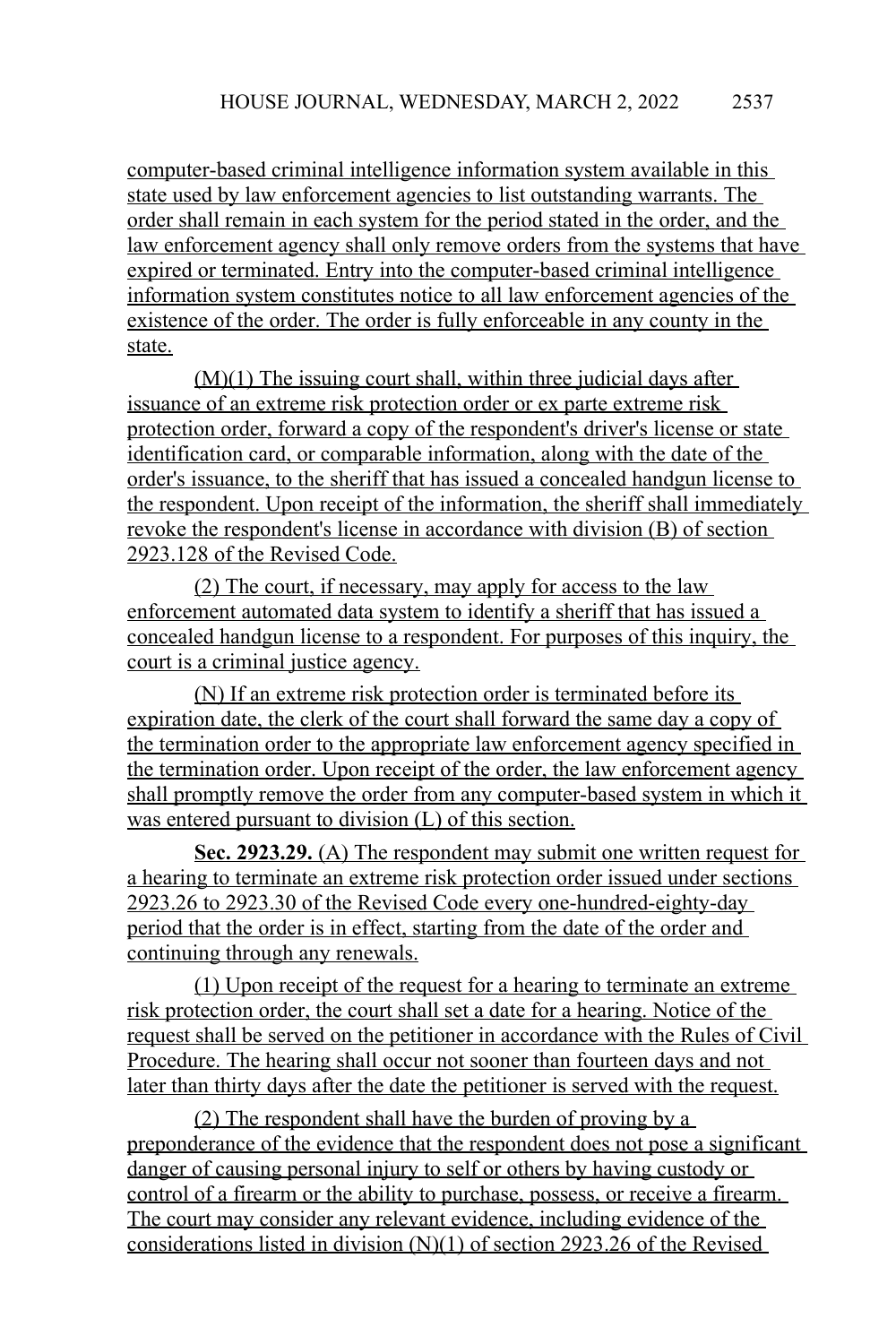Code.

(3) If the court finds after the hearing that the respondent has met the respondent's burden, the court shall terminate the order.

(B) The court shall notify the petitioner of the impending expiration of an extreme risk protection order. Notice shall be received by the petitioner sixty calendar days before the date the order expires.

(C) A family or household member of a respondent or a law enforcement officer or agency may by motion request a renewal of an extreme risk protection not sooner than sixty calendar days before the expiration of the order.

(D) Upon receipt of a motion to renew, the court shall order that a hearing be held not later than fourteen days from the date of the request for renewal. The court may schedule a hearing by telephone in the manner prescribed by division (J)(1) of section 2923.26 of the Revised Code. The respondent shall be personally served in the same manner prescribed by divisions (I)(3) and (L) of section 2923.26 of the Revised Code.

(E) In determining whether to renew an extreme risk protection order under this section, the court shall consider all relevant evidence presented by the petitioner and follow the same procedure as provided in section 2923.26 of the Revised Code.

If the court finds by a preponderance of the evidence that the requirements for issuance of an extreme risk protection order as provided in section 2923.26 of the Revised Code continue to be met, the court shall renew the order. However, if, after notice, the motion for renewal is uncontested and the petitioner seeks no modification of the order, the order may be renewed on the basis of the petitioner's motion or affidavit stating that there has been no material change in relevant circumstances since entry of the order and stating the reason for the requested renewal.

(F) The renewal of an extreme risk protection order has a duration of one hundred eighty days, subject to termination as provided in division (A) of this section or further renewal by order of the court.

**Sec. 2923.30.** (A) Upon issuance of any extreme risk protection order or ex parte extreme risk protection order under sections 2923.26 to 2923.30 of the Revised Code, the court shall order the respondent to surrender to the local law enforcement agency all firearms in the respondent's custody, control, or possession and any license to carry a concealed handgun issued to the respondent under section 2923.125 or 2923.1213 of the Revised Code.

(B) The law enforcement officer serving any extreme risk protection order or ex parte extreme risk protection order issued under sections 2923.26 to 2923.30 of the Revised Code shall request that the respondent immediately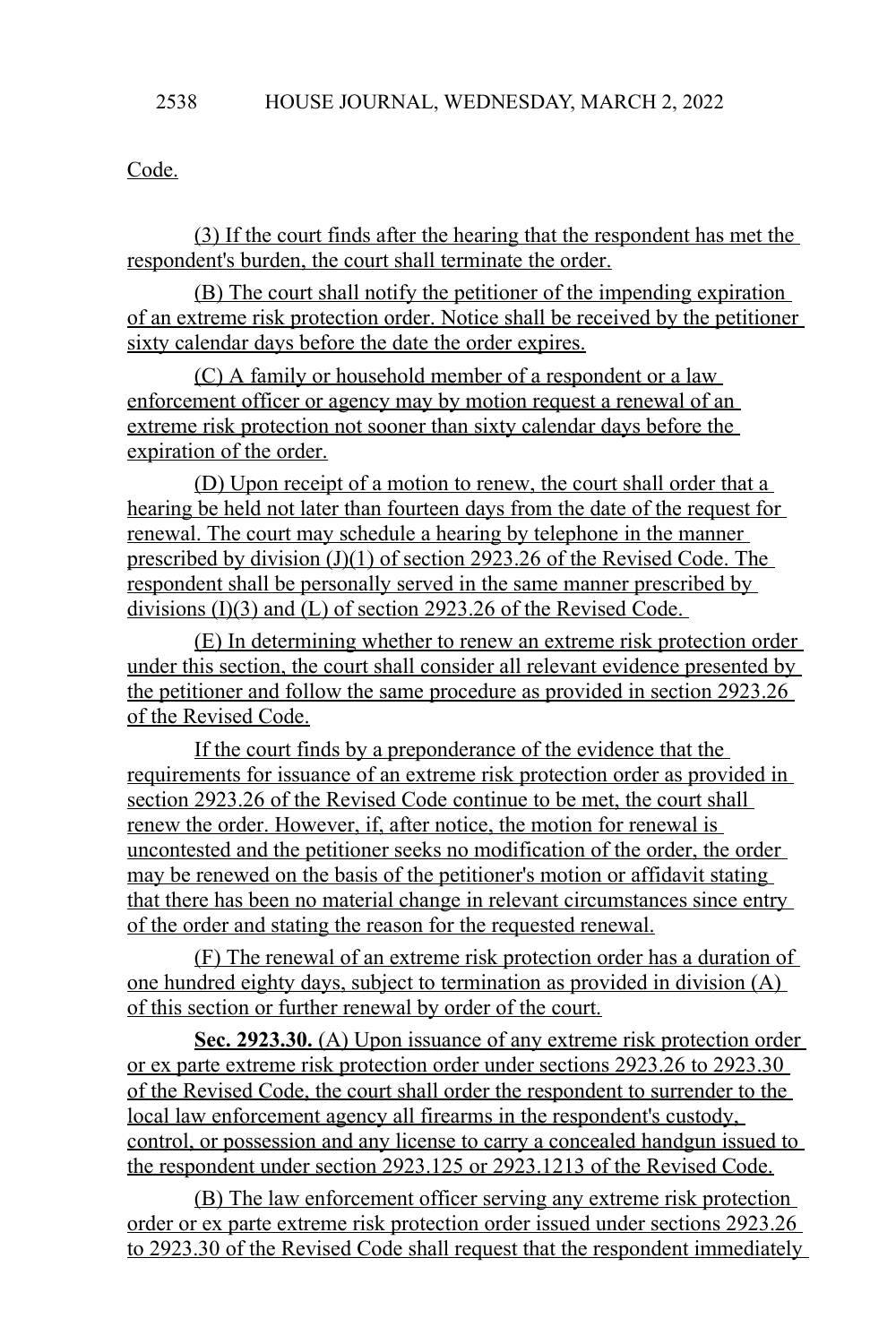surrender all firearms in the respondent's custody, control, or possession and any license to carry a concealed handgun issued to the respondent under section 2923.125 or 2923.1213 of the Revised Code, and conduct any search permitted by law for such firearms.

(C) The law enforcement officer shall take possession of all firearms belonging to the respondent that are surrendered, in plain sight, or discovered pursuant to a lawful search. Alternatively, if personal service by a law enforcement officer is not possible, or not required because the respondent was present at the extreme risk protection order hearing, the respondent shall surrender the firearms in a safe manner to the control of the local law enforcement agency within forty-eight hours of being served with the order by alternate service or within forty-eight hours of the hearing at which the respondent was present.

(D) At the time of surrender, a law enforcement officer taking possession of a firearm or concealed handgun license shall issue a receipt identifying all firearms that have been surrendered and provide a copy of the receipt to the respondent. Within seventy-two hours after service of the order, the officer serving the order shall file the original receipt with the court and shall ensure that the officer's law enforcement agency retains a copy of the receipt.

(E) Upon the sworn statement or testimony of the petitioner or of any law enforcement officer alleging that the respondent has failed to comply with the surrender of firearms as required by an order issued under sections 2923.26 to 2923.30 of the Revised Code, the court shall determine whether probable cause exists to believe that the respondent has failed to surrender all firearms in the respondent's possession, custody, or control. If probable cause exists, the court shall issue a warrant describing the firearms and authorizing a search of the locations where the firearms are reasonably believed to be and the seizure of any firearms discovered pursuant to such search.

(F) If a person other than the respondent claims title to any firearm surrendered pursuant to this section, and the other person is determined by the law enforcement agency to be the lawful owner of the firearm, the firearm shall be returned to the other person, provided that both of the following apply:

(1) The firearm is removed from the respondent's custody, control, or possession and the lawful owner agrees to store the firearm in a manner such that the respondent does not have access to or control of the firearm.

(2) The lawful owner is not prohibited from possessing the firearm under state or federal law.

(G) Upon the issuance of an extreme risk protection order, the court shall order a new hearing date and require the respondent to appear not later than three judicial days from the issuance of the order. The court shall require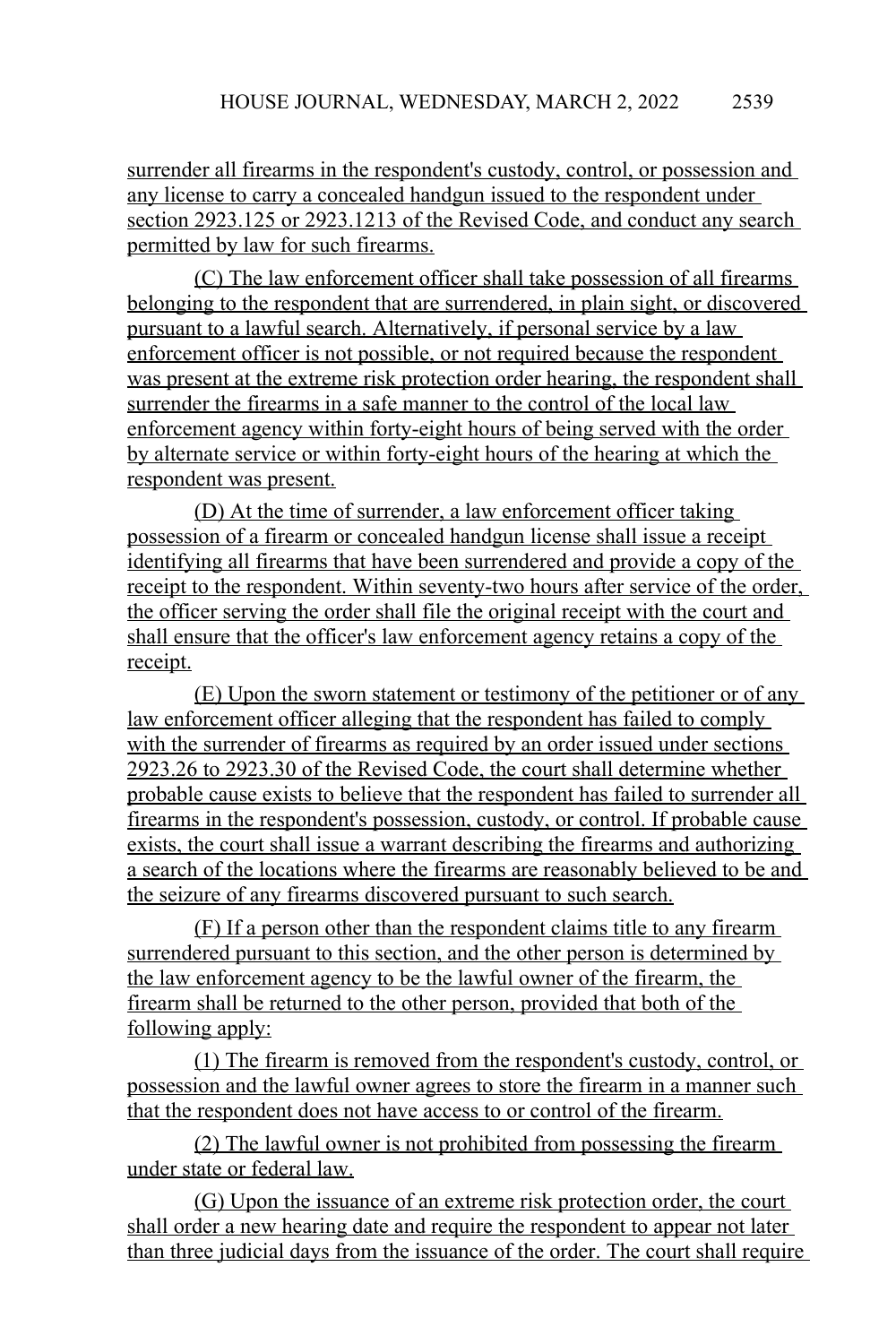a showing that the respondent has surrendered any firearms in the respondent's custody, control, or possession. The court may dismiss the hearing upon a satisfactory showing that the respondent is in compliance with the order.

(H) All law enforcement agencies shall develop policies and procedures not later than six months after the effective date of this section regarding the acceptance, storage, and return of firearms required to be surrendered under sections 2923.26 to 2923.30 of the Revised Code.

(I) If an extreme risk protection order is terminated or expires without renewal or an ex parte extreme risk protection order expires and an extreme risk protection order is not issued regarding the respondent, a law enforcement agency holding any firearm that has been surrendered pursuant to sections 2923.26 to 2923.30 of the Revised Code shall return any surrendered firearm requested by a respondent only after confirming, through a background check, that the respondent is currently eligible to own or possess firearms under federal and state law and after confirming with the court that the extreme risk protection order has terminated or has expired without renewal.

(J) A law enforcement agency shall, if requested by a family or household member of a respondent, provide prior notice of the return of a firearm to a respondent to that family or household member.

(K) Any firearm surrendered by a respondent pursuant to this section that remains unclaimed by the lawful owner shall be disposed of in accordance with the law enforcement agency's policies and procedures for the disposal of firearms in police custody.

 **Sec. 2923.99.** (A) Except as provided in this section, sections 2923.26 to 2923.30 of the Revised Code do not impose criminal or civil liability on any person or entity for acts or omissions related to obtaining an extreme risk protection order or ex parte extreme risk protection order including for reporting, declining to report, investigating, declining to investigate, filing, or declining to file a petition under those sections.

(B)(1) No person shall do either of the following:

(a) File a petition for an extreme risk protection order under section 2923.26 of the Revised Code alleging that the respondent poses a significant danger of causing personal injury to self or others by having in the respondent's custody or control, purchasing, possessing, or receiving a firearm if the person knows the allegation is false;

(b) File an application for an ex parte extreme risk protection order under section 2923.27 of the Revised Code alleging that the respondent poses a significant danger of causing personal injury to self or others in the near future by having custody or control of a firearm or the ability to purchase,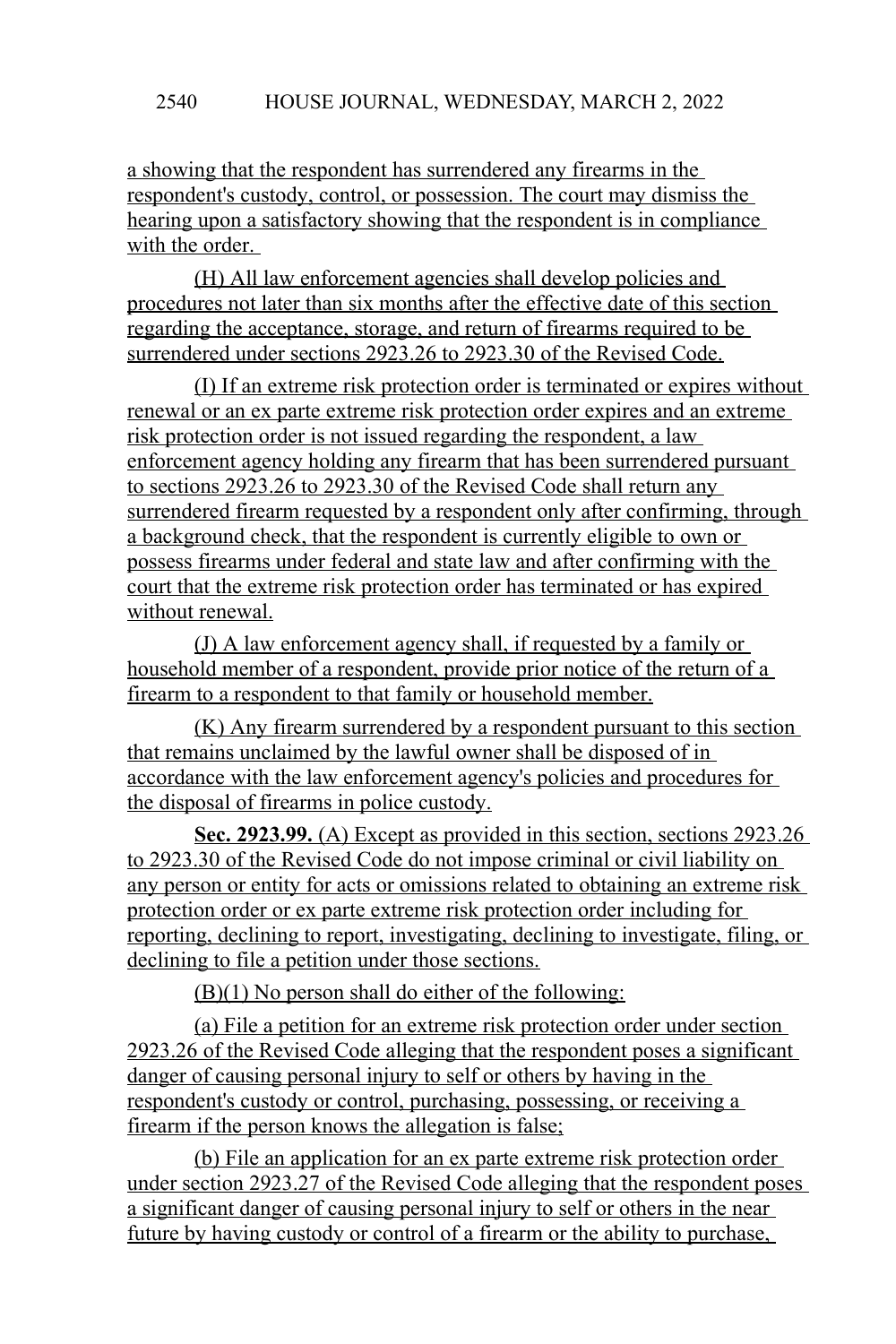# possess, or receive a firearm if the person knows the allegation is false.

(2) An individual injured in person or property by a violation of division  $(B)(1)(a)$  or (b) of this section has, and may recover full damages in, a civil action under section 2307.60 of the Revised Code. A civil action described in this division is in addition to, and does not preclude, any possible criminal prosecution of the person who violates division (B)(1)(a) or (b) of this section.

(3) Whoever violates division  $(B)(1)(a)$  or (b) of this section is guilty of a felony of the fifth degree.

(C)(1) No person shall acquire, have, carry, or use any firearm with knowledge that the person is prohibited from doing so by an order issued under this section or sections 2923.26 to 2923.30 of the Revised Code.

(2) A person who violates division  $(C)(1)$  of this section is guilty of having a firearm while under extreme risk protection order disability. Except as provided in division  $(C)(3)$  of this section, having a firearm while under extreme risk protection order disability is a misdemeanor of the third degree.

(3) If a person found guilty of having a firearm while under extreme risk protection order disability has two or more previous convictions for such an offense, having a firearm while under extreme risk protection order disability is a felony of the fifth degree.

(D) In addition to the penalties prescribed in division (C) of this section, no person found guilty of having a firearm while under extreme risk protection order disability shall knowingly acquire, have, carry, or use any firearm or dangerous ordnance for a period of five years after the date the underlying extreme risk protection order expires.

**Section 4.** That existing sections 109.57, 2923.125, 2923.128, 2923.1213, and 2923.13 of the Revised Code are hereby repealed."

In line 1969, delete "**3**" and insert "**5**"

The question being, "Shall the motion to amend be agreed to?"

Representative Seitz moved that the motion be laid on the table.

The question being, "Shall the motion to amend be laid on the table?"

The yeas and nays were taken and resulted – yeas 59, nays 33, as follows:

Those who voted in the affirmative were: Representatives

| Abrams        | Baldridge | Bird     | <b>Brinkman</b> |
|---------------|-----------|----------|-----------------|
| Callender     | Click     | Creech   | Cross           |
| Cutrona       | Dean      | Edwards  | Ferguson        |
| Fowler Arthur | Fraizer   | Ghanbari | Ginter          |
| Grendell      | Gross     | Hall     | Hillyer         |
| Holmes        | Hoops     | John     | Johnson         |
| Jones         | Jordan    | Kick     | Koehler         |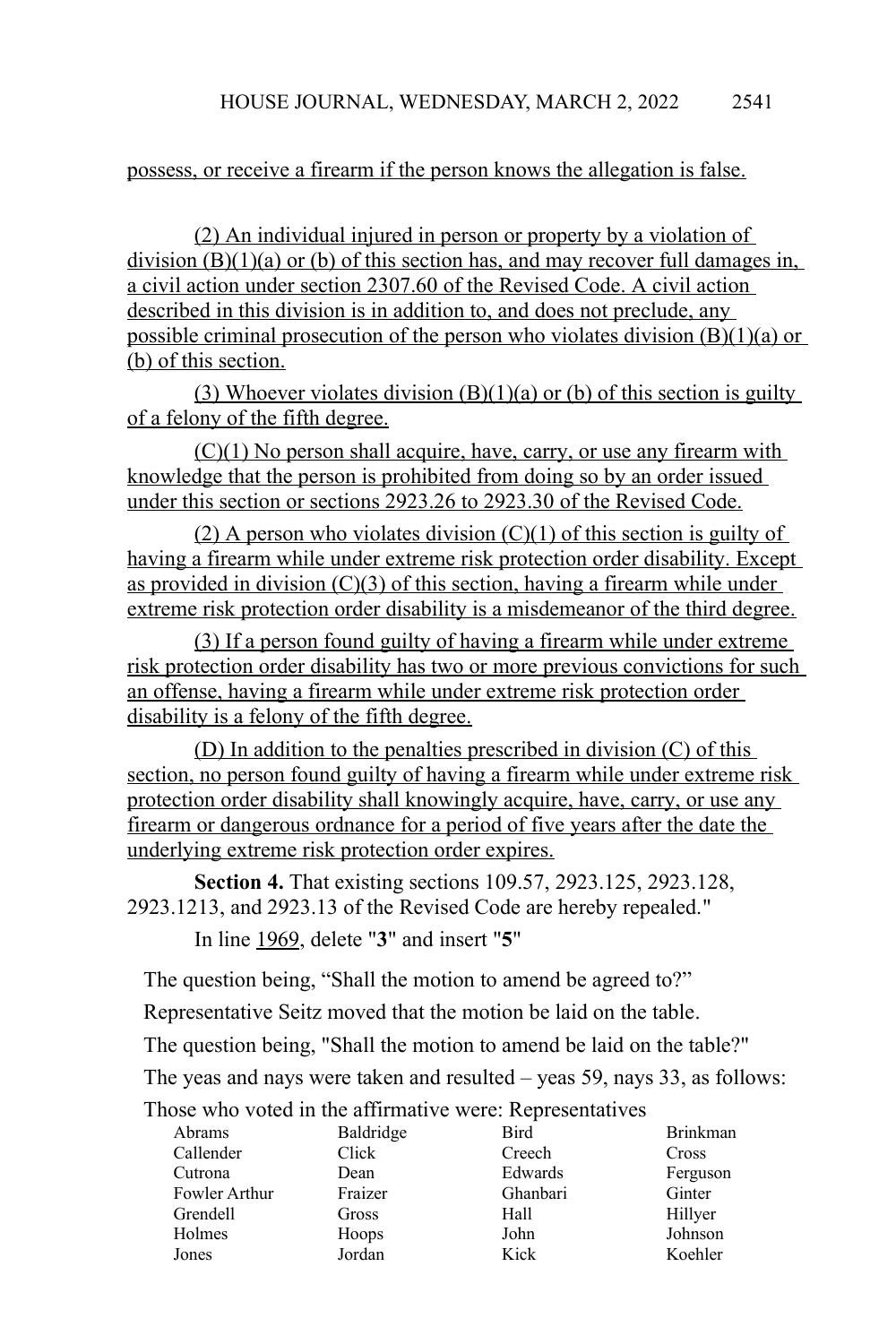#### HOUSE JOURNAL, WEDNESDAY, MARCH 2, 2022 2542

| Lampton                                               | Lanese          | LaRe         | Lipps        |
|-------------------------------------------------------|-----------------|--------------|--------------|
| Loychik                                               | Manchester      | Manning      | McClain      |
| Merrin                                                | Miller, K.      | Oelslager    | Patton       |
| Pavliga                                               | Plummer         | Ray          | Richardson   |
| Riedel                                                | Roemer          | Schmidt      | Seitz        |
| Stein                                                 | <b>Stephens</b> | Stewart      | Stoltzfus    |
| Vitale                                                | White           | Wiggam       | Wilkin       |
| Young, B.                                             | Young, T.       |              | $Cupp-59$    |
| Those who voted in the negative were: Representatives |                 |              |              |
| <b>Blackshear</b>                                     | <b>Boggs</b>    | Boyd         | <b>Brent</b> |
| <b>Brown</b>                                          | Davis           | Denson       | Galonski     |
| Hicks-Hudson                                          | Humphrey        | Ingram       | Jarrells     |
| Kelly                                                 | Leland          | Lepore-Hagan | Lightbody    |
| Liston                                                | Miller, A.      | Miller, J.   | Miranda      |
| O'Brien                                               | Robinson        | Russo        | Sheehy       |
| Skindell                                              | Smith, K.       | Smith, M.    | Sobecki      |
| Sweeney                                               | Sykes           | Troy         | Upchurch     |
|                                                       |                 |              | Weinstein-33 |

The motion to amend was laid on the table.

The question recurring, "Shall the bill pass?"

The yeas and nays were taken and resulted – yeas 58, nays 36, as follows:

Those who voted in the affirmative were: Representatives

| THOSE WHO VOICE IN the annihilative were. INepresentatives |              |              |               |
|------------------------------------------------------------|--------------|--------------|---------------|
| Abrams                                                     | Baldridge    | <b>Bird</b>  | Callender     |
| Carruthers                                                 | Click        | Creech       | Cross         |
| Cutrona                                                    | Dean         | Edwards      | Ferguson      |
| Fowler Arthur                                              | Fraizer      | Ghanbari     | Ginter        |
| Grendell                                                   | Hall         | Hillyer      | <b>Holmes</b> |
| Hoops                                                      | John         | Johnson      | Jones         |
| Jordan                                                     | Kick         | Koehler      | Lampton       |
| Lanese                                                     | LaRe         | Lipps        | Loychik       |
| Manchester                                                 | Manning      | McClain      | Merrin        |
| Miller, K.                                                 | Oelslager    | Patton       | Pavliga       |
| Plummer                                                    | Ray          | Richardson   | Riedel        |
| Roemer                                                     | Schmidt      | <b>Seitz</b> | Stein         |
| <b>Stephens</b>                                            | Stewart      | Stoltzfus    | Vitale        |
| White                                                      | Wiggam       | Wilkin       | Young, B.     |
| Young, T.                                                  |              |              | $Cupp-58$     |
| Those who voted in the negative were: Representatives      |              |              |               |
| <b>Blackshear</b>                                          | <b>Boggs</b> | Boyd         | <b>Brent</b>  |
| <b>Brinkman</b>                                            | <b>Brown</b> | Davis        | Denson        |
| Galonski                                                   | Gross        | Hicks-Hudson | Humphrey      |
| Ingram                                                     | Jarrells     | Kelly        | Leland        |
| Lepore-Hagan                                               | Lightbody    | Liston       | Miller, A.    |
| Miller, J.                                                 | Miranda      | O'Brien      | Robinson      |
| Russo                                                      | Sheehy       | Skindell     | Smith, K.     |
| Smith, M.                                                  | Sobecki      | Sweeney      | Sykes         |
| Troy                                                       | Upchurch     | Weinstein    | West-36       |
|                                                            |              |              |               |

The bill passed.

Representative Wilkin moved to amend the title as follows: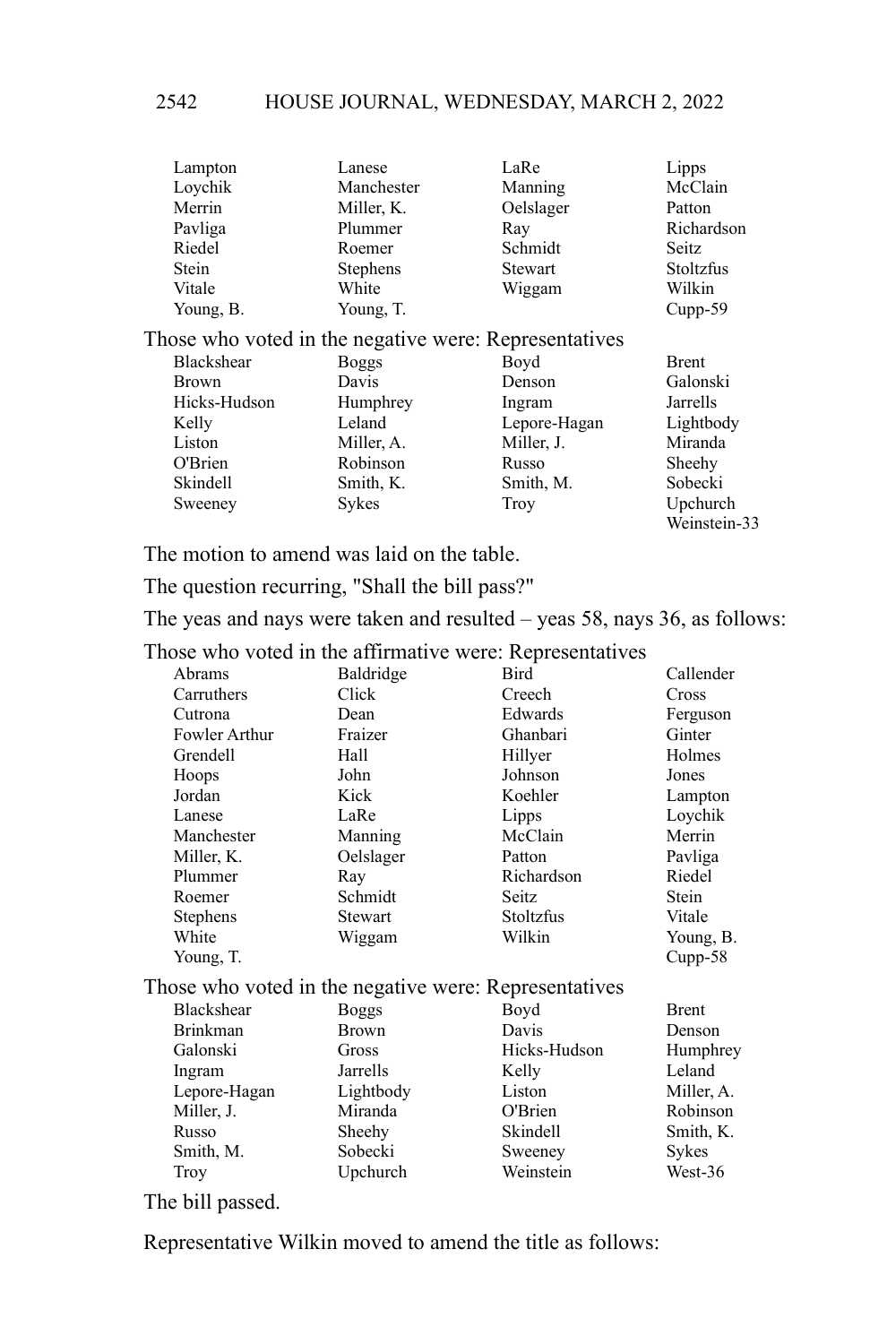Add the names: "Baldridge, Callender, Carruthers, Click, Creech, Cross, Cutrona, Dean, Edwards, Fowler Arthur, Fraizer, Ghanbari, Grendell, Hall, Hillyer, John, Johnson, Kick, Koehler, Lampton, Lipps, Loychik, McClain, Merrin, Miller, K., Richardson, Riedel, Schmidt, Stein, Stephens, Stewart, Stoltzfus."

The motion was agreed to and the title so amended.

The title as amended was agreed to.

**Sub. H. B. No. 27**-Representative Patton. Cosponsor: Representative Leland.

To amend sections 4513.31 and 4513.99 of the Revised Code to increase the criminal penalties associated with failing to secure a load on a vehicle, was taken up for consideration the third time.

The question being, "Shall the bill pass?"

The yeas and nays were taken and resulted – yeas 84, nays 9, as follows:

|         | Those who voted in the affirmative were: Representatives |  |
|---------|----------------------------------------------------------|--|
| A brame | <b>Baldridge</b><br><b>Rird</b>                          |  |

| Abrams                                                | Baldridge     | Bird         | <b>Blackshear</b> |
|-------------------------------------------------------|---------------|--------------|-------------------|
| Boggs                                                 | Boyd          | <b>Brent</b> | Callender         |
| Carruthers                                            | Click         | Creech       | Cross             |
| Cutrona                                               | Davis         | Denson       | Edwards           |
| Ferguson                                              | Fowler Arthur | Fraizer      | Galonski          |
| Ghanbari                                              | Ginter        | Grendell     | Hall              |
| Hicks-Hudson                                          | Hillyer       | Holmes       | Hoops             |
| Humphrey                                              | Ingram        | Jarrells     | John              |
| Johnson                                               | Jones         | Jordan       | Kelly             |
| Koehler                                               | Lampton       | Lanese       | LaRe              |
| Leland                                                | Lepore-Hagan  | Lightbody    | Lipps             |
| Liston                                                | Loychik       | Manchester   | Manning           |
| Merrin                                                | Miller, A.    | Miller, J.   | Miller, K.        |
| Miranda                                               | O'Brien       | Oelslager    | Patton            |
| Pavliga                                               | Plummer       | Ray          | Richardson        |
| Riedel                                                | Robinson      | Roemer       | Schmidt           |
| Seitz                                                 | Sheehy        | Skindell     | Smith, K.         |
| Smith, M.                                             | Sobecki       | Stein        | Stephens          |
| Stewart                                               | Sweeney       | Sykes        | Troy              |
| Upchurch                                              | Weinstein     | West         | White             |
| Wiggam                                                | Wilkin        | Young, T.    | $Cupp-84$         |
| Those who voted in the negative were: Representatives |               |              |                   |
| <b>Brinkman</b>                                       | Dean          | Gross        | Kick              |
| McClain                                               | Russo         | Stoltzfus    | Vitale            |

Young, B.-9

The bill passed.

Representative Patton moved to amend the title as follows:

Add the names: "Carruthers, Davis, Grendell, Lanese."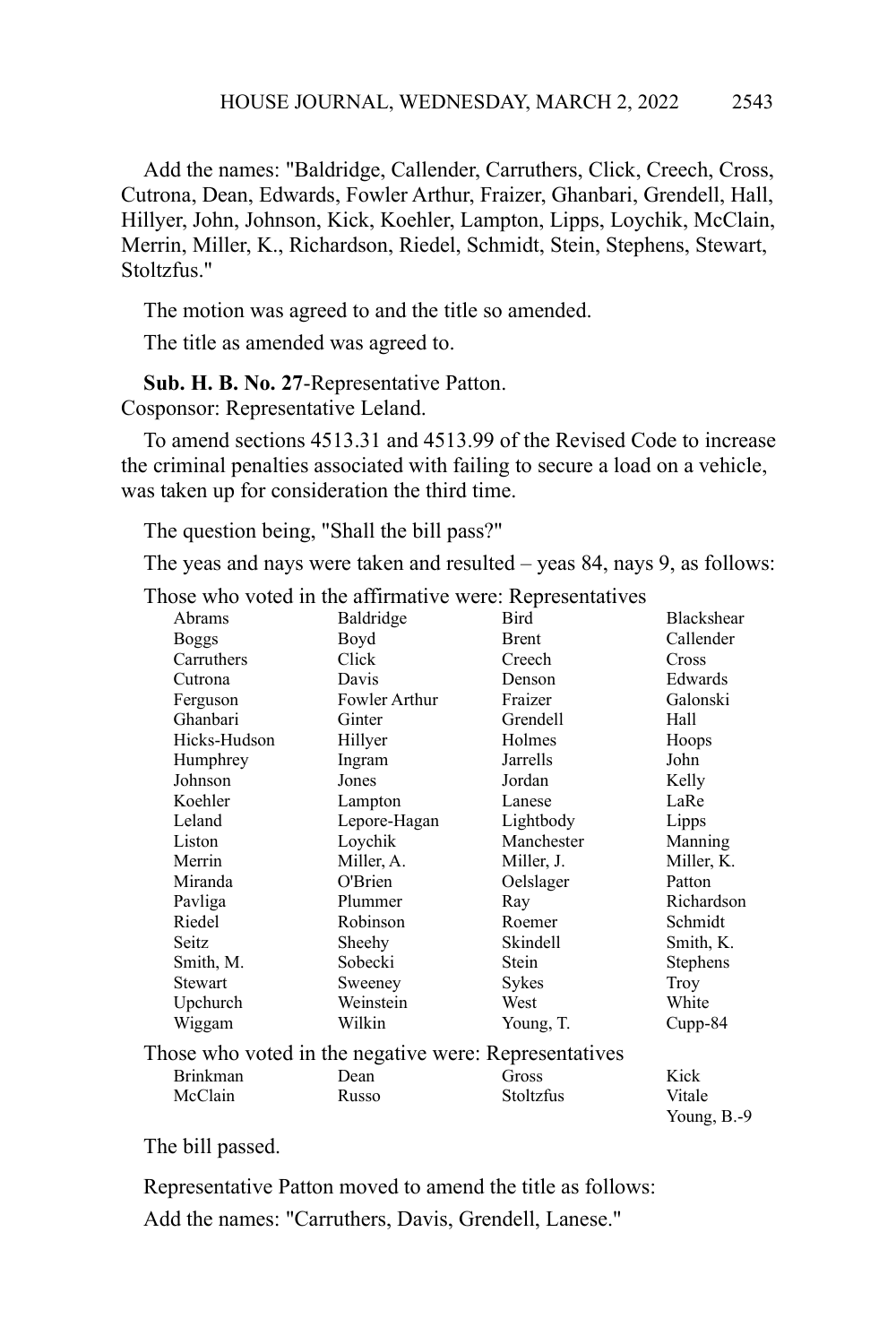The motion was agreed to and the title so amended.

The title as amended was agreed to.

**H. B. No. 60**-Representatives Brent, Seitz.

Cosponsors: Representatives Miranda, O'Brien, Cross, Lipps, Crawley, Sheehy, Young, T., Miller, A., Howse, Upchurch, Boggs, Robinson, Hoops, Miller, J., Kelly, West.

To amend section 3796.01 of the Revised Code to authorize the use of medical marijuana for autism spectrum disorder, was taken up for consideration the third time.

The question being, "Shall the bill pass?"

The yeas and nays were taken and resulted – yeas 77, nays 14, as follows:

Those who voted in the affirmative were: Representatives

| Abrams          | Baldridge                                             | Bird         | <b>Blackshear</b> |
|-----------------|-------------------------------------------------------|--------------|-------------------|
| <b>Boggs</b>    | Boyd                                                  | <b>Brent</b> | <b>Brinkman</b>   |
| Callender       | Click                                                 | Creech       | Cross             |
| Davis           | Dean                                                  | Denson       | Ferguson          |
| Fowler Arthur   | Fraizer                                               | Galonski     | Ginter            |
| Grendell        | Gross                                                 | Hall         | Hicks-Hudson      |
| Hillyer         | Hoops                                                 | Humphrey     | Ingram            |
| Jarrells        | John                                                  | Johnson      | Jones             |
| Jordan          | Kelly                                                 | Kick         | Lampton           |
| Lanese          | LaRe                                                  | Leland       | Lepore-Hagan      |
| Lightbody       | Lipps                                                 | Loychik      | Manchester        |
| Manning         | Miller, A.                                            | Miller, J.   | Miranda           |
| O'Brien         | Oelslager                                             | Patton       | Plummer           |
| Ray             | Robinson                                              | Roemer       | Russo             |
| Schmidt         | Seitz                                                 | Sheehy       | Skindell          |
| Smith, K.       | Smith, M.                                             | Sobecki      | Stein             |
| <b>Stephens</b> | <b>Stewart</b>                                        | Sweeney      | Sykes             |
| Troy            | Upchurch                                              | Weinstein    | West              |
| White           | Wiggam                                                | Wilkin       | Young, T.         |
|                 |                                                       |              | $Cupp-77$         |
|                 | Those who voted in the negative were: Representatives |              |                   |
| Carruthers      | Edwards                                               | Ghanbari     | <b>Holmes</b>     |
| Liston          | McClain                                               | Merrin       | Miller, K.        |
| Pavliga         | Richardson                                            | Riedel       | <b>Stoltzfus</b>  |
| Vitale          |                                                       |              | Young, $B.-14$    |
|                 |                                                       |              |                   |

The bill passed.

Representative Brent moved to amend the title as follows:

Add the names: "Callender, Creech, Davis, Denson, Galonski, Hillyer, Humphrey, Ingram, Jarrells, Lepore-Hagan, Loychik, Patton, Stein, Stewart, Weinstein<sup>"</sup>

The motion was agreed to and the title so amended.

The title as amended was agreed to.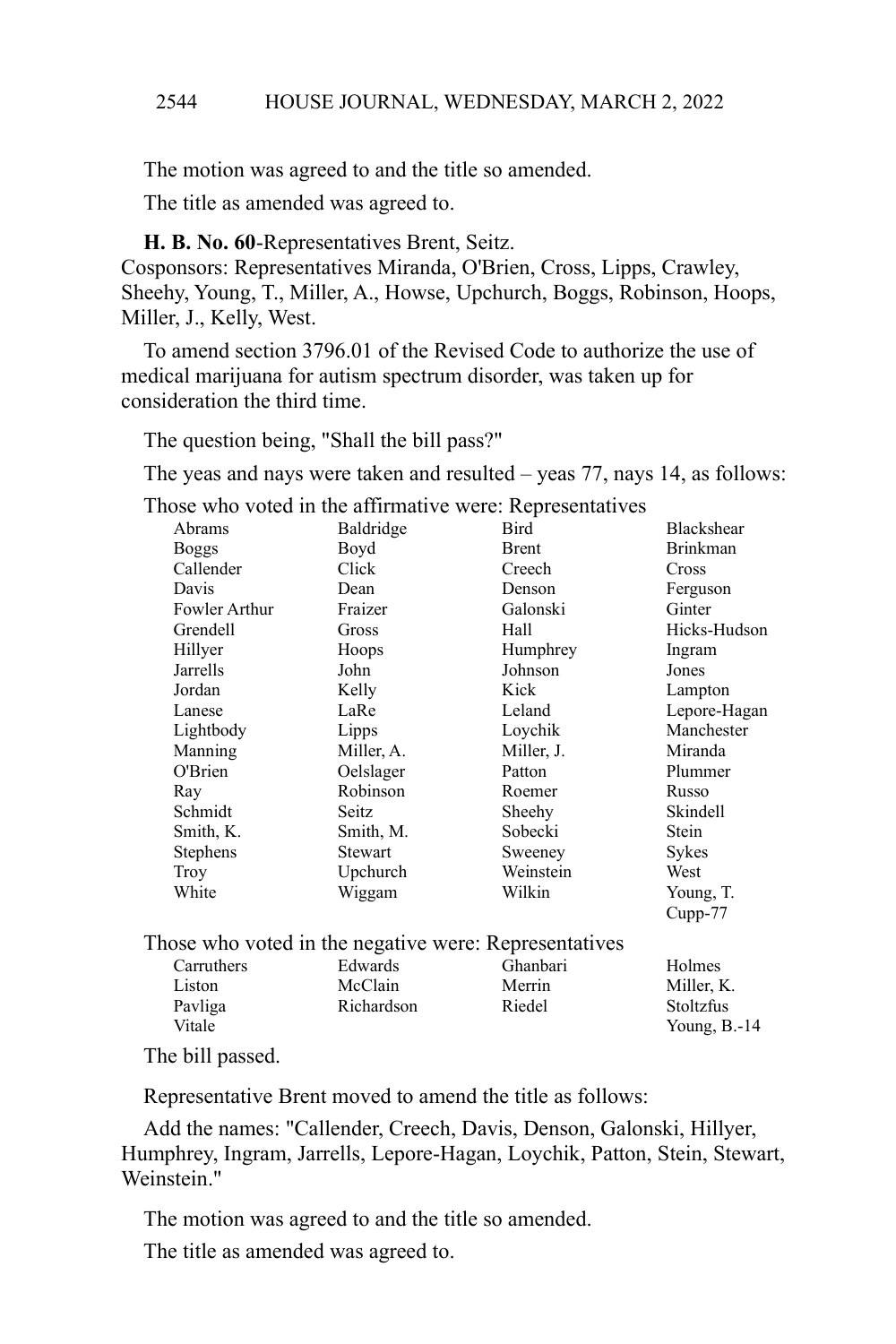## **H. B. No. 88**-Representative Patton.

Cosponsors: Representatives Johnson, Cutrona, Manning.

To amend sections 715.27, 3781.102, 4740.01, 4740.02, 4740.04, 4740.12, and 4764.03 of the Revised Code to require commercial roofing contractors to have a license, was taken up for consideration the third time.

The question being, "Shall the bill pass?"

The yeas and nays were taken and resulted – yeas 75, nays 16, as follows: Those who voted in the affirmative were: Representatives

| Abrams          | Baldridge                                             | Bird            | <b>Blackshear</b> |
|-----------------|-------------------------------------------------------|-----------------|-------------------|
| <b>Boggs</b>    | Boyd                                                  | <b>Brent</b>    | Callender         |
| Carruthers      | Click                                                 | Creech          | Cross             |
| Cutrona         | Denson                                                | Edwards         | Fraizer           |
| Galonski        | Ghanbari                                              | Ginter          | Grendell          |
| Hall            | Hicks-Hudson                                          | Holmes          | Hoops             |
| Humphrey        | Ingram                                                | Jarrells        | John              |
| Johnson         | Jones                                                 | Kelly           | Lampton           |
| Lanese          | LaRe                                                  | Leland          | Lepore-Hagan      |
| Lightbody       | Lipps                                                 | Liston          | Loychik           |
| Manchester      | Manning                                               | Miller, J.      | Miller, K.        |
| O'Brien         | Oelslager                                             | Patton          | Pavliga           |
| Plummer         | Ray                                                   | Richardson      | Robinson          |
| Roemer          | Russo                                                 | Schmidt         | Seitz             |
| Sheehy          | Skindell                                              | Smith, K.       | Smith, M.         |
| Sobecki         | Stein                                                 | <b>Stephens</b> | Stewart           |
| Sweeney         | Sykes                                                 | Troy            | Upchurch          |
| Weinstein       | West                                                  | White           | Wilkin            |
| Young, B.       | Young, T.                                             |                 | $Cupp-75$         |
|                 | Those who voted in the negative were: Representatives |                 |                   |
| <b>Brinkman</b> | Dean                                                  | Ferguson        | Fowler Arthur     |
| Gross           | Hillyer                                               | Jordan          | Kick              |
| McClain         | Merrin                                                | Miller, A.      | Miranda           |
| Riedel          | <b>Stoltzfus</b>                                      | Vitale          | Wiggam-16         |
|                 |                                                       |                 |                   |

The bill passed.

Representative Patton moved to amend the title as follows:

Add the names: "Abrams, Carruthers, Fraizer, Holmes, Loychik, Miller, J., Sobecki, Sweeney, Troy, Upchurch."

The motion was agreed to and the title so amended.

The title as amended was agreed to.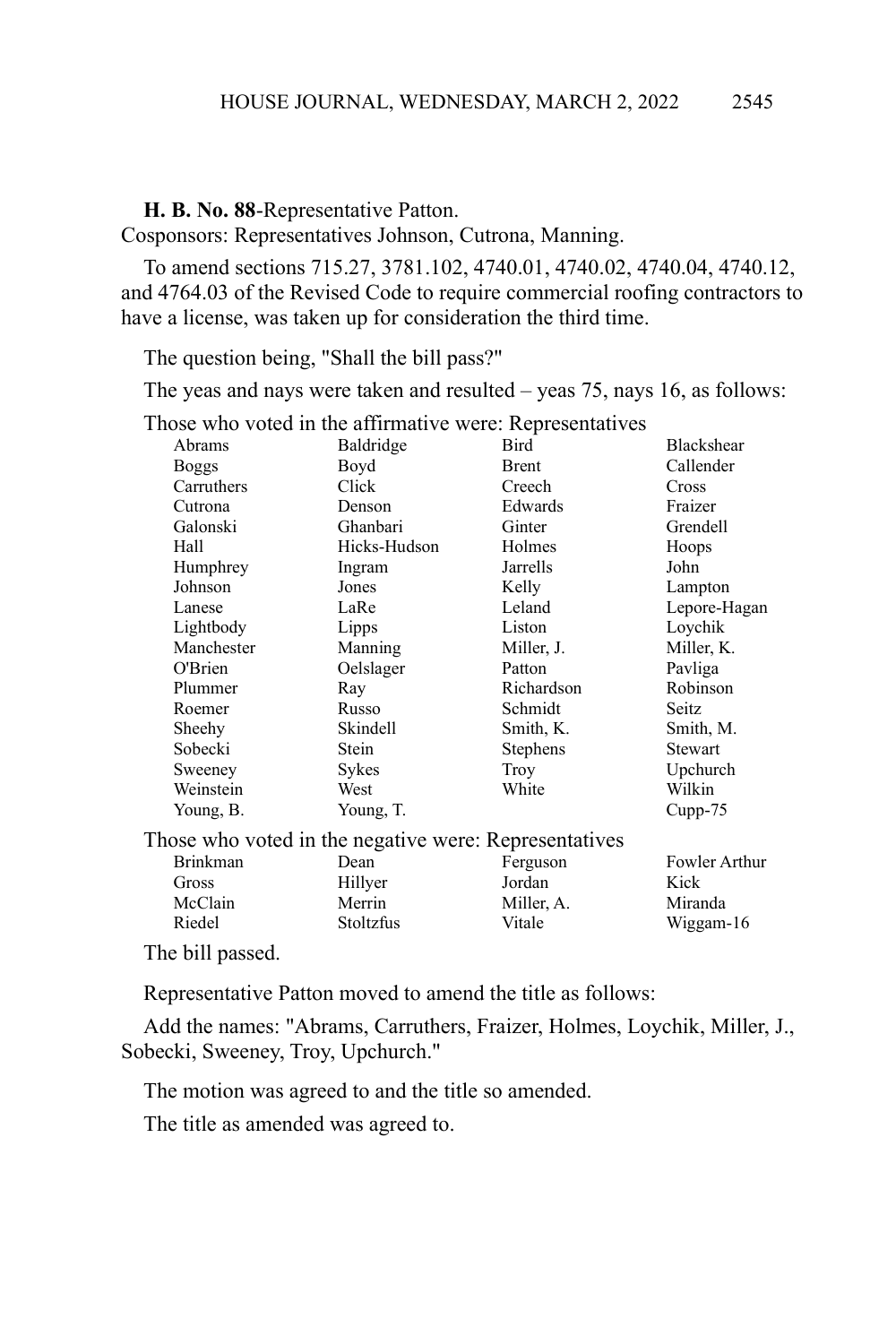**Sub. H. B. No. 324**-Representatives Click, Lipps.

Cosponsors: Representatives Fowler Arthur, Johnson, McClain, Stoltzfus, Merrin, Ghanbari, John, Gross, Riedel, Young, T., Creech, White, Hall, Ginter, Ferguson, Richardson, Fraizer, Bird.

To enact section 3727.30 of the Revised Code to permit hospital visitation during a public health emergency or outbreak of a contagious disease, to establish criteria for those visits, and to name this act Shirley and Wilma's Law, was taken up for consideration the third time.

The question being, "Shall the bill pass?"

The yeas and nays were taken and resulted – yeas 93, nays 0, as follows:

Those who voted in the affirmative were: Representatives

| Abrams       | Baldridge    | Bird           | Blackshear      |
|--------------|--------------|----------------|-----------------|
| <b>Boggs</b> | Boyd         | <b>Brent</b>   | <b>Brinkman</b> |
| Callender    | Carruthers   | Click          | Creech          |
| Cross        | Cutrona      | Davis          | Dean            |
| Denson       | Edwards      | Ferguson       | Fowler Arthur   |
| Fraizer      | Galonski     | Ghanbari       | Ginter          |
| Grendell     | Gross        | Hall           | Hicks-Hudson    |
| Hillyer      | Holmes       | Hoops          | Humphrey        |
| Ingram       | Jarrells     | John           | Johnson         |
| Jones        | Jordan       | Kelly          | Kick            |
| Koehler      | Lampton      | Lanese         | LaRe            |
| Leland       | Lepore-Hagan | Lightbody      | Lipps           |
| Liston       | Loychik      | Manchester     | Manning         |
| McClain      | Merrin       | Miller, A.     | Miller, J.      |
| Miller, K.   | Miranda      | O'Brien        | Oelslager       |
| Patton       | Pavliga      | Plummer        | Ray             |
| Richardson   | Riedel       | Robinson       | Roemer          |
| Russo        | Schmidt      | Seitz          | Sheehy          |
| Skindell     | Smith, K.    | Smith, M.      | Sobecki         |
| Stein        | Stephens     | <b>Stewart</b> | Stoltzfus       |
| Sweeney      | Sykes        | Troy           | Upchurch        |
| Vitale       | Weinstein    | West           | White           |
| Wiggam       | Wilkin       | Young, B.      | Young, T.       |
|              |              |                | $Cupp-93$       |

The bill passed.

Representative Click moved to amend the title as follows:

Add the names: "Abrams, Baldridge, Brent, Callender, Carruthers, Cross, Davis, Edwards, Grendell, Hicks-Hudson, Hillyer, Holmes, Hoops, Ingram, Jones, Jordan, Kick, Koehler, Lampton, Lanese, LaRe, Leland, Lightbody, Liston, Loychik, Miller, A., Miller, J., O'Brien, Patton, Pavliga, Plummer, Ray, Roemer, Russo, Schmidt, Seitz, Sheehy, Sobecki, Stein, Stephens, Stewart, Upchurch, Speaker Cupp."

The motion was agreed to and the title so amended.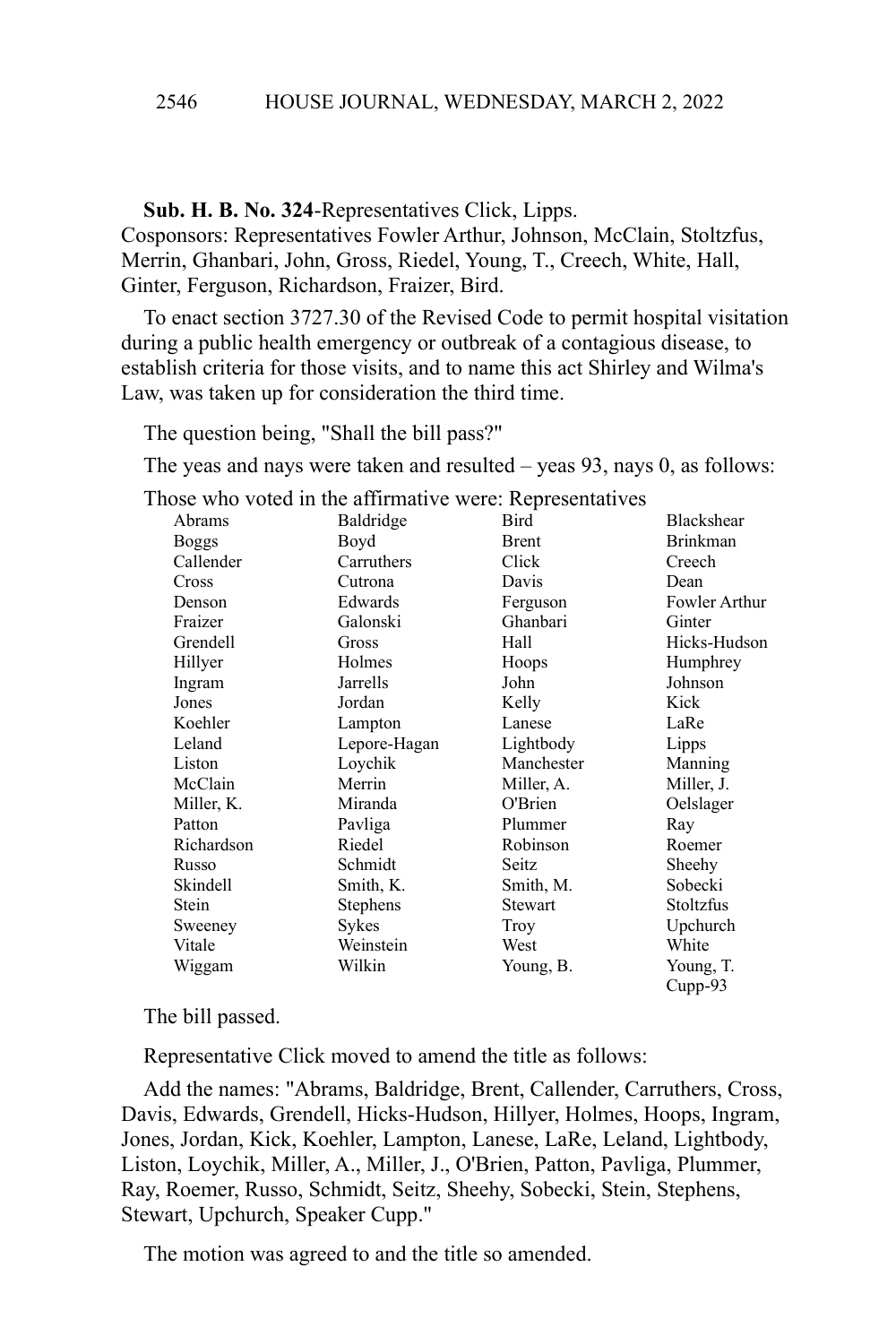The title as amended was agreed to.

**Sub. H. B. No. 430**-Representative Cross. Cosponsors: Representatives Johnson, Holmes, Fraizer.

To amend sections 153.64 and 3781.27 and to enact section 5.248 of the Revised Code relating to property development and protecting underground utility facilities during construction and to designate April as "Ohio Work Zone Safety Awareness Month", was taken up for consideration the third time.

The question being, "Shall the bill pass?"

The yeas and nays were taken and resulted – yeas 91, nays 0, as follows:

|                  |              | The yeas and nays were taken and resulted $-$ yeas 91, nays 0, as follo |                   |
|------------------|--------------|-------------------------------------------------------------------------|-------------------|
|                  |              | Those who voted in the affirmative were: Representatives                |                   |
| Abrams           | Baldridge    | Bird                                                                    | <b>Blackshear</b> |
| <b>Boggs</b>     | Boyd         | <b>Brent</b>                                                            | <b>Brinkman</b>   |
| Callender        | Carruthers   | Click                                                                   | Creech            |
| Cross            | Cutrona      | Davis                                                                   | Dean              |
| Edwards          | Ferguson     | Fowler Arthur                                                           | Fraizer           |
| Galonski         | Ghanbari     | Ginter                                                                  | Grendell          |
| Gross            | Hall         | Hicks-Hudson                                                            | Hillyer           |
| Holmes           | Hoops        | Humphrey                                                                | Ingram            |
| Jarrells         | John         | Johnson                                                                 | Jones             |
| Jordan           | Kelly        | Kick                                                                    | Koehler           |
| Lampton          | Lanese       | LaRe                                                                    | Leland            |
| Lepore-Hagan     | Lightbody    | Lipps                                                                   | Liston            |
| Loychik          | Manchester   | Manning                                                                 | McClain           |
| Merrin           | Miller, A.   | Miller, J.                                                              | Miller, K.        |
| Miranda          | O'Brien      | Oelslager                                                               | Patton            |
| Pavliga          | Plummer      | Ray                                                                     | Richardson        |
| Riedel           | Robinson     | Roemer                                                                  | Russo             |
| Schmidt          | <b>Seitz</b> | Sheehy                                                                  | <b>Skindell</b>   |
| Smith, K.        | Smith, M.    | Sobecki                                                                 | Stein             |
| Stephens         | Stewart      | <b>Stoltzfus</b>                                                        | Sweeney           |
| <b>Sykes</b>     | Troy         | Upchurch                                                                | Vitale            |
| Weinstein        | West         | White                                                                   | Wilkin            |
| Young, B.        | Young, T.    |                                                                         | $Cupp-91$         |
| The bill passed. |              |                                                                         |                   |

Representative Cross moved to amend the title as follows:

Add the names: "Carruthers, Edwards, Galonski, Ghanbari, Hillyer, Humphrey, Ingram, John, Jones, Lanese, LaRe, Lightbody, Loychik, Miller, A., Miller, J., O'Brien, Patton, Riedel, Stephens, White."

The motion was agreed to and the title so amended.

The title as amended was agreed to.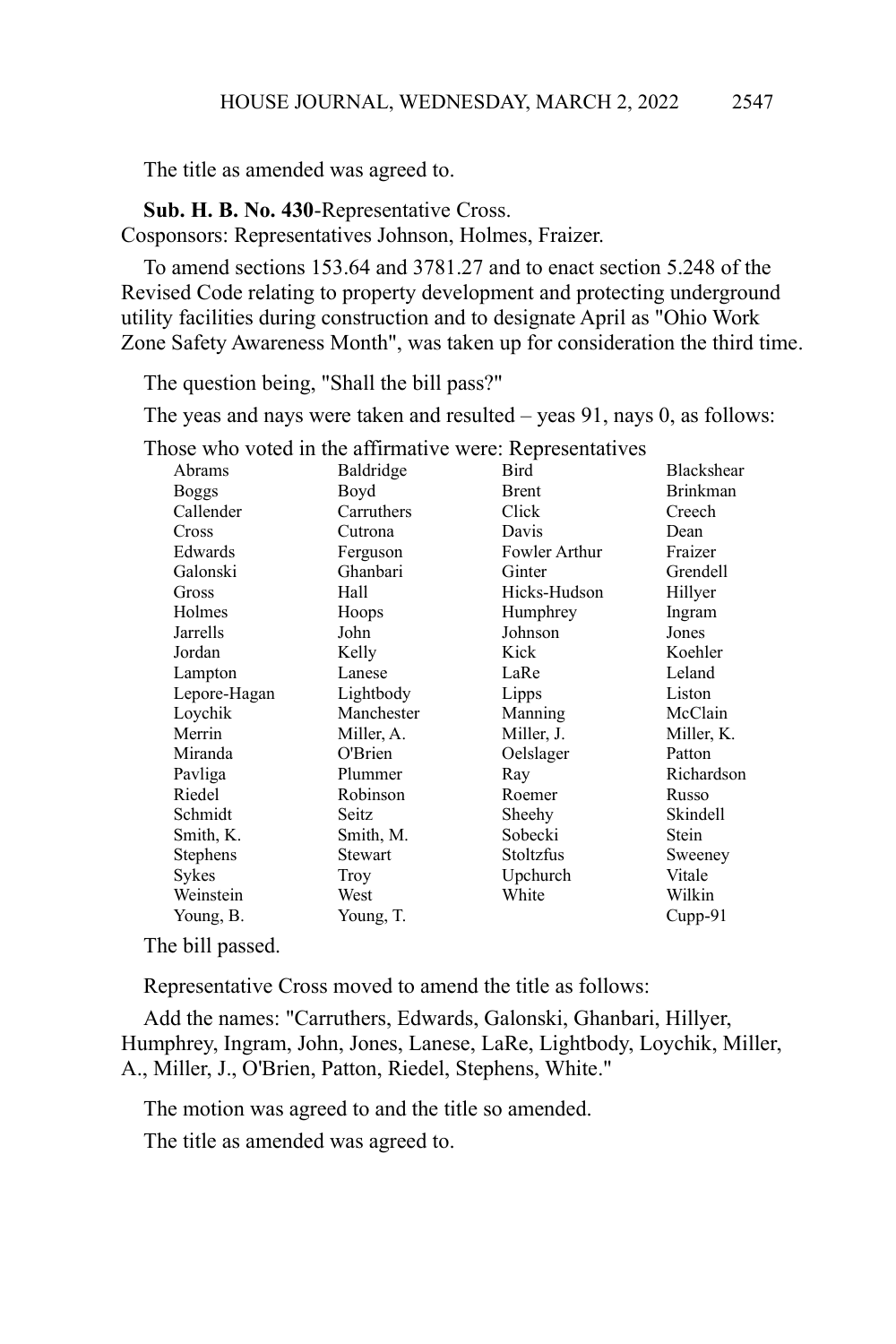### Message from the Senate

Mr. Speaker:

I am directed to inform the House of Representatives that the Senate has concurred in the passage of the following bill:

**Am. H. B. No. 184** - Representative Carfagna

Cosponsors: Representatives Abrams, Baldridge, Blackshear, Boyd, Brent, Brown, Carruthers, Cross, Crossman, Denson, Edwards, Fraizer, Galonski, Ginter, Gross, Hall, Howse, Ingram, Jarrells, John, Johnson, Lanese, LaRe, Leland, Lepore-Hagan, Lightbody, Loychik, Manning, Miller, A., Miller, J., Miranda, O'Brien, Pavliga, Richardson, Roemer, Russo, Schmidt, Sheehy, Smith, K., Sobecki, Stein, Sweeney, West, White, Wiggam, Young, T. Senators Brenner, Hackett, Antonio, Blessing, Cirino, Craig, Dolan, Fedor, Gavarone, Hoagland, Hottinger, Manning, Schuring, Thomas, Wilson, Yuko

To amend section 742.38 of the Revised Code to revise Ohio Police and Fire Pension Fund disability determination procedures.

With the following additional amendments, in which the concurrence of the House is requested.

In line 75, reinsert "assign competent and"

In line 76, reinsert "disinterested"; delete "do both of the following:"

In line 77, delete "(a) Assign"; delete "other health care professionals" and insert "advanced practice registered nurses, physician assistants"

In line 78, delete "who are competent and disinterested"

Delete lines 80 and 81

In line 102, delete "other"

In line 103, delete "health care professional" and insert "advanced practice registered nurse, physician assistant"

In line 105, after "section." insert "If a medical examination is conducted by an advanced practice registered nurse or physician assistant, the board shall only accept an examination report if a physician reviews, approves, and signs the report before the report is submitted to the board."

In line 219, after "(E)" insert "An advanced practice registered nurse or physician assistant assigned in accordance with rules adopted under division (C)(3) of this section to conduct a medical examination of a member who has applied for disability benefits shall only conduct an examination that is within the scope and practice that is permitted under Chapter 4723. or 4730. of the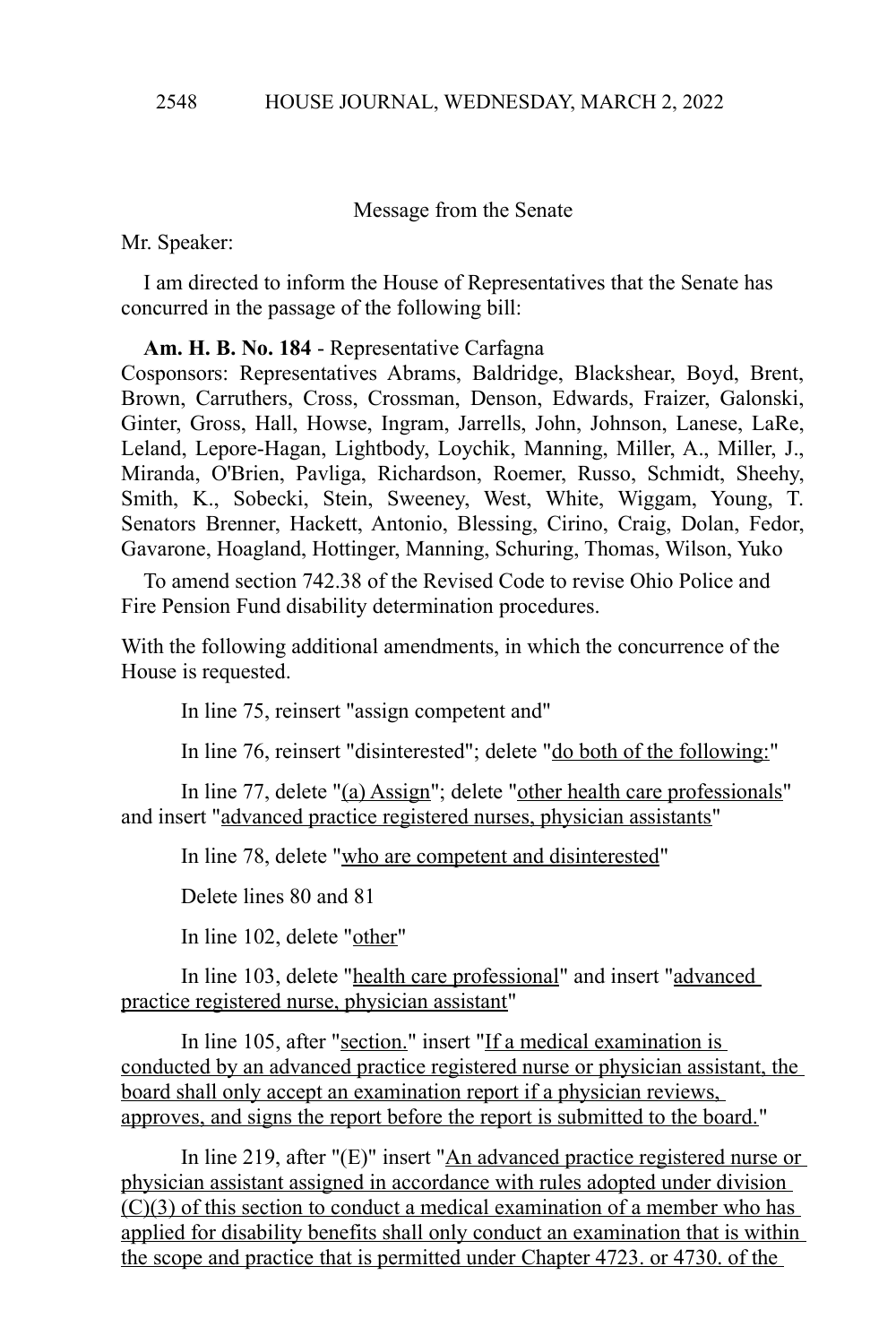Revised Code, respectively, and does not exceed the advanced practice registered nurse's or physician assistant's training.

(F)"

Attest: Vincent L. Keeran, Clerk.

Representative Ginter moved that the Senate amendments to **Am. H. B. No. 184-**Representative Carfagna, et al., be taken up for immediate consideration.

The motion was agreed to without objection.

The Senate amendments to **Am. H. B. No. 184**-Representative Carfagna, et al., were taken up for consideration.

**Am. H. B. No. 184 -** Representative Carfagna.

Cosponsors: Representatives Abrams, Baldridge, Blackshear, Boyd, Brent, Brown, Carruthers, Cross, Crossman, Denson, Edwards, Fraizer, Galonski, Ginter, Gross, Hall, Howse, Ingram, Jarrells, John, Johnson, Lanese, LaRe, Leland, Lepore-Hagan, Lightbody, Loychik, Manning, Miller, A., Miller, J., Miranda, O'Brien, Pavliga, Richardson, Roemer, Russo, Schmidt, Sheehy, Smith, K., Sobecki, Stein, Sweeney, West, White, Wiggam, Young, T. Senators Brenner, Hackett, Antonio, Blessing, Cirino, Craig, Dolan, Fedor, Gavarone, Hoagland, Hottinger, Manning, Schuring, Thomas, Wilson, Yuko.

To amend section 742.38 of the Revised Code to revise Ohio Police and Fire Pension Fund disability determination procedures.

The question being, "Shall the Senate amendments be concurred in?"

The yeas and nays were taken and resulted – yeas 91, nays 0, as follows:

|              | $\cos$ who voted in the annihilative were. Representatives |            |                   |
|--------------|------------------------------------------------------------|------------|-------------------|
| Abrams       | Baldridge                                                  | Bird       | <b>Blackshear</b> |
| <b>Boggs</b> | Boyd                                                       | Brent      | <b>Brinkman</b>   |
| Callender    | Carruthers                                                 | Click      | Creech            |
| <b>Cross</b> | Cutrona                                                    | Davis      | Dean              |
| Edwards      | Fowler Arthur                                              | Fraizer    | Galonski          |
| Ghanbari     | Ginter                                                     | Grendell   | Gross             |
| Hall         | Hicks-Hudson                                               | Hillyer    | Holmes            |
| Hoops        | Humphrey                                                   | Ingram     | Jarrells          |
| John         | Johnson                                                    | Jones      | Jordan            |
| Kelly        | Kick                                                       | Koehler    | Lampton           |
| Lanese       | LaRe                                                       | Leland     | Lepore-Hagan      |
| Lightbody    | Lipps                                                      | Liston     | Loychik           |
| Manchester   | Manning                                                    | McClain    | Merrin            |
| Miller, A.   | Miller, J.                                                 | Miller, K. | Miranda           |
| O'Brien      | Oelslager                                                  | Patton     | Pavliga           |
| Plummer      | Ray                                                        | Richardson | Riedel            |
| Robinson     | Roemer                                                     | Russo      | Schmidt           |
|              |                                                            |            |                   |

Those who voted in the affirmative were: Representatives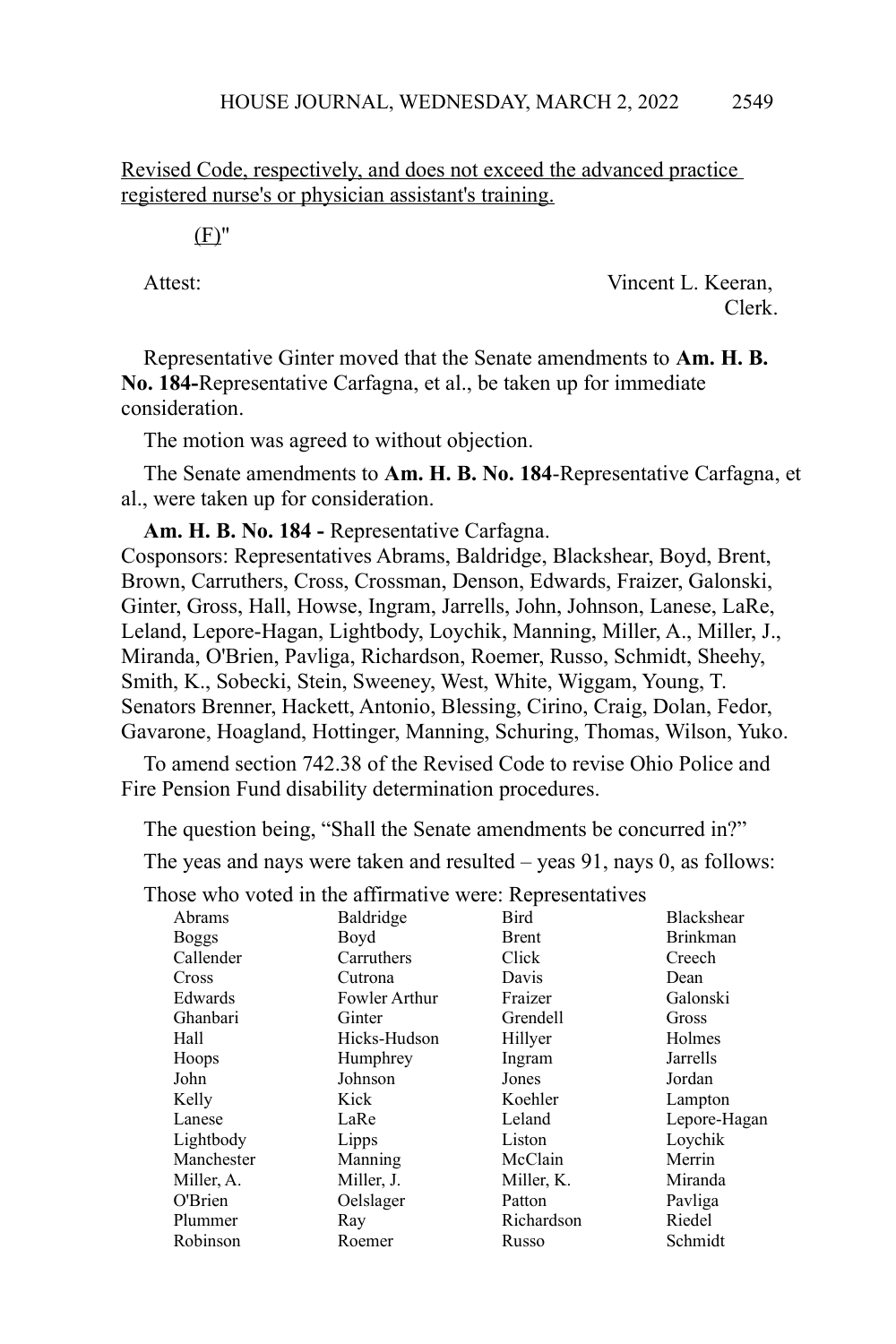| Seitz       | Sheehy    | Skindell | Smith, K.       |
|-------------|-----------|----------|-----------------|
| Smith, M.   | Sobecki   | Stein    | <b>Stephens</b> |
| Stewart     | Stoltzfus | Sweeney  | <b>Sykes</b>    |
| <b>Troy</b> | Upchurch  | Vitale   | Weinstein       |
| West        | White     | Wiggam   | Wilkin          |
| Young, B.   | Young, T. |          | $Cupp-91$       |

The Senate amendments were concurred in.

Message from the Senate

Mr. Speaker:

I am directed to inform the House of Representatives that the Senate has concurred in the passage of the following bill:

## **Sub. H. B. No. 265** - Representatives Manning, Patton

Cosponsors: Representatives Manchester, Skindell, LaRe, Bird, Abrams, Baldridge, Blackshear, Boyd, Brent, Brown, Carfagna, Carruthers, Creech, Crossman, Cutrona, Denson, Edwards, Fraizer, Galonski, Ghanbari, Ginter, Hicks-Hudson, Holmes, Howse, Ingram, Jarrells, John, Jones, Kick, Koehler, Lampton, Lanese, Lightbody, Liston, Loychik, Miller, A., Miller, J., Miranda, O'Brien, Oelslager, Pavliga, Plummer, Ray, Richardson, Riedel, Roemer, Russo, Schmidt, Smith, K., Smith, M., Stein, Troy, Upchurch, Weinstein, West, White, Young, T. Senators Antonio, Blessing, Cirino, Craig, Dolan, Fedor, Gavarone, Hackett, Hoagland, Hottinger, Huffman, S., Johnson, Kunze, Manning, Reineke, Romanchuk, Rulli, Schaffer, Schuring, Sykes, Thomas, Williams, Wilson, Yuko

To amend sections 1923.02, 2950.034, 5103.13, 5103.131, 5321.03, and 5321.051; to amend, for the purpose of adopting a new section number as indicated in parentheses, section 5103.132 (5103.6016); and to enact sections 5103.60, 5103.602, 5103.603, 5103.608, 5103.609, 5103.6010, 5103.6011, 5103.6012, 5103.6015, 5103.6017, 5103.6018, 5103.61, 5103.611, 5103.612, 5103.614, 5103.615, and 5103.617 of the Revised Code regarding children's crisis care facilities and residential infant care centers.

As a substitute bill, in which the concurrence of the House is requested.

Attest: Vincent L. Keeran, Clerk.

Representative Ginter moved that the Senate amendments to **Sub. H. B. No. 265-**Representatives Manning, Patton, et al., be taken up for immediate consideration.

The motion was agreed to without objection.

The Senate amendments to **Sub. H. B. No. 265**-Representatives Manning,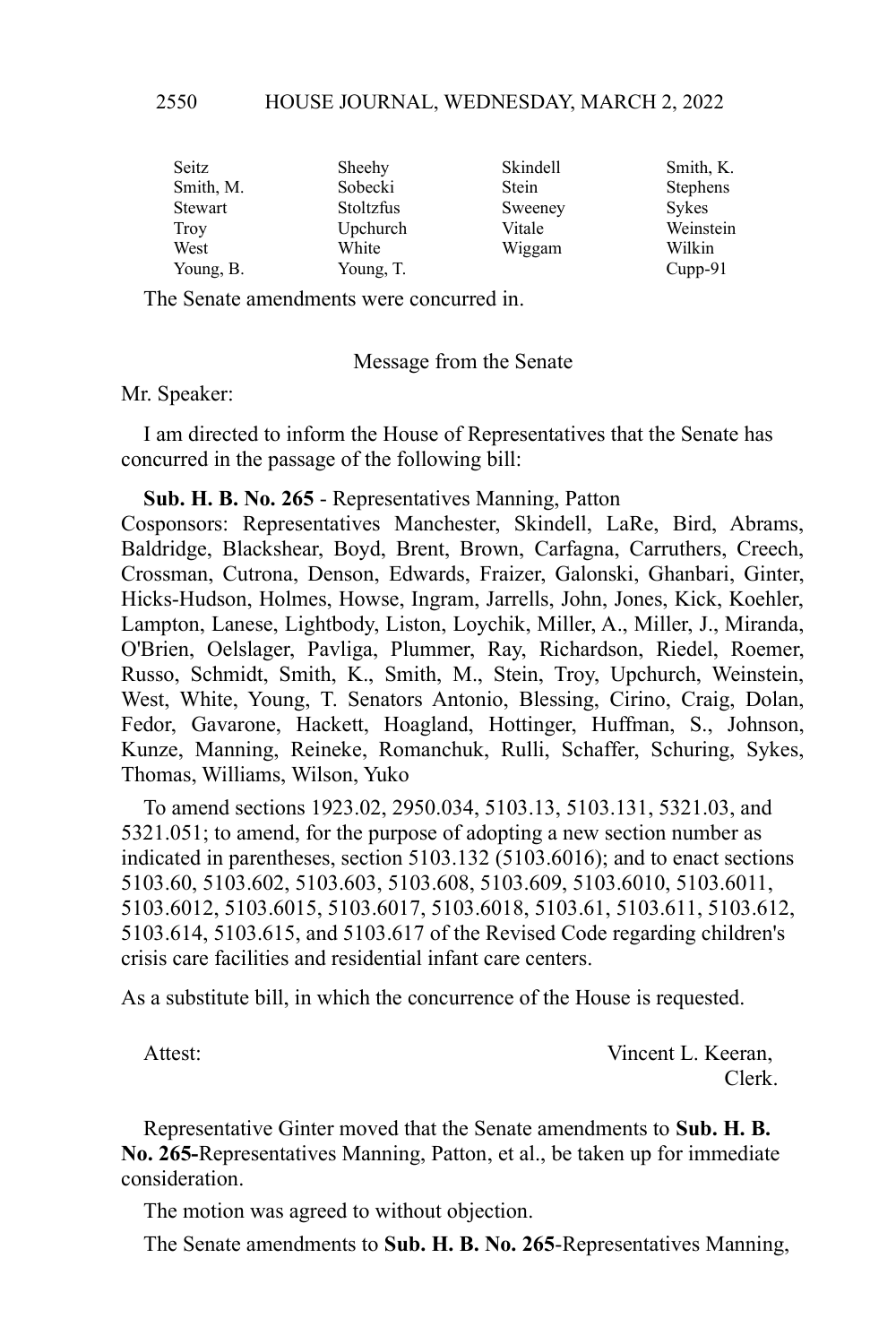Patton, et al., were taken up for consideration.

## **Sub. H. B. No. 265 -** Representatives Manning, Patton.

Cosponsors: Representatives Manchester, Skindell, LaRe, Bird, Abrams, Baldridge, Blackshear, Boyd, Brent, Brown, Carfagna, Carruthers, Creech, Crossman, Cutrona, Denson, Edwards, Fraizer, Galonski, Ghanbari, Ginter, Hicks-Hudson, Holmes, Howse, Ingram, Jarrells, John, Jones, Kick, Koehler, Lampton, Lanese, Lightbody, Liston, Loychik, Miller, A., Miller, J., Miranda, O'Brien, Oelslager, Pavliga, Plummer, Ray, Richardson, Riedel, Roemer, Russo, Schmidt, Smith, K., Smith, M., Stein, Troy, Upchurch, Weinstein, West, White, Young, T. Senators Antonio, Blessing, Cirino, Craig, Dolan, Fedor, Gavarone, Hackett, Hoagland, Hottinger, Huffman, S., Johnson, Kunze, Manning, Reineke, Romanchuk, Rulli, Schaffer, Schuring, Sykes, Thomas, Williams, Wilson, Yuko.

To amend sections 1923.02, 2950.034, 5103.13, 5103.131, 5321.03, and 5321.051; to amend, for the purpose of adopting a new section number as indicated in parentheses, section 5103.132 (5103.6016); and to enact sections 5103.60, 5103.602, 5103.603, 5103.608, 5103.609, 5103.6010, 5103.6011, 5103.6012, 5103.6015, 5103.6017, 5103.6018, 5103.61, 5103.611, 5103.612, 5103.614, 5103.615, and 5103.617 of the Revised Code regarding children's crisis care facilities and residential infant care centers.

The question being, "Shall the Senate amendments be concurred in?"

The yeas and nays were taken and resulted – yeas 91, nays 0, as follows:

Those who voted in the affirmative were: Representatives

| Abrams       | Baldridge     | Bird         | Blackshear      |
|--------------|---------------|--------------|-----------------|
| <b>Boggs</b> | Boyd          | <b>Brent</b> | <b>Brinkman</b> |
| Callender    | Carruthers    | Click        | Creech          |
| Cross        | Cutrona       | Davis        | Dean            |
| Edwards      | Fowler Arthur | Fraizer      | Galonski        |
| Ghanbari     | Ginter        | Grendell     | Gross           |
| Hall         | Hicks-Hudson  | Hillyer      | Holmes          |
| Hoops        | Humphrey      | Ingram       | Jarrells        |
| John         | Johnson       | Jones        | Jordan          |
| Kelly        | Kick          | Koehler      | Lampton         |
| Lanese       | LaRe          | Leland       | Lepore-Hagan    |
| Lightbody    | Lipps         | Liston       | Loychik         |
| Manchester   | Manning       | McClain      | Merrin          |
| Miller, A.   | Miller, J.    | Miller, K.   | Miranda         |
| O'Brien      | Oelslager     | Patton       | Pavliga         |
| Plummer      | Ray           | Richardson   | Riedel          |
| Robinson     | Roemer        | Russo        | Schmidt         |
| Seitz        | Sheehy        | Skindell     | Smith, K.       |
| Smith, M.    | Sobecki       | Stein        | Stephens        |
| Stewart      | Stoltzfus     | Sweeney      | Sykes           |
| <b>Troy</b>  | Upchurch      | Vitale       | Weinstein       |
| West         | White         | Wiggam       | Wilkin          |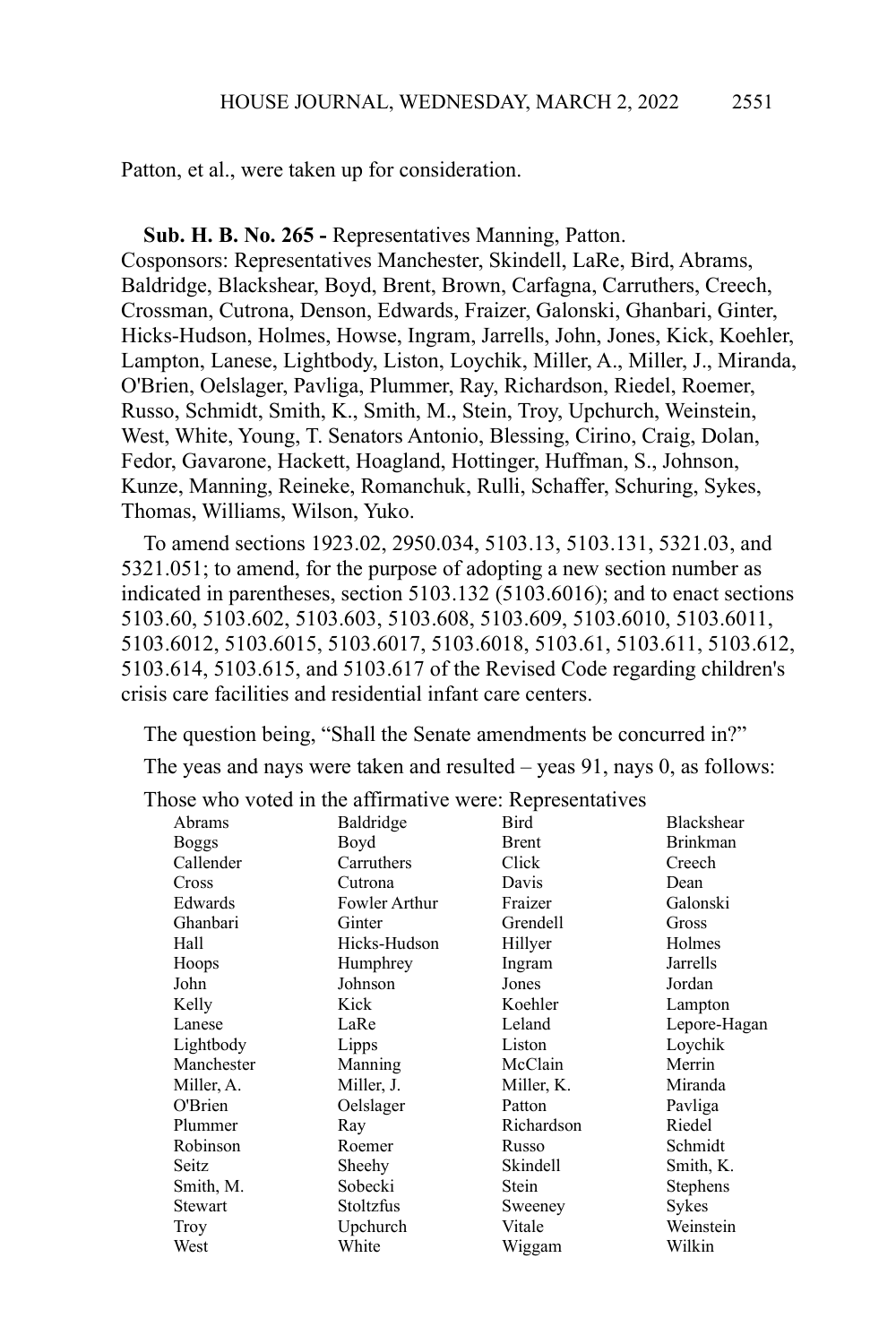Young, B. Young, T. Cupp-91

The Senate amendments were concurred in.

Message from the Senate

Mr. Speaker:

I am directed to inform the House of Representatives that the Senate has concurred in the passage of the following bill:

**Sub. H. B. No. 126** - Representative Merrin

Cosponsors: Representatives Wiggam, Carruthers, Click, Cutrona, Edwards, Fowler Arthur, Ghanbari, Gross, Hall, Holmes, Householder, John, Johnson, Jones, Kick, Lanese, McClain, Plummer, Riedel, Roemer, Seitz, Stephens, Stewart, Swearingen, Wilkin, Young, B., Young, T. Senators Brenner, Cirino, Huffman, S., Johnson, Lang, McColley, Roegner, Schaffer

To amend sections 4503.06, 5715.19, and 5717.01 of the Revised Code to modify and limit the manner by which local governments may contest property values.

As a substitute bill, in which the concurrence of the House is requested.

Attest: Vincent L. Keeran, Clerk.

Representative Ginter moved that the Senate amendments to **Sub. H. B. No. 126-**Representative Merrin, et al., be taken up for immediate consideration.

The motion was agreed to without objection.

The Senate amendments to **Sub. H. B. No. 126**-Representative Merrin, et al., were taken up for consideration.

**Sub. H. B. No. 126 -** Representative Merrin.

Cosponsors: Representatives Wiggam, Carruthers, Click, Cutrona, Edwards, Fowler Arthur, Ghanbari, Gross, Hall, Holmes, Householder, John, Johnson, Jones, Kick, Lanese, McClain, Plummer, Riedel, Roemer, Seitz, Stephens, Stewart, Swearingen, Wilkin, Young, B., Young, T. Senators Brenner, Cirino, Huffman, S., Johnson, Lang, McColley, Roegner, Schaffer.

To amend sections 4503.06, 5715.19, and 5717.01 of the Revised Code to modify and limit the manner by which local governments may contest property values.

The question being, "Shall the Senate amendments be concurred in?"

The yeas and nays were taken and resulted – yeas 0, nays 90, as follows:

Those who voted in the negative were: Representatives